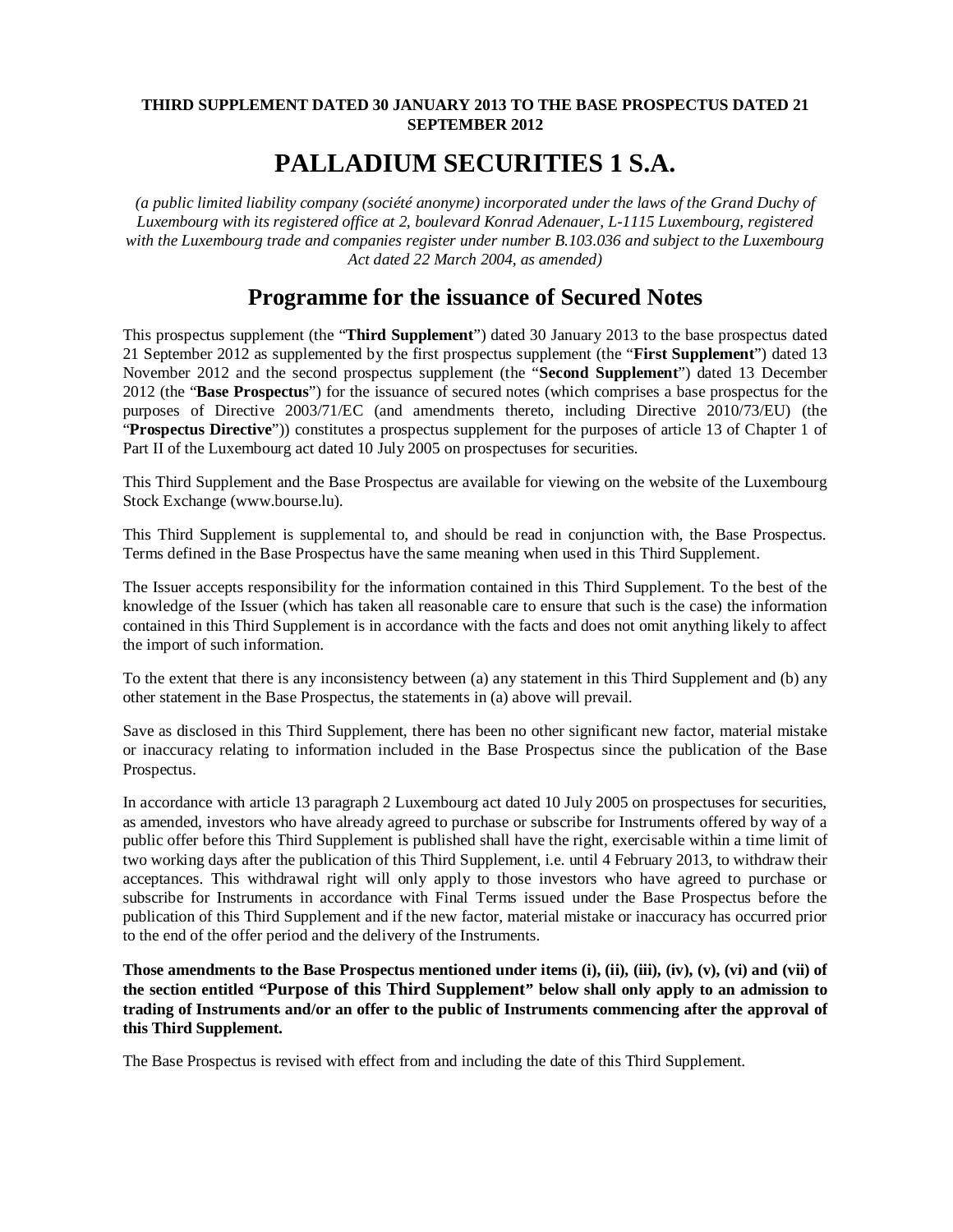## **Table of Contents**

#### **Purpose of this Third Supplement**

The purpose of this Third Supplement is to:

- (i) amend the Collateral Annex to the Base Prospectus;
- (ii) amend the General Conditions (a) to amend the definition of Early Termination Amount, (b) to provide an alternative to Early Redemption in the event that the Calculation Agent determines that there is no appropriate alternative index and (c) to provide for Collateral Maturity Postponement in the Redemption provisions;
- (iii) amend the Taxation section;
- (iv) amend the General Description of the Programme section to reflect the changes to the General Conditions described in paragraphs (i) and (ii) above;
- (v) amend the Risk Factors to reflect the changes to the General Conditions described in paragraph (ii)(b) above;
- (vi) amend the Summary to reflect the changes to the Collateral Annex and the General Conditions described in paragraphs (i) and (ii) above; and
- (vii) amend the Form of Final Terms to, amongst other things, reflect the changes to the General Conditions described in paragraph (ii) above.

## **Amendment of Summary**

The Summary of the Base Prospectus is deleted in its entirety and replaced with the Summary as set out in Schedule 1 hereto.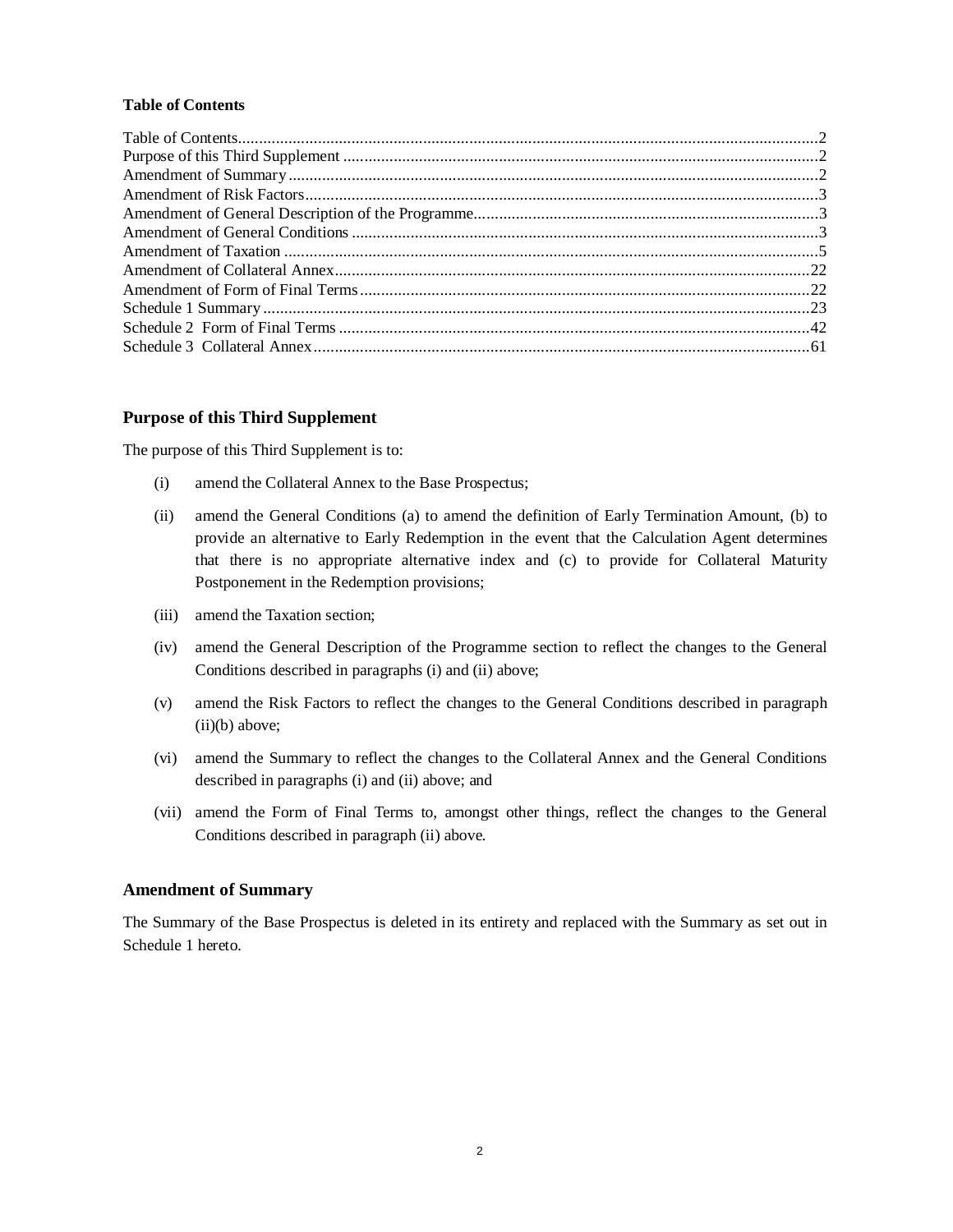# **Amendment of Risk Factors**

(1) A new final paragraph of section 2 entitled "Limited Recourse" on page 27 of the Base Prospectus shall be inserted as follows:

"The Issuer will seek to contract with all creditors (including the Instrumentholders) that they agree not to initiate proceedings against the Issuers which are based on article 98 of the Luxembourg act dated 10 August 1915 on commercial companies, as amended."

(2) The fourth paragraph of section 3.2 entitled "Interest Rates" on page 29 of the Base Prospectus as amended by the Second Supplement shall be deleted in its entirety and replaced with the following paragraphs:

"If the Interest Rate is specified as a "Structued Floating Rate (Inflation Index Linked Rate)", then the Index will be an inflation index. Instruments linked to an inflation index pay a return calculated by reference to the value of such inflation index. An investment in Instruments linked to an inflation index will entail significant risks not associated with an investment in a conventional debt security.

Investors should be aware that a level of the applicable Index may fail to be published or announced and that the Instruments are subject to adjustment provisions as provided in General Condition 22 which allow, amongst other things, for the Calculation Agent to determine a substitute Index level, designate an appropriate alternative Index and make adjustments to the terms of the Instruments. In such circumstances the Interest Rate applicable to the Instruments may be less than previously anticipated and may negatively affect the value of the Instruments. If the Calculation Agent determines that there is no appropriate alternative index, if the relevant Final Terms specify that "Early Redemption on Cessation of Publication" is applicable the Notes will be cancelled early at the Early Termination Amount or if the relevant Final Terms specify that Early Redemption on Cessation of Publication is not applicable, the Inflation Rate for the relevant Interest Period shall be deemed to be zero. If the relevant Final Terms specify that "Early Redemption on Cessation of Publication" is not applicable and the Calculation Agent is unable to determine an appropriate alternative inflation index for a prolonged period, investors should be aware that the Inflation Rate may be deemed to be zero for successive Interest Periods. As a result, investors may not receive a return on the Instruments for the duration of this period, which could be up until the maturity date of the Instruments."

### **Amendment of General Description of the Programme**

The General Description of the Programme as set out in the Base Prospectus as amended by the Second Supplement is amended as follows:

(1) by the addition of the words "if "Early Redemption on Cessation of Publication" is specified as Applicable in the relevant Final Terms" before the words "there is a cessation" in paragraph 7(g) on page 46 of the Base Prospectus as amended by the Second Supplement; and

(2) by the addition of the words "(if applicable)" after the words "Specified Currency" in the definition of "A" in paragraph 8 on page 46 of the Base Prospectus as amended by the Second Supplement.

# **Amendment of General Conditions**

The General Conditions will be amended as follows: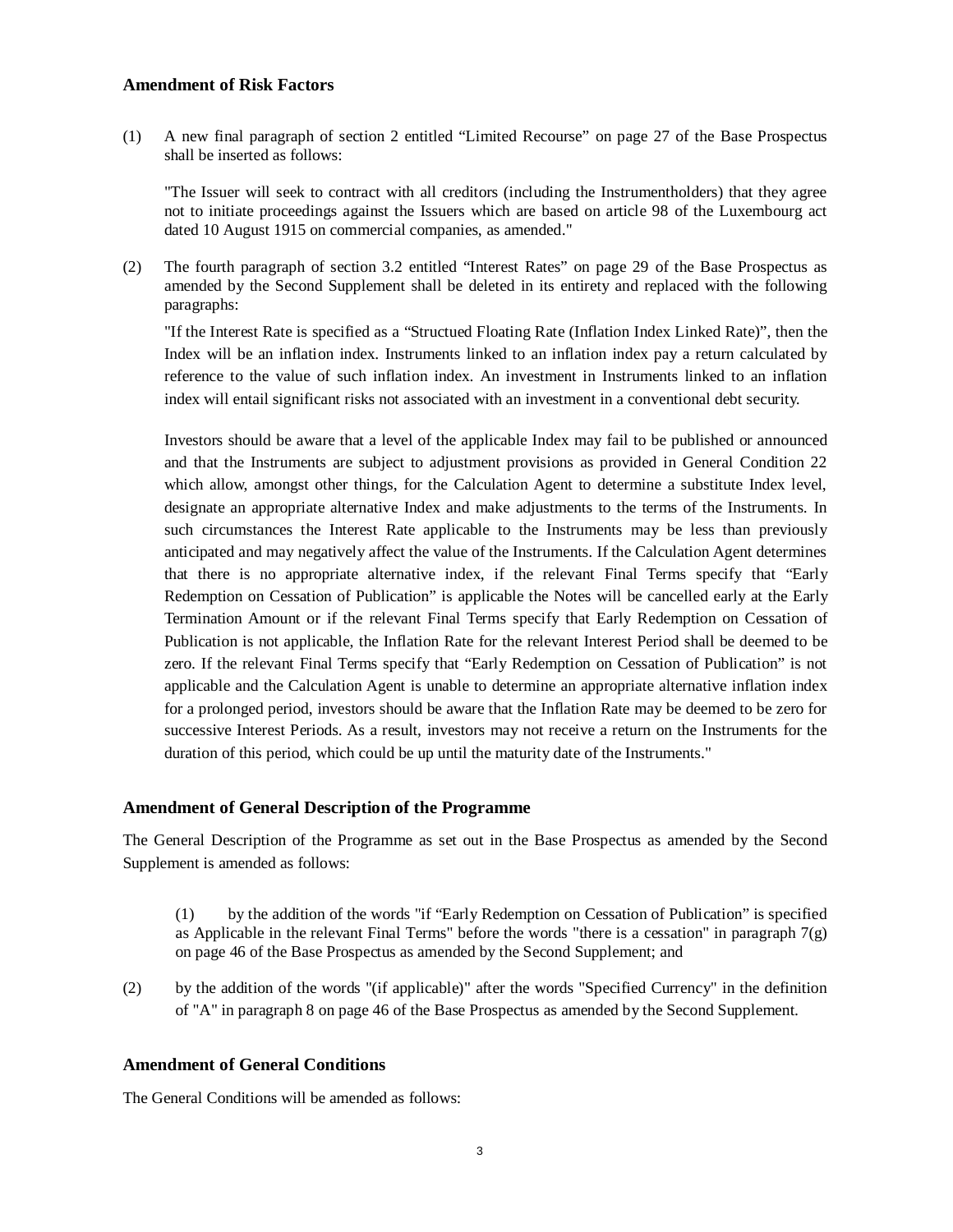(1) General Condition 7.1 on page 72 of the Base Prospectus shall be deleted in its entirety and replaced with the following:

# "**7.1 Redemption at Maturity**

## **7.1.1 No Collateral Maturity Postponement**

Subject to General Condition 7.1.2, unless previously redeemed or purchased and cancelled, each Instrument will be redeemed by the Issuer by payment of the Final Redemption Amount on the Maturity Date (or, in the case of Instruments in respect of which "Collateral Maturity Postponement Adjustment" is specified in the relevant Final Terms to be "Applicable", on the Scheduled Maturity Date).

# **7.1.2 Collateral Maturity Postponement Adjustment**

Where "Collateral Maturity Postponement Adjustment" is specified in the relevant Final Terms to be "Applicable", in the event that the scheduled maturity date of the Collateral is postponed to a later date (the "**Postponed Collateral Maturity Date**") pursuant to the terms and conditions of the Collateral, the Maturity Date shall be postponed to the date that is three Business Days following (a) the Postponed Collateral Maturity Date or (b) any date following the Scheduled Maturity Date and prior to the Postponed Collateral Maturity Date on which the Collateral is redeemed in full (either such date, the "**Postponed Maturity Date**"). In such circumstances, during the related Pass-through Period an amount equal to each Principal Distribution Amount (if any) shall be paid to the Instrumentholders three Business days following the relevant Collateral Payment Date by way of repayment of principal of the Instruments, such amount to be paid to each Instrumentholder *pro rata* to the principal amount of Instruments held by each Instrumentholder.

The Issuer shall notify the Instrumentholders (in accordance with General Condition 17 (*Notices and Provision of Information*), the other Series Parties and the Relevant Rating Agency as soon as reasonably practicable after it becoming aware that pursuant to the terms and conditions of the Collateral, the scheduled maturity date of the Collateral has been postponed and that the Maturity Date of the Instruments has been postponed to the Postponed Maturity Date. Any failure by the Issuer to notify such parties shall not affect the validity or effectiveness of the postponement of the Maturity Date nor give rise to any rights in any such party."

- (2) General Condition 7.2 on page 73 of the Base Prospectus as amended by the Second Supplement shall be amended by the addition of the words "(if applicable)" after the words "Specified Currency" in the definition of "A".
- (3) General Condition 8.11 on page 83 of the Base Prospectus shall be amended by the addition of a new final sentence as follows:

"In addition, no Instrumentholders may start proceedings against the Issuer which are based on article 98 of the Luxembourg act dated 10 August 1915 on commercial companies, as amended."

(4) General Condition 13 on pages 88 to 89 of the Base Prospectus shall be amended by the addition of a new final sentence to the third paragraph as follows:

"In addition, no Instrumentholders may start proceedings against the Issuer which are based on article 98 of the Luxembourg act dated 10 August 1915 on commercial companies, as amended."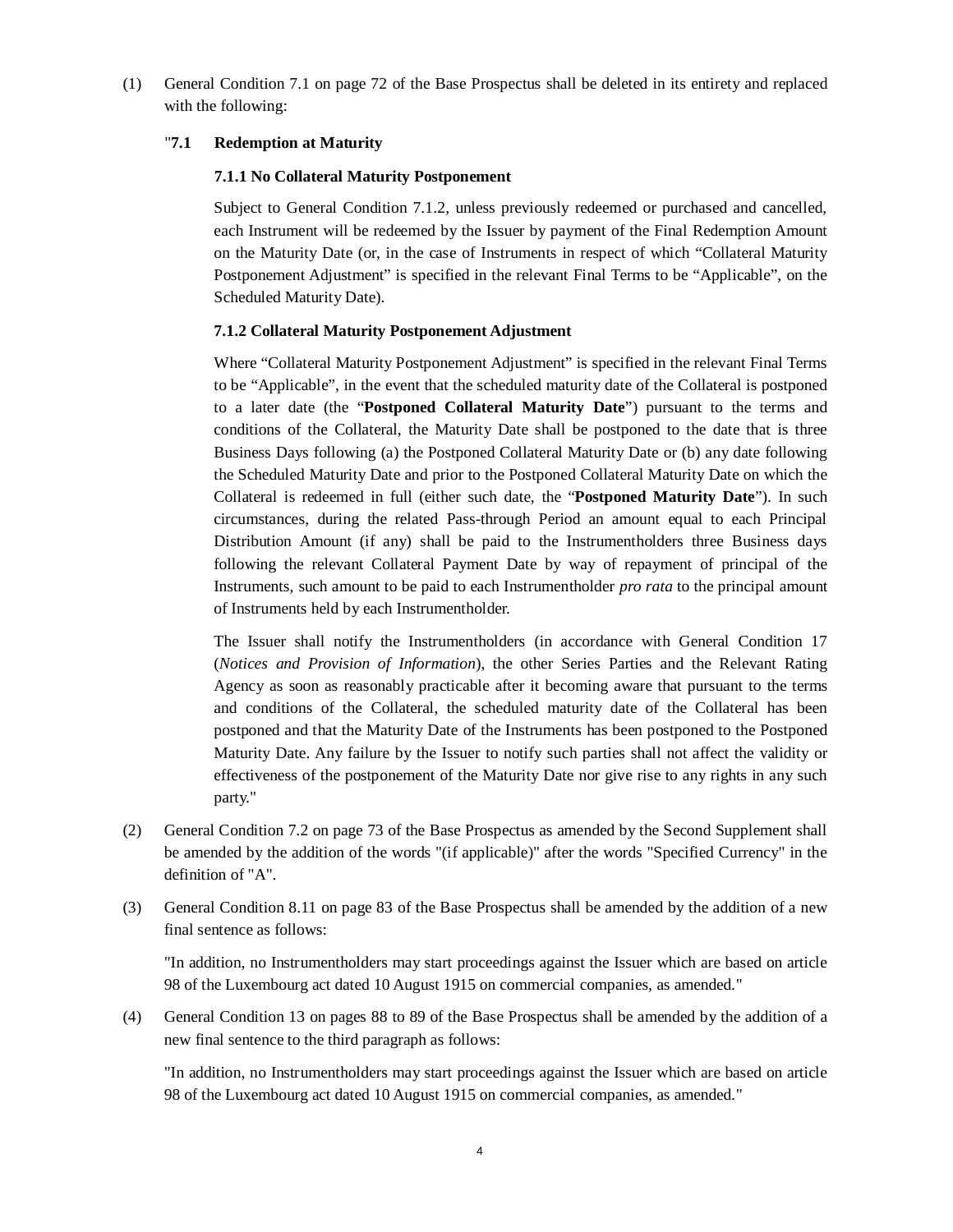- (5) General Condition 22 as inserted by the Second Supplement on page 95 of the Base Prospectus shall be amended by the deletion of paragraph 22.2.5 and the replacement with the following:
	- "22.2.5 if the Calculation Agent determines that there is no appropriate alternative index:
		- (i) if "Early Redemption on Cessation of Publication" is marked as Applicable in the relevant Final Terms, the Issuer shall give not more than 30 and not less than 15 calendar days' notice to the Instrumentholders and upon expiry of such notice shall redeem all but not some only of the Instruments at the Early Termination Amount (if any); or
		- (ii) if "Early Redemption on Cessation of Publication" is marked as Not Applicable in the relevant Final Terms, the Inflation Rate for the relevant Interest Period shall be deemed to be zero."

# **Amendment of Taxation**

(1) The section entitled "Luxembourg Taxation" on pages 107 to 109 of the Base Prospectus shall be deleted in its entirety and replaced with the following:

## "**Luxembourg Taxation**

*The following overview is of a general nature and is included herein solely for information purposes. It is based on the laws presently in force in Luxembourg, though it is not intended to be, nor should it be construed to be, legal or tax advice. Prospective investors in the Instruments should therefore consult their own professional advisers as to the effects of state, local or foreign laws, including Luxembourg tax law, to which they may be subject.*

## **Taxation of the Issuer**

A fixed registration duty (*droit fixe spécifique d'enregistrement*) of EUR 75 is payable at the moment of the amendment of the articles of association of the Company. The transfer or sale of securities of the Issuer or the Company (as appropriate) will not be subject to Luxembourg registration or stamp duty.

The Company will be considered a fiscal resident of Luxembourg both for purposes of Luxembourg domestic tax law and for purposes of the tax treaties entered into by Luxembourg and should therefore be able to obtain a residence certificate from the Luxembourg tax authorities.

The Company will be liable for Luxembourg corporation taxes. The standard applicable rate in Luxembourg city, including corporate income tax (*impôt sur le revenu des collectivités*), municipal business tax (*impôt commercial communal*) and solidarity taxes, is 29.22 per cent for the fiscal year ending 31 December 2013. Liability for such corporation taxes extends to the Company's worldwide profits including capital gains, subject to the provisions of any relevant double taxation treaty. The taxable income of the Company is computed by application of all rules of the Luxembourg income tax law of 4 December 1967, as amended (*loi concernant l'impôt sur le revenu*), as commented and currently applied by the Luxembourg tax authorities. Under certain conditions, dividends received by the Company from qualifying participations and capital gains realised by the Company on the sale of qualifying participations may be exempt from Luxembourg corporation taxes under the Luxembourg participation exemption. The Company may further deduct from its taxable profits interest payments made to Instrumentholders. For tax purposes, payments made by the Issuer or the Company (as appropriate) to Instrumentholders are always treated as interest, no matter whether the Instrumentholders actually hold Instruments.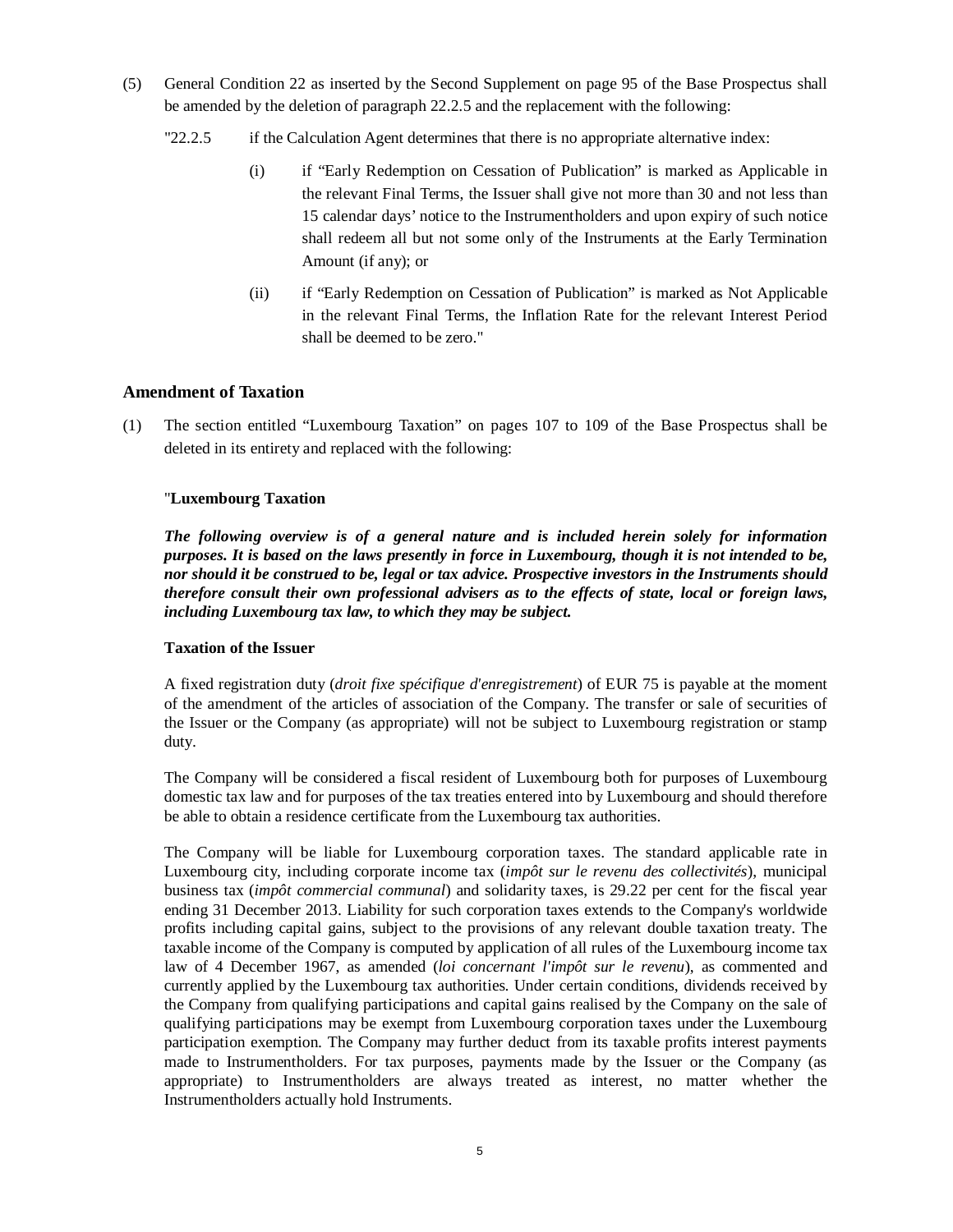As from 1 January 2013, the company will be subject to a minimum annual corporate income tax, which, depending on the composition of its assets, will (i) either be a fixed amount of EUR 3,210 (solidarity surcharge included) or (ii) range between EUR 535 (solidarity surcharge included) and EUR 21,400 (solidarity surcharge included) based on the total amount of its balance sheet. Such minimum annual corporate income tax constitutes an advance payment of corporate income tax due for future fiscal years (i.e., the issuer will be entitled to a corporate income tax credit up to the amount of the minimum annual corporate income tax paid in previous fiscal years if and to the extent that the corporate income tax due for a given fiscal year exceeds the annual corporate income tax due for such fiscal year). The annual minimum corporate income tax is not refundable.

The Company will be exempt from wealth tax (*impôt sur la fortune*).

#### **Taxation of the holders of Instruments**

#### *Withholding tax*

(i) Non-resident holders of Instruments

Under Luxembourg general tax laws currently in force and subject to the laws of 21 June 2005 (the "**Laws**") mentioned below, there is no withholding tax on payments of principal, premium or interest made to non-resident holders of Instruments, nor on accrued but unpaid interest in respect of the Instruments, nor is any Luxembourg withholding tax payable upon redemption or repurchase of the Instruments held by non-resident holders of Instruments.

Under the Laws implementing the Council Directive 2003/48/EC of 3 June 2003 on taxation of savings income in the form of interest payments and ratifying the treaties entered into by Luxembourg and certain dependent and associated territories of EU Member States (the "**Territories**"), payments of interest or similar income made or ascribed by a paying agent established in Luxembourg to or for the immediate benefit of an individual beneficial owner or a residual entity, as defined by the Laws, which are resident of, or established in, an EU Member State (other than Luxembourg) or one of the Territories will be subject to a withholding tax unless the relevant recipient has adequately instructed the relevant paying agent to provide details of the relevant payments of interest or similar income to the fiscal authorities of his/her/its country of residence or establishment, or, in the case of an individual beneficial owner, has provided a tax certificate issued by the fiscal authorities of his/her country of residence in the required format to the relevant paying agent. Where withholding tax is applied, it is currently levied at a rate of 35 per cent. (as of 1 July 2011). Responsibility for the withholding of the tax will be assumed by the Luxembourg paying agent. Payments of interest under the Instruments are currently subject to withholding tax of 35 per cent. (as of 1 July 2011).

(ii) Resident holders of Instruments

Under Luxembourg general tax laws currently in force and subject to the law of 23 December 2005, as amended (the "**Law**") mentioned below, there is no withholding tax on payments of principal, premium or interest made to Luxembourg resident holders of Instruments, nor on accrued but unpaid interest in respect of Instruments, nor is any Luxembourg withholding tax payable upon redemption or repurchase of Instruments held by Luxembourg resident holders of Instruments.

Under the Law, payments of interest or similar income, made or ascribed by (i) a paying agent established in Luxembourg to or for the benefit of an individual beneficial owner who is resident of Luxembourg, will be subject to a tax of 10 per cent. Payments of interest or similar income, made or ascribed by (ii) a paying agent established in a EU Member State (other than Luxembourg), or in a Member State of the European Economic Area (other than a EU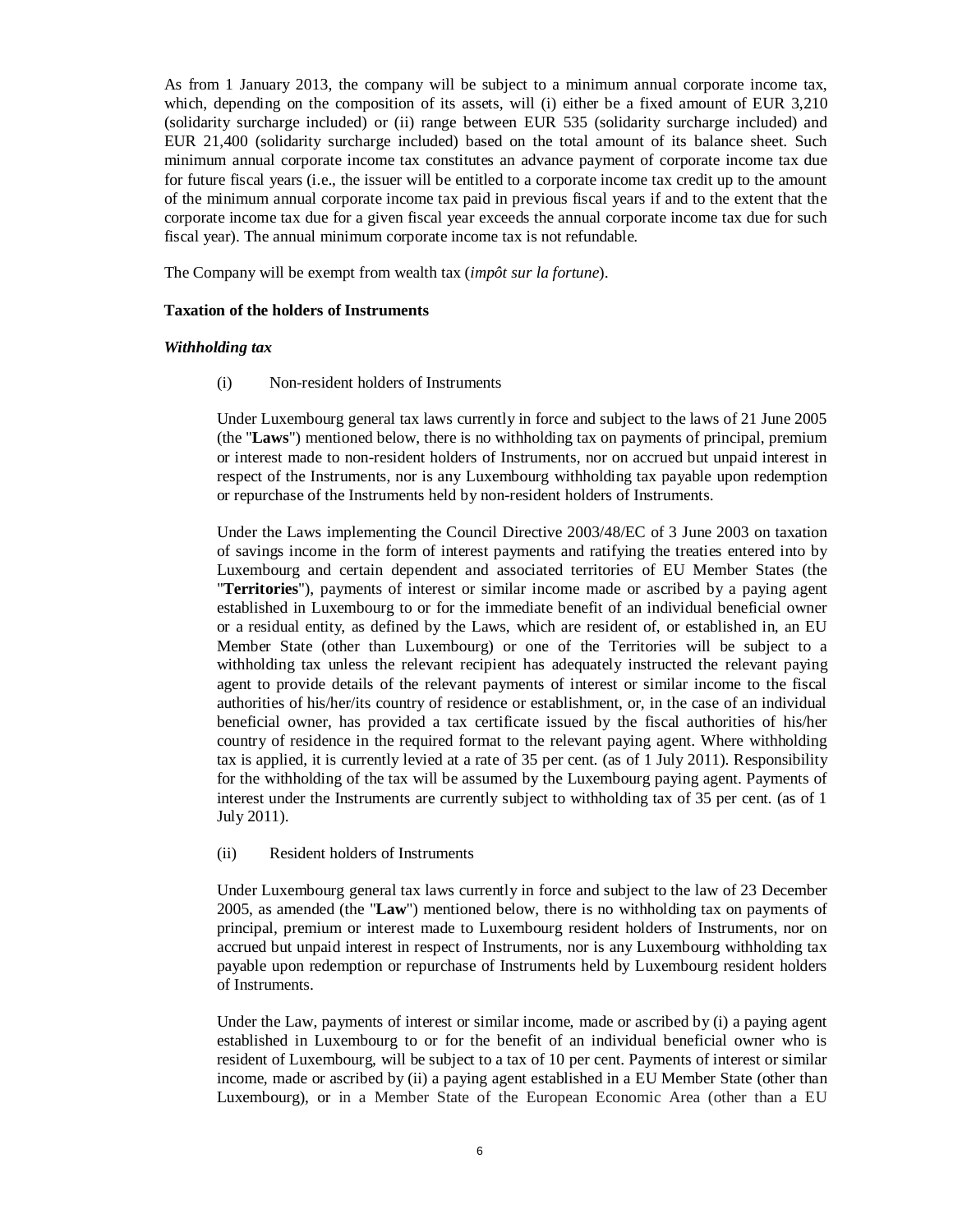Member State), or in a state that has entered into a treaty with Luxembourg relating to the Council Directive 2003/48/EC of 3 June 2003, will be subject, on option subscribed by the individual beneficial owner resident in Luxembourg, to a 10 per cent. tax in accordance with the Law. Such tax will be in full discharge of income tax if the beneficial owner is an individual acting in the course of the management of his/her private wealth. Responsibility for the withholding of the tax will be assumed by the Luxembourg paying agent. Payments of interest under the Instruments coming within the scope of the Law would be subject to withholding tax of 10 per cent.

#### *Income Taxation*

A holder of Instruments who is a resident of Luxembourg for tax purposes or who has a permanent establishment or a fixed place of business in Luxembourg, to which the Instruments are attributable, is subject to Luxembourg income tax in respect of the interest paid or accrued on, or any other income derived from, the Instruments. An individual holder of Instruments, acting in the course of the management of his/her private wealth, is subject to Luxembourg income tax in respect of interest or any other income received, except if withholding tax has been levied on such payments in accordance with the Law.

Under Luxembourg domestic tax law, gains realised by an individual holder of Instruments, who acts in the course of the management of his private wealth and who is a resident of Luxembourg for tax purposes, on the sale or disposal, in any form whatsoever, of Instruments are not subject to Luxembourg income tax, provided this sale or disposal took place six months after the acquisition of the Instruments. An individual holder of Instruments, who acts in the course of the management of his private wealth and who is a resident of Luxembourg for tax purposes, has further to include the portion of the gain corresponding to accrued but unpaid interest in respect of the Instruments in his taxable income, except if (i) withholding tax has been levied on such payments in accordance with the Law, or (ii) the individual holder of the Instruments has opted for the application of a 10 per cent. tax in full discharge of income tax in accordance with the Law, which applies if a payment of interest has been made or ascribed by a paying agent established in an EU Member State (other than Luxembourg), or in a Member State of the European Economic Area (other than an EU Member State), or in a state that has entered into a treaty with Luxembourg relating to the Council Directive 2003/48/EC of 3 June 2003.

Gains realised by a corporate holder of Instruments or by an individual holder of Instruments, who acts in the course of the management of a professional or business undertaking, who is a resident of Luxembourg for tax purposes or who has a permanent establishment or a fixed place of business in Luxembourg, to which the Instruments are attributable, on the sale or disposal, in any form whatsoever, of Instruments are subject to Luxembourg income tax.

Gains realised by a non-resident holder of Instruments, who does not have a permanent establishment or fixed place of business in Luxembourg, to which the Instruments are attributable, on the sale or disposal of Instruments are not subject to Luxembourg income tax.

A Luxembourg holder of Instruments that is governed by the law of 11 May 2007 on family estate companies, as amended by the laws of 20 December 2002 or 17 December 2010 on undertakings for collective investment, as amended, or by the law of 13 February 2007 on specialised investment funds, will not be subject to any Luxembourg income tax in respect of interest received or accrued on the Instruments, or on gains realised on the sale or disposal, in any form whatsoever, of Instruments.

## *Wealth tax*

A corporate holder of Instruments, whether it is a resident of Luxembourg for tax purposes or, if not, it maintains a permanent establishment or a permanent representative in Luxembourg to which such Instruments are attributable, is subject to Luxembourg wealth tax on such Instruments, except if the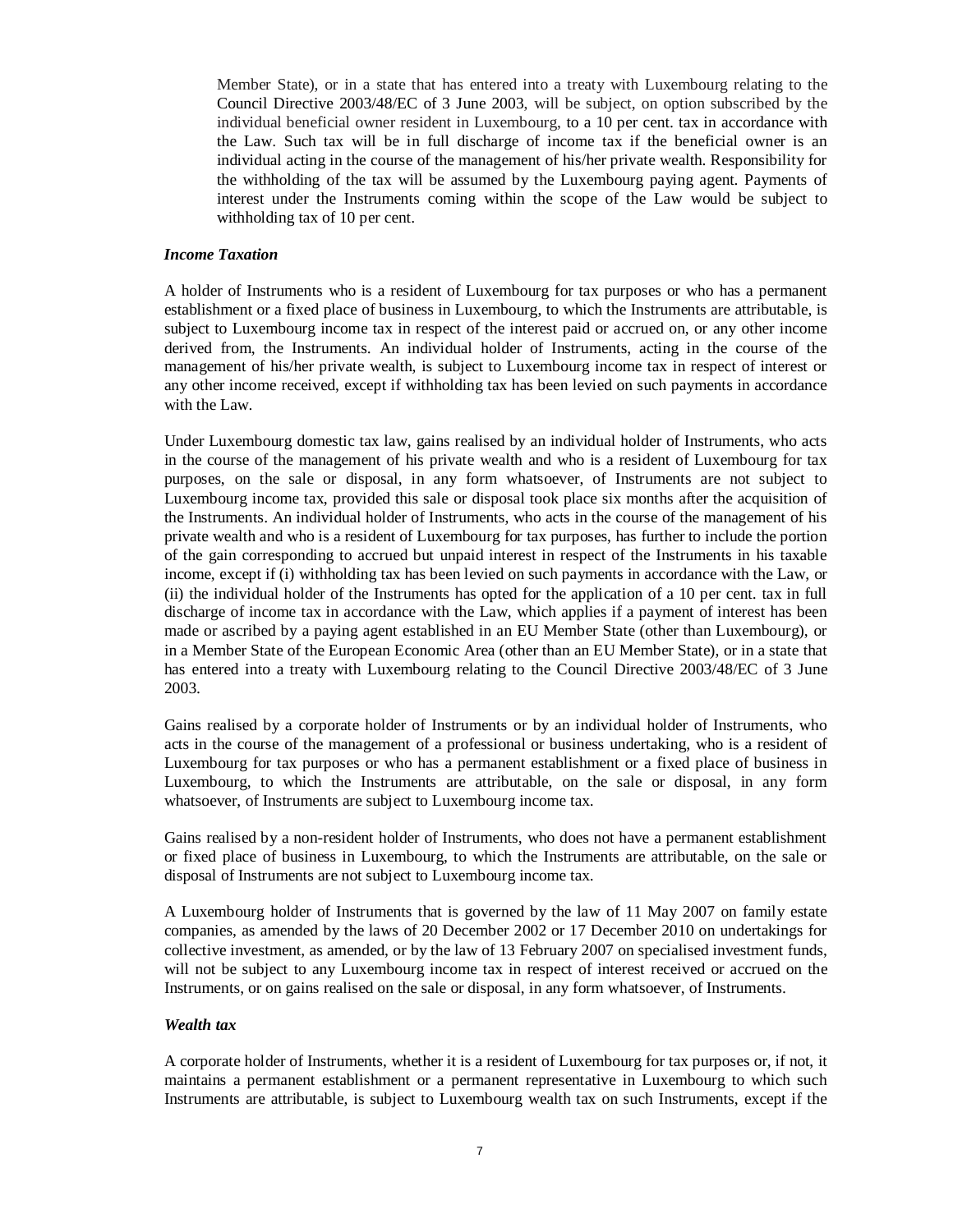holder of Instruments is governed by the law of 11 May 2007 on family estate companies, as amended, by the laws of 20 December 2002 or 17 December 2010 on undertakings for collective investment, as amended, by the law of 13 February 2007 on specialised investment funds, or is a securitisation company governed by the law of 22 March 2004 on securitisation, or a capital company governed by the law of 15 June 2004 on venture capital vehicles, as amended.

An individual holder of Instruments, whether he/she is resident of Luxembourg or not, is not subject to Luxembourg wealth tax on Instruments.

#### **Other Taxes**

In principle, neither the issuance nor the transfer, repurchase or redemption of Notes will give rise to any Luxembourg registration tax or similar taxes.

However, a nominal registration duty may be due upon the registration of the Notes in Luxembourg in the case of legal proceedings before Luxembourg courts or in case the Notes must be produced before an official Luxembourg authority, or in the case of a registration of the Notes on a voluntary basis.

Furthermore, under present Luxembourg tax law, in the case where a holder of Instruments is a resident for tax purposes of Luxembourg at the time of his death, the Instruments are included in his taxable estate, for inheritance tax purposes and gift tax may be due on a gift or donation of Instruments, if the gift is recorded in a Luxembourg deed."

(2) The section entitled "Portugal" on pages 112 to 114 of the Base Prospectus as amended by the Second Supplement shall be deleted in its entirety and replaced with the following:

#### "**Portugal**

*The following overview is of a general nature and is included herein solely for information purposes. It does not purport to be a comprehensive description of all of the tax considerations that may be relevant to any particular holder of Instruments, including tax considerations that arise from rules of general application or that are generally assumed to be known to holder of Instruments. It also does not contain in-depth information about all special and exceptional regimes, which may entail tax consequences at variance with those described herewith. Additionally, it does not analyse the tax implications that may indirectly arise from the decision to invest in the Instruments, such as those relating to the tax framework of financing obtained to support such investment or those pertaining to the counterparties of the potential investors, regarding any transaction involving the Instruments. The overview is based on the laws presently in force in Portugal, though it is not intended to be, nor should it be construed to be, legal or tax advice. Prospective investors in the Instruments should therefore consult their own professional advisers as to the effects of state, local or foreign laws, including Portuguese tax law, to which they may be subject.*

# **Portuguese tax resident individuals or individuals with a permanent establishment in Portugal to which income associated with the Instruments is imputable**

#### *Income arising from the ownership of Instruments*

Economic benefits derived from interest, amortisation, reimbursement premiums and other instances of remuneration arising from the Instruments (including, upon a transfer of the Instruments, the interest accrued since the last date on which interest was paid), are classified as "investment income" for Portuguese tax purposes.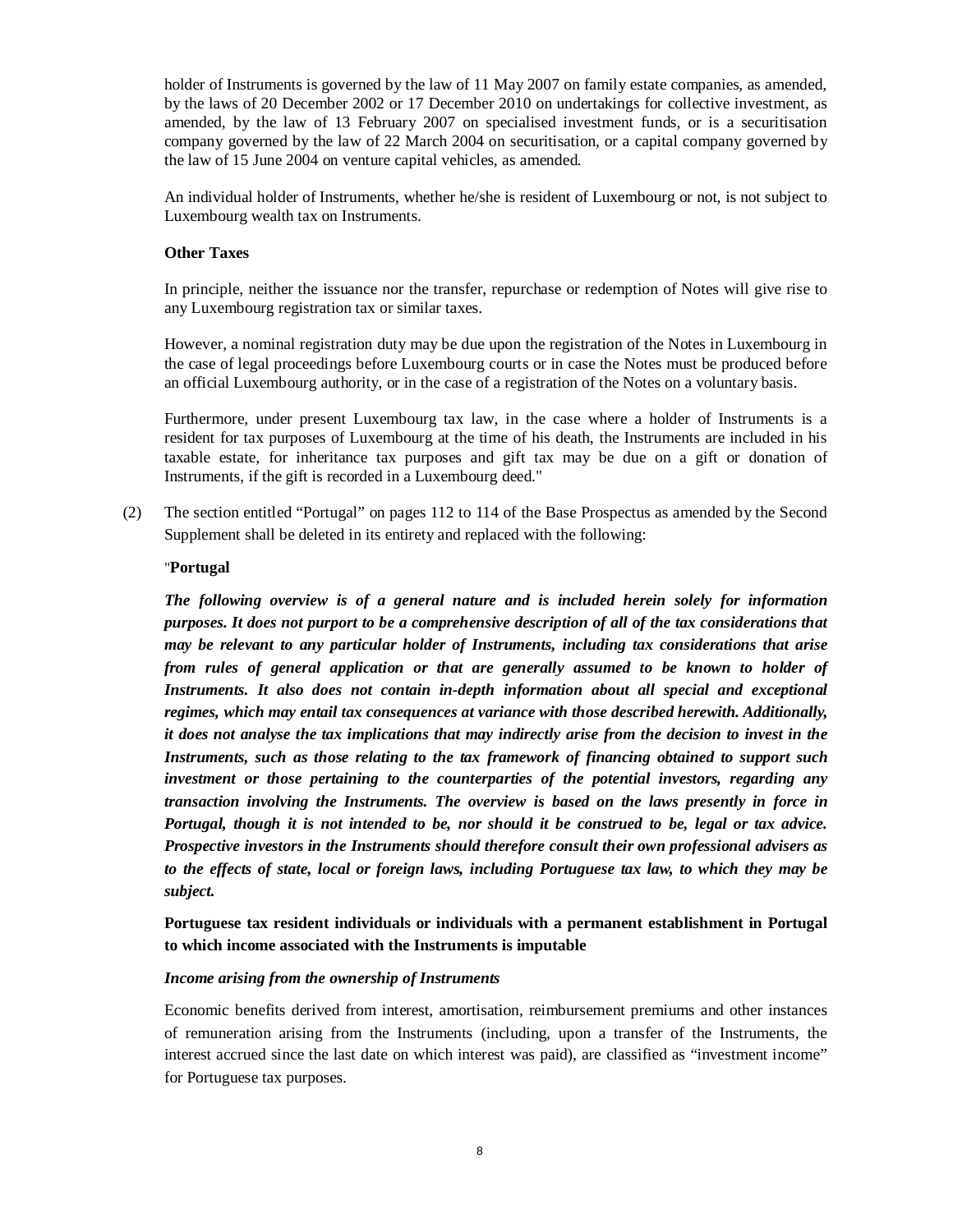In case investment income arising from the Instruments is paid by a Portuguese paying agent, acting on behalf of, or contractually obliged by, either the non-resident entity (bound to pay the income) or the Portuguese resident individual (i.e. the recipient), Personal Income Tax (*Imposto sobre o Rendimento das Pessoas Singulares* ("**IRS**")) at a 28 per cent. flat rate will be withheld when such income is paid or made available to its recipient. In this case, the Portuguese resident individual, unless deriving such income in the capacity of entrepreneur or self-employed professional, may choose to declare such income in his or her tax return, together with the remaining items of income derived. If such election is made, all income of the same category must be declared and subject to IRS at the rate resulting from the application of the relevant progressive tax brackets for the year in question, between 14,5 and 48 per cent – plus a 2.5 per cent and 5 per cent surtax on the amount of the annual income arising to the holder of Instruments that exceeds EUR 80,000 and EUR 250,000, respectively – and the domestic withholding tax suffered will constitute a payment in advance of such final IRS liability. Foreign withholding tax suffered, if any, will be considered as a tax credit against the final IRS liability. If no such election is made, the domestic 28 per cent. withholding tax suffered constitutes the final Portuguese liability and the income does not need to be disclosed in the tax return (and therefore no foreign tax credit is granted). In case interest arising from the Instruments is not paid by a Portuguese paying agent, no Portuguese withholding tax is due. A Portuguese resident individual must declare the relevant income in his or her tax return and either subject it to the final flat 28 per cent. rate or aggregate it with the remaining elements of income (in which case all income of the same category should be aggregated) and subject the global amount to IRS at the rate resulting from the application of the relevant progressive tax brackets for the year in question, between 14,5 and 48 per cent. – plus a 2.5 per cent. and 5 per cent. surtax on the amount of the annual income arising to the holder of Instruments that exceeds EUR 80,000 and EUR 250,000, respectively. Only in the latter alternative may any foreign withholding tax suffered be considered as a tax credit against the final IRS liability.

#### *Capital gains and capital losses arising from the disposal of Instruments for consideration*

The annual positive balance between capital gains and capital losses arising from the disposal of Instruments (and other assets indicated in the law) for consideration, deducted of the costs necessary and effectively incurred in such disposal, is taxed at a special 28 per cent. IRS rate. Alternatively, the holder of Instruments may opt for declaring such income in their tax returns, together with the remaining items of income derived. In that event, the capital gains shall be liable for tax at the rate resulting from the application of the relevant progressive tax brackets for the year in question, between 14,5 and 48 per cent. – plus a 2.5 per cent. and 5 per cent. surtax on the amount of the annual income arising to the holder of Instruments that exceeds EUR 80,000 and EUR 250,000, respectively. No Portuguese withholding tax is levied on capital gains.

Losses arising from disposals for consideration in favour of counterparties subject to a clearly more favourable tax regime in the country, territory or region where it is a tax resident, listed in the Ministerial Order no. 150/2004 of 13th February, as amended by Ministerial Order no.292/2011, of 8th November, are disregarded for purposes of assessing the positive or negative balance referred to in the previous paragraph.

Where the Portuguese resident individual chooses to disclose the capital gains or losses in his or her tax return, any capital losses which were not offset against capital gains in the relevant tax period may be carried forward for 2 years and offset future capital gains.

#### *Gratuitous acquisition of Instruments*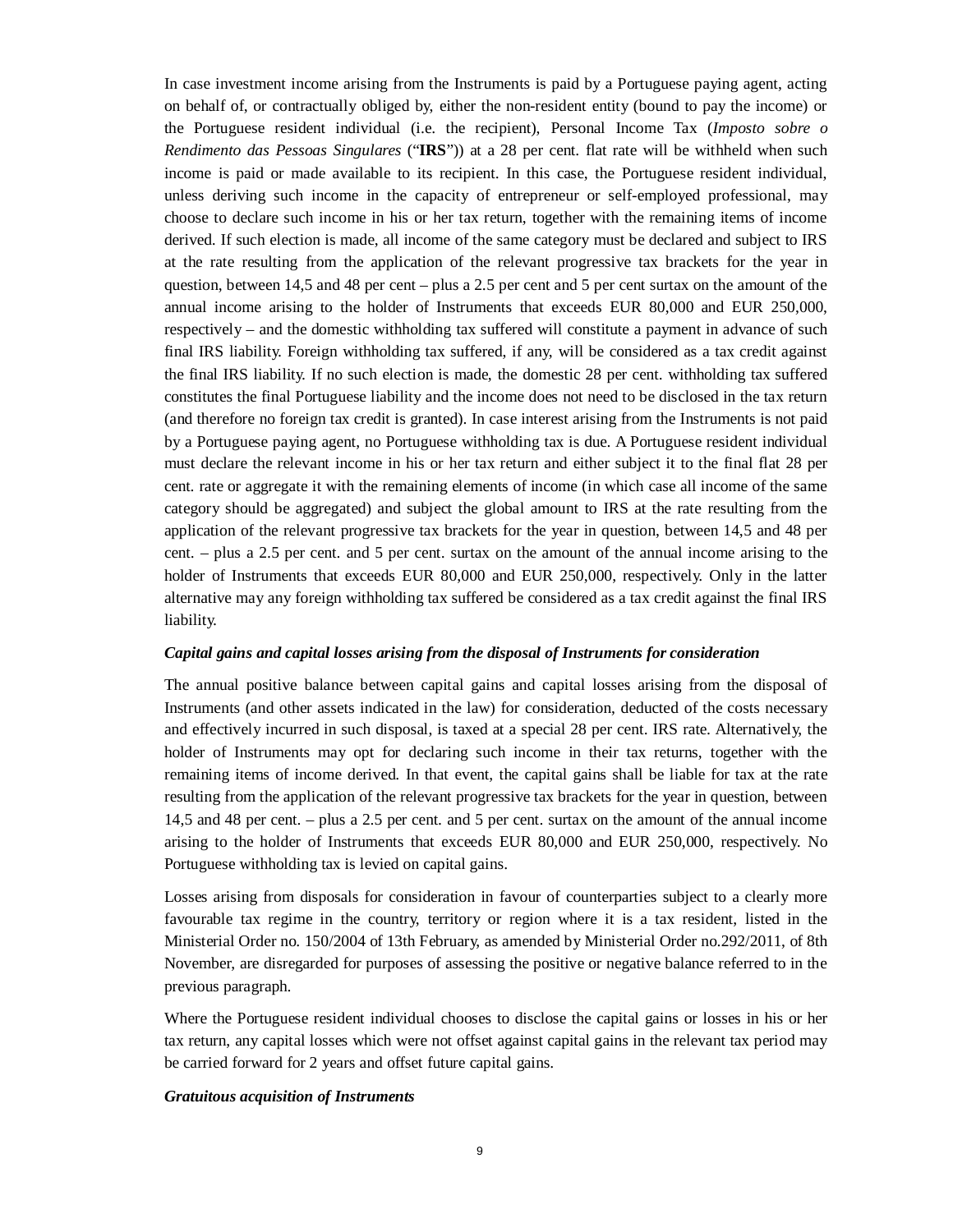The gratuitous acquisition (per death or in life) of the Instruments by Portuguese tax resident individuals is not liable for Stamp Tax (otherwise due at a 10 per cent. rate) since the Issuer is not a Portuguese tax-resident entity. Spouses, ancestors and descendants would nonetheless avail of an exemption from Stamp Tax on such acquisitions.

# **Corporate entities resident for tax purposes in Portugal or with a permanent establishment to which income associated with the Instruments is imputable**

### *Income arising from the ownership of Instruments*

Investment income arising from the Instruments is liable for Corporate Income Tax (*Imposto sobre o Rendimento das Pessoas Colectivas* ("**IRC**")). IRC is levied on the taxable basis (computed as the taxable profit deducted of tax losses carried forward) at a rate of up to 25 per cent.. A municipal surcharge, at variable rates according to the decision of the municipal bodies, up to 1.5 per cent. of the taxable profit, may also apply. Moreover, if the taxable basis exceeds EUR 1,500,000 a State surtax will be levied, at a rate from 3 to 5 per cent.

Taxpayers globally exempt from IRC include the State and other corporate entities subject to administrative law; corporate entities recognised as having public interest and charities; pension funds; retirement savings funds, education savings funds and retirement and education savings funds; and venture capital funds, provided that, with respect to all the above funds, they are organised and operate in accordance with Portuguese law.

#### *Capital gains and capital losses arising from the disposal of Instruments for consideration*

Capital gains and capital losses are taken into consideration for purposes of computing the taxable profit for IRC purposes. IRC is levied on the taxable basis (computed as the taxable profit deducted of tax losses carried forward) at a rate of up to 25 per cent.. A municipal surcharge, at variable rates according to the decision of the municipal bodies, up to 1.5 per cent. of the taxable profit, may also apply. Moreover, if the taxable basis exceeds EUR 1,500,000 a State surtax will be levied, at a rate from 3 to 5 per cent.

#### *Gratuitous acquisition of Instruments*

The positive net variation in worth, not reflected in the profit and loss account of the financial year, arising from the gratuitous transfer of Instruments to Portuguese tax resident corporate entities liable for IRC, even if exempt therefrom, or to permanent establishments to which it is imputable, is taken into consideration for purposes of computing the taxable profit for IRC purposes.

IRC is levied on the taxable basis (computed as the taxable profit deducted of tax losses carried forward) at a rate of up to 25 per cent.. A municipal surcharge, at variable rates according to the decision of the municipal bodies, up to 1.5 per cent. of the taxable profit, may also apply. Moreover, if the taxable basis exceeds EUR 1,500,000 a State surtax will be levied, at a rate from 3 to 5 per cent."

(3) The section entitled "Spain" on pages 114 to 116 of the Base Prospectus as amended by the Second Supplement shall be deleted in its entirety and replaced with the following:

#### "**Spain**

# *The following description is of a general nature and is included herein solely for information purposes. It is based on the laws presently in force in Spain, though it is not intended to be, legal*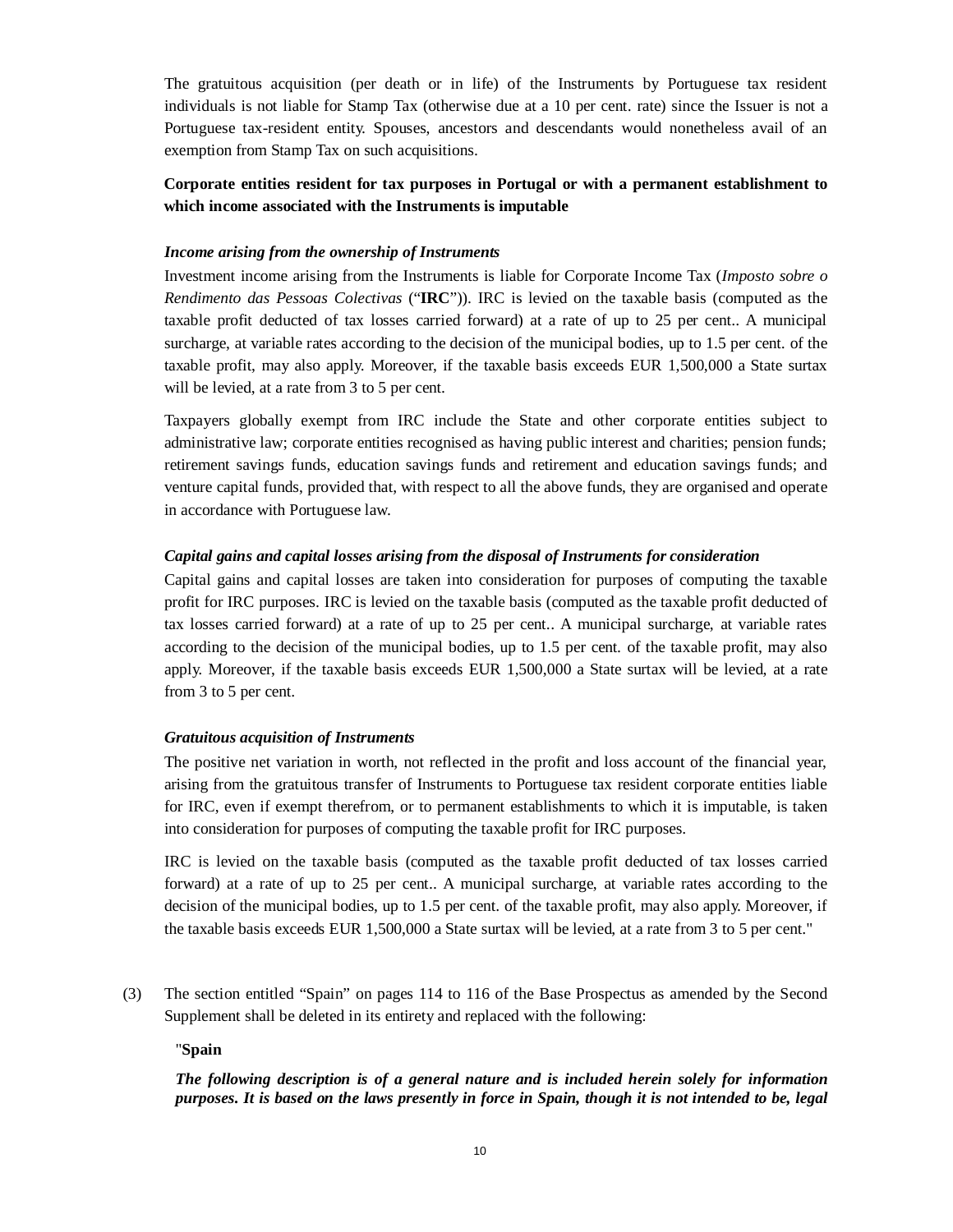*or tax advice. This section does not constitute a complete description of all tax issues that may be relevant in making the decision to invest in the Instruments or of all the tax consequences that may derive from the subscription, acquisition, holding, transfer, redemption or reimbursement of the Instruments and does not purport to describe the tax consequences applicable to categories of investors subject to special tax rules. Prospective investors in the Instruments should therefore consult their own professional advisers as to the effects of state, local or foreign laws, including Spanish tax law, to which they may be subject, in relation to the subscription, acquisition, holding, transfer, redemption or reimbursement of the Instruments.*

#### **Individuals with Tax Residence in Spain**

#### *Personal Income Tax*

Personal Income Tax is levied on an annual basis on the worldwide income obtained by Spanish resident individuals, whatever the source is and wherever the relevant payer is established. Therefore any income that Spanish resident investors may receive under the Instruments will be subject to Spanish taxation.

Both interest periodically received, if any, and income arising on the transfer, redemption or reimbursement of the Instruments obtained by individuals who are tax resident in Spain will be regarded as financial income for tax purposes (i.e. a return on investment derived from the transfer of own capital to third parties).

Both types of income will be included in the savings part of the taxable base subject to Personal Income Tax at the following three tax rates: financial income up to EUR 6,000 will be taxed at a rate of 21 per cent., financial income from EUR 6,001 to EUR 24,000 will be taxed at a rate of 25 per cent. and the excess over EUR 24,000 will be subject to a rate of 27 per cent.

Please note however that according to the applicable law at the date of this Supplement, subject to any additional amendments that may be eventually established by Spanish legislation, as from 1 January 2014 the savings part of the taxable base will be subject to Personal Income Tax at the following rates: financial income up to EUR 6,000 will be taxed at the rate of 19 per cent. and the excess over EUR 6,000 will be subject to a rate of 21 per cent.

Spanish resident investors shall compute the gross interest obtained in the savings part of the taxable base of the tax period in which it is due, including amounts withheld, if any.

Income arising on the transfer, redemption or reimbursement of the Instruments will be calculated as the difference between (a) their transfer, redemption or reimbursement value; and (b) their acquisition or subscription value. Costs and expenses effectively borne on the acquisition and transfer of the Instruments may be taken into account for calculating the relevant taxable income, provided that they can be duly justified.

Likewise, expenses related to the management and deposit of the Instruments, if any, will be tax deductible, excluding those pertaining to discretionary or individual portfolio management.

Losses that may derive from the transfer of the Instruments cannot be offset if the investor acquires homogeneous securities within the two month period prior or subsequent to the transfer of the Instruments, until he/she transfers such homogeneous securities.

Additionally, tax credits for the avoidance of international double taxation may apply in respect of taxes paid outside Spain on income deriving from the Instruments, if any.

#### *Inheritance and Gift Tax*

Spanish Inheritance and Gift Tax is levied on transfers of Instruments upon death or by gift to Spanish tax resident individuals, with the taxpayer being the transferee. General tax rates currently range between 7.65 per cent. and 81.60 per cent., although the tax situation may vary depending on any applicable regional tax laws.

*Wealth Tax*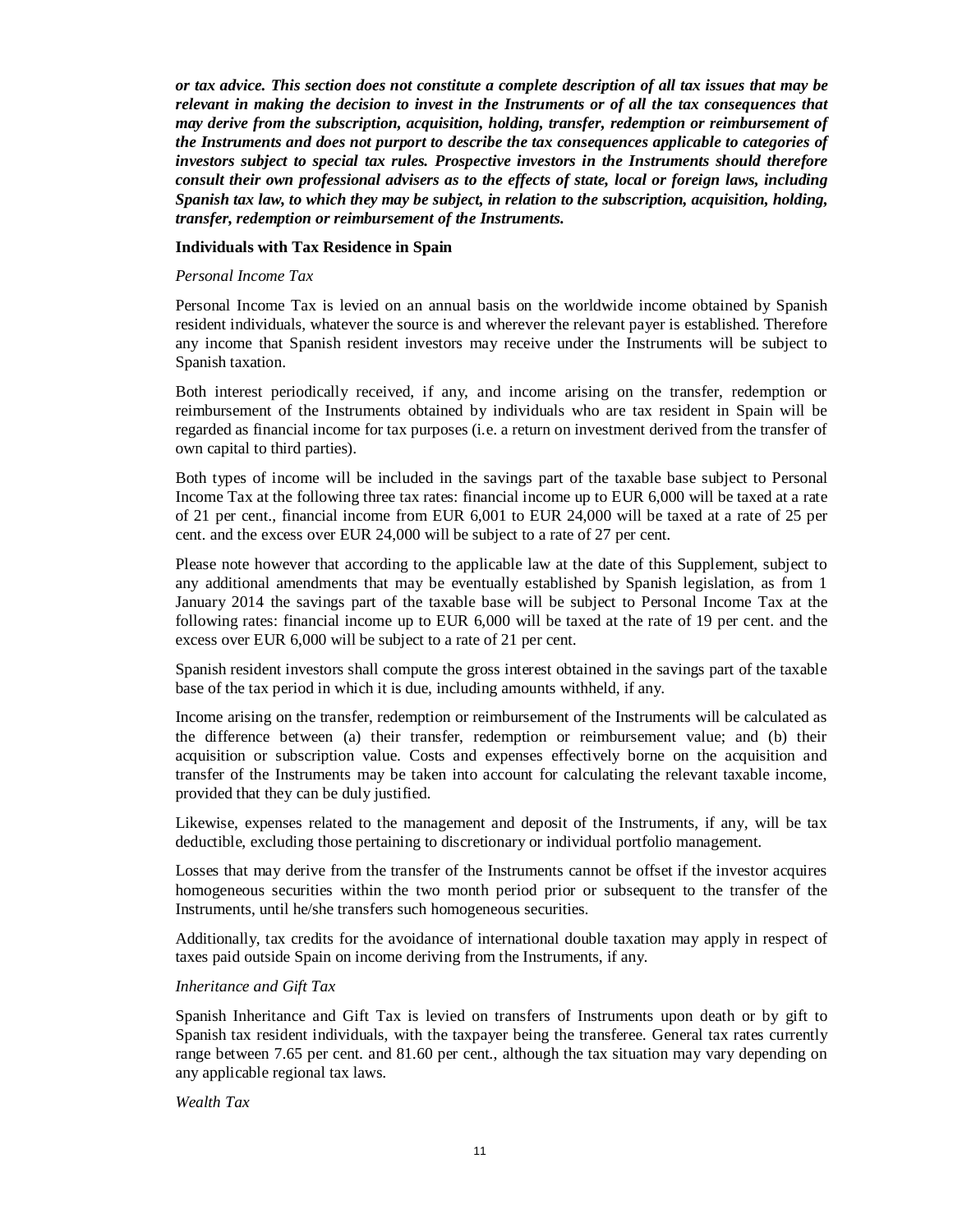Spanish tax resident individuals are subject to an annual Wealth Tax each 31 December on their total net wealth, regardless of the location of their assets (such as the Instruments) or of where their rights may be exercised.

According to Royal Decree-Law 13/2011, dated 16 September 2011, and Law 16/2012, dated 27 December 2012, Wealth Tax has been restored temporarily for tax periods 2011, 2012 and 2013. The general marginal tax rates currently range between 0.2 per cent. and 2.5 per cent., although the tax situation may vary depending on any applicable regional tax laws, and some reductions could apply. Individuals with tax residence in Spain who are under the obligation to pay Wealth Tax must take into account the value of the Instruments which they hold as at 31 December in each year, when calculating their Wealth Tax liabilities.

## **Legal Entities with Tax Residence in Spain**

# *Corporate Income Tax*

Both interest periodically received, if any, and income arising on the transfer, redemption or reimbursement of the Instruments obtained by entities which are tax resident in Spain shall be computed as taxable income of the tax period in which they accrue.

The general tax rate is currently 30 per cent. However small sized companies (those companies whose net business income is lower than EUR 10,000,000) could benefit from the reduced tax rate of 25 per cent. on the first EUR 300,000 of their taxable profits. In addition to this and for the tax years starting in 2011, 2012 and 2013 companies with a net business income lower than EUR 5,000,000 and an average staff lower than 25 employees could benefit from the reduced rate of 20 per cent. on the first EUR 300,000 of their taxable profits, being the rest of the taxable profits subject to the tax rate of 25 per cent. Special rates apply in respect of certain types of entities (such as qualifying collective investment institutions).

Tax credits for the avoidance of international double taxation may apply in respect of taxes paid outside Spain on income deriving from the Instruments, if any.

## *Inheritance and Gift Tax*

Legal entities with tax residence in Spain are not subject to Inheritance and Gift Tax. Conversely, Spanish tax resident entities receiving Instruments by inheritance, gift or legacy will be taxed under Corporate Income Tax rules, on the market value of the Instruments.

## *Wealth Tax*

Legal entities with tax residence in Spain are not subject to Wealth Tax.

## **Individuals and Legal Entities with no Tax Residence in Spain**

A non-resident investor who has a permanent establishment in Spain to which such Instruments are attributable, is subject to Spanish Non-Residents' Income Tax on any income under the Instruments, including both interest periodically received, if any, and income arising on the transfer, redemption or reimbursement of the Instruments. In general terms, the tax rules applicable to individuals and legal entities with no tax residence in Spain but acting through a permanent establishment in Spain are the same as those applicable to Spanish resident corporate income taxpayers.

## **Spanish Withholding Tax**

Where a financial institution (either resident in Spain or acting through a permanent establishment in Spain) acts as depositary of the Instruments or acts as manager on the collection of any income under the Instruments such financial institution will be responsible for making the relevant withholding on account of Spanish tax on any income deriving from the Instruments.

The current withholding tax in Spain is 21 per cent. Amounts withheld in Spain, if any, can be credited against the final Spanish Personal Income Tax liability, in the case of Spanish resident individuals, or against Spanish final Corporate Income Tax liability, in the case of Spanish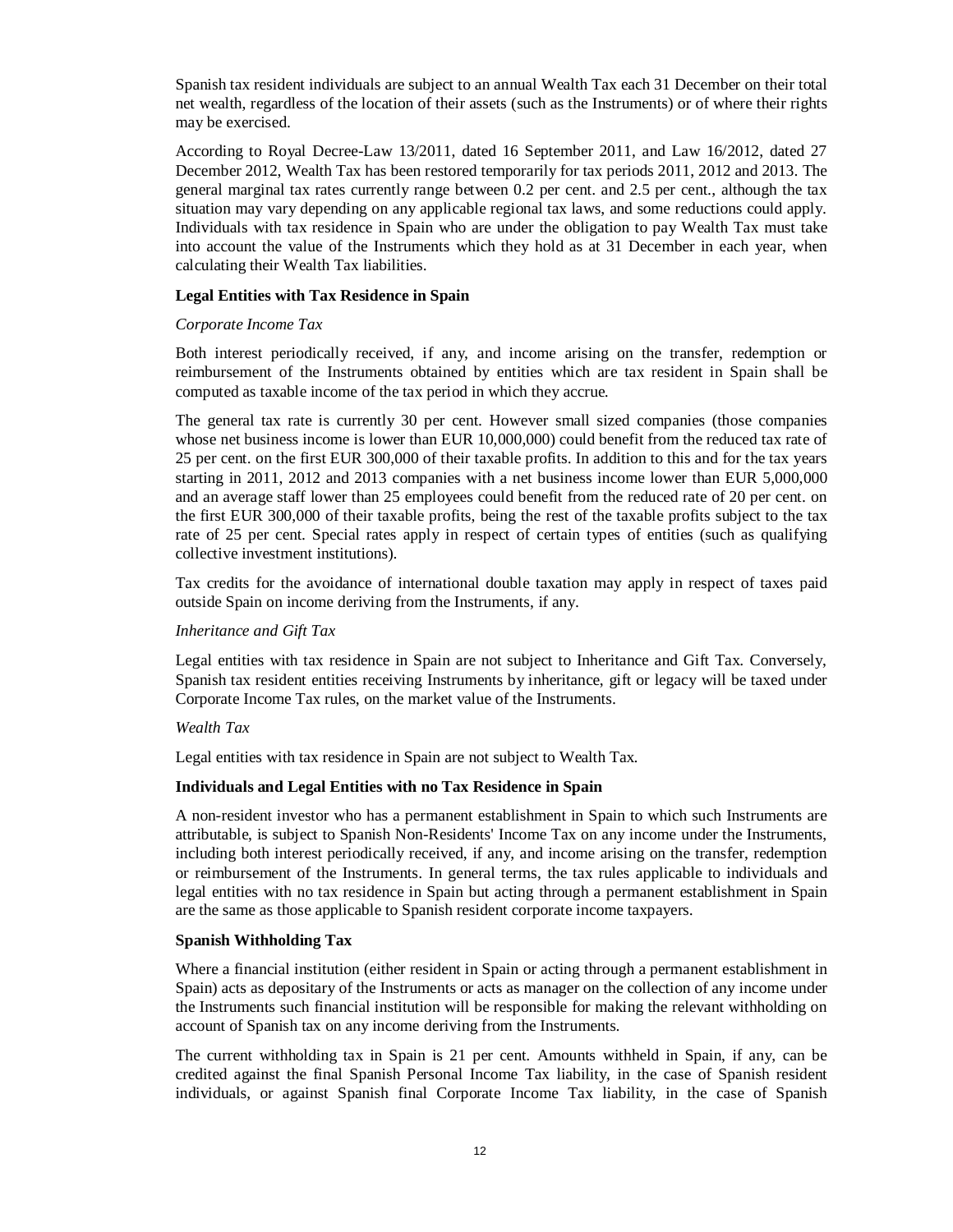corporates, or against Spanish Non-Residents' Income Tax, in the case of Spanish permanent establishments of non resident entities. However, investors who are Corporate Income Taxpayers or Non-Resident acting through a permanent establishment in Spain to which the Instruments are attributable can benefit from a withholding tax exemption when the Instruments are listed in an Organisation for Economic Co-operation and Development (OECD) official stock exchange. This will be the case as the Instruments are expected to trade on the regulated market of the Luxembourg Stock Exchange.

According to the currently applicable law, as from 1 January 2014 the general withholding tax rate will be 19 per cent., subject to any additional amendments that may be eventually established by Spanish legislation.

Furthermore, such financial institution may become obliged to comply with the formalities set out in the regulations of Spanish Personal Income Tax and Corporate Income Tax when intervening in the transfer or reimbursement of the Instruments.

## **Indirect Taxation**

The acquisition, transfer, redemption, reimbursement and exchange of the Instuments will be exempt from Transfer Tax and Stamp Duty as well as Value Added Tax."

(4) The section entitled "Belgium" on pages 116 to 119 of the Base Prospectus as deleted and replaced by the Second Supplement shall be deleted in its entirety and replaced with the following:

# "**Belgium**

*The following summary describes the principal Belgian tax consequences of acquiring, holding and disposing of Instruments. This information is of a general nature and does not purport to be a comprehensive description of all relevant Belgian tax considerations. In some cases, different rules can be applicable. Furthermore, the tax rules can be amended in the future, possibly implemented with retroactive effect, and the interpretation of the tax rules may change.*

*Each prospective holder of Instruments should consult a professional adviser with respect to the tax consequences of an investment in the Instruments, taking into account the influence of each regional, local or national law.*

## *Withholding Tax and Income Tax*

## **(i) Tax rules applicable to natural persons resident in Belgium**

Natural persons who are Belgian residents for tax purposes, i.e., who are subject to Belgian personal income tax ("*Personenbelasting"/"Impôt des personnes physiques*") and who hold the Instruments as a private investment, are subject to the following tax treatment in Belgium with respect to the Instruments. Other tax rules apply to Belgian resident individuals who do not hold the Instruments as a private investment.

In accordance with Belgian tax law, the following amounts are classified as "interest": (i) periodic interest income; (ii) amounts paid by the Issuer in excess of the issue price (whether or not on the maturity date); and (iii) if the Instruments qualify as "fixed income securities" (in the meaning of article 2, §1, 8° Belgian Income Tax Code), in case of a realisation of the Instruments between two interest payment dates, the pro rata of accrued interest corresponding to the detention period. "Fixed income securities" are defined as bonds, specific debt certificates issued by banks ("*kasbon"/"bon de caisse*") and other similar securities, including securities where income is capitalised or securities which do not generate a periodic payment of income but are issued with a discount corresponding to the capitalised interest up to the maturity date of the security.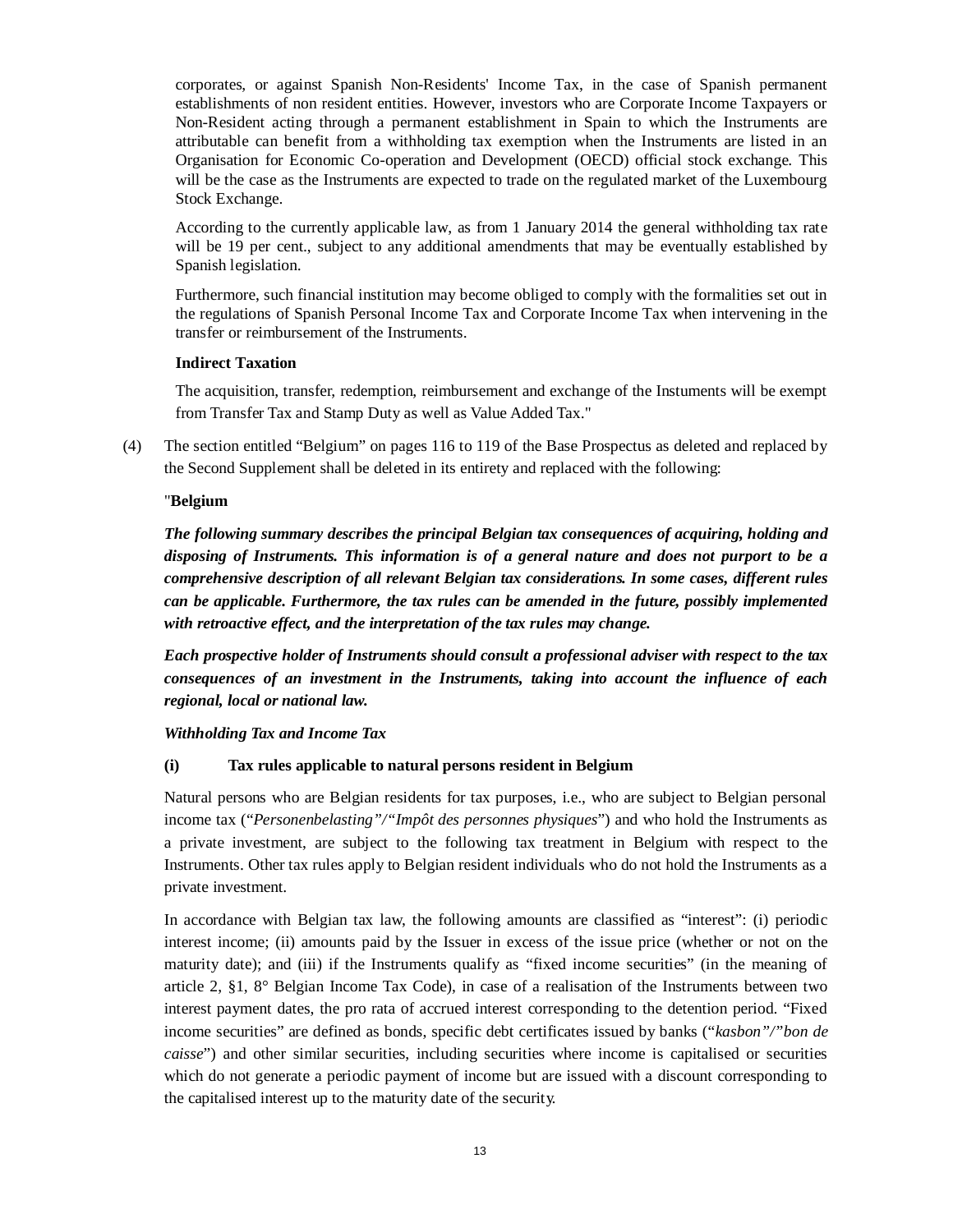Payments of interest on the Instruments made through a paying agent in Belgium will in principle be subject to a 25 per cent. withholding tax in Belgium (calculated on the interest received after deduction of any non-Belgian withholding taxes). The Belgian withholding tax constitutes the final tax for Belgian resident individuals. This means that they do not have to declare the interest obtained on the Instruments in their personal income tax return, provided that Belgian withholding tax was levied on these interest payments.

If the interest is paid outside Belgium without the intervention of a Belgian paying agent, the interest received (after deduction of any non-Belgian withholding tax) must be declared in the personal income tax return and will in principle be taxed at a flat rate of 25 per cent.

Capital gains realised on the sale of the Instruments are in principle tax exempt, unless the capital gains are realised outside the scope of the management of one's private estate or unless the capital gains qualify as interest (as defined above). Capital losses are in principle not tax deductible.

# **(ii) Belgian resident companies**

Corporations that are Belgian residents for tax purposes, i.e. that are subject to Belgian Corporate Income Tax ("*Vennootschapsbelasting"/"Impôt des sociétés*") are subject to the following tax treatment in Belgium with respect to the Instruments.

Interest derived by Belgian corporate investors on the Instruments and capital gains realised on the Instruments will be subject to Belgian corporate income tax of 33.99 per cent. If non-Belgian withholding tax has been levied on the interest, a foreign tax credit will be applied on the Belgian tax due. The foreign tax credit is determined by reference to a fraction where the numerator is equal to the rate of the foreign tax with a maximum of 15 and the denominator is equal to 100 minus the amount of the numerator (with a number of additional limitations). Capital losses are in principle deductible.

Interest payments on the Instruments (except Zero Coupon Instruments) made through a paying agent in Belgium to Belgian corporate investors will in principle be subject to a 25 per cent. withholding tax in Belgium (calculated on the interest received after deduction of any non-Belgian withholding taxes). However, an exemption can apply provided that certain formalities are complied with. Any Belgian withholding tax that has been levied is creditable and refundable in accordance with the applicable legal provisions.

# **(iii) Belgian legal entities**

Legal entities that are Belgian residents for tax purposes, i.e. that are subject to Belgian tax on legal entities ("*Rechtspersonenbelasting"/"impôt des personnes morales*") are subject to the following tax treatment in Belgium with respect to the Instruments.

Payments of interest (as defined above in the Section "Tax rules applicable to natural persons resident in Belgium") on the Instruments made through a paying agent in Belgium will in principle be subject to a 25 per cent. withholding tax in Belgium and no further tax on legal entities will be due on the interest.

However, if the interest is paid outside Belgium without the intervention of a Belgian paying agent and without the deduction of Belgian withholding tax, the legal entity itself is required to declare and pay the 25 per cent. withholding tax to the Belgian tax authorities.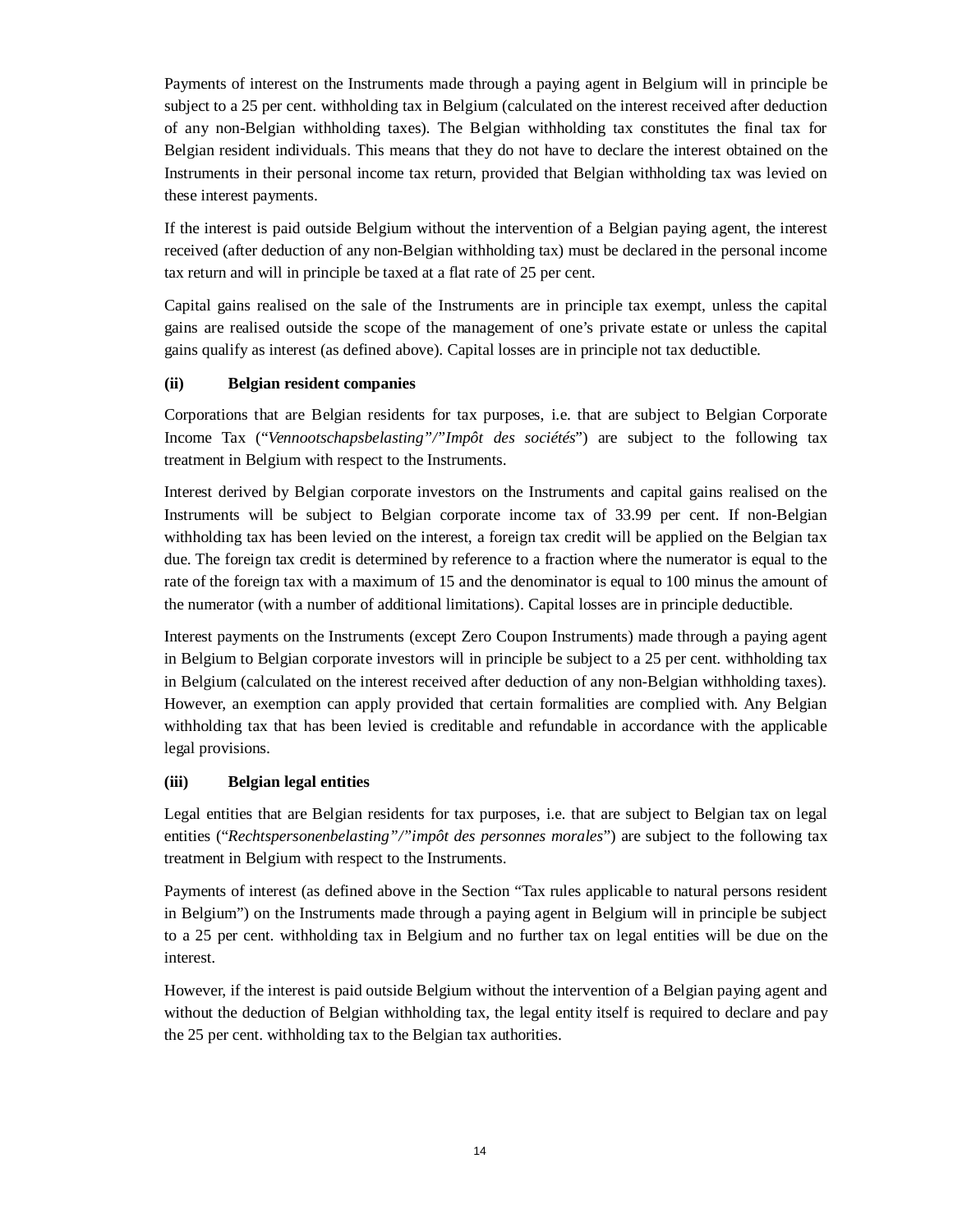Capital gains realised on the sale of the Instruments are in principle tax exempt, except to the extent the capital gain qualifies as interest (as defined above). Capital losses are in principle not tax deductible.

# **(iv) Organization for Financing Pensions**

Belgian pension fund entities that have the form of an Organization for Financing Pensions (OFP) are subject to Belgian Corporate Income Tax ("*Vennootschapsbelasting"/"Impôt des sociétés*"). OFPs are in Belgium subject to the following tax treatment with respect to the Instruments.

Interest derived by OFPs on the Instruments and capital gains realised on the Instruments will in principle not be subject to Belgian Corporate Income Tax. Capital losses are in principle not tax deductible.

Any Belgian withholding tax that has been levied is creditable and refundable in accordance with the applicable legal provisions.

# **(v) Belgian non-residents**

The interest income on the Instruments paid through a professional intermediary in Belgium will, in principle, be subject to a 25 per cent. withholding tax, unless a reduced rate or an exemption applies on the basis that the holder of the Instruments is resident in a country with which Belgium has concluded a double taxation agreement and delivers the requested affidavit. If the income is not collected through a financial institution or other intermediary established in Belgium, no Belgian withholding tax is due.

Non-resident investors who have not allocated the Instruments to a Belgian establishment can also obtain an exemption of Belgian withholding tax on interest from the Instruments paid through a Belgian credit institution, a Belgian stock market company or a Belgian recognised clearing or settlement institution, provided that they deliver an affidavit to such institution or company confirming that: (i) they are non-residents, (ii) the Instruments are held in full ownership or in usufruct; and (iii) the Instruments are not allocated to the exercise of a professional activity in Belgium. No other Belgian income tax will be due by these investors.

Non-resident investors who have allocated the Instruments to the exercise of a professional activity in Belgium through a permanent establishment are subject to the same tax rules as Belgian resident companies (see above).

## *European Directive on taxation of savings income in the form of interest payments*

The EU has adopted a directive (European Council Directive 2003/48/EC) regarding the taxation of savings income (hereinafter "Savings Directive"). The Savings Directive requires Member States to provide to the tax authorities of other Member States details of payments of interest and other similar income paid by a person to an individual or to certain other persons resident in another Member State (hereinafter "**Disclosure of Information Method**"), except that Austria and Luxembourg may instead impose a withholding system (hereinafter "**Source Tax**") for a transitional period (subject to a procedure whereby, on meeting certain conditions, the beneficial owner of the interest or other income may request that no tax be withheld), unless during such period they elect otherwise. A number of third countries and territories have agreed to adopt similar measures (Disclosure of Information Method or Source Tax).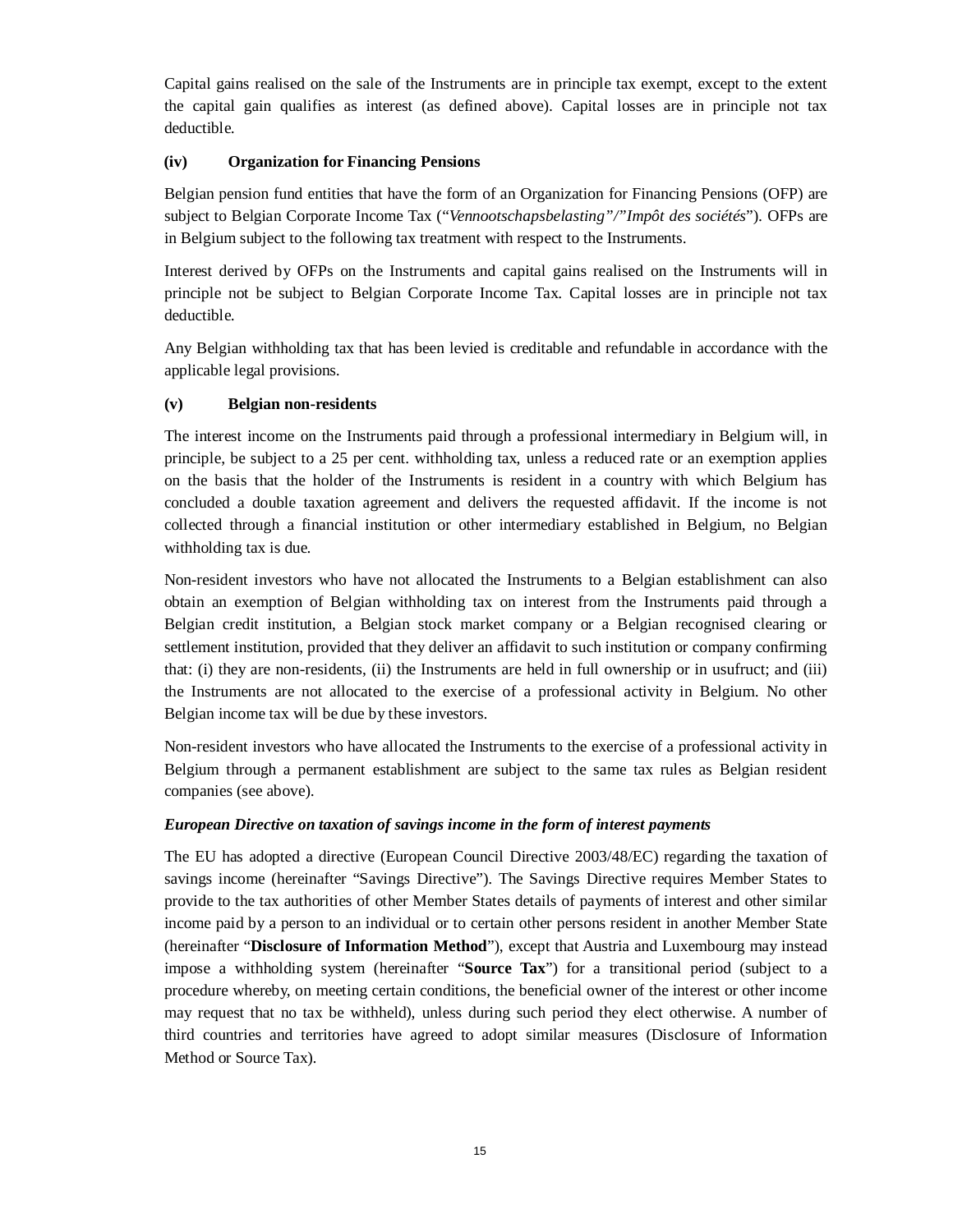The European Commission has proposed certain amendments to the Savings Directive, which may, if implemented, amend or broaden the scope of the requirements described above.

# **(i) Individuals not resident in Belgium**

Interest paid or collected through Belgium on the Instruments and falling under the scope of application of the Savings Directive will be subject to the Disclosure of Information Method.

# **(ii) Individuals resident in Belgium**

An individual resident in Belgium will be subject to the provisions of the Savings Directive, if he receives interest payments from a paying agent (within the meaning of the Savings Directive) established in another EU Member State, Switzerland, Liechtenstein, Andorra, Monaco, San Marino, Curaçao, Bonaire, Saba, Sint Maarten, Sint Eustatius (formerly the Netherlands Antilles), Aruba, Guernsey, Jersey, the Isle of Man, Montserrat, the British Virgin Islands, Anguilla, the Cayman Islands or the Turks and Caicos Islands.

If the interest received by an individual resident in Belgium has been subject to a Source Tax, such Source Tax does not liberate the Belgian individual from declaring the interest income in the personal income tax declaration. The Source Tax will be credited against the personal income tax. If the Source Tax withheld exceeds the personal income tax due, the excessive amount will be reimbursed, provided it reaches a minimum of EUR 2.5.

# *Tax on stock exchange transactions and tax on repurchase transactions*

A tax on stock exchange transactions ("*Taxe sur les opérations de bourse*"/"*Taks op de beursverrichtingen*") will be levied on the purchase and sale of the Instruments through a professional intermediary in Belgium. The rate applicable for secondary sales and purchases in Belgium through a professional intermediary is 0.09 per cent. with a maximum amount of EUR 650 per transaction and per party. The tax is due separately from each party to any such transaction, i.e. the seller (transferor) and the purchaser (transferee), both collected by the professional intermediary.

A tax on repurchase transactions ("*Taxe sur les reports*"/"*Taks op de reportverrichtingen*") at the rate of 0.085 per cent. will be due from each party to any such transaction entered into or settled in Belgium in which a stockbroker acts for either party (with a maximum amount of EUR 650 per transaction and per party).

However none of the taxes referred to above will be payable by exempt persons acting for their own account including investors who are not Belgian residents provided they deliver an affidavit to the financial intermediary in Belgium confirming their non-resident status, and certain Belgian institutional investors as defined in Article 126.1 2° of the Code of various duties and taxes ("*Code des droits et taxes divers*"*/*"*Wetboek diverse rechten en taksen*") for the tax on stock exchange transactions and Article 139, second paragraph, of the same code for the tax on repurchase transactions.

# *Gift, estate or inheritance tax*

Except for the gift tax payable in the case of a gift by deed made in Belgium, no gift, estate or inheritance tax is due in Belgium in respect of Instruments, unless their holder is resident in Belgium at the time of his death."

(5) The section entitled "Decree 239" of the Italian taxation section on pages 120 and 121 of the Base Prospectus as inserted by the Second Supplement shall be deleted in its entirety and replaced with the following: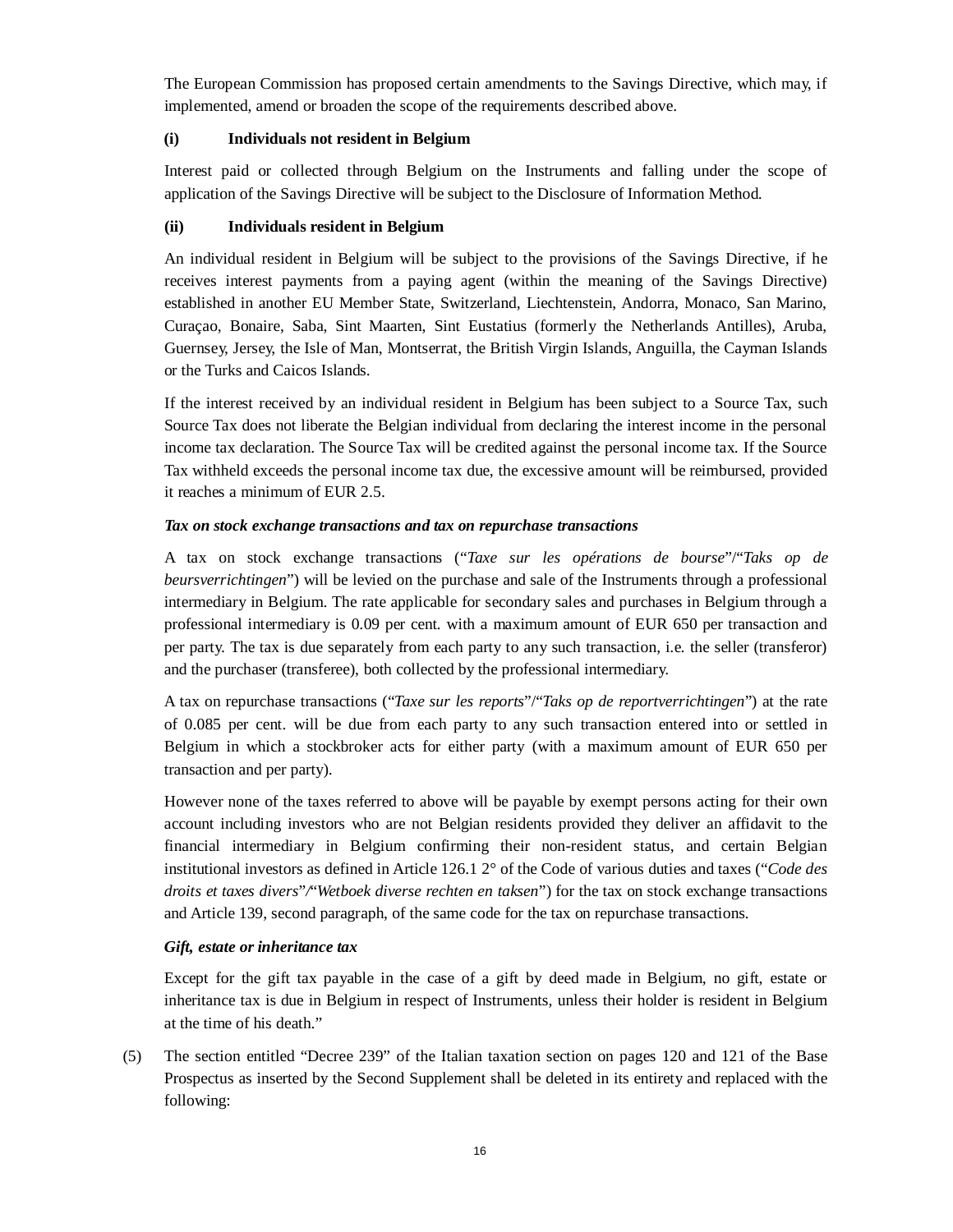#### "*Decree 239*

Legislative Decree No. 239 of 1 April 1996, as subsequently amended (''**Decree 239**''), provides for the tax treatment applicable to interest, premium and other income, including the difference between the redemption amount and the issue price (such interest, premium and other income collectively referred to as the "**Instruments Income**") arising from instruments falling within the category of bonds (*obbligazioni*) or debentures similar to bonds (*titoli similari alle obbligazioni*), including those issued by banks residing outside of Italy, provided that such securities are deposited with banks, qualified financial intermediaries (*SIMs*), fiduciary companies, asset management companies (*SGRs*), stockbrokers or the other entities identified with a decree of the Ministry of Finance (each an "**Intermediary**"). An Intermediary must (i) be (a) resident in Italy, or (b) the Italian permanent establishment of a non-Italian resident financial intermediary or (c) an entity or a company not resident in Italy, acting through a system of centralised administration of notes and directly connected with the Department of Revenue of Italian Ministry of Finance having appointed an Italian representative for the purposes of Decree 239, and (ii) intervene, in any way, in the collection of interest accrued on, or in the transfer of, the Instruments.

For this purposes bonds (*obbligazioni*) or debentures similar to bonds (*titoli similari alle obbligazioni*) are defined as those securities representing a securitized debt claim implying a static "use of capital" (*impiego di capitale*), issued in mass that incorporate an unconditional obligation to pay, at maturity, an amount not lower than their nominal value and that do not allow a direct or indirect participation to the management of the issuer ("**Typical Securities**").

For the purpose of the application of Decree 239, a transfer of the Instruments includes any assignment or transfer, made either with or without consideration, which results in a change of the ownership of the relevant Instruments or in a change of the Intermediary with which the Instruments are deposited."

(6) The section entitled "Stamp Duty on the Instruments" of the Italian taxation section on pages 123 and 124 of the Base Prospectus shall be deleted in its entirety and replaced with the following:

#### "*Stamp Duty on the Instruments*

Pursuant to Article 13(2-*ter*) of the Tariff attached to Presidential Decree No. 642 of 26 October 1972 (as amended with Law Decree No. 201 of 6 December 2011, converted into law with Law No. 214 of 22 December 2011), regulating the Italian stamp duty, a proportional stamp duty applies on the periodic reporting communications sent by Italian financial intermediaries to their clients (with the exception of pension funds and health funds) with respect to any financial instruments (including the Instruments) deposited therewith.

Such stamp duty is generally levied by the relevant financial intermediary, and computed on the market value of the financial instruments or, in case the market value cannot be determined, on their face or redemption values at the rate of 0.15 per cent.. The stamp duty is levied on an annual basis and cannot be lower than EUR 34.20. In case of reporting periods of less than 12 months, the stamp duty is pro-rated.

Moreover, pursuant to Article 19(18-23) of Law Decree No. 201 of 6 December 2011, a similar duty applies, as of 2011, on the market value determined at the end of each year (or, in case the market value cannot be determined, on the face or redemption values) of any financial asset (including the Instruments) held abroad by Italian resident individuals. Such duty will apply at the rate of 0.15 per cent.. A tax credit is granted for any foreign property tax levied abroad on such financial assets.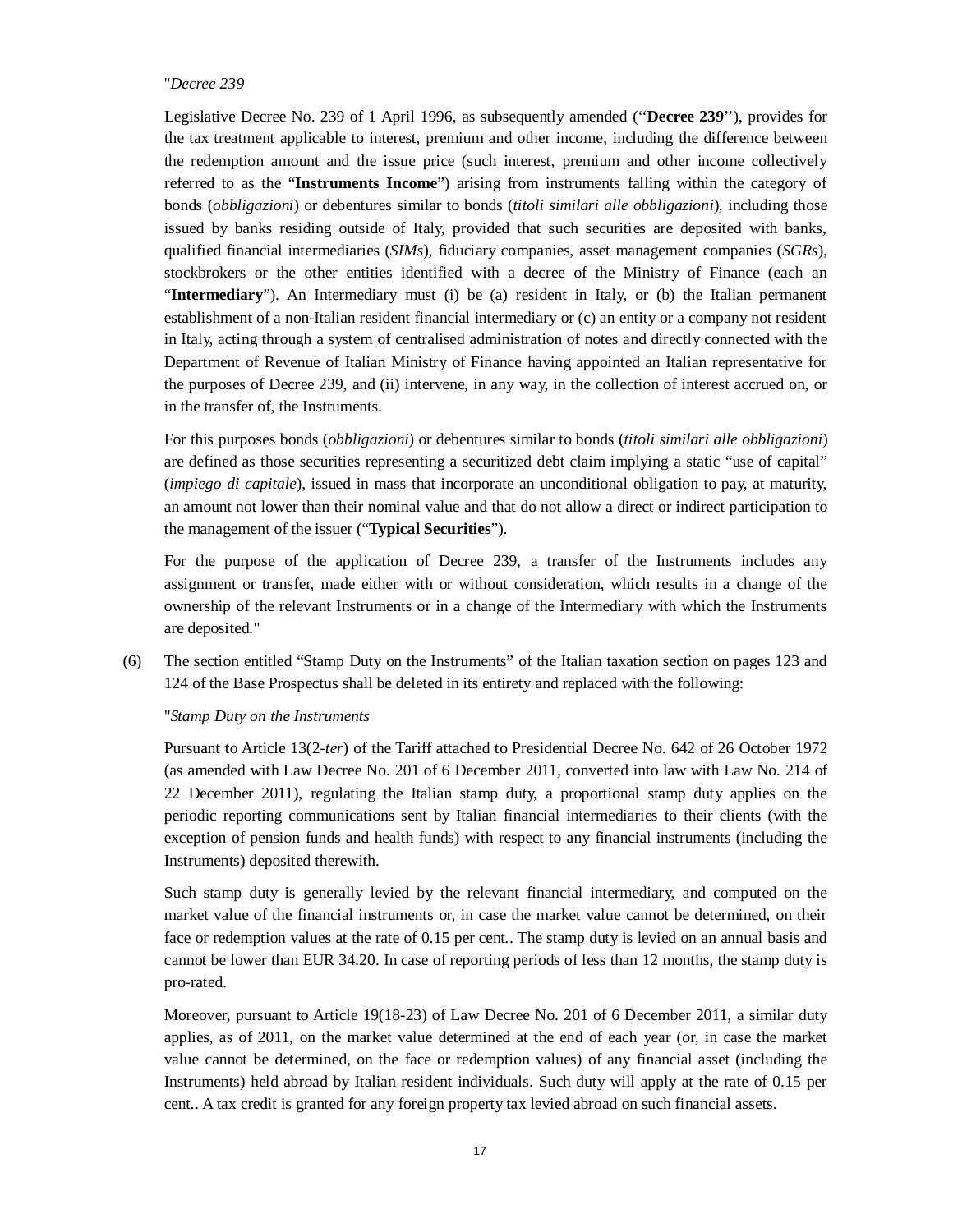Prospective investors are urged to consult their own tax advisors as to the tax consequences of the application of these new duties on their investment in Instruments."

(7) A new section entitled "Tax monitoring obligations" shall be inserted after the section entitled "Stamp Duty on the Instruments" of the Italian taxation section on pages 123 and 124 of the Base Prospectus:

#### "*Tax monitoring obligations*

Italian resident individuals will be required to report in their yearly income tax return, according to Law Decree No. 167 of 28 June 1990, converted into Law No. 227 of 4 August 1990 for tax monitoring purposes:

- the amount of Instruments held at the end of each tax year, if exceeding in the aggregate EUR 10,000;
- the amount of any transfers from abroad, towards abroad and occurring abroad, related to the Instruments, occurring during each tax year, if these transfers exceed in the aggregate EUR 10,000. This also applies in the case that at the end of the tax year, Instruments are no longer held by Italian individuals.

Italian individuals will however not be required to comply with the above reporting requirements with respect to Instruments deposited for management with qualified Intermediary and with respect to contracts entered into through their intervention, upon condition that the items of income derived from the Instruments are received through the intervention of the same intermediaries."

(8) The section entitled "Austria" on pages 124 to 126 of the Base Prospectus shall be deleted in its entirety and replaced with the following:

"This section on taxation contains a brief summary of the Issuer's understanding with regard to certain important principles which are of significance in connection with the purchase, holding or sale of the Instruments in the Republic of Austria. This summary does not purport to exhaustively describe all possible tax aspects and does not deal with specific situations which may be of relevance for certain potential investors. The following comments are rather of a general nature and included herein solely for information purposes. These comments are not intended to be, nor should they be construed to be, legal or tax advice. This summary furthermore only refers to investors which are subject to unlimited (corporate) income tax liability in Austria. It is based on the currently valid tax legislation, case law and regulations of the tax authorities, as well as their respective interpretation, all of which may be amended from time to time. Such amendments may possibly also be effected with retroactive effect and may negatively impact on the tax consequences described. It is recommended that potential purchasers of the Instruments consult with their legal and tax advisors as to the tax consequences of the purchase, holding or sale of the Instruments. Tax risks resulting from the Instruments (in particular from a potential qualification as a foreign investment fund within the meaning of sec. 188 of the Austrian Investment Funds Act 2011 [*Investmentfondsgesetz 2011*]) shall in any case be borne by the purchaser. For the purposes of the following it is assumed that the Instruments are legally and factually offered to an indefinite number of persons.

#### **General remarks**

Individuals having a permanent domicile (*Wohnsitz*) and/or their habitual abode (*gewöhnlicher Aufenthalt*) in Austria are subject to income tax (*Einkommensteuer*) in Austria on their worldwide income (unlimited income tax liability; *unbeschränkte Einkommensteuerpflicht*). Individuals having neither a permanent domicile nor their habitual abode in Austria are subject to income tax only on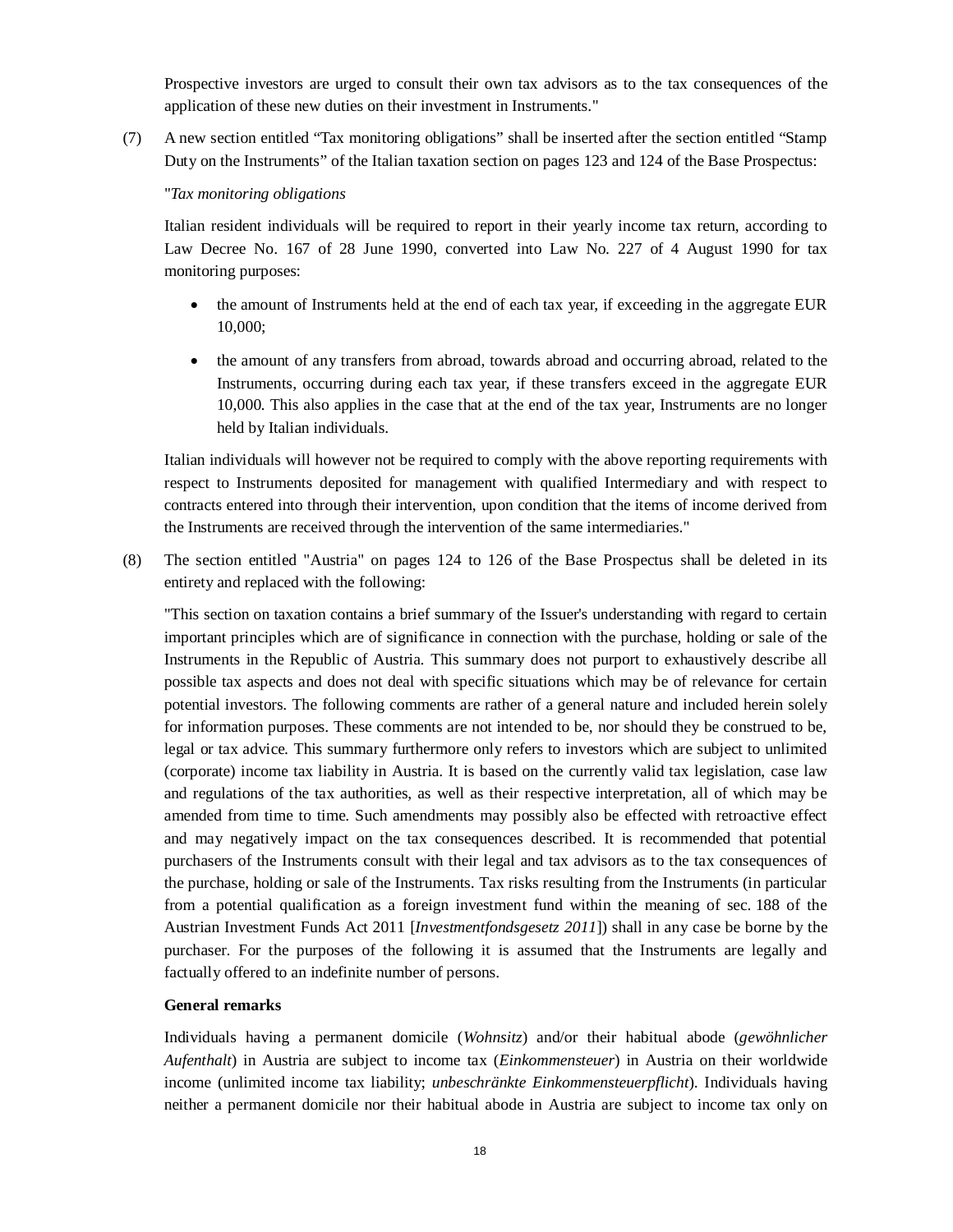income from certain Austrian sources (limited income tax liability; *beschränkte Einkommensteuerpflicht*).

Corporations having their place of effective management (*Ort der Geschäftsleitung*) and/or their legal seat (*Sitz*) in Austria are subject to corporate income tax (*Körperschaftsteuer*) in Austria on their worldwide income (unlimited corporate income tax liability; *unbeschränkte Körperschaftsteuerpflicht*). Corporations having neither their place of effective management nor their legal seat in Austria are subject to corporate income tax only on income from certain Austrian sources (limited corporate income tax liability; *beschränkte Körperschaftsteuerpflicht*).

Both in case of unlimited and limited (corporate) income tax liability Austria's right to tax may be restricted by double taxation treaties.

#### **Income taxation of the Instruments**

Pursuant to sec. 27(1) of the Austrian Income Tax Act (*Einkommensteuergesetz*), the term investment income (*Einkünfte aus Kapitalvermögen*) comprises:

- x income from the letting of capital (*Einkünfte aus der Überlassung von Kapital*) pursuant to sec. 27(2) of the Austrian Income Tax Act, including dividends and interest;
- x income from realised increases in value (*Einkünfte aus realisierten Wertsteigerungen*) pursuant to sec. 27(3) of the Austrian Income Tax Act, including gains from the sale, redemption and other realisation of assets that lead to income from the letting of capital, zero coupon bonds and also broken-period interest; and
- income from derivatives (*Einkünfte aus Derivaten*) pursuant to sec. 27(4) of the Austrian Income Tax Act, including cash settlements, option premiums received and income from the sale or other realisation of forward contracts like options, futures and swaps and other derivatives such as index certificates.

Also the withdrawal of the Instruments from a bank deposit (*Depotentnahme*) and circumstances leading to Austria's loss of taxation right regarding the Instruments *vis-à-vis* other countries, *e.g.*, a relocation from Austria (*Wegzug*), are in general deemed to constitute a sale (*cf.* sec. 27(6)(1) of the Austrian Income Tax Act).

Individuals subject to unlimited income tax liability in Austria holding the Instruments as a nonbusiness asset are subject to income tax on all resulting investment income pursuant to sec. 27(1) of the Austrian Income Tax Act. In case of investment income with an Austrian nexus (*inländische Einkünfte aus Kapitalvermögen*), basically meaning income that is paid by an Austrian paying agent (*auszahlende Stelle*) or an Austrian custodian agent (*depotführende Stelle*), the income is subject to a withholding tax of 25 per cent.; no additional income tax is levied over and above the amount of tax withheld (final taxation pursuant to sec. 97(1) of the Austrian Income Tax Act). In case of investment income without an Austrian nexus, the income must be included in the income tax return and is subject to a flat income tax rate of 25 per cent.. In both cases upon application the option exists to tax all income subject to the tax rate of 25 per cent. at the lower progressive income tax rate (option to regular taxation pursuant to sec. 27a(5) of the Austrian Income Tax Act). Pursuant to sec. 27(8) of the Austrian Income Tax Act, losses from investment income may not be offset with other types of income. Negative income subject to the flat tax rate of 25 per cent. may not be offset with income subject to the progressive income tax rate (this equally applies in case of an exercise of the option to regular taxation). Further, an offsetting of losses from realised increases in value and from derivatives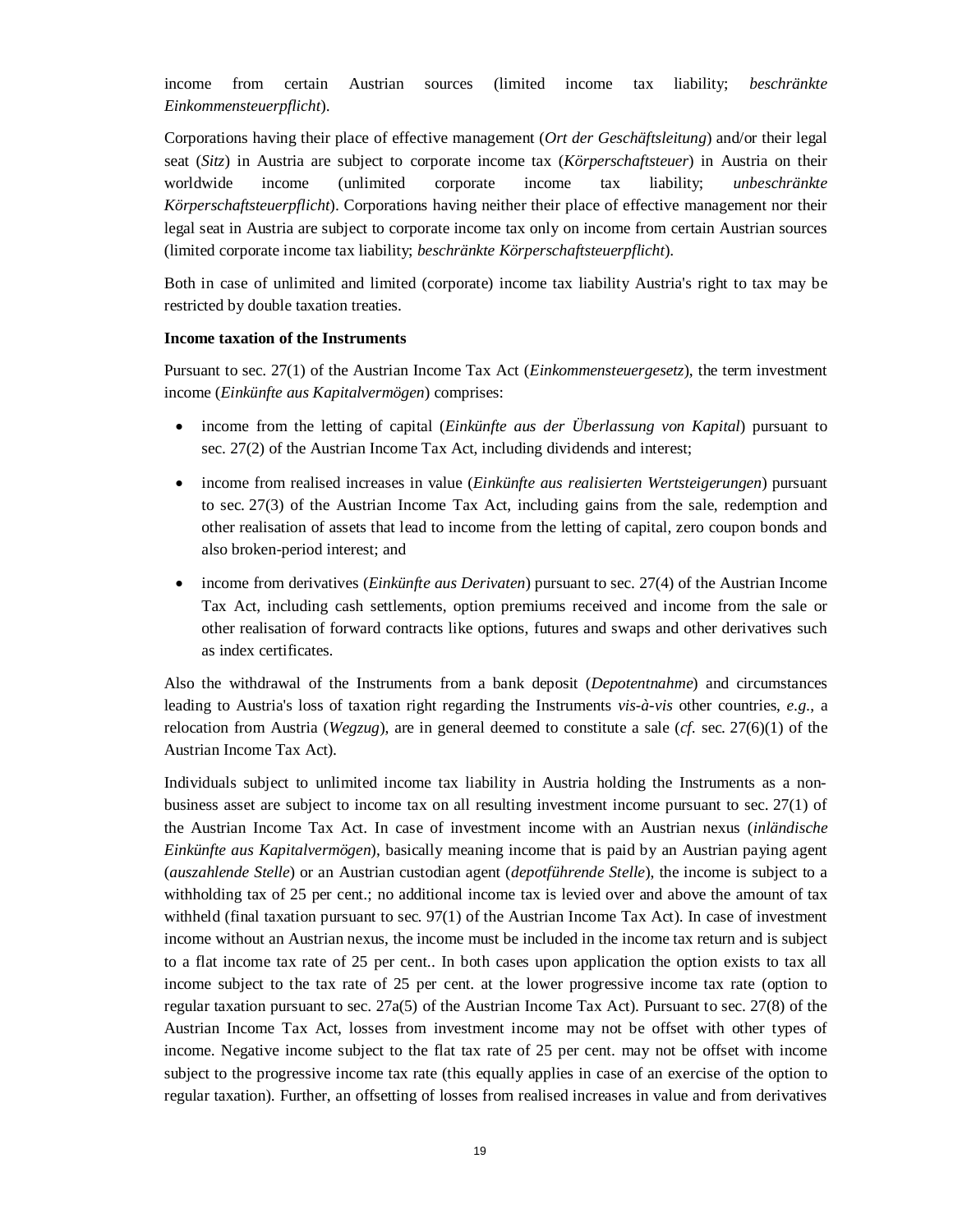in the form of securities with (i) interest and other claims against credit institutions and (ii) income from Austrian or foreign private law foundations and comparable legal estates (*privatrechtliche Stiftungen und damit vergleichbare Vermögensmassen*) is not permissible.

Individuals subject to unlimited income tax liability in Austria holding the Instruments as a business asset are subject to income tax on all resulting investment income pursuant to sec. 27(1) of the Austrian Income Tax Act. In case of investment income with an Austrian nexus (as described above) the income is subject to a withholding tax of 25 per cent.. While this withholding tax has the effect of final taxation for income from the letting of capital, income from realised increases in value and income from derivatives must on the other hand be included in the income tax return (nevertheless flat income tax rate of 25 per cent.). In case of investment income without an Austrian nexus, the income must always be included in the income tax return (flat income tax rate of 25 per cent.). In both cases upon application the option exists to tax all income subject to the tax rate of 25 per cent. at the lower progressive income tax rate (option to regular taxation pursuant to sec. 27a(5) of the Austrian Income Tax Act). Pursuant to sec.  $6(2)(c)$  of the Austrian Income Tax Act, depreciations to the lower fair market value and losses from the sale, redemption and other realisation of financial assets and derivatives in the sense of sec. 27(3) and (4) of the Austrian Income Tax Act, which are subject to the special tax rate of 25 per cent., are primarily to be offset against income from realised increases in value of such financial assets and derivatives and with appreciations in value of such assets; only half of the remaining negative difference may be offset against other types of income (and carried forward).

Corporations subject to unlimited corporate income tax liability in Austria are subject to corporate income tax on interest from the Instruments at a rate of 25 per cent.. In case of investment income with an Austrian nexus (as described above) the income is subject to a withholding tax of 25 per cent., which can be credited against the corporate income tax liability. However, under the conditions set forth in sec. 94(5) of the Austrian Income Tax Act no withholding tax is levied in the first place. Income from the sale of the Instruments is subject to corporate income tax of 25 per cent.. Losses from the sale of the Instruments can be offset against other income (and carried forward).

Private foundations pursuant to the Austrian Private Foundations Act fulfilling the prerequisites contained in sec. 13(3) and (6) of the Austrian Corporate Income Tax Act and holding the Instruments as a non-business asset are subject to interim taxation at a rate of 25 per cent. on interest income, income from realised increases in value and income from derivatives in the form of securities. Interim tax does not fall due insofar as distributions subject to withholding tax are made to beneficiaries in the tax period. In case of investment income with an Austrian nexus (as described above) the income is in general subject to a withholding tax of 25 per cent., which can be credited against the tax falling due. Under the conditions set forth in sec. 94(12) of the Austrian Income Tax Act no withholding tax is levied.

Pursuant to sec. 93(6) of the Austrian Income Tax Act, the Austrian custodian agent is obliged to automatically offset negative investment income against positive investment income, taking into account all of a taxpayer's bank deposits with the custodian agent. If negative and at the same time or later positive income is earned, then the negative income is to be offset against the positive income. If positive and later negative income is earned, then the withholding tax on the positive income is to be refunded, with such refund being limited with 25 per cent. of the negative income. In certain cases, the offsetting is not permissible. The custodian agent has to issue a written confirmation on the offsetting of losses for each bank deposit.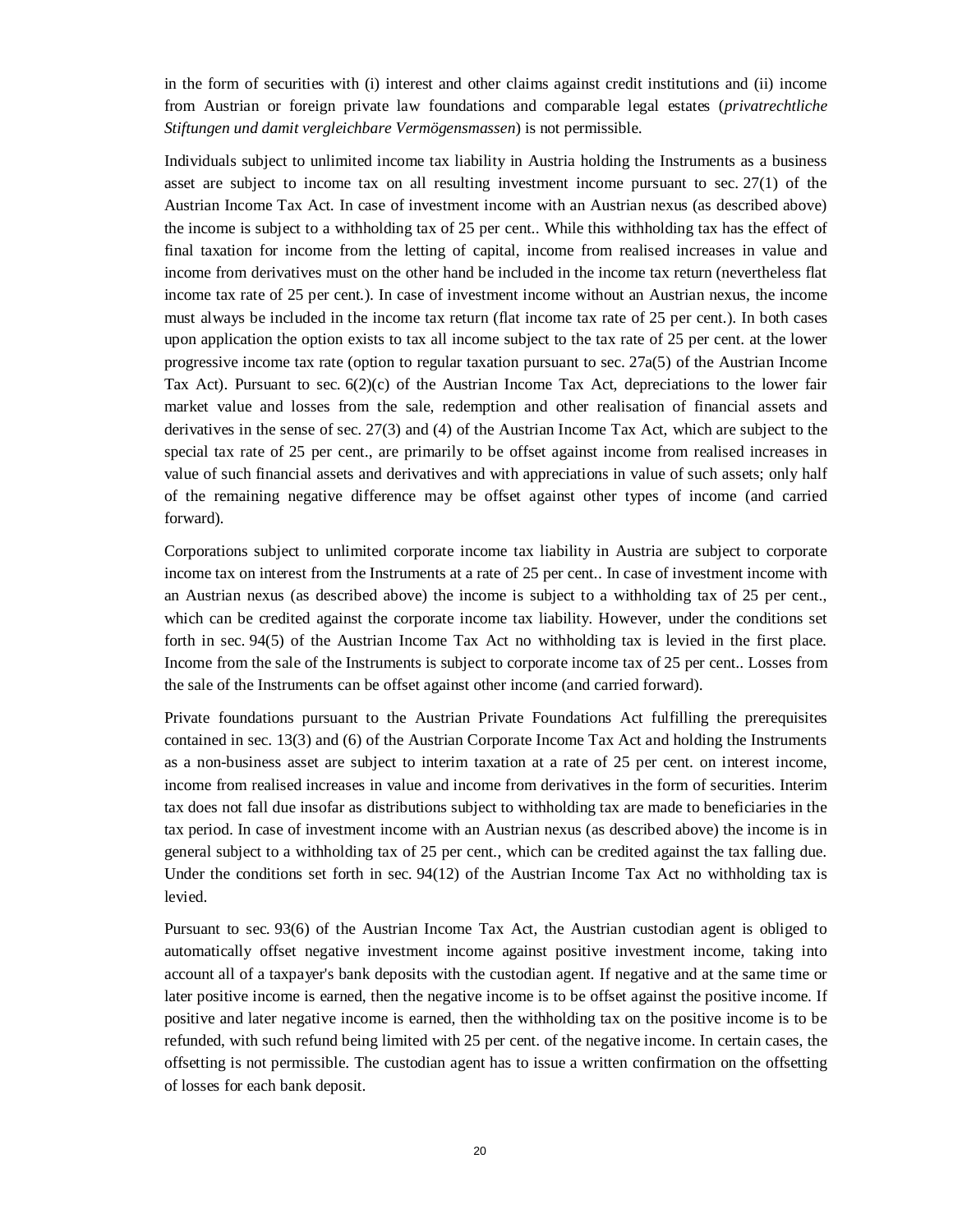Pursuant to sec. 188 of the Austrian Investment Funds Act 2011, a foreign investment fund is defined as any assets subject to a foreign jurisdiction which, irrespective of the legal form they are organized in, are invested according to the principle of risk-spreading on the basis either of a statute, of the entity's articles or of customary exercise. Certain collective investment vehicles investing in real estate are exempted. It should be noted that the Austrian tax authorities have commented upon the distinction between index certificates of foreign issuers on the one hand and foreign investment funds on the other hand in the Investment Fund Regulations (*Investmentfondsrichtlinien*). Pursuant to these, no foreign investment fund may be assumed if for the purposes of the issuance no predominant actual purchase of the underlying assets by the issuer or a trustee of the issuer, if any, is made and no actively managed assets exist. Directly held bonds shall not be considered as foreign investment funds if the performance of the bonds depends on an index, notwithstanding the fact of whether the index is a well-known one, an individually constructed "fixed" index or an index which is changeable at any time.

### **EU withholding tax**

Sec. 1 of the Austrian EU Withholding Tax Act (*EU-Quellensteuergesetz*) – which transforms into national law the provisions of Council Directive 2003/48/EC of 3 June 2003 on taxation of savings income in the form of interest payments – provides that interest payments paid or credited by an Austrian paying agent to a beneficial owner who is an individual resident in another EU member state (or in certain dependent or associated territories) are subject to a withholding tax of 35 per cent. if no exception from such withholding applies. Sec. 10 of the Austrian EU Withholding Tax Act provides for an exemption from withholding tax where the beneficial owner presents to the paying agent a certificate drawn up in his/her name by the competent authority of his/her member state of residence for tax purposes, indicating the name, address and tax or other identification number or, failing such, the date and place of birth of the beneficial owner, the name and address of the paying agent, and the account number of the beneficial owner or, where there is none, the identification of the security; such certificate shall be valid for a period not exceeding three years.

Regarding the issue of whether also index certificates are subject to the EU withholding tax, the Austrian tax authorities distinguish between index certificates with and without a capital guarantee, a capital guarantee being the promise of repayment of a minimum amount of the capital invested or the promise of the payment of interest. The exact tax treatment of index certificates furthermore depends on their underlying.

#### **Tax treaty between Austria and Switzerland**

On 1 January 2013, the Treaty between the Republic of Austria and the Swiss Confederation on Cooperation in the Areas of Taxation and Capital Markets entered into force. The treaty provides that a Swiss paying agent has to withhold a withholding tax with the effect of final taxation corresponding to the Austrian income tax, amounting to 25 per cent., on income and capital gains from assets booked with an account or deposit of such Swiss paying agent, if the relevant holder of such assets (*i.e.* in general individuals on their own behalf and as beneficial owners of domiciliary companies) is tax resident in Austria. The following income and capital gains are subject to the withholding tax: interest income, dividends and capital gains. The treaty, however, does not apply to interest covered by the Agreement between the European Community and the Swiss Confederation providing for measures equivalent to those laid down in Council Directive 2003/48/EC on taxation of savings income in the form of interest payments. The taxpayer can opt for voluntary disclosure instead of the withholding tax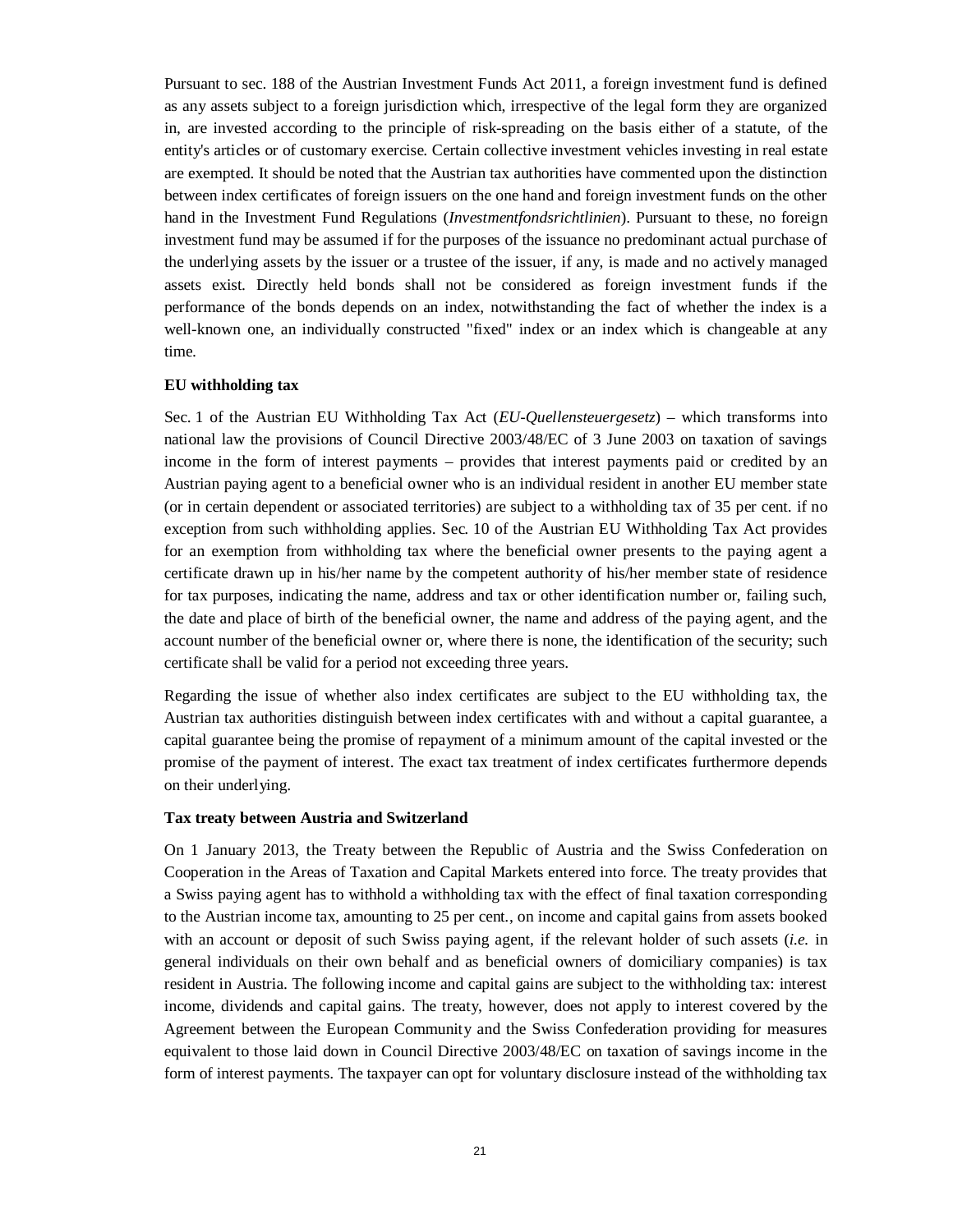by expressly authorising the Swiss paying agent to disclose to the competent Austrian authority the income and capital gains; these subsequently have to be included in the income tax return.

#### **Austrian inheritance and gift tax**

Austria does not levy inheritance or gift tax.

However, it should be noted that certain gratuitous transfers of assets to (Austrian or foreign) private law foundations and comparable legal estates (*privatrechtliche Stiftungen und damit vergleichbare Vermögensmassen*) are subject to foundation tax (*Stiftungseingangssteuer*) pursuant to the Austrian Foundation Tax Act (*Stiftungseingangssteuergesetz*). Such tax is triggered if the transferor and/or the transferee at the time of transfer have a domicile, their habitual abode, their legal seat or their place of effective management in Austria. Certain exemptions apply in case of a transfer *mortis causa*, in particular for bank deposits, publicly placed bonds and portfolio shares (*i.e.*, less than 1 per cent.). The tax basis is the fair market value of the assets transferred minus any debts, calculated at the time of transfer. The tax rate is in general 2.5 per cent., with a higher rate of 25 per cent. applying in special cases.

In addition, a special notification obligation exists for gifts of money, receivables, shares in corporations, participations in partnerships, businesses, movable tangible assets and intangibles. The notification obligation applies if the donor and/or the donee have a domicile, their habitual abode, their legal seat or their place of effective management in Austria. Not all gifts are covered by the notification obligation: In case of gifts to certain related parties, a threshold of EUR 50,000 per year applies; in all other cases, a notification is obligatory if the value of gifts made exceeds an amount of EUR 15,000 during a period of five years. Furthermore, gratuitous transfers to foundations falling under the Austrian Foundation Tax Act described above are also exempt from the notification obligation. Intentional violation of the notification obligation may lead to the levying of fines of up to 10 per cent. of the fair market value of the assets transferred.

Further, it should be noted that gratuitous transfers of the Instruments may trigger income tax on the level of the transferor pursuant to sec. 27(6)(1) of the Austrian Income Tax Act (see above)."

## **Amendment of Collateral Annex**

The Collateral Annex of the Base Prospectus as inserted by the Second Supplement is deleted in its entirety and replaced with the Collateral Annex as set out at Schedule 3 hereto.

## **Amendment of Form of Final Terms**

The Form of Final Terms as set out in the Base Prospectus is deleted in its entirety and replaced with the Form of Final Terms as set out in Schedule 2 hereto.

> **Palladium Securities 1 S.A. 2, boulevard Konrad Adenauer L-1115 Luxembourg R.C.S. Luxembourg B.103.036**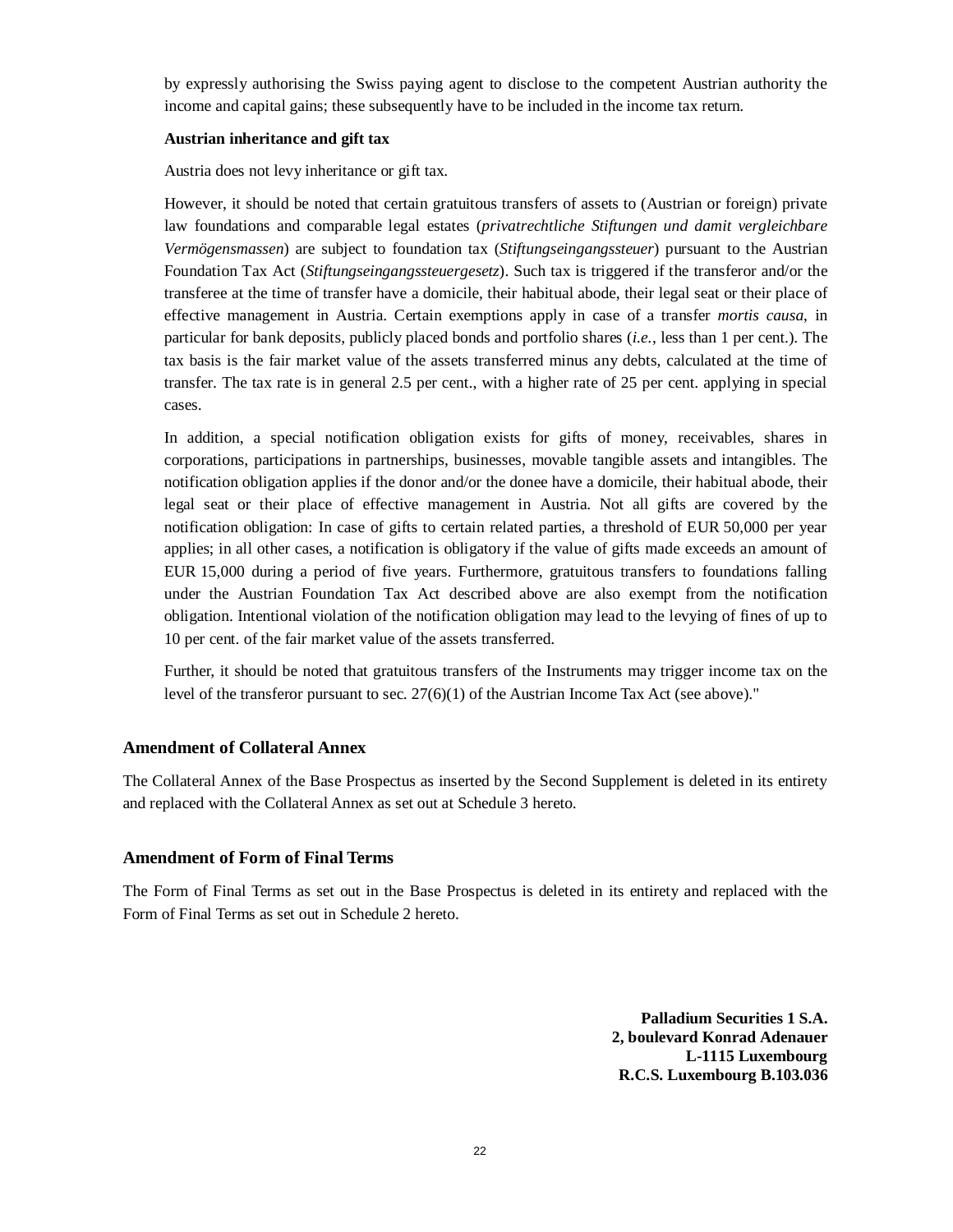# **Schedule 1 Summary**

*Summaries are made up of disclosure requirements known as "Elements". These elements are numbered in Sections A – E (A.1 – E.7).*

*This summary contains all the Elements required to be included in a summary for this type of securities and Issuer. Because some Elements are not required to be addressed, there may be gaps in the numbering sequence of the Elements.*

*Even though an Element may be required to be inserted in the summary due to the type of securities and Issuer, it is possible that no relevant information can be given regarding the Element. In this case a short description of the Element is included in the summary with the mention of "not applicable".*

*[Certain provisions of this summary appear in brackets. Such information will be completed or, where not relevant, deleted, in relation to a particular Series of Instruments and the completed summary in relation to such Series of Instruments shall be appended to the relevant Final Terms.]*

| <b>Element</b> | Description of | <b>Disclosure requirement</b>                                                                                                                                                                                                                                                                                                                                                                                                                         |
|----------------|----------------|-------------------------------------------------------------------------------------------------------------------------------------------------------------------------------------------------------------------------------------------------------------------------------------------------------------------------------------------------------------------------------------------------------------------------------------------------------|
|                | <b>Element</b> |                                                                                                                                                                                                                                                                                                                                                                                                                                                       |
| A.1            | Warnings       | This summary should be read as an introduction to the Base Prospectus.                                                                                                                                                                                                                                                                                                                                                                                |
|                |                | Any decision to invest in the Instruments should be based on consideration of the Base<br>Prospectus as a whole by the investor.                                                                                                                                                                                                                                                                                                                      |
|                |                | Where a claim relating to the information contained in the Base Prospectus is brought<br>before a court, the plaintiff investor might, under the national legislation of the Member<br>States, have to bear the costs of translating the Base Prospectus before the legal<br>proceedings are initiated.                                                                                                                                               |
|                |                | Civil liability attaches only to those persons who have tabled this summary including any<br>translation thereof, but only if this summary is misleading, inaccurate or inconsistent<br>when read together with the other parts of the Base Prospectus or it does not provide,<br>when read together with the other parts of the Base Prospectus, key information in order<br>to aid investors when considering whether to invest in the Instruments. |
| A.2            | Consent        | The Company consents to the use of the Base Prospectus in Germany, Italy, Spain,<br>Portugal, Belgium and Austria and accepts responsibility for the content of the Base<br>Prospectus also with respect to the subsequent resale or final placement of securities by<br>any financial intermediary which was given consent to use the Base Prospectus. This<br>consent is valid for 12 months from the date of publication of the Base Prospectus.   |
|                |                | Investors should be aware that information on the terms and conditions of the offer<br>by any financial intermediary shall be provided at the time of the offer by the<br>financial intermediary.                                                                                                                                                                                                                                                     |

## **Section A – Introduction and warnings**

#### **Section B – Issuer**

| Element | <b>Description</b>      | Disclosure requirement                                                                      |
|---------|-------------------------|---------------------------------------------------------------------------------------------|
|         | of Element              |                                                                                             |
| B.1     | Legal and<br>Commercial | Palladium Securities 1 S.A (the "Company") acting in respect of a specified<br>compartment. |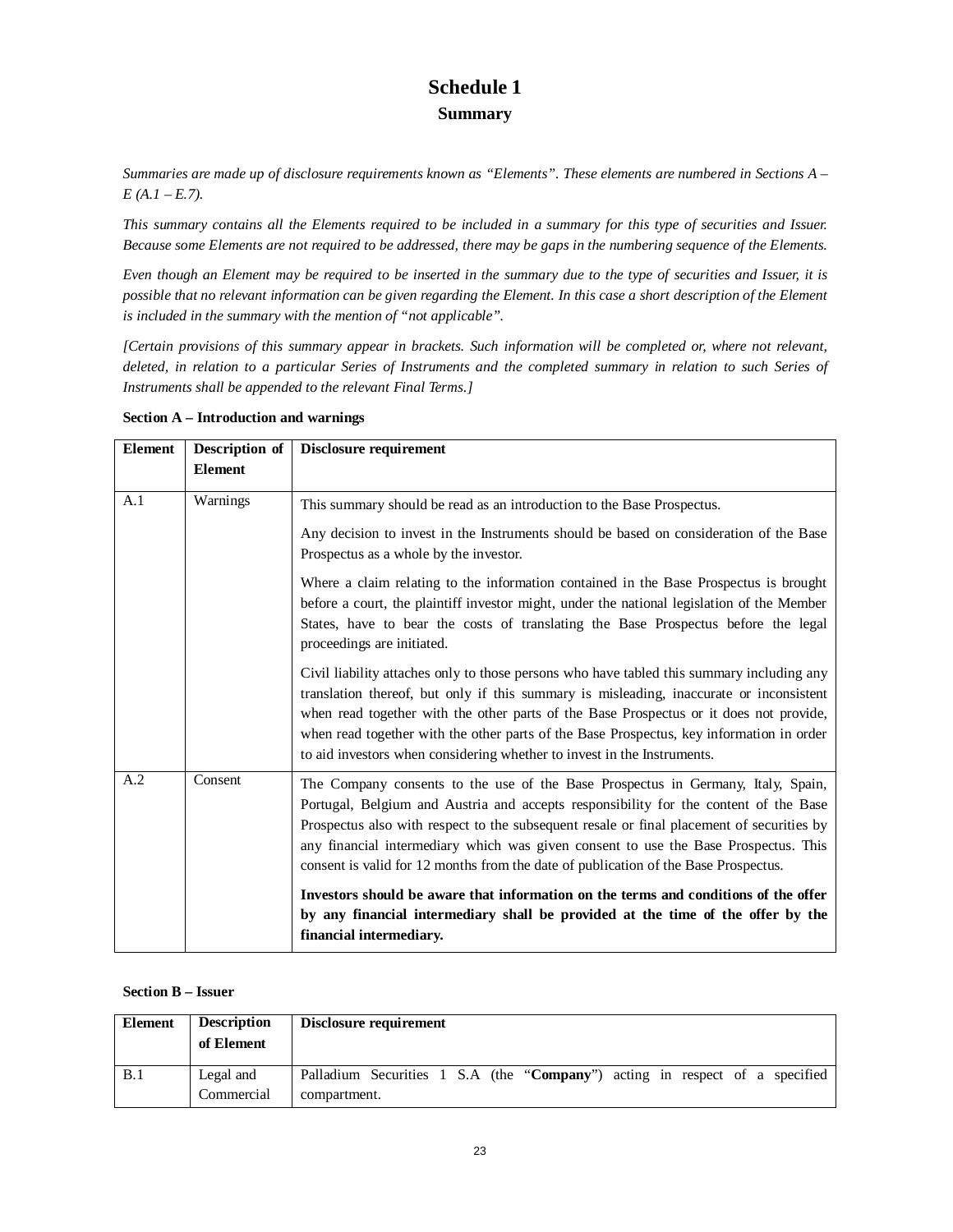|             | Name of the                                                             |                                                                                                                                                                                                                                                                                                                                                                                                                                                                                                                                                                                                                                                                                                                                                                                                                                                                                                                                                                                                                                                                                                                                                                                                                                                                                                                                                                                                                          |
|-------------|-------------------------------------------------------------------------|--------------------------------------------------------------------------------------------------------------------------------------------------------------------------------------------------------------------------------------------------------------------------------------------------------------------------------------------------------------------------------------------------------------------------------------------------------------------------------------------------------------------------------------------------------------------------------------------------------------------------------------------------------------------------------------------------------------------------------------------------------------------------------------------------------------------------------------------------------------------------------------------------------------------------------------------------------------------------------------------------------------------------------------------------------------------------------------------------------------------------------------------------------------------------------------------------------------------------------------------------------------------------------------------------------------------------------------------------------------------------------------------------------------------------|
|             | Issuer                                                                  |                                                                                                                                                                                                                                                                                                                                                                                                                                                                                                                                                                                                                                                                                                                                                                                                                                                                                                                                                                                                                                                                                                                                                                                                                                                                                                                                                                                                                          |
| B.2         | Domicile<br>/Legal Form<br>/Legislation<br>/Country of<br>Incorporation | The Company is domiciled in Luxembourg and is a public limited liability company<br>(société anonyme) incorporated under the laws of the Grand Duchy of Luxembourg. It<br>was incorporated in Luxembourg on 8 September 2004.                                                                                                                                                                                                                                                                                                                                                                                                                                                                                                                                                                                                                                                                                                                                                                                                                                                                                                                                                                                                                                                                                                                                                                                            |
| <b>B.16</b> | Control of<br>Issuer                                                    | The Company has 181,818 ordinary shares, all of which are fully paid and are held by<br>two companies, The Freesia Charitable Trust and Anson Fund Managers Limited, on trust<br>for charitable purposes. Such holders have no beneficial interest in and derive no benefit<br>(other than any expenses for acting as share trustee) from their holding of the issued<br>shares. They will apply any income derived by them from the Company solely for<br>charitable purposes.                                                                                                                                                                                                                                                                                                                                                                                                                                                                                                                                                                                                                                                                                                                                                                                                                                                                                                                                          |
| <b>B.17</b> | Credit ratings                                                          | The Series of Instruments is [unrated] [rated by $[S\&P \text{ entity}]$ [Moody's entity] $[\bullet]]$<br>[expected to be rated on or about the Issue Date by [S&P entity][Moody's entity][ $\bullet$ ]. The<br>rating of the Instruments on or about the Issue Date will be published on the website of<br>Stock Exchange (www.bourse.lu)<br>Luxembourg<br>and<br>on<br>the<br>website<br>the<br>www.it.investmentprodukte.db.com on or about the Issue Date. No assurance is given<br>that the Instruments will have a particular rating, or any rating at all, on or about the Issue<br>Date].<br>[[S&P entity][Moody's entity] is established in the European Union and registered under<br>Regulation (EC) No 1060/2009 on credit rating agencies.] [The rating of the Series of<br>Instruments will be treated as having been issued by a credit rating agency established in<br>the European Union and registered under Regulation (EC) No 1060/2009 on credit rating<br>agencies (the "CRA Regulation").] $[ [ \bullet ]$ [is]/[are] established in the European Union and<br>[has]/[have each] applied for registration under Regulation (EC) No 1060/2009, although<br>the result of such application has not yet been determined.] [[ $\bullet$ ] [is]/[are] not established<br>in the European Union and [has]/[have] not applied for registration under Regulation<br>(EC) No 1060/2009.]                   |
| <b>B.20</b> | Special<br>Purpose<br>Vehicle                                           | The Company is a special purpose vehicle for the purpose of issuing asset backed<br>securities.                                                                                                                                                                                                                                                                                                                                                                                                                                                                                                                                                                                                                                                                                                                                                                                                                                                                                                                                                                                                                                                                                                                                                                                                                                                                                                                          |
| <b>B.21</b> | Principal<br>activities and<br>global<br>overview of<br>parties         | The Company's principal activities are to enter into, perform and serve as a vehicle<br>issuing asset backed securities for any securitisation transactions as permitted under the<br>Securitisation Act 2004.<br>Deutsche Trustee Company Limited of Winchester House, 1 Great Winchester Street,<br>London EC2N 2DB, United Kingdom, will act as trustee in respect of the Series of<br>Instruments (the "Trustee"). Deutsche Bank AG, acting through its London Branch,<br>located at Winchester House, 1 Great Winchester Street, London EC2N 2DB, United<br>Kingdom, will act as Arranger, Principal Agent and Paying Agent in respect of the Series<br>of Instruments. Deutsche Bank Luxembourg S.A. will act as Custodian[, Listing Agent,<br>Servicer and Luxembourg Paying Agent] in respect of the Series of Instruments.<br>Deutsche Trustee Company Limited, Deutsche Bank AG, acting through its London<br>Branch and Deutsche Bank Luxembourg S.A. are each members of the Deutsche Bank<br>Group.<br>[[Deutsche Bank AG, acting through its London Branch][Deutsche Bank AG, acting<br>through its Frankfurt Branch] will act as [Hedging Counterparty,] [Calculation Agent,]<br>[Selling Agent] [and/or] [Dealer].]<br>Deutsche Bank Aktiengesellschaft ("Deutsche Bank AG") is a banking institution and a<br>stock corporation incorporated under the laws of Germany and has its registered office in |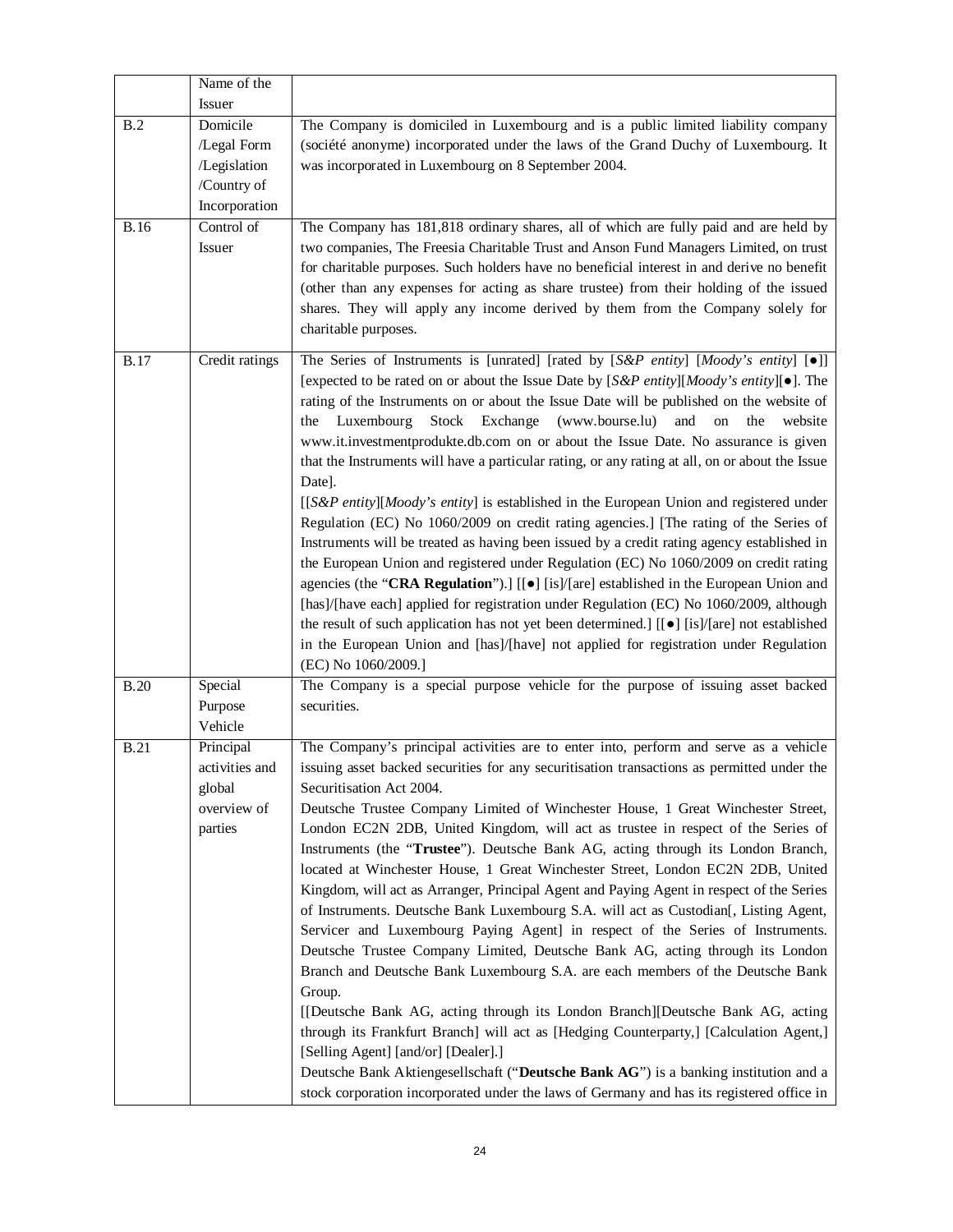|             |                | Frankfurt am Main, Germany. It maintains its head office at Taunusanlage 12, 60325            |
|-------------|----------------|-----------------------------------------------------------------------------------------------|
|             |                | Frankfurt am Main and branch offices in Germany and abroad including in London, New           |
|             |                | York, Sydney, Tokyo and an Asia-Pacific Head Office in Singapore which serve as hubs          |
|             |                | for its operations in the respective regions.                                                 |
|             |                |                                                                                               |
|             |                | Deutsche Bank AG is the parent company of a group consisting of banks, capital market         |
|             |                | companies, fund management companies, a property finance company, instalment                  |
|             |                | financing companies, research and consultancy companies and other domestic and                |
|             |                | foreign companies (the "Deutsche Bank Group").                                                |
| <b>B.22</b> | Operations     | Not applicable. The Company has commenced operations and financial statements are             |
|             |                | available.                                                                                    |
| <b>B.23</b> | Key financial  | The summary information below is extracted from the Issuer's audited accounts as at 31        |
|             | information    | January 2011 and 31 January 2012:                                                             |
|             |                |                                                                                               |
|             |                |                                                                                               |
|             |                | <b>Total Assets:</b><br>31 January 2011 - EUR 1,909,201,028                                   |
|             |                | 31 January 2012 - EUR 1,941,190,137                                                           |
|             |                |                                                                                               |
|             |                | Total Liabilities:<br>31 January 2011 - EUR 1,909,201,028                                     |
|             |                | 31 January 2012 - EUR 1,941,190,137                                                           |
|             |                | <b>Total Charges:</b><br>31 January 2011 - EUR 92,022,526                                     |
|             |                | 31 January 2012 - EUR 87,852,726                                                              |
|             |                |                                                                                               |
|             |                | Total income:<br>31 January 2011 - EUR 92,022,526                                             |
|             |                | 31 January 2012 - EUR 87,852,726                                                              |
| <b>B.24</b> | Material       | Not applicable. There has been no material adverse change in the financial position or        |
|             | adverse        | prospects of the Company since the date of the latest audited accounts dated 31 January       |
|             | change         | 2012.                                                                                         |
| <b>B.25</b> | Description of | The Company acting in respect of one of its compartments (the "Issuer") will use the          |
|             | underlying     | proceeds from the issue of the Series of Instruments to purchase the Collateral which will    |
|             | assets         | form part of the Series Assets. The Series Assets for the Compartment will include the        |
|             |                | proceeds of the issue of the Series of Instruments, the Collateral, [the hedging agreement    |
|             |                | (the "Hedging Agreement") between the Issuer and the hedging counterparty ("Hedging           |
|             |                | <b>Counterparty</b> ") in respect of the Series of Instruments, [any hedging collateral] [and |
|             |                | any proceeds from any relevant Hedging Agreement]. See item B.28 below.                       |
|             |                | The Series Assets have characteristics whereby, taken together, they demonstrate a            |
|             |                | capacity to produce funds to service the Issuer's obligations to make payments due and        |
|             |                | payable under the Instruments.                                                                |
|             |                |                                                                                               |
|             |                | The Collateral for the Series of Instruments will consist of [a pool of] [debt                |
|             |                | securities][debt securities consisting of covered bonds][equity securities] [•] issued by     |
|             |                | AG][ThyssenKrupp Finance<br>Nederland BV][ArcelorMittal][Fiat<br>[ThyssenKrupp]               |
|             |                | SpA][Clariant AG][Lafarge SA][ Peugeot SA][HeidelbergCement AG][Renault SA][RCI               |
|             |                | Banque SA][Franz Haniel & Cie GmbH][Banque PSA Finance SA][Ciments Francais                   |
|             |                | SA][Royal Bank of Scotland PLC][Nordea Bank AB][Swedbank AB][BPCE SA][ING                     |
|             |                | NV][Lloyds]<br>Banking<br>Group PLC][ABN<br>Groep<br>Amro<br>Bank<br>NV][Intesa               |
|             |                | Sanpaolo][Unicredit<br>Paschi<br>SpA][Banca<br>Monte<br>Siena][UBI<br>Dei<br>Banca            |
|             |                | SCPA][Hypothekenbank Frankfurt International S.A][DEPFA ACS BANK][Compagnie                   |
|             |                | de Financement Foncier ("CFF")][European Investment Bank][Banco Bilbao Vizcaya                |
|             |                | Argentaria SA][Banco Popolare - Società Cooperativa] [TUI AG][Banco Santander                 |
|             |                | SA][Deutsche Bank AG][ Santander International Debt, S.A. Unipersonal][Banco de               |
|             |                | Sabadell SA][Caja de Ahorros y Pensiones de Barcelona, SA (La Caixa)][Banco Popular           |
|             |                | Espanol SA][Bankinter SA][Banco Espanol de Credito SA (Banesto)][Credit Agricole              |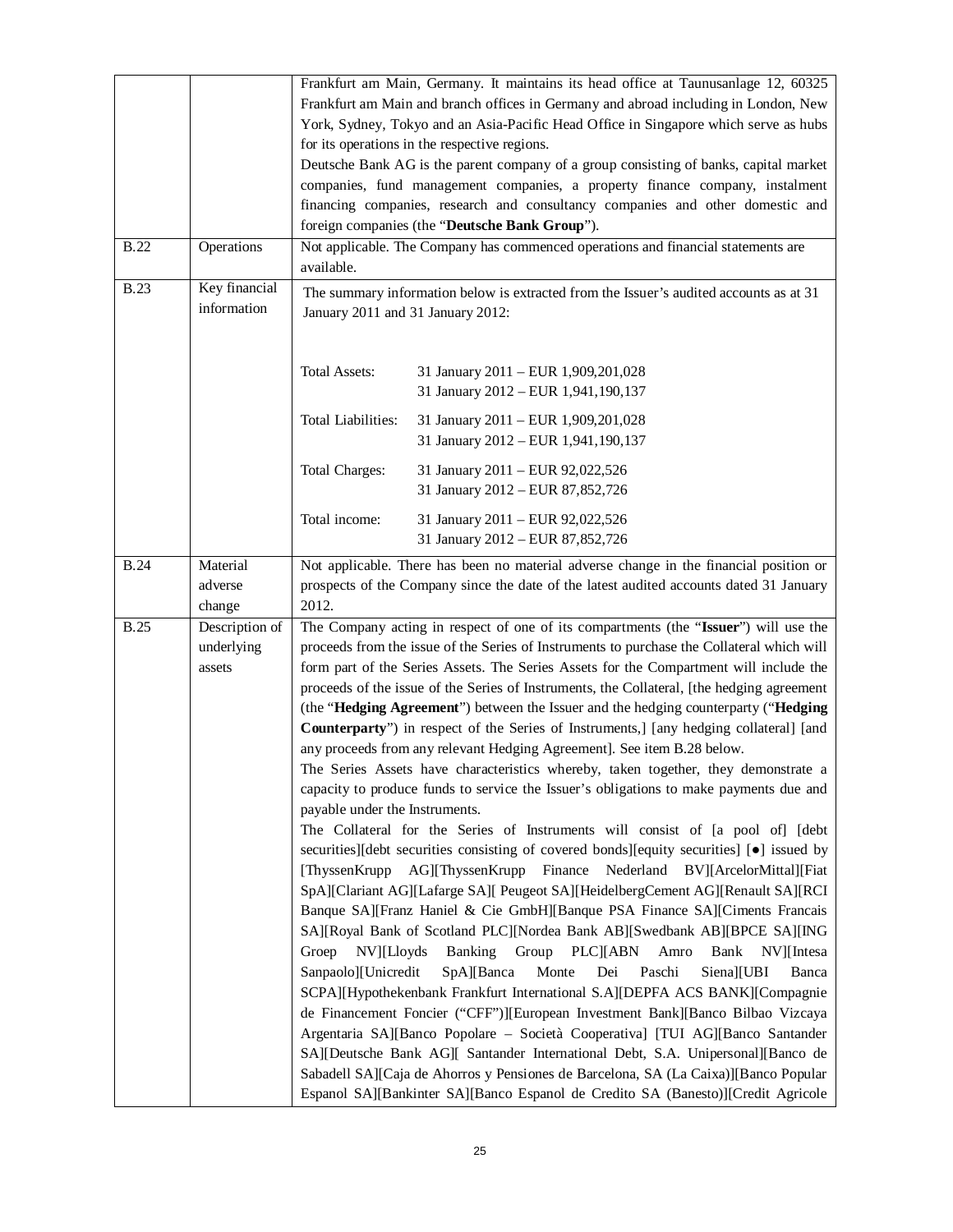|             |              | SA][Credit Agricole Corporate & Investment Bank SA][BNP Paribas SA][Societe                                               |
|-------------|--------------|---------------------------------------------------------------------------------------------------------------------------|
|             |              | Generale S.A.][Barclays Plc][HSBC Holdings Plc][HSBC Bank Plc][Caixa Geral de                                             |
|             |              | Depositos SA][Banco Espirito Santo SA][Banco Comercial Portugues SA][Banco                                                |
|             |              | Santander Totta SA][Energias de Portugal SA][EDP Finance BV][Portugal Telecom                                             |
|             |              | SGPS SA][Portugal Telecom International Finance BV][Brisa Finance BV][Brisa Auto-                                         |
|             |              | Estradas de Portugal SA][Brisa - Concessao Rodoviaria SA][Banque Federative du                                            |
|             |              | Credit Mutuel SA][KBC Groep NV][Delhaize Group][AXA Bank Europe SA][Belfius                                               |
|             |              | Funding NV][Fortis Bank SA/NV][CIC][Enel SpA][Enel Finance International                                                  |
|             |              | NV][Areva<br>$SA$ ][Repsol<br>SA][Repsol International<br>Finance BV][Telefonica                                          |
|             |              | SA][Telefonica Emisiones SAU][Gazprom OAO][Fiat Finance & Trade SA][E. ON                                                 |
|             |              |                                                                                                                           |
|             |              | International Finance BV  KBC Bank NV  KBC Internationale<br>AGJIE.ON                                                     |
|             |              | Financieringsmaatschappij N.V.][Unione di Banche Italiane S.c.p.a][Telecom Italia                                         |
|             |              | S.p.A.][Banca Popolare di Milano S.c.a.r.]][Banca Popolare di Vicenza S.C.P.A.][Fondo                                     |
|             |              | de Amortizacion del Deficit Electrico (FADE)][Galp Energia, SGPS SA][Fondo de                                             |
|             |              | Reestructuracion Ordenada Bancaria][Finmeccanica SpA][Finmeccanica Finance                                                |
|             |              | Republic][Kingdom<br>of<br>S.A.][French<br>Belgium][Italian<br>Republic][Portuguese                                       |
|             |              | Republic][Kingdom of Spain][United Kingdom][Federal Republic of Germany][Republic                                         |
|             |              | of Ireland][Republic of Austria][Instituto de Credito Oficial][Comunidad de                                               |
|             |              | Madrid][Junta de Andalucia][Generalitat De Catalunya][Generalitat De Valencia][Xunta                                      |
|             |              | De Galicia][Comunidad Foral De Navarre][Comunidad Autonoma de Canarias][Junta                                             |
|             |              | Comunidades de Castilla-La Mancha][UniCredit BpC Mortgage S.r.l.][Allied Irish Banks                                      |
|             |              | Plc][AIB Mortgage Bank][Banque Populaire Occitane SAC][Redes Energéticas                                                  |
|             |              | Nacionais SGPS, S.A.][Atlantia SPA][Autostrade per l'Italia SpA] as the Collateral                                        |
|             |              | Obligor[s] and cash deposits denominated in $[•]$ .                                                                       |
|             |              | [The][Each] Collateral Obligor has securities traded on a regulated or equivalent market.                                 |
|             |              | Collateral Obligor 1: European [corporate with a business of [ $\bullet$ ]] [bank] [sovereign                             |
|             |              | country] [autonomous region] [supranational organisation], which issued [senior]                                          |
|             |              | [[unsecured][secured]] [[debt securities][debt securities consisting of covered                                           |
|             |              | bonds][equity securities][ $\bullet$ ]] on $\bullet$ ] due on $\bullet$ ] with ISIN: $\bullet$ ] which will form [all of] |
|             |              | [part of] the Collateral. [The [loan to value ratio][level of collateralisation] of such                                  |
|             |              | securities is $[\bullet]$ .]                                                                                              |
|             |              | [Repeat information for all other Collateral Obligors and/or items forming part of the                                    |
|             |              | <b>Collateral for a Series of Instruments</b> ]                                                                           |
|             |              | The Collateral will not consist of real property, therefore no valuation report relating to                               |
|             |              | real property is included in the Base Prospectus, nor any description of the valuation of                                 |
|             |              | such real property.                                                                                                       |
| <b>B.26</b> | Actively     | Not applicable. The Series Assets of the Series of Instruments will not consist, in whole                                 |
|             | managed pool | or in part, of an actively managed pool of assets.                                                                        |
|             | of assets    |                                                                                                                           |
| <b>B.27</b> | Further      | The Issuer may from time to time issue further Instruments of the Series on the same                                      |
|             | issuances    | terms as the existing Instruments and on terms that such further Instruments shall be                                     |
|             | backed by    | consolidated and form a single series with the existing Instruments of the Series; provided                               |
|             | same pool of | that, unless otherwise approved by Extraordinary Resolution of holders of Instruments                                     |
|             | assets       | (the "Instrumentholders") of the Series, the Issuer shall provide additional assets to                                    |
|             |              | form part of the Series Assets for such further Instruments and existing Instruments.                                     |
| <b>B.28</b> | Structure of | The Instruments of the Series issued under the Programme are constituted by the Series                                    |
|             | the          | Instrument (as amended, supplemented and/or restated from time to time, the "Series                                       |
|             | transaction  | Instrument") dated the Issue Date between, <i>inter alios</i> , the Issuer, the Principal Agent,                          |
|             |              | the Trustee, the Custodian[, the Servicer, and the Hedging Counterparty].                                                 |
|             |              | The Issuer may offer Instruments in the Series to retail clients, professional clients or                                 |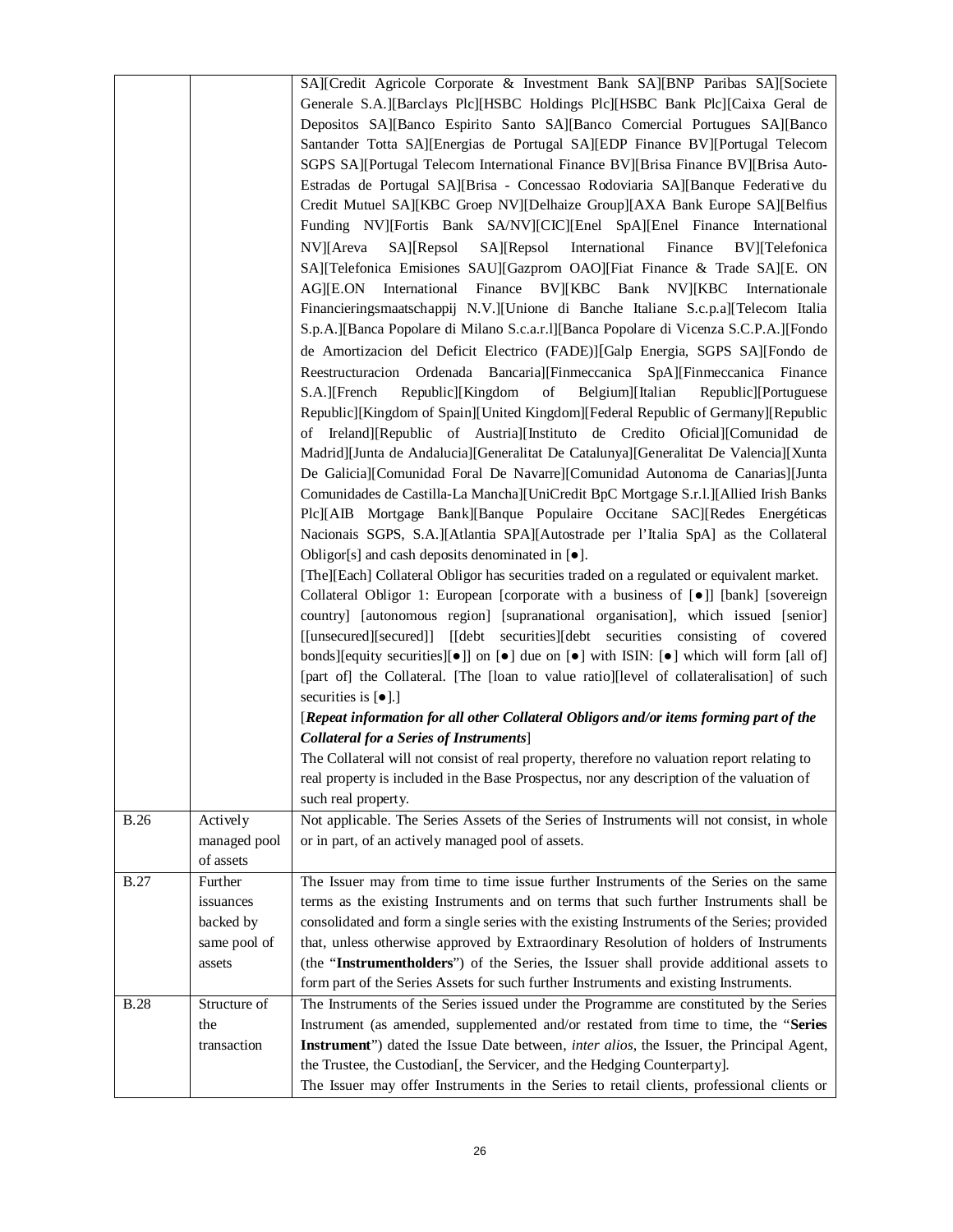| other eligible counterparties.<br>The Issuer will use the proceeds from the issue of the Instruments to purchase the<br>Collateral [and to enter into the Hedging Agreement], which will, [along with the Issuer's<br>rights under any Hedging Agreement, any Hedging Collateral and any proceeds from any<br>relevant Hedging Agreement], form part of the Series Assets. The Series Assets are<br>exclusively allocated to the Compartment established by the board of directors of the<br>Issuer in respect of the Instruments, will be kept separate from the other assets of the<br>Issuer and the Company and will be secured in favour of the Trustee on behalf of the<br>Instrumentholders.                                                                                                                                                                                                                                                                                                                                 |
|-------------------------------------------------------------------------------------------------------------------------------------------------------------------------------------------------------------------------------------------------------------------------------------------------------------------------------------------------------------------------------------------------------------------------------------------------------------------------------------------------------------------------------------------------------------------------------------------------------------------------------------------------------------------------------------------------------------------------------------------------------------------------------------------------------------------------------------------------------------------------------------------------------------------------------------------------------------------------------------------------------------------------------------|
| <b>Collateral</b>                                                                                                                                                                                                                                                                                                                                                                                                                                                                                                                                                                                                                                                                                                                                                                                                                                                                                                                                                                                                                   |
| The Issuer will procure that any Collateral constituting "liquid assets and securities" for<br>the purposes of Article 22 of the Securitisation Act 2004 is delivered to the Custodian on<br>the Issue Date. The Custodian will then hold such Collateral on behalf of the Issuer<br>subject to the security created in favour of the Trustee, the conditions set out in the<br>Securitisation Act 2004 and to the terms of the Series Instrument. [The Servicer shall<br>collect payments made in respect of the Series Assets which it holds in its capacity as<br>Custodian (either directly or via a sub-custodian). For these purposes, references to<br>"collect" or the "collection" of payments shall be construed as meaning the receipt of<br>payments due with respect to such assets held and shall not extend to ensuring<br>performance of such assets whether by management of the recovery of unpaid debts or<br>otherwise. The role of Servicer is restricted to this single duty accordingly.]<br><b>Security</b> |
| Instruments shall be secured by a security interest over the Series Assets in favour of the<br>Trustee for the benefit of the Instrumentholders and the Issuer's rights against the<br>Agents[, the Servicer] and the Custodian in respect of the Instruments.<br>[Hedging Agreement                                                                                                                                                                                                                                                                                                                                                                                                                                                                                                                                                                                                                                                                                                                                                |
| The Issuer will enter into a Hedging Agreement with the Hedging Counterparty, pursuant<br>to which the Issuer will be entitled to receive certain agreed payment amounts.                                                                                                                                                                                                                                                                                                                                                                                                                                                                                                                                                                                                                                                                                                                                                                                                                                                           |
| [Insert if Hedging Agreement will be collateralised: The Hedging Counterparty may be<br>required to provide hedging collateral pursuant to the terms of the Credit Support<br>Document ("Hedging Collateral") in order to support its obligations under the Hedging<br>Agreement.]                                                                                                                                                                                                                                                                                                                                                                                                                                                                                                                                                                                                                                                                                                                                                  |
| [Insert if "2-Way Hedging Collateral Posting" applicable: The Issuer may also be<br>required to deliver collateral comprising the Collateral to the Hedging Counterparty in<br>order to collateralise its obligations to the Hedging Counterparty. The obligation of the<br>Issuer to deliver is limited to the amount of Collateral held by the Issuer.]                                                                                                                                                                                                                                                                                                                                                                                                                                                                                                                                                                                                                                                                           |
| [Insert if no "2-Way Hedging Collateral Posting" will be applicable: The Issuer will not<br>be obliged to collateralise its obligation under the Hedging Agreement.]                                                                                                                                                                                                                                                                                                                                                                                                                                                                                                                                                                                                                                                                                                                                                                                                                                                                |
| The Issuer will procure that any Hedging Collateral constituting "liquid assets and<br>securities" for the purposes of Article 22 of the Securitisation Act 2004 will be delivered<br>to the Custodian and subject thereto, such Hedging Collateral will be held by the<br>Custodian on behalf of the Issuer and subject to the security created. The Hedging<br>Collateral is subject to the rights of the Hedging Counterparty to request from time to<br>time redelivery of the Hedging Collateral pursuant to the terms of the Hedging<br>Agreement. See item B.29 below. In the event of an early termination of the Series of<br>Instruments, the Issuer [or the Selling Agent] will realise any Collateral and terminate the<br>Hedging Agreement and the Issuer will pay to the Instrumentholders the Early                                                                                                                                                                                                                 |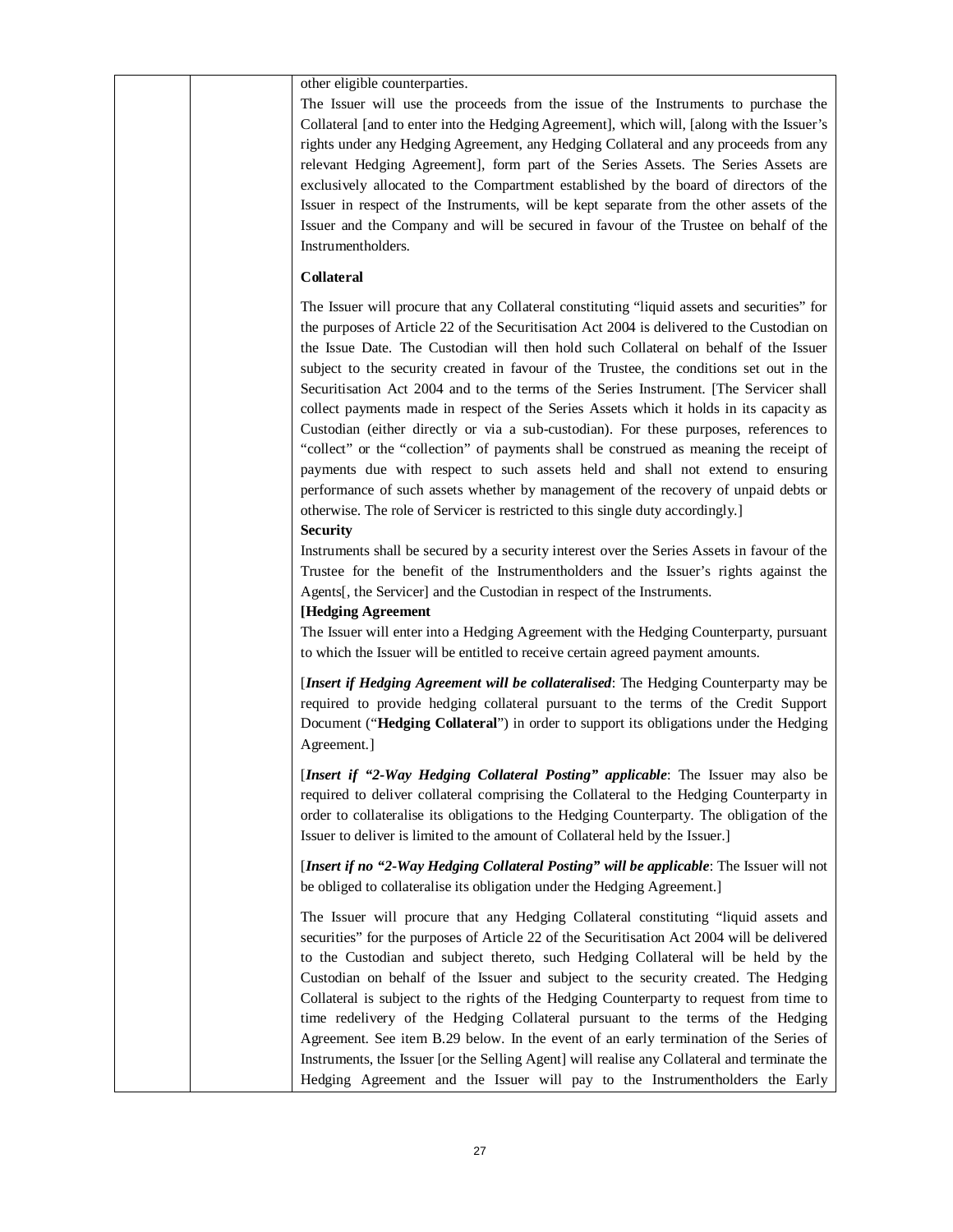|             |                                                                                     | Termination Amount in respect of the Instruments. See Item C.9 below.]                                                                                                                                                                                                                                                                                                                                                                                                                                                                                                                                                                                                                                                                                                                                                                                                                                                                                                                             |
|-------------|-------------------------------------------------------------------------------------|----------------------------------------------------------------------------------------------------------------------------------------------------------------------------------------------------------------------------------------------------------------------------------------------------------------------------------------------------------------------------------------------------------------------------------------------------------------------------------------------------------------------------------------------------------------------------------------------------------------------------------------------------------------------------------------------------------------------------------------------------------------------------------------------------------------------------------------------------------------------------------------------------------------------------------------------------------------------------------------------------|
| <b>B.29</b> | Description of<br>cashflows and<br>information<br>on the<br>Hedging<br>Counterparty | [Insert, if no Hedging Agreement is entered into: The Issuer for the Series of<br>Instruments may finance any payments to Instrumentholders directly through payments<br>of principal, interest, dividends or other distributions received on the Collateral and other<br>Series Assets.<br>[Insert, if Hedging Agreement is entered into: The Issuer for each Series of Instruments<br>may finance any payments to Instrumentholders as set out in the below diagram:<br>Hedging Collateral<br>Collateral held<br>held with Custodian<br>with Custodian<br>Income received on<br>Hedging<br>Collateral<br>Issuer<br>Counterparty<br>Amounts payable on [each<br>Interest Payment Date   the<br>Maturity Date]<br>Amounts payable on [each<br>Interest Payment Date] [the<br>Maturity Date]<br>Instrumentholder<br>This means that any income received by the Issuer from any Collateral will be exchanged<br>with the Hedging Counterparty for an income stream that matches, in relation to rate |
|             |                                                                                     | and/or currency, the amounts to be paid under the Instruments.]                                                                                                                                                                                                                                                                                                                                                                                                                                                                                                                                                                                                                                                                                                                                                                                                                                                                                                                                    |
| <b>B.30</b> | Originators of                                                                      | Deutsche Bank AG, London Branch. It is an authorised person for the purposes of section                                                                                                                                                                                                                                                                                                                                                                                                                                                                                                                                                                                                                                                                                                                                                                                                                                                                                                            |
|             | securitised                                                                         | 19 of the Financial Services and Markets Act 2000. In the United Kingdom, it conducts                                                                                                                                                                                                                                                                                                                                                                                                                                                                                                                                                                                                                                                                                                                                                                                                                                                                                                              |
|             | assets                                                                              | wholesale banking business and through its Private Wealth Management division it<br>provides holistic wealth management advice and integrated financial solutions for<br>wealthy individuals, their families and selected institutions.                                                                                                                                                                                                                                                                                                                                                                                                                                                                                                                                                                                                                                                                                                                                                            |

# **Section C – Securities**

| <b>Element</b>   | <b>Description</b>                                  | Disclosure requirement                                                                                                                                                                                                                                                                                                                                                                                                                                                                                                                                                          |
|------------------|-----------------------------------------------------|---------------------------------------------------------------------------------------------------------------------------------------------------------------------------------------------------------------------------------------------------------------------------------------------------------------------------------------------------------------------------------------------------------------------------------------------------------------------------------------------------------------------------------------------------------------------------------|
|                  | of Element                                          |                                                                                                                                                                                                                                                                                                                                                                                                                                                                                                                                                                                 |
| C.1              | Type and<br>class of<br>securities<br>being offered | The Instruments are senior, secured debt obligations of the Issuer with ISIN $[•]$ .                                                                                                                                                                                                                                                                                                                                                                                                                                                                                            |
| C.2              | Currency                                            | Subject to compliance with all relevant laws, regulations and directives, the Instruments<br>are issued in $\lceil \bullet \rceil$ .                                                                                                                                                                                                                                                                                                                                                                                                                                            |
| $\overline{C.5}$ | Restrictions<br>on free<br>transferability          | There are restrictions on sales of Instruments into, amongst other jurisdictions, the United<br>States and the European Economic Area (including the United Kingdom, Belgium,<br>Germany, Italy, Austria, Spain and Portugal). These restrictions are mainly targeting<br>offerings to the public in the specific jurisdiction unless certain exceptions apply.                                                                                                                                                                                                                 |
| C.8              | Conditions of<br>the securities                     | The Instruments have terms and conditions relating to, among other matters:<br><b>Withholding Tax</b><br>If, on the occasion of the next payment due in respect of the Instruments, the Issuer<br>would be required by law to withhold or account for tax or would suffer tax in respect of<br>its income so that it would be unable to make payment of the full amount due, the Issuer<br>will use all reasonable endeavours to arrange the substitution of a company incorporated<br>in another jurisdiction as the principal obligor or to change its residence for taxation |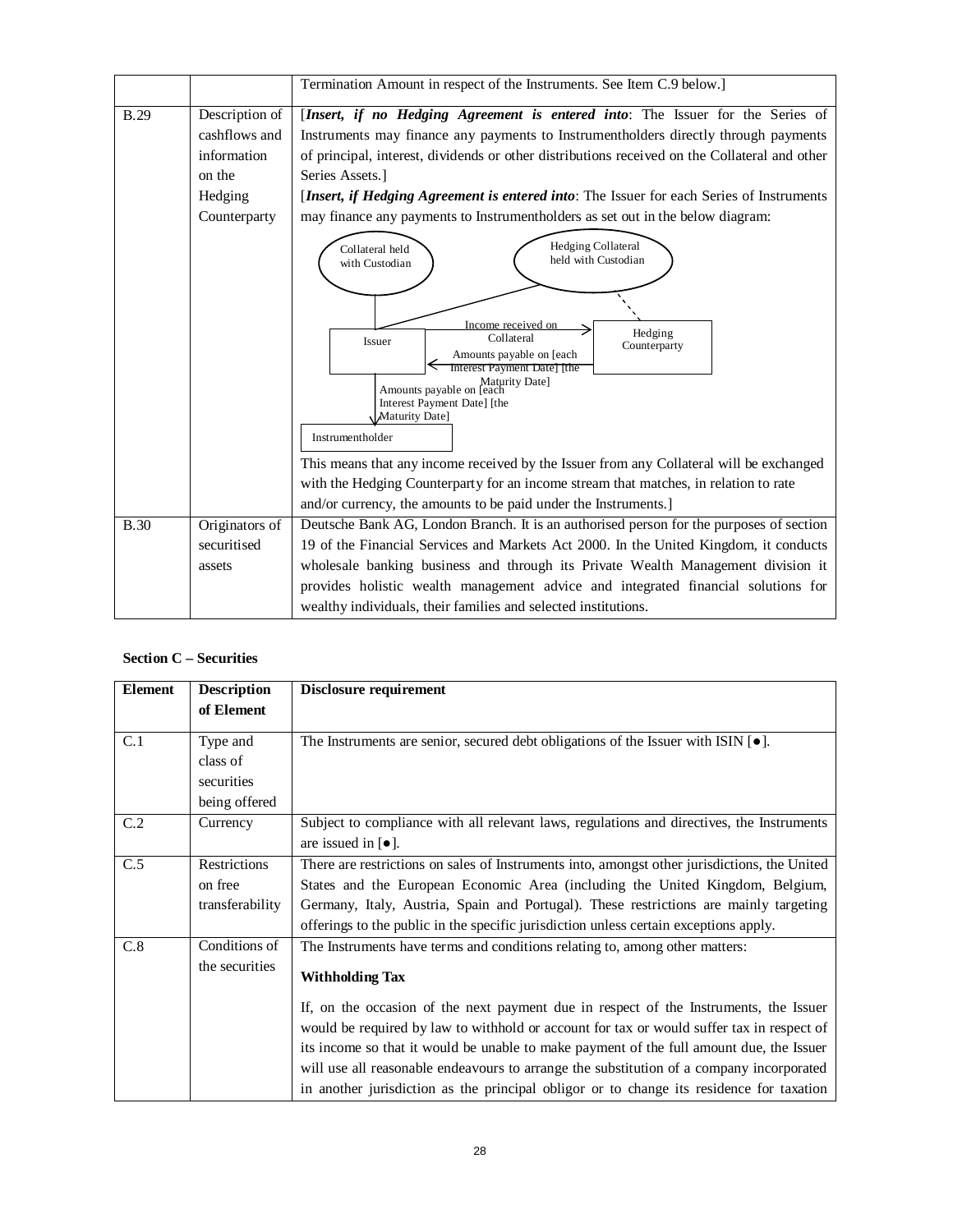|  | purposes or, to the extent permitted by law, change its domicile to another jurisdiction. If<br>the Issuer is unable to arrange such substitution or change, or if the Issuer is unable to<br>carry out such substitution or change in a tax efficient manner before the next payment is<br>due in respect of the Instruments, the Issuer shall cancel all of those Instruments.                                                                                                                                                                                                                                                                                                                                              |
|--|-------------------------------------------------------------------------------------------------------------------------------------------------------------------------------------------------------------------------------------------------------------------------------------------------------------------------------------------------------------------------------------------------------------------------------------------------------------------------------------------------------------------------------------------------------------------------------------------------------------------------------------------------------------------------------------------------------------------------------|
|  | <b>Events of Default</b>                                                                                                                                                                                                                                                                                                                                                                                                                                                                                                                                                                                                                                                                                                      |
|  | The Instruments contain the following Events of Default:                                                                                                                                                                                                                                                                                                                                                                                                                                                                                                                                                                                                                                                                      |
|  | default in the payment of any sum due in respect of the Instruments or any of<br>(a)<br>them is made for a period exceeding the Grace Period; or                                                                                                                                                                                                                                                                                                                                                                                                                                                                                                                                                                              |
|  | failure by the Issuer to perform or observe any of its other obligations under the<br>(b)<br>Instruments, the Series Instrument, in certain cases continuing for a specified period of<br>time; or                                                                                                                                                                                                                                                                                                                                                                                                                                                                                                                            |
|  | events relating to the winding-up or dissolution of the Issuer or the Company or<br>(c)<br>the appointment of an administrator.                                                                                                                                                                                                                                                                                                                                                                                                                                                                                                                                                                                               |
|  | "Grace Period" means a period of 14 days, or if "Collateral Matched Grace Period" is<br>specified as "Applicable" in the relevant Final Terms, the period specified in the relevant<br>Final Terms which shall be equal to the grace period applicable to the payment of any<br>sum due in respect of the Collateral before a default may be declared.                                                                                                                                                                                                                                                                                                                                                                        |
|  | <b>Governing Law</b>                                                                                                                                                                                                                                                                                                                                                                                                                                                                                                                                                                                                                                                                                                          |
|  | The Instruments are governed by English law.                                                                                                                                                                                                                                                                                                                                                                                                                                                                                                                                                                                                                                                                                  |
|  | <b>Status and Security</b>                                                                                                                                                                                                                                                                                                                                                                                                                                                                                                                                                                                                                                                                                                    |
|  | The Instruments are limited recourse obligations of the Issuer, ranking pari passu without<br>any preference among themselves.                                                                                                                                                                                                                                                                                                                                                                                                                                                                                                                                                                                                |
|  | The Instruments are secured by:                                                                                                                                                                                                                                                                                                                                                                                                                                                                                                                                                                                                                                                                                               |
|  | (a) (i) a first fixed charge and/or assignment by way of first fixed charge in favour of the<br>Trustee of the Collateral and all of the Issuer's rights in respect of and sums derived from<br>the Collateral and (ii) an assignment by way of first fixed charge in favour of the Trustee<br>of all of the Issuer's rights in respect of the Collateral against the Custodian. [To the<br>extent that eligible credit support is due from the Issuer to the Hedging Counterparty in<br>accordance with the Credit Support Document, the security over such eligible credit<br>support comprising the Collateral will be deemed to be released and the Issuer shall<br>deliver such Collateral to the Hedging Counterparty]; |
|  | [an assignment by way of first fixed charge in favour of the Trustee of all of the<br>(b)<br>Issuer's rights, title and interest under the Hedging Agreement and any sums of money,<br>securities or other property received or receivable by the Issuer thereunder];                                                                                                                                                                                                                                                                                                                                                                                                                                                         |
|  | a first fixed charge in favour of the Trustee over [(i)] the Issuer's right to all<br>(c)<br>sums held by the Principal Agent and/or any Paying Agent and/or the Custodian to meet<br>payments due in respect of the Instruments and under the Series Instrument [and (ii) any<br>sums of money, securities or other property received or receivable by the Issuer under the<br>Hedging Agreement];                                                                                                                                                                                                                                                                                                                           |
|  | an assignment by way of first fixed charge in favour of the Trustee of all of the<br>(d)<br>Issuer's rights, title and interest under the Agency Agreement and the Purchase<br>Agreement and all sums derived therefrom in respect of the Instruments;                                                                                                                                                                                                                                                                                                                                                                                                                                                                        |
|  | to the extent that at any time the Collateral has not been delivered to the<br>(e)                                                                                                                                                                                                                                                                                                                                                                                                                                                                                                                                                                                                                                            |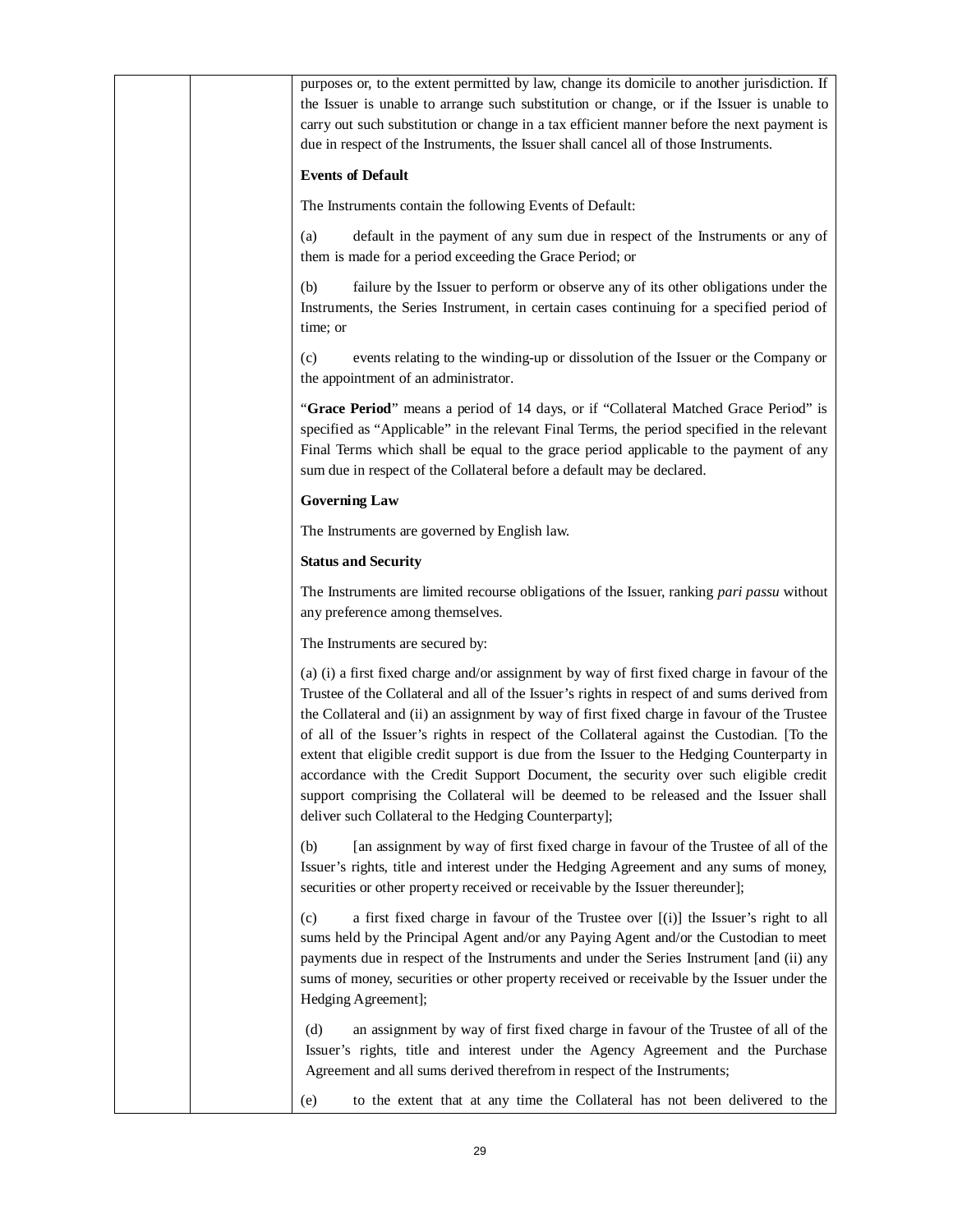| Custodian (or, if so specified in the Purchase Agreement, any sub-custodian) to be held<br>on behalf of the Issuer as provided in the Purchase Agreement, an assignment by way of<br>first fixed charge in favour of the Trustee of the Issuer's rights, title and interest under the<br>Purchase Agreement and any sums received or receivable by the Issuer thereunder; and                                                                                                                                                                                                                                                                                                                                                                                                                                                                                                                                                                                                                            |
|----------------------------------------------------------------------------------------------------------------------------------------------------------------------------------------------------------------------------------------------------------------------------------------------------------------------------------------------------------------------------------------------------------------------------------------------------------------------------------------------------------------------------------------------------------------------------------------------------------------------------------------------------------------------------------------------------------------------------------------------------------------------------------------------------------------------------------------------------------------------------------------------------------------------------------------------------------------------------------------------------------|
| [(i) a first fixed charge and/or assignment by way of first fixed charge in favour<br>(f)<br>of the Trustee over the Hedging Collateral and all of the Issuer's rights in respect of any<br>proceeds of the sale thereof and (ii) an assignment by way of first fixed charge in favour<br>of the Trustee of all the Issuer's rights in respect of the Hedging Collateral against the<br>Custodian (to the extent of any Hedging Collateral held by the Custodian).]                                                                                                                                                                                                                                                                                                                                                                                                                                                                                                                                      |
| <b>Limited Recourse</b>                                                                                                                                                                                                                                                                                                                                                                                                                                                                                                                                                                                                                                                                                                                                                                                                                                                                                                                                                                                  |
| Claims against the Issuer by Instrumentholders [and the Hedging Counterparty] and each<br>other creditor relating to the Instruments will be limited to the Series Assets applicable to<br>the Instruments. If the net proceeds of the realisation of the Series Assets are not<br>sufficient to make all payments due in respect of the Instruments and due to [the Hedging<br>Counterparty and] each other creditor relating to the Instruments, no other assets of the<br>Company will be available to meet such shortfall, the claims of the holders of the<br>Instruments and any [such Hedging Counterparty or] other creditors relating to the<br>Instruments in respect of any such shortfall shall be extinguished. No party will be able to<br>petition for the winding-up of the Company as a consequence of any such shortfall or<br>launch proceedings against the Company which are based on article 98 of the<br>Luxembourg act dated 10 August 1915 on commercial companies, as amended. |
| <b>Order of Priorities</b>                                                                                                                                                                                                                                                                                                                                                                                                                                                                                                                                                                                                                                                                                                                                                                                                                                                                                                                                                                               |
| The respective rankings for priority of the interest of the Instrumentholders, [the Hedging<br>Counterparty] and any other party entitled to the benefit of the security interests (each a<br>"Series Party") of the Instruments shall be according to the relevant priority of each of<br>the payments described below.                                                                                                                                                                                                                                                                                                                                                                                                                                                                                                                                                                                                                                                                                 |
| [Insert if "Hedging Counterparty Priority" shall apply: The Trustee shall apply all<br>moneys received by it in the following order:                                                                                                                                                                                                                                                                                                                                                                                                                                                                                                                                                                                                                                                                                                                                                                                                                                                                     |
| first, in payment or satisfaction of all fees, costs, charges, expenses, liabilities<br>(a)<br>and other amounts incurred by or payable to the Trustee or any receiver under or pursuant<br>to the Series Instrument;                                                                                                                                                                                                                                                                                                                                                                                                                                                                                                                                                                                                                                                                                                                                                                                    |
| secondly, pro rata in payment of any amounts owing to: (i) the Hedging<br>(b)<br>Counterparty under the Hedging Agreement (which shall include any amounts owing to<br>the Custodian for reimbursement in respect of payments made to a Hedging Counterparty<br>relating to sums receivable on or in respect of the Collateral) and (ii) the Principal Agent<br>for reimbursement in respect of any payment made to holders of the Instruments or to a<br>Clearing Agent on behalf of such holders;                                                                                                                                                                                                                                                                                                                                                                                                                                                                                                      |
| thirdly, pro rata in payment of any amounts owing to the holders of the<br>(c)<br>Instruments; and                                                                                                                                                                                                                                                                                                                                                                                                                                                                                                                                                                                                                                                                                                                                                                                                                                                                                                       |
| (d)<br>fourthly, in payment of the balance to the Issuer,                                                                                                                                                                                                                                                                                                                                                                                                                                                                                                                                                                                                                                                                                                                                                                                                                                                                                                                                                |
| such ranking a "Hedging Counterparty Priority Basis".]                                                                                                                                                                                                                                                                                                                                                                                                                                                                                                                                                                                                                                                                                                                                                                                                                                                                                                                                                   |
| [Insert if "Hedging Counterparty Priority Default Flip" and "Instrumentholder Pari<br>Passu Basis" shall apply: The Trustee shall apply all moneys received by it in the<br>following order:                                                                                                                                                                                                                                                                                                                                                                                                                                                                                                                                                                                                                                                                                                                                                                                                             |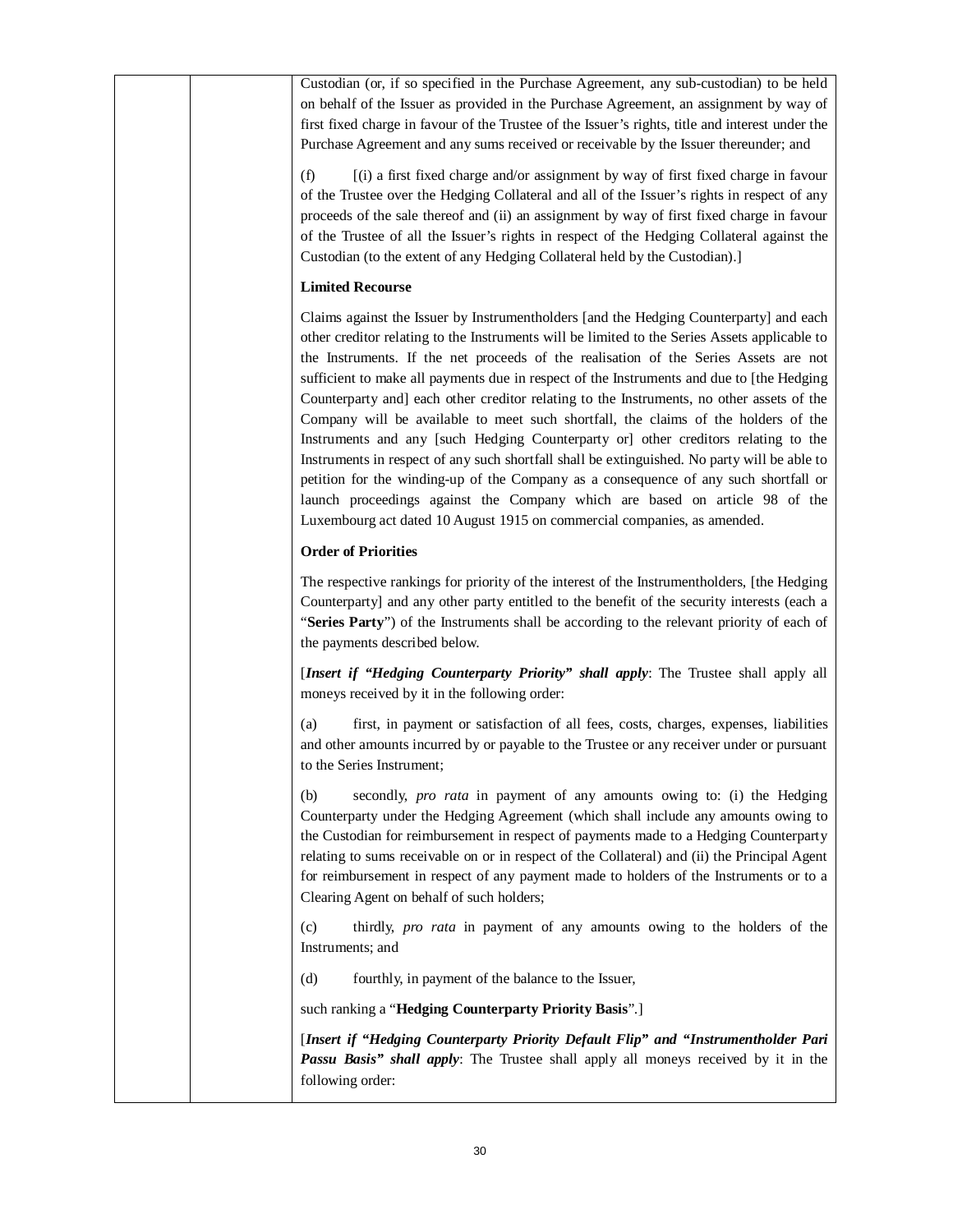|     |            | first, in payment or satisfaction of all fees, costs, charges, expenses, liabilities<br>(a)<br>and other amounts incurred by or payable to the Trustee or any receiver under or<br>pursuant to the Series Instrument;                                                                                                                                                                                                                                                                                                                                                                                                                                                          |
|-----|------------|--------------------------------------------------------------------------------------------------------------------------------------------------------------------------------------------------------------------------------------------------------------------------------------------------------------------------------------------------------------------------------------------------------------------------------------------------------------------------------------------------------------------------------------------------------------------------------------------------------------------------------------------------------------------------------|
|     |            | secondly, in payment of any amounts owing to the Principal Agent for<br>(b)<br>reimbursement in respect of any payment made to Instrumentholders or to a Clearing<br>Agent on behalf of such holders;                                                                                                                                                                                                                                                                                                                                                                                                                                                                          |
|     |            | thirdly, pro rata in payment of any amounts owing to the Hedging Counterparty<br>(c)<br>under the Hedging Agreement (which shall include any amounts owing to the Custodian<br>for reimbursement in respect of payments made to a Hedging Counterparty relating to<br>sums receivable on or in respect of the Collateral) and the Instrumentholders; and                                                                                                                                                                                                                                                                                                                       |
|     |            | (d)<br>fourthly, in payment of the balance to the Issuer,                                                                                                                                                                                                                                                                                                                                                                                                                                                                                                                                                                                                                      |
|     |            | such ranking an "Instrumentholder Pari Passu Basis"]                                                                                                                                                                                                                                                                                                                                                                                                                                                                                                                                                                                                                           |
|     |            | [Insert if "Hedging Counterparty Priority Default Flip" and "Instrumentholder<br>Priority Basis" shall apply: The Trustee shall apply all moneys received by it in the<br>following order:                                                                                                                                                                                                                                                                                                                                                                                                                                                                                     |
|     |            | first, in payment or satisfaction of all fees, costs, charges, expenses, liabilities<br>(a)<br>and other amounts incurred by or payable to the Trustee or any receiver under or<br>pursuant to the Series Instrument;                                                                                                                                                                                                                                                                                                                                                                                                                                                          |
|     |            | secondly, in payment of any amounts owing to the Principal Agent for<br>(b)<br>reimbursement in respect of any payment made to the Instrumentholders or to a Clearing<br>Agent on behalf of such holders;                                                                                                                                                                                                                                                                                                                                                                                                                                                                      |
|     |            | thirdly, pro rata in payment of any amounts owing to the Instrumentholders;<br>(c)                                                                                                                                                                                                                                                                                                                                                                                                                                                                                                                                                                                             |
|     |            | fourthly, <i>pro rata</i> in payment of any amounts owing to the Hedging<br>(d)<br>Counterparty under the Hedging Agreement (which shall include any amounts owing to<br>the Custodian for reimbursement in respect of payments made to a Hedging Counterparty<br>relating to sums receivable on or in respect of the Collateral); and                                                                                                                                                                                                                                                                                                                                         |
|     |            | fifthly, in payment of the balance to the Issuer,<br>(e)                                                                                                                                                                                                                                                                                                                                                                                                                                                                                                                                                                                                                       |
|     |            | such ranking an "Instrumentholder Priority Basis"]                                                                                                                                                                                                                                                                                                                                                                                                                                                                                                                                                                                                                             |
|     |            | <b>Negative Pledge/Restrictions</b>                                                                                                                                                                                                                                                                                                                                                                                                                                                                                                                                                                                                                                            |
|     |            | There is no negative pledge. However, for so long as any of the Instruments remains<br>outstanding, the Issuer will not, without the prior written consent of the Trustee, incur any<br>indebtedness for moneys borrowed or raised other than in respect of secured securities or<br>debt subject to equivalent enforcement and limited recourse provisions to the<br>Instruments, engage in any activity other than certain activities related to the Instruments<br>or such permitted securities or debt, have any subsidiaries or employees, purchase, own<br>or otherwise acquire any real property, or consolidate or merge with any other person or<br>issue any shares. |
| C.9 | Interest/  | See item C.8 above for information on rights attaching to the Instruments.                                                                                                                                                                                                                                                                                                                                                                                                                                                                                                                                                                                                     |
|     | Redemption | <b>Interest</b>                                                                                                                                                                                                                                                                                                                                                                                                                                                                                                                                                                                                                                                                |
|     |            | The Instruments [are zero coupon Instruments] [bear interest at a fixed rate from the<br>[Issue Date] [Primary Market End Date]] [bear interest at a floating rate from the [Issue<br>Date] [Primary Market End Date]] [bear interest at a [fixed rate][floating rate] from the<br>[Issue Date] [Primary Market End Date] to the [first] Interest Rate Switch Date and shall                                                                                                                                                                                                                                                                                                   |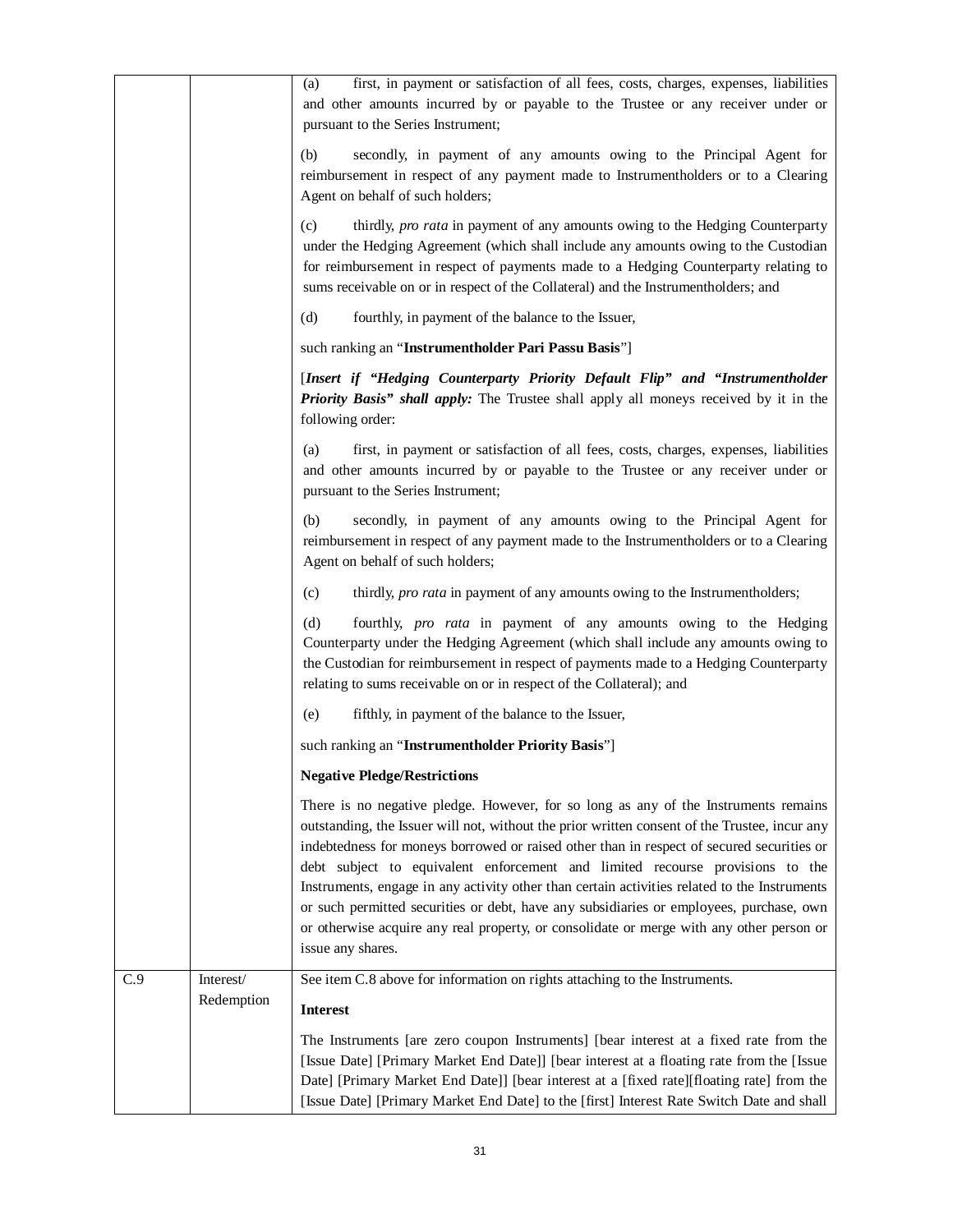| thereafter [until the Scheduled Maturity Date][ $\bullet$ ] bear interest at a [fixed rate][floating<br>rate] each] at the applicable Interest Rate, such interest being payable in arrear on each<br>specified Interest Payment Date.                                                                                                                                                                                                                                                                                                                                                                                                                                                                                                                                                                                                                                                                                                                                                                                                                                                                                                                                                                                                                                                                                              |
|-------------------------------------------------------------------------------------------------------------------------------------------------------------------------------------------------------------------------------------------------------------------------------------------------------------------------------------------------------------------------------------------------------------------------------------------------------------------------------------------------------------------------------------------------------------------------------------------------------------------------------------------------------------------------------------------------------------------------------------------------------------------------------------------------------------------------------------------------------------------------------------------------------------------------------------------------------------------------------------------------------------------------------------------------------------------------------------------------------------------------------------------------------------------------------------------------------------------------------------------------------------------------------------------------------------------------------------|
| <b>Interest Rate</b>                                                                                                                                                                                                                                                                                                                                                                                                                                                                                                                                                                                                                                                                                                                                                                                                                                                                                                                                                                                                                                                                                                                                                                                                                                                                                                                |
| [Insert in the case of a Fixed Rate: The Interest Rate for the Instruments [from the [Issue]<br>Date] [Primary Market End Date] to the [first] [Interest Rate Switch Date][Maturity Date]<br>[Scheduled Maturity Date] is [ $\bullet$ ] per cent. per annum [and]] [from the [first] Interest Rate<br>Switch Date to the [Maturity Date] [Scheduled Maturity Date] [ $\bullet$ ] is [ $\bullet$ ] per cent. per<br>annum]. Yield is calculated in accordance with the ICMA Method. The ICMA Method<br>determines the effective interest rate for the securities taking into account accrued interest<br>on a daily basis.]                                                                                                                                                                                                                                                                                                                                                                                                                                                                                                                                                                                                                                                                                                          |
| [Insert in the case of Floating Rate, "Screen Rate Determination": The Interest Rate for<br>each Interest Period [from the [Issue Date] [Primary Market End Date] to the [first]<br>[Interest Rate Switch Date] [Maturity Date] [Scheduled Maturity Date] shall be<br>determined by reference to [3-month] [6-month] [12-month] [EURIBOR] [GBP-][EUR-<br>[USD-][CHF-][LIBOR] appearing on [ $\bullet$ ] [and]] [from the [first] Interest Rate Switch<br>Date to the [Maturity Date] [Scheduled Maturity Date] [.] shall be determined by<br>reference to [3-month] [6-month] [12-month] [EURIBOR] [GBP-][EUR-][USD-][CHF-<br>][LIBOR] appearing on [ $\bullet$ ]]. If no such rate appears on the applicable page at the relevant<br>time on the Interest Determination Date, the rate shall be determined by the Calculation<br>Agent using certain fallback methods. In respect of any short or long Interest Period as<br>specified in the applicable Final Terms, the Calculation Agent will determine the Interest<br>Rate [using Linear Interpolation][using the applicable Relevant Rate on the Interest<br>Determination Date]. For the avoidance of doubt the Interest Rate may be a sum of or<br>combination of more than one Relevant Rate (plus any applicable Margin) if so specified<br>in the relevant Final Terms. |
| the<br>["[CHF][EUR][GBP][USD]-LIBOR"<br>for<br>deposits<br>means<br>rate<br>in<br>[CHF][EUR][GBP][USD] which appears on the Reuters Screen LIBOR01 Page (or any<br>Successor Source).]                                                                                                                                                                                                                                                                                                                                                                                                                                                                                                                                                                                                                                                                                                                                                                                                                                                                                                                                                                                                                                                                                                                                              |
| ["EURIBOR" means the rate for deposits in EUR which appears on the Reuters Screen<br>EURIBOR01 Page (or any Successor Source).]                                                                                                                                                                                                                                                                                                                                                                                                                                                                                                                                                                                                                                                                                                                                                                                                                                                                                                                                                                                                                                                                                                                                                                                                     |
| [Insert if the Interest Determination Dates are after the start of each Interest Period:<br>The Interest Rate for the Early Termination Interest Period will be [zero] [determined by<br>the Calculation Agent in its sole and absolute discretion at the time of cancellation by<br>reference to, among other things, the expected Relevant Rate that would have been<br>published on or around the next Interest Determination Date.]                                                                                                                                                                                                                                                                                                                                                                                                                                                                                                                                                                                                                                                                                                                                                                                                                                                                                             |
| [Insert if Floating Rate, "CMS Rates Determination" shall apply: The Interest Rate for<br>each Interest Period [from the [Issue Date] [Primary Market End Date] to the [first]<br>[Interest Rate Switch Date] [Maturity Date] [Scheduled Maturity Date] shall be<br>determined by reference to the [1 year] [2 year] [5 year] [10 year] [30 year] [EUR] [USD]<br>CMS rate on [ $\bullet$ ] [and]] [from the [first] Interest Rate Switch Date to the [Maturity Date]<br>[Scheduled Maturity Date] [●] shall be determined by reference to the [1 year] [2 year] [5]<br>year] [10 year] [30 year] [EUR] [USD] CMS rate on [ $\bullet$ ]]. If no such rate appears on the<br>applicable page at the relevant time on the Interest Determination Date, the rate shall be<br>determined by the Calculation Agent using certain fallback methods. In respect of any<br>short or long Interest Period as specified in the applicable Final Terms, the Calculation<br>Agent will determine the Interest Rate [using Linear Interpolation][using the applicable                                                                                                                                                                                                                                                                             |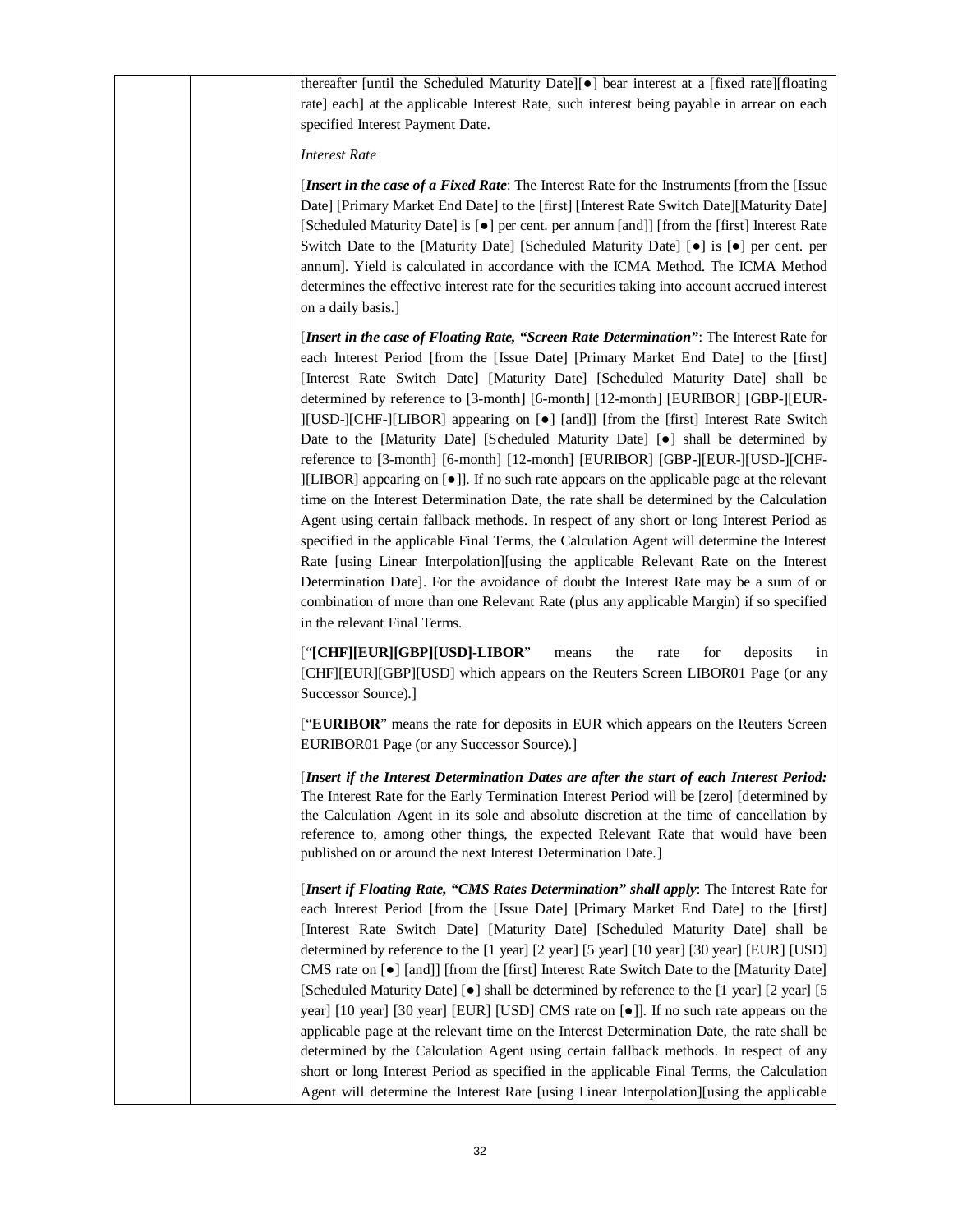| Relevant Rate on the Interest Determination Date]. For the avoidance of doubt the<br>Interest Rate may be a sum of or combination of more than one Relevant Rate (plus any<br>applicable Margin) if so specified in the relevant Final Terms.                                                                                                                                                                                               |
|---------------------------------------------------------------------------------------------------------------------------------------------------------------------------------------------------------------------------------------------------------------------------------------------------------------------------------------------------------------------------------------------------------------------------------------------|
| ["EUR-CMS" means the annual swap rate for euro swap transactions, expressed as a<br>percentage, which appears on the Reuters Screen ISDAFIX2 Page (or any Successor<br>Source) under the heading "EURIBOR BASIS - EUR" and above the caption "11:00 AM<br>FRANKFURT".]                                                                                                                                                                      |
| ["USD-CMS" means the annual swap rate for USD swap transactions, expressed as a<br>percentage, which appears on the Reuters Screen ISDAFIX1 Page (or any Successor<br>Source) under the heading "USD 11:00 AM "and above the caption " <usdsfix=>"]</usdsfix=>                                                                                                                                                                              |
| [Insert if the Interest Determination Dates are after the start of each Interest Period:<br>The Interest Rate for the Early Termination Interest Period will be [zero] [determined by<br>the Calculation Agent in its sole and absolute discretion at the time of cancellation by<br>reference to, among other things, the expected Relevant Rate that would have been<br>published on or around the next Interest Determination Date.]     |
| [Insert if Floating Rate, "Structured Floating Rate (Range Accrual)" shall apply: The<br>Interest Rate for each Interest Period [from the [Issue Date] [Primary Market End Date]<br>to the [first] [Interest Rate Switch Date] [Maturity Date] [Scheduled Maturity Date] [from<br>the [first] Interest Rate Switch Date to the [Maturity Date] [Scheduled Maturity Date]<br>[•]] will be determined by the Calculation Agent as the sum of: |
| Specified Rate x (N/D)                                                                                                                                                                                                                                                                                                                                                                                                                      |
| "D" means the actual number of Business Days in the relevant Interest Period;                                                                                                                                                                                                                                                                                                                                                               |
| "N" means the number of Business Days in the relevant Interest Period on which the<br>Relevant Rate (as determined in accordance with the Screen Rate Determination<br>calculations, but instead calculated on each Business Day) is greater than or equal to the<br>Minimum Range Percentage and less than or equal to the Maximum Range Percentage;                                                                                       |
| "Maximum Range Percentage" means [.];                                                                                                                                                                                                                                                                                                                                                                                                       |
| "Minimum Range Percentage" means [ $\bullet$ ]; and                                                                                                                                                                                                                                                                                                                                                                                         |
| "Specified Rate" will be [ $\bullet$ ].                                                                                                                                                                                                                                                                                                                                                                                                     |
| The Interest Rate for the Early Termination Interest Period will be [zero] [determined by<br>the Calculation Agent in its sole and absolute discretion at the time of cancellation by<br>reference to, among other things, the expected Relevant Rate that would have been<br>published on or around the next Interest Determination Date].]                                                                                                |
| [Insert if "Structured Floating Rate (Leverage Factor)" is applicable:                                                                                                                                                                                                                                                                                                                                                                      |
| Leverage Factor                                                                                                                                                                                                                                                                                                                                                                                                                             |
| The Interest Rate [from the [Issue Date] [Primary Market End Date] to the [first] [Interest<br>Rate Switch Date] [Maturity Date] [Scheduled Maturity Date] will also be subject to a<br>Leverage Factor of [ $\bullet$ ] [and]] [from the [first] Interest Rate Switch Date to the [Maturity<br>Date] [Scheduled Maturity Date] [ $\bullet$ ] will also be subject to a Leverage Factor of [ $\bullet$ ]].]                                 |
| [Insert if "Structured Floating Rate (SD1 - SD2)" is applicable:                                                                                                                                                                                                                                                                                                                                                                            |
| [The Interest Rate will be [the Margin of [ $\bullet$ ] [plus][minus]] the Relevant Rate which<br>shall be (i) [insert Benchmark Rate] for a Representative Amount of the Specified                                                                                                                                                                                                                                                         |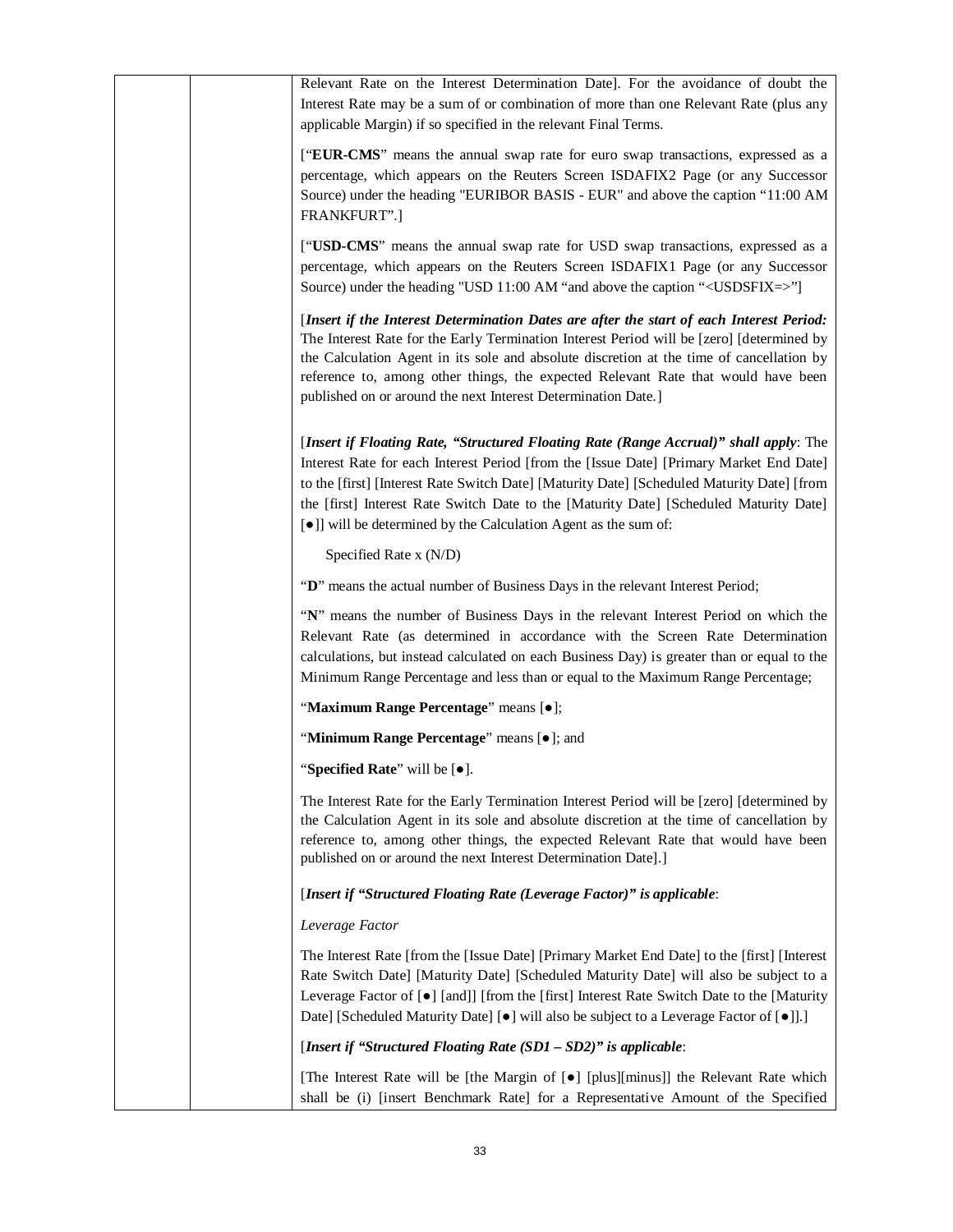| Currency for a Specified Duration equal to [insert first Specified Duration], minus (ii)<br>[insert Benchmark Rate] for a Representative Amount of the Specified Currency for a<br>Specified Duration equal to [insert second Specified Duration].]                                                                                                                                                                                       |
|-------------------------------------------------------------------------------------------------------------------------------------------------------------------------------------------------------------------------------------------------------------------------------------------------------------------------------------------------------------------------------------------------------------------------------------------|
| [Insert if the Interest Determination Dates are after the start of each Interest Period:<br>The Interest Rate for the Early Termination Interest Period will be [zero] [determined by<br>the Calculation Agent in its sole and absolute discretion at the time of cancellation by<br>reference to, among other things, the expected Relevant Rate that would have been<br>published on or around the next Interest Determination Date].]  |
| [Insert if "Structured Floating Rate (Aggregate Benchmark Rate)" is applicable:                                                                                                                                                                                                                                                                                                                                                           |
| [The Interest Rate will be [the Margin of [ $\bullet$ ] [plus][minus]] the [sum of][difference<br>between] [EURIBOR] [CHF-LIBOR] [EUR-LIBOR] [GBP-LIBOR] [USD-LIBOR]<br>[EUR-CMS] [USD-CMS] and [EURIBOR] [CHF-LIBOR] [EUR-LIBOR] [GBP-<br>LIBOR] [USD-LIBOR] [EUR-CMS] [USD-CMS]].                                                                                                                                                       |
| [Insert if the Interest Determination Dates are after the start of each Interest Period:<br>[The Interest Rate for the Early Termination Interest Period will be [zero] [determined by<br>the Calculation Agent in its sole and absolute discretion at the time of cancellation by<br>reference to, among other things, the expected Relevant Rate that would have been<br>published on or around the next Interest Determination Date].] |
| [Insert if "Structured Floating Rate (Inflation Index Linked Rate)" is applicable:                                                                                                                                                                                                                                                                                                                                                        |
| [The Interest Rate for the Instruments for each Interest Period other than the Early<br>Termination Interest Period shall be equal to the Inflation Rate in respect of such Interest<br>Period [plus the Margin of $[•]$ ].                                                                                                                                                                                                               |
| The Inflation Rate in respect of an Interest Period shall be equal to (a) the Second Index<br>Level divided by the First Index Level minus (b) 1, subject to a minimum of 0.                                                                                                                                                                                                                                                              |
| The Interest Rate for the Early Termination Interest Period will be [zero][determined by<br>the Calculation Agent in its sole and absolute discretion at the time of cancellation by<br>reference to, among other things, the expected Second Index Level that would have been<br>published on or around the next Interest Determination Date].                                                                                           |
| "First Index Level" means, in respect of an Interest Period and subject to the Index<br>Adjustment Provisions, the level of the Index reported for [the month falling $[\bullet]$ months<br>prior to the month in which such Interest Period ends] [insert other time period for Index<br>reporting as applicable] as determined by the Calculation Agent, without regard to any<br>subsequently published correction                     |
| "Second Index Level" means, in respect of an Interest Period and subject to the Index<br>Adjustment Provisions, the level of the Index reported for [the month falling $[\bullet]$ months<br>prior to the month in which such Interest Period ends] [insert other time period for Index<br>reporting as applicable] as determined by the Calculation Agent, without regard to any<br>subsequently published correction                    |
| "Index" means [BLG – Non-revised Consumer Price Index—Health Index (CPI)] [EUR<br>- Excluding Tobacco-Non-revised Consumer Price Index] [FRC - Excluding Tobacco-<br>Non-Revised Consumer Price Index] [GBP - Non-revised Retail Price Index (UKRPI)]<br>[USA - Non-revised Consumer Price Index - Urban (CPI-U)] [SEK - Non-revised                                                                                                      |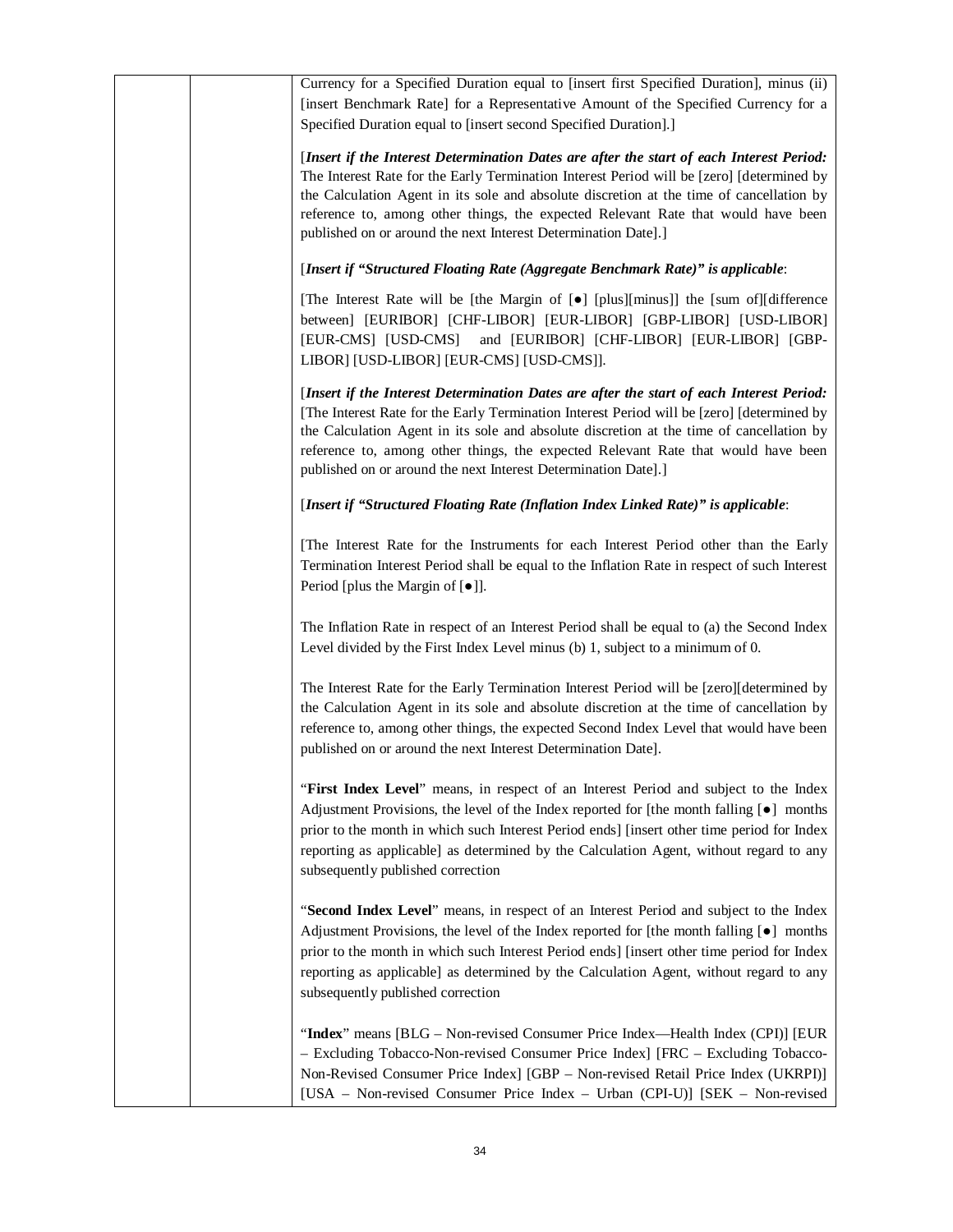|  | Consumer Price Index (CPI)]                                                                                                                                                                                                                                                                                                                                                                                                                                                                                                                                                                                                                                                                                                                                              |
|--|--------------------------------------------------------------------------------------------------------------------------------------------------------------------------------------------------------------------------------------------------------------------------------------------------------------------------------------------------------------------------------------------------------------------------------------------------------------------------------------------------------------------------------------------------------------------------------------------------------------------------------------------------------------------------------------------------------------------------------------------------------------------------|
|  | The Index Adjustment Provisions shall apply to the Instruments in the event that there is<br>a delay in publication of the Index, the Index ceases to be published or announced, the<br>Index is rebased, there is a material modification in the Index or a manifest error in the<br>published level of the Index. These provisions allow, amongst other things, for the<br>Calculation Agent to determine a substitute Index level, designate an appropriate<br>alternative Index and make adjustments to the Index and/or the terms of the Securities. If<br>the Calculation Agent determines that there is no appropriate alternative index [the<br>Instruments will be cancelled early] [the inflation rate for the relevant period will be<br>deemed to be zero].] |
|  | [Insert if Maximum Interest Rate and/or Minimum Interest Rate is applicable:                                                                                                                                                                                                                                                                                                                                                                                                                                                                                                                                                                                                                                                                                             |
|  | The Interest Rate [from the [Issue Date] [Primary Market End Date] to the [first] [Interest<br>Rate Switch Date] [Maturity Date] [Scheduled Maturity Date] will also be subject to a<br>[[Maximum][Minimum] Interest Rate of [ $\bullet$ ]] [and] a [[Maximum][Minimum] Interest<br>Rate of [ $\bullet$ ]] [and] [from the [first] Interest Rate Switch Date to the [Maturity Date]<br>[Scheduled Maturity Date] [•] will also be subject to a [[Maximum][Minimum] Interest<br>Rate of [ $\bullet$ ]] [and] a [[Maximum][Minimum] Interest Rate of [ $\bullet$ ]].]                                                                                                                                                                                                      |
|  | [Insert if Postponed Maturity Date is applicable:                                                                                                                                                                                                                                                                                                                                                                                                                                                                                                                                                                                                                                                                                                                        |
|  | During the Pass-through Period, interest will be paid in respect of each Instrument in an<br>amount equal to such Instrument's <i>pro rata</i> share of any amount of interest received by<br>the Issuer in respect of the Collateral from time to time during such Pass-through Period.]                                                                                                                                                                                                                                                                                                                                                                                                                                                                                |
|  | Day Count Fraction                                                                                                                                                                                                                                                                                                                                                                                                                                                                                                                                                                                                                                                                                                                                                       |
|  | The applicable Day Count Fraction for the calculation of the amount of interest due<br>within an Interest Period will be [Actual/Actual] [Actual/Actual (ISDA)] [Actual/365<br>(Fixed)] [Actual/360] [30/360] [30E/360] [30E/360 (ISDA)] [Actual/Actual (ICMA)] for<br>the Series of Instruments.                                                                                                                                                                                                                                                                                                                                                                                                                                                                        |
|  | <b>Interest Periods</b>                                                                                                                                                                                                                                                                                                                                                                                                                                                                                                                                                                                                                                                                                                                                                  |
|  | The Interest Periods are the periods commencing on (and including) [the Issue Date] [the<br>Primary Market End Date which is $\lceil \bullet \rceil$ to (but excluding) the first Interest Accrual Date<br>and each period commencing on (and including) an Interest Accrual Date to (but<br>excluding) the next following Interest Accrual Date.                                                                                                                                                                                                                                                                                                                                                                                                                        |
|  | Issue Date and Interest Payment Dates                                                                                                                                                                                                                                                                                                                                                                                                                                                                                                                                                                                                                                                                                                                                    |
|  | The Issue Date and the Interest Payment Dates for each Series of Instruments will be $[\bullet]$ .                                                                                                                                                                                                                                                                                                                                                                                                                                                                                                                                                                                                                                                                       |
|  | <b>Interest Determination Date</b>                                                                                                                                                                                                                                                                                                                                                                                                                                                                                                                                                                                                                                                                                                                                       |
|  | [The Interest Determination Date with respect to an Interest Period will be [the first day<br>of each Interest Period] [the second day on which TARGET2 is open prior to the first day<br>of each Interest Period] [the day falling two Banking Days prior to the first day of each<br>Interest Period] [the last day of each Interest Period] [ $\bullet$ ]]                                                                                                                                                                                                                                                                                                                                                                                                            |
|  | <b>Interest Accrual Dates</b>                                                                                                                                                                                                                                                                                                                                                                                                                                                                                                                                                                                                                                                                                                                                            |
|  | The Interest Accrual Dates for each Series of Instruments will be [ $\bullet$ ].                                                                                                                                                                                                                                                                                                                                                                                                                                                                                                                                                                                                                                                                                         |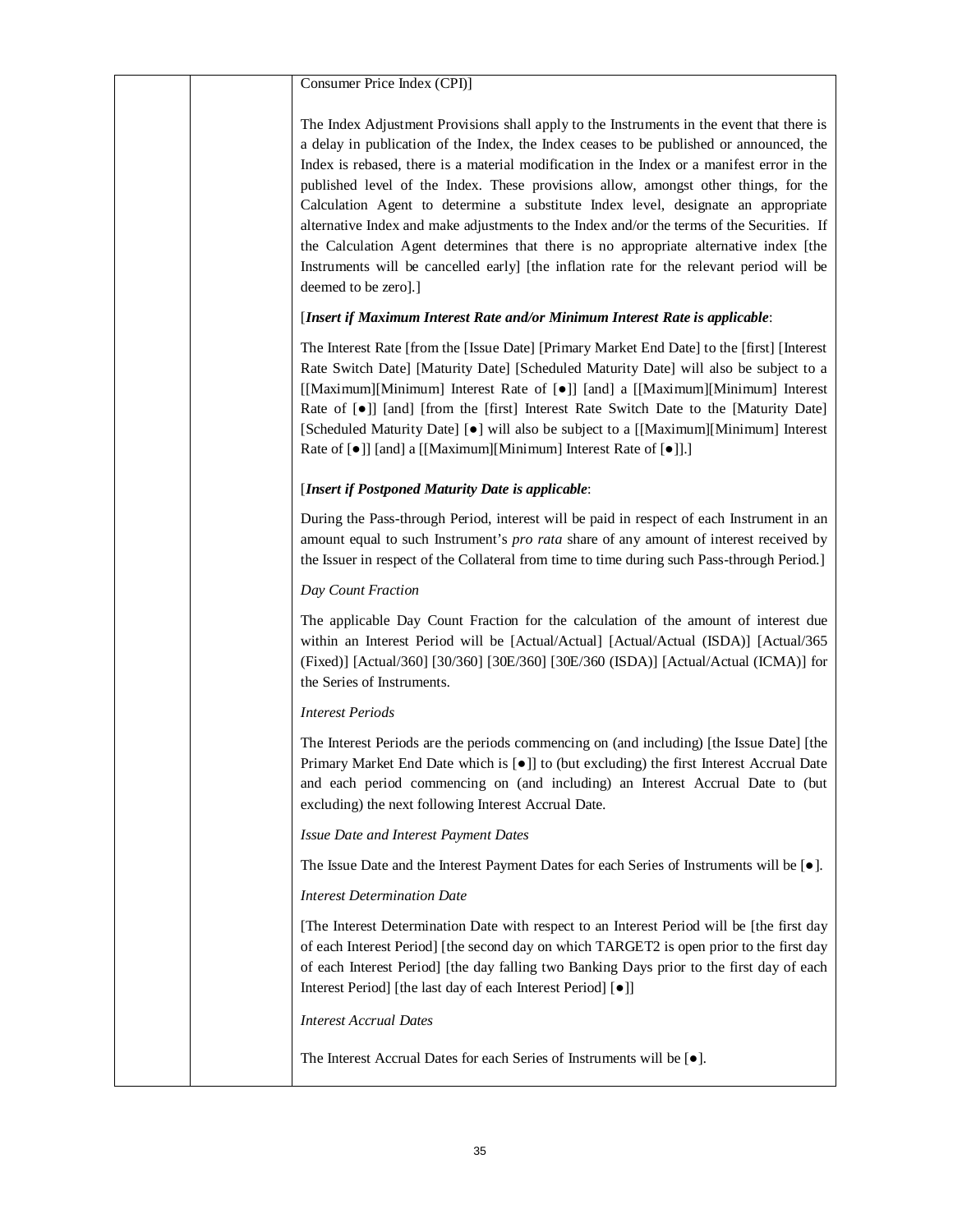### [*Insert if "Interest Rate Switch" is applicable*:

*Interest Rate Switch Date[s]*

The Interest Rate Switch Date[s] for each Series of Instruments will be  $[•]$ .]

#### **[***Insert if "Interest Component Adjustment" is applicable***:**

The Calculation Agent in its reasonable discretion may determine an adjustment to the [Interest Rate][, the Margin][, the Minimum Interest Rate][, the Maximum Interest Rate] [and/or] [the Leverage Factor] in accordance with its normal pricing methodology on each specified Interest Component Adjustment Date. In such circumstances, the Calculation Agent shall determine any adjustment to the relevant component by reference to such prevailing market conditions as it determines appropriate on the relevant Interest Component Adjustment Date which may, in particular, include the value and volatility of the Collateral, credit spreads on the issuer of the Collateral and the level of interest rates and interest rate swap rates, all as at the relevant Interest Component Adjustment Date.

"Interest Component Adjustment Date[s]" means [ $\bullet$ ] or, if such day is not a Business Day, the next following Business Day.

The Calculation Agent has determined that each component of the Interest Rate would have been as described above had it been determined based on the market conditions and other factors as described above on  $\lceil \bullet \rceil$ . However there can be no assurance as to the market conditions prevailing on the applicable Interest Component Adjustment Date and consequently as to the actual level of the Interest Rate.]

#### **Redemption**

#### *Maturity*

Unless previously redeemed or purchased and cancelled, each Instrument will be redeemed by the Issuer by payment of the Final Redemption Amount on the [Scheduled] Maturity Date which is  $\lceil \bullet \rceil$ , provided that, in the event that pursuant to the terms and conditions of the Collateral, the scheduled maturity date of the Collateral is postponed to the Postponed Collateral Maturity Date, the Maturity Date shall be postponed to the Postponed Maturity Date, which will be the earlier of the date that falls three Business Days following either (a) the Postponed Collateral Maturity Date or (b) any date falling after the Scheduled Maturity Date and prior to the Postponed Collateral Maturity Date on which the Collateral is redeemed in full].

#### *Early Termination of the Instruments*

The Instruments may be cancelled early in a number of circumstances:

(A) Collateral Default Event: If a default, event of default or other similar event or circumstance occurs with respect to the Collateral (howsoever described and including, without limitation, a failure to pay any principal or interest when and where due in accordance with the terms of the Collateral as at the Issue Date and further provided that if any of the Collateral comprises asset-backed securities then any deferral of interest or other payment thereunder in accordance with its terms shall not constitute a "default") (a "**Collateral Default Event**"), the Instruments shall be cancelled in whole or in part and the Issuer shall pay the Early Termination Amount [which will include an amount equal to any accrued but unpaid interest][which will not include an amount equal to any accrued but unpaid interest and any accrued but unpaid interest shall be paid as an additional separate amount].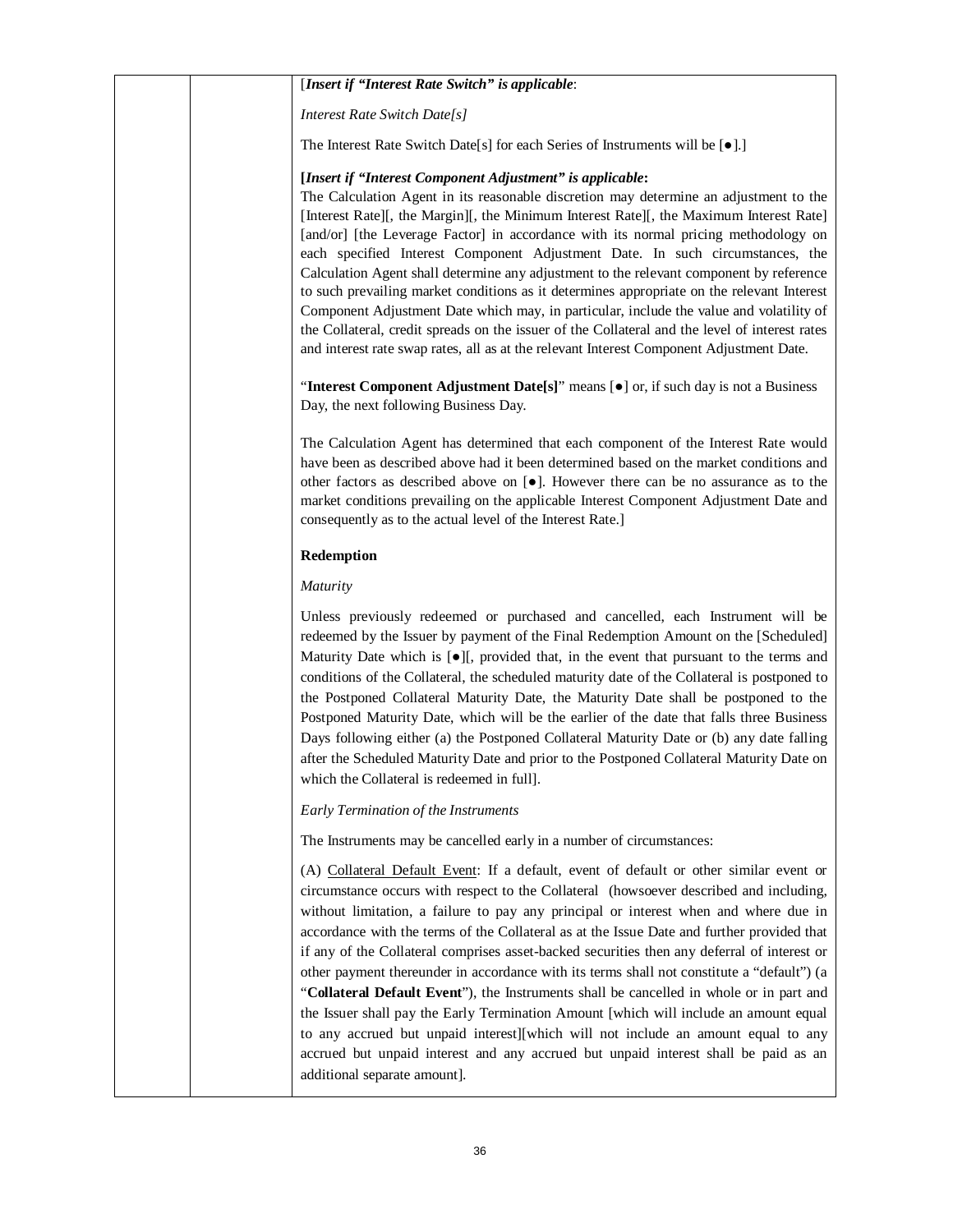| (B) Collateral early redemption: If any of the Collateral becomes repayable (otherwise<br>than at the option of the relevant Collateral Obligor in accordance with the terms of the<br>Collateral) or becomes capable of being declared due and payable prior to its stated date<br>of maturity for whatever reason, the Instruments shall be cancelled in whole or in part<br>and the Issuer shall pay the Early Termination Amount [which will include an amount<br>equal to any accrued but unpaid interest][which will not include an amount equal to any<br>accrued but unpaid interest and any accrued but unpaid interest shall be paid as an<br>additional separate amount].<br>(C) Cancellation for tax reasons: If the Issuer would be required by law to withhold or |
|---------------------------------------------------------------------------------------------------------------------------------------------------------------------------------------------------------------------------------------------------------------------------------------------------------------------------------------------------------------------------------------------------------------------------------------------------------------------------------------------------------------------------------------------------------------------------------------------------------------------------------------------------------------------------------------------------------------------------------------------------------------------------------|
| account for tax or would suffer tax in respect of its income so that it would be unable to<br>make payment of the full amount due, and the Issuer has been unable to arrange<br>substitution or change of itself as Issuer, or is unable to do so in a tax efficient manner,<br>before the next payment is due in respect of the Instruments, the Instruments shall be<br>cancelled in whole and the Issuer shall pay the Early Termination Amount [which will<br>include an amount equal to any accrued but unpaid interest][which will not include an<br>amount equal to any accrued but unpaid interest and any accrued but unpaid interest shall<br>be paid as an additional separate amount].                                                                              |
| [(D) Cancellation due to the occurrence of a Collateral Put/Call Redemption: If any of the<br>Collateral becomes repayable at the option of the Collateral Obligor in accordance with<br>the terms of such Collateral the Instruments shall be cancelled in whole or in part and the<br>Issuer shall pay the Early Termination Amount [which will include an amount equal to<br>any accrued but unpaid interest][which will not include an amount equal to any accrued<br>but unpaid interest and any accrued but unpaid interest shall be paid as an additional<br>separate amount] (a "Collateral Put/Call Redemption Event").]                                                                                                                                               |
| [(E) Termination of the Credit Support Document: If the Credit Support Document (if<br>any) is terminated prior to the Maturity Date for any reason, the Instruments shall be<br>cancelled in whole and the Issuer shall pay the Early Termination Amount [which will<br>include an amount equal to any accrued but unpaid interest][which will not include an<br>amount equal to any accrued but unpaid interest and any accrued but unpaid interest shall<br>be paid as an additional separate amount].]                                                                                                                                                                                                                                                                      |
| [(F) Early Termination of the Hedging Agreement: If the Hedging Agreement is<br>terminated in accordance with its terms prior to the Hedging Agreement Termination<br>Date, the Instruments shall be cancelled in whole and the Issuer shall pay the Early<br>Termination Amount [which will include an amount equal to any accrued but unpaid<br>interest][which will not include an amount equal to any accrued but unpaid interest and<br>any accrued but unpaid interest shall be paid as an additional separate amount].                                                                                                                                                                                                                                                   |
| [(G) Index Cessation: If the Index has not been published or announced for two<br>consecutive months or the Index Sponsor announces that it will no longer continue to<br>publish or announce the Index and the Calculation Agent determines that there is no<br>appropriate alternative Index.]                                                                                                                                                                                                                                                                                                                                                                                                                                                                                |
| In any such case of early cancellation described in $(A)$ , $(B)$ [, ][or] $(C)$ [, $(D)$ , $(E)$ , $(F)$ or<br>(G)] above the Issuer shall give not more than 30 nor less than 15 days' notice of the date<br>fixed for cancellation and on expiry of such notice (i) the Issuer shall cancel the<br>outstanding Instruments of the Series in whole or in part, as applicable, (ii) the relevant<br>portion of the Series Assets will be realised in accordance with the Securitisation Act<br>2004, if applicable, and (iii) the security constituted by or created pursuant to the Series<br>Instrument shall become enforceable in whole or in part.                                                                                                                        |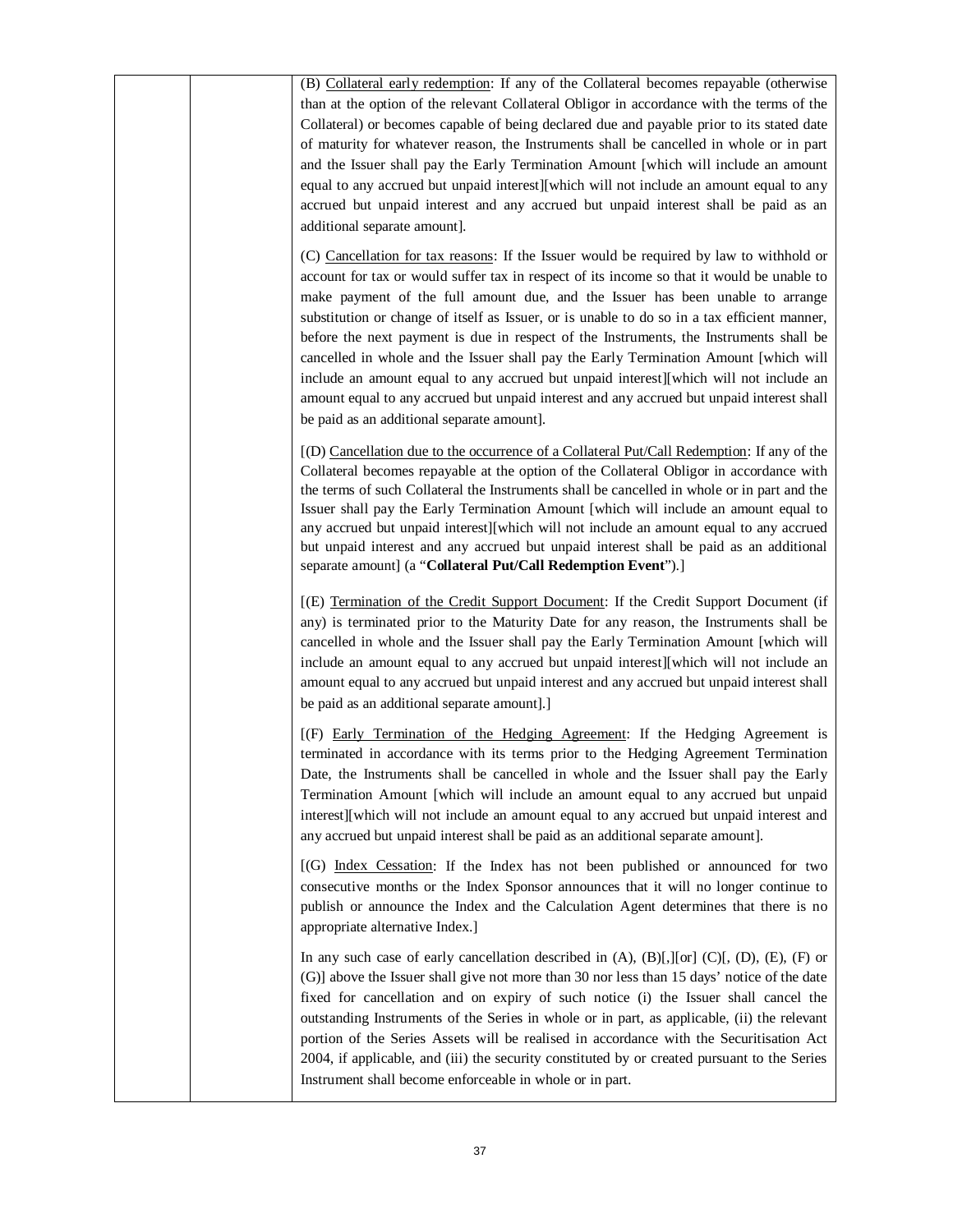$[(G)][(H)]$  Event of Default: If an Event of Default occurs (as described in C.8 above) then the Instruments shall be cancelled and the Issuer shall pay the Early Termination Amount in respect of each Instrument.

## *Early Termination Amount*

The Early Termination Amount (if any) due in respect of each Instrument following the occurrence of an Event of Default, [an early termination of the Hedging Agreement,][ a termination of the Credit Support Document,] a cancellation for tax reasons, a Collateral Default Event, a Collateral early redemption [or a Collateral Put/Call Redemption Event] [or the cessation of the Index] shall be an amount equal to such Instrument's pro rata share of an amount in the Specified Currency (which may never be less than zero) determined by the Calculation Agent in accordance with the following formula:

 $(A - B)$ 

Where:

"A" is the Market Value Collateral, converted into the Specified Currency (if applicable) at the relevant exchange rate applicable at such time, as determined by the Calculation Agent in its reasonable discretion; and

"**B**" is the Early Termination Unwind Costs.

 [The Early Termination Amount will include an amount equal to any accrued but unpaid interest.] [The Early Termination Amount will not include an amount equal to any accrued but unpaid interest and such amount shall be paid separately.]

"**Collateral Currency**" means the currency in which the Collateral is denominated.

"**Early Termination Unwind Costs**" means [the sum (the result of which may be positive, negative or zero) of:

(a) an amount, if any, determined by the Calculation Agent equal to (i) the sum of (without duplication) all costs, expenses (including loss of funding), tax and duties incurred by the Hedging Counterparty (expressed as a positive amount) or (ii) the gain realised by the Hedging Counterparty (expressed as a negative amount), in either case in connection with the cancellation of the Instrument and the related termination, settlement or re-establishment of any hedge or related trading position; and (without duplication); and]

(b) (expressed as a positive amount) any legal and other ancillary costs (including if applicable, without limitation, any costs in relation to the realisation of the Collateral) incurred by the Issuer[,][or] the Trustee, the Custodian or the Hedging Counterparty as a result of the Instruments becoming subject to mandatory cancellation.

## "**Early Termination Valuation Date**" means:

(a) for the purposes of a cancellation due to a Collateral Default Event, a Collateral early termination[,][or] a cancellation for tax reasons[, a Collateral Put/Call Redemption Event, a termination of the Credit Support Document or an early termination of the Hedging Agreement] [or the cessation of the Index], the Business Day immediately preceding the due date for cancellation; or

(b) for the purposes of a cancellation due to the occurrence of an Event of Default,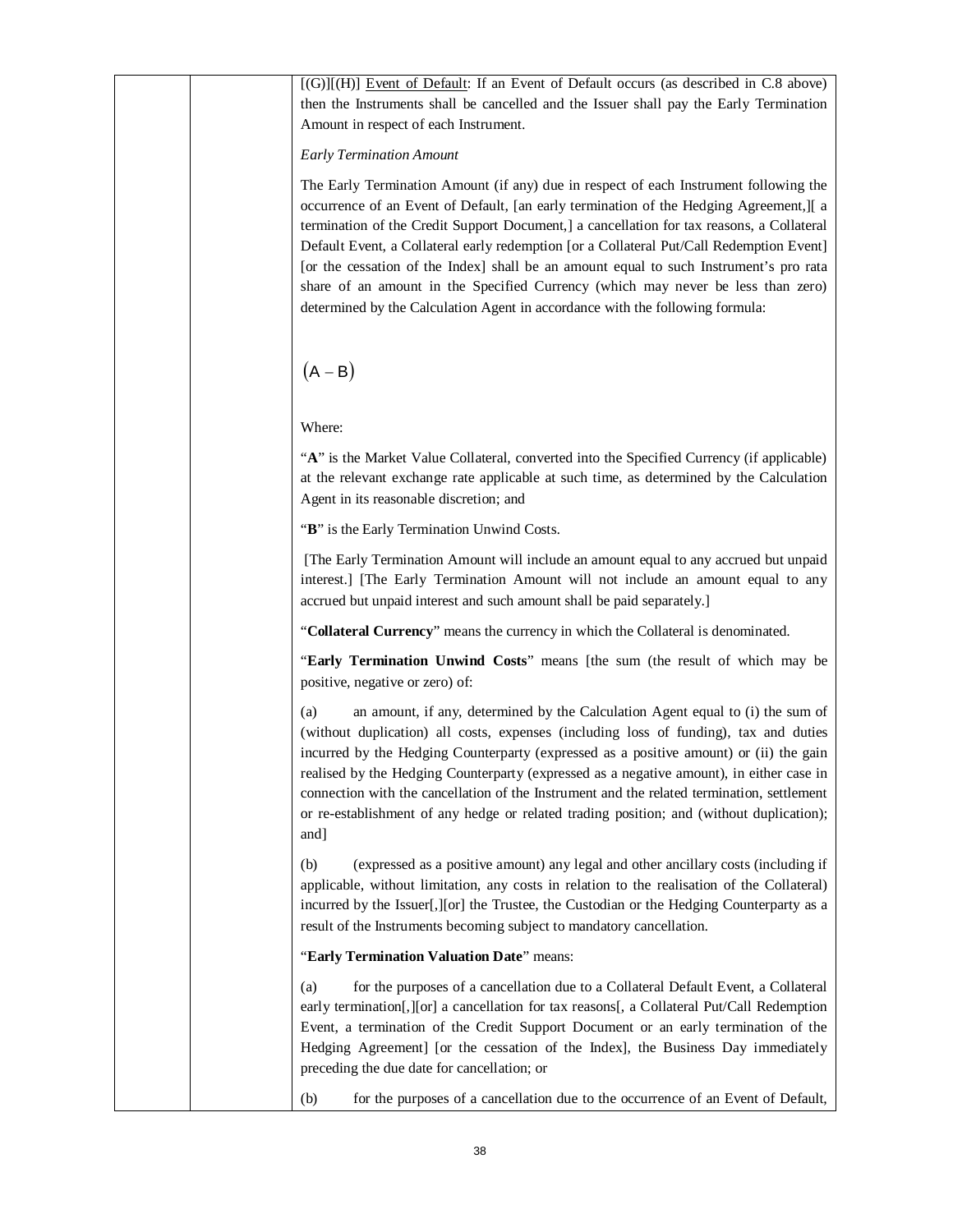| "Market Value Collateral" means, in respect of each item of Collateral, (i) where the    |
|------------------------------------------------------------------------------------------|
| Collateral has not been redeemed, an amount in the relevant Collateral Currency          |
| calculated by the Calculation Agent equal to the highest firm bid quotation obtained by  |
| the Calculation Agent from the Reference Banks for the Collateral (excluding accrued but |
| unpaid interest in respect thereof) on the relevant Early Termination Valuation Date     |
| provided that if no firm bid quotation is obtained, the Market Value Collateral shall be |
| calculated by the Calculation Agent in good faith and may in certain circumstances be    |
| zero, or (ii) in circumstances where the Collateral has been redeemed, the proceeds of   |
| redemption of the Collateral.                                                            |

*Optional Early Redemption of Instruments*

## [*Insert if "Issuer Call Option" is applicable*:

The Issuer may, on giving notice [on a date within the Optional Redemption Period] [at least 5 Business Days prior to an Optional Redemption Date], cancel all of the Instruments and the Issuer shall pay the Optional Redemption Amount together with interest accrued to the date fixed for cancellation in respect of each Instrument.

### *Optional Redemption Amount*

The Optional Redemption Amount due in respect of each Instrument pursuant to the exercise of the Issuer Call Option shall be  $[[\bullet]]$  per cent. per Calculation Amount per Instrument.][the Optional Redemption Amount per Instrument corresponding to the applicable Optional Redemption Date on which the Issuer Call Option is exercised as set out below:

| <b>Optional Redemption Date</b> | <b>Optional Redemption Amount per Instrument</b> |
|---------------------------------|--------------------------------------------------|
|---------------------------------|--------------------------------------------------|

- $\lbrack \bullet \rbrack$   $\lbrack \bullet \rbrack$
- $\left[\bullet\right]$   $\left[\bullet\right]$
- ]

## **Payments in respect of Global Instruments**

All payments in respect of Instruments represented by a Global Instrument will be made against presentation for endorsement and, if no further payment falls to be made in respect of the Instruments, surrender of that Global Instrument to or to the order of the Principal Agent or such other Paying Agent as shall have been notified to the Instrumentholders for such purpose. A record of each payment so made will be endorsed on each Global Instrument, which endorsement will be prima facie evidence that such payment has been made in respect of the Instruments.

## **Payments in respect of Instruments in definitive form**

Payments of principal and interest in respect of the Instruments in definitive form shall, be made against presentation and surrender of the relevant Instruments at the Specified Office of any Paying Agent outside the United States by transfer to an account denominated in such currency with a bank nominated by such holder presenting such Instrument.

## **Meetings**

The Instruments contains provisions for convening meetings of Instrumentholders to consider matters affecting their interests generally with respect to the Instruments. These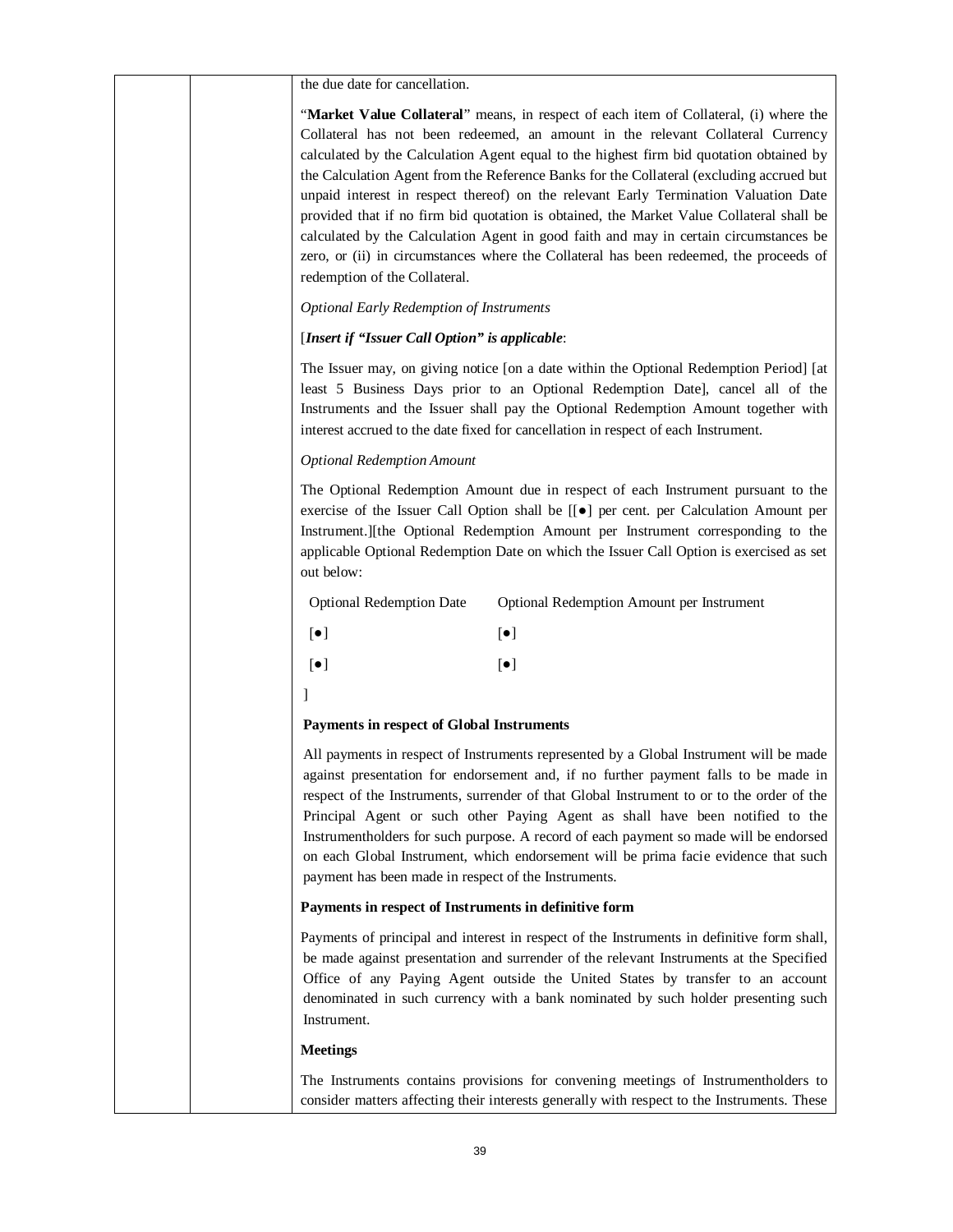|      |                                          | provisions permit defined majorities to bind all holders, including holders who did not<br>attend and vote at the relevant meeting and holders who voted in a manner contrary to the<br>majority.                                                                                                                                                          |
|------|------------------------------------------|------------------------------------------------------------------------------------------------------------------------------------------------------------------------------------------------------------------------------------------------------------------------------------------------------------------------------------------------------------|
| C.10 | Derivative<br>component of<br>securities | [Not applicable. The Instruments do not have a derivative component in the interest<br>payment.][if "Structured Floating Rate (Inflation Index Linked Rate)" is applicable:<br>Applicable. The interest payment in respect of the Instruments is linked to the<br>performance of an index.] See item C.9 above for information on interest and redemption. |
| C.11 | Trading of<br>securities                 | [Application [has been made][is expected to be made] for the Instruments of the Series to<br>be listed on [the official list of the Luxembourg Stock Exchange and admitted to trading<br>on the regulated market of the Luxembourg Stock Exchange] [ $\bullet$ ][with effect from the<br>Issue Date or thereabouts.] [The Instruments are not listed.]     |
| C.12 | Minimum<br>denomination                  | The minimum denomination of an issue of Instruments is $\lceil \bullet \rceil$ .                                                                                                                                                                                                                                                                           |

## **Section D – Risks**

| <b>Element</b> | <b>Description of</b>                      | <b>Disclosure requirement</b>                                                                                                                                                                                                                                                                                                                                                                                                                                                                                                                                                                                                                                                                                                                                                                                                                                                                                                                                                                                                                                                                                                                                                                                                                                                                                                                                                                                                                                                                                                                                                                                                                                                                                                                                                                               |
|----------------|--------------------------------------------|-------------------------------------------------------------------------------------------------------------------------------------------------------------------------------------------------------------------------------------------------------------------------------------------------------------------------------------------------------------------------------------------------------------------------------------------------------------------------------------------------------------------------------------------------------------------------------------------------------------------------------------------------------------------------------------------------------------------------------------------------------------------------------------------------------------------------------------------------------------------------------------------------------------------------------------------------------------------------------------------------------------------------------------------------------------------------------------------------------------------------------------------------------------------------------------------------------------------------------------------------------------------------------------------------------------------------------------------------------------------------------------------------------------------------------------------------------------------------------------------------------------------------------------------------------------------------------------------------------------------------------------------------------------------------------------------------------------------------------------------------------------------------------------------------------------|
|                | <b>Element</b>                             |                                                                                                                                                                                                                                                                                                                                                                                                                                                                                                                                                                                                                                                                                                                                                                                                                                                                                                                                                                                                                                                                                                                                                                                                                                                                                                                                                                                                                                                                                                                                                                                                                                                                                                                                                                                                             |
| D.2            | Key risks<br>specific to the<br>Issuer     | Factors which could materially adversely affect the Company and its ability to make<br>payments due under the Series of Instruments include matters of Luxembourg law (such<br>as the Company being structured to be insolvency-remote, not insolvency-proof, changes<br>to the Issuer's tax position adversely affecting cash flows in connection with the<br>Instruments, and the provisions of the Securitisation Act 2004 providing that Series<br>Assets of a Compartment are only available for the Series Parties of the Series relating to<br>that Compartment), the Instruments being limited recourse obligations (meaning that an<br>Instrumentholder's claim may be extinguished if there is a shortfall in funds available to<br>meet payments under the Instruments) and related risks and further issues of Instruments<br>by the Issuer.                                                                                                                                                                                                                                                                                                                                                                                                                                                                                                                                                                                                                                                                                                                                                                                                                                                                                                                                                    |
| D.3            | Key risks<br>specific to the<br>securities | There are also certain factors which are material for the purpose of assessing the risks<br>associated with the Series of Instruments. These include the fact that such Instruments<br>may not be a suitable investment for all investors (for example if they do not have the<br>requisite knowledge and experience in financial and business matters to evaluate the<br>merits and risks of an investment in the Issuer in context of their financial position or are<br>not capable of bearing the economic risk of an investment in the Issuer for an indefinite<br>period of time), [any Hedging Agreement (for example its possible early termination in<br>various circumstances which would result in the cancellation of the Instruments) and the<br>related credit exposure to the Hedging Counterparty,] credit exposure to the obligor [and<br>guarantor] of the Collateral (as this will affect the value of the Collateral held as security<br>for the Instruments), [exposure to the performance of the Index,] early cancellation of the<br>Instruments which may lead to a loss of investment, fluctuations and decreases in the<br>market value of the Instruments and the market value of the Collateral which will also<br>affect the value of the Instruments and the amounts paid on any cancellation of the<br>Instruments, tax risks (for example that if any withholding or deduction for taxes is<br>required, the Issuer may redeem all the Instruments), that no secondary market may exist<br>for the Instruments meaning that investors may not be able to realise their investment<br>prior to maturity and business relationships between the parties to the Instruments, [the<br>rating will not necessarily be the same as any rating assigned to any Instruments already |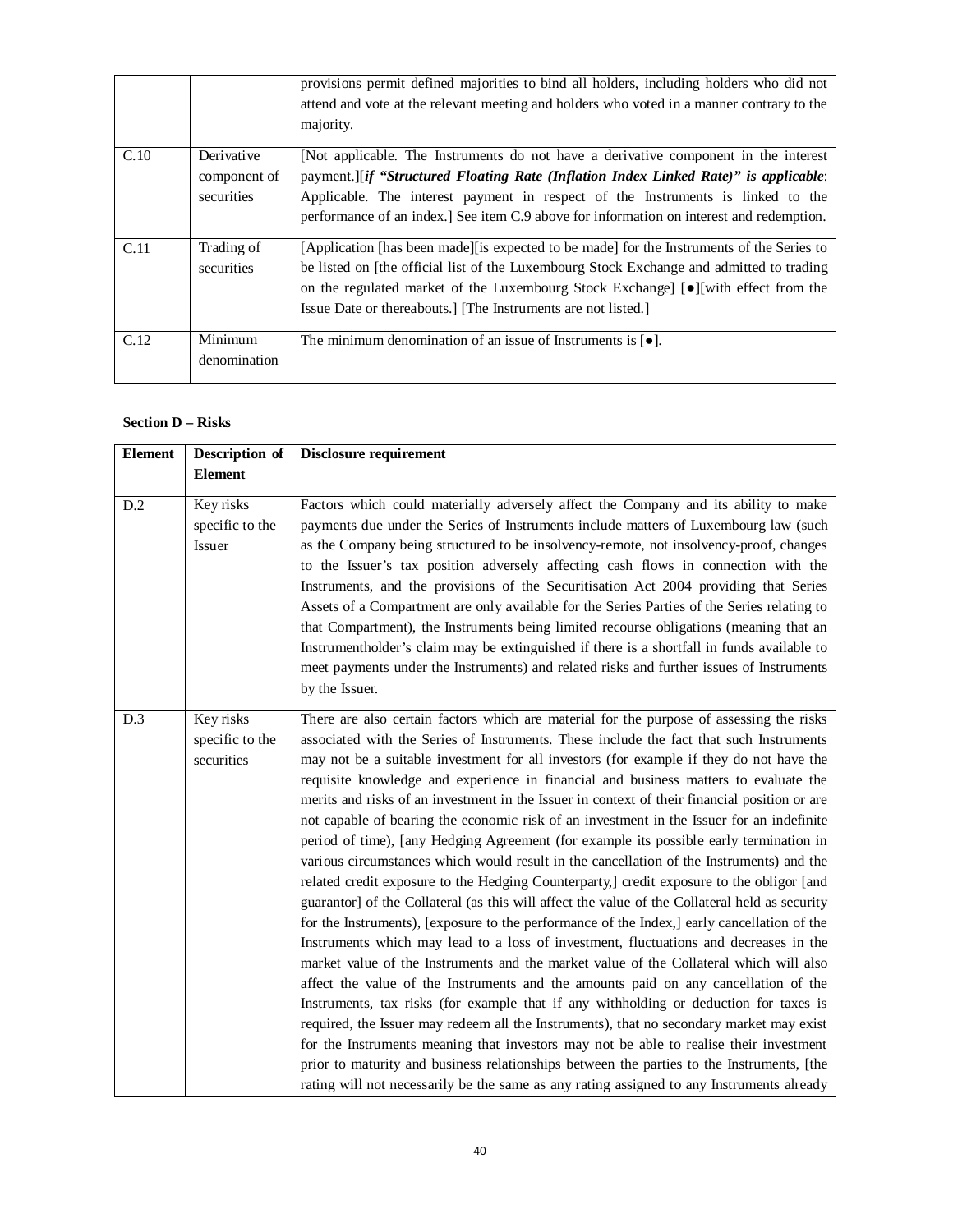|  | issued,] conflicts of interest which may adversely affect the value of the Instruments and    |
|--|-----------------------------------------------------------------------------------------------|
|  | that although Instruments will have the benefit of security interests over all the Series     |
|  | Assets of the Compartment, the Securitisation Act 2004 provides that the Series Assets        |
|  | for the Series of Instruments are available to meet only the claims of the Series Parties for |
|  | the Series. If the Series Assets are not sufficient to discharge all payments obligations of  |
|  | the Issuer in accordance with the applicable priority of payments, Instrumentholders may      |
|  | lose their entire investment.                                                                 |
|  |                                                                                               |

## **Section E – Offer**

| <b>Element</b> |                                                    | <b>Description of Disclosure requirement</b>                                                                                                                                                                                                                                                                                                                                                                                                                                                                                                                                                                                                                                       |  |
|----------------|----------------------------------------------------|------------------------------------------------------------------------------------------------------------------------------------------------------------------------------------------------------------------------------------------------------------------------------------------------------------------------------------------------------------------------------------------------------------------------------------------------------------------------------------------------------------------------------------------------------------------------------------------------------------------------------------------------------------------------------------|--|
|                | <b>Element</b>                                     |                                                                                                                                                                                                                                                                                                                                                                                                                                                                                                                                                                                                                                                                                    |  |
| E.2b           | Reasons for<br>the offer and<br>use of<br>proceeds | The net proceeds from each Series of Instruments will be used to acquire the Collateral in<br>respect of the Instruments, [to pay for, or enter into, any Hedging Agreement(s) in<br>connection with such Instruments] and to pay expenses in connection with the<br>administration of the Company or the issue of the Instruments.                                                                                                                                                                                                                                                                                                                                                |  |
| E.3            | Terms and<br>conditions of<br>the offer            | The offer to invest in the Instruments is made from $\lceil \bullet \rceil$ to $\lceil \bullet \rceil$ . The maximum and<br>minimum amount of application is [up to] $\bullet$ ] and $\bullet$ ], respectively. Payments by investors<br>in respect of the purchase of the Instruments shall be made by $[\bullet]$ . The results of the offer<br>[will be][are expected to be] published in [ $\bullet$ ] on [ $\bullet$ ][and will be filed with the CSSF in<br>accordance with Article 10 of the Prospectus Act 2005 in each case on or around the<br>Issue Date]. The Global Instruments will be delivered to the relevant clearing system no<br>later than on the Issue Date. |  |
| E.4            | Material<br>interests in the<br>offer              | There are no material interests with respect to the issue and/or offer of Instruments<br>(including any conflicting interests).] [The following constitute material interests with<br>respect to the issue and/or offer of Instruments: $[\bullet]$ .]                                                                                                                                                                                                                                                                                                                                                                                                                             |  |
| E.7            | Estimated<br>expenses                              | [Not Applicable - No expenses will be specifically charged to purchasers of Instruments<br>by the Issuer.][A subscription fee of $[up to][\bullet]$ shall be payable by purchasers of<br>Instruments to $\lceil \bullet \rceil$ .                                                                                                                                                                                                                                                                                                                                                                                                                                                  |  |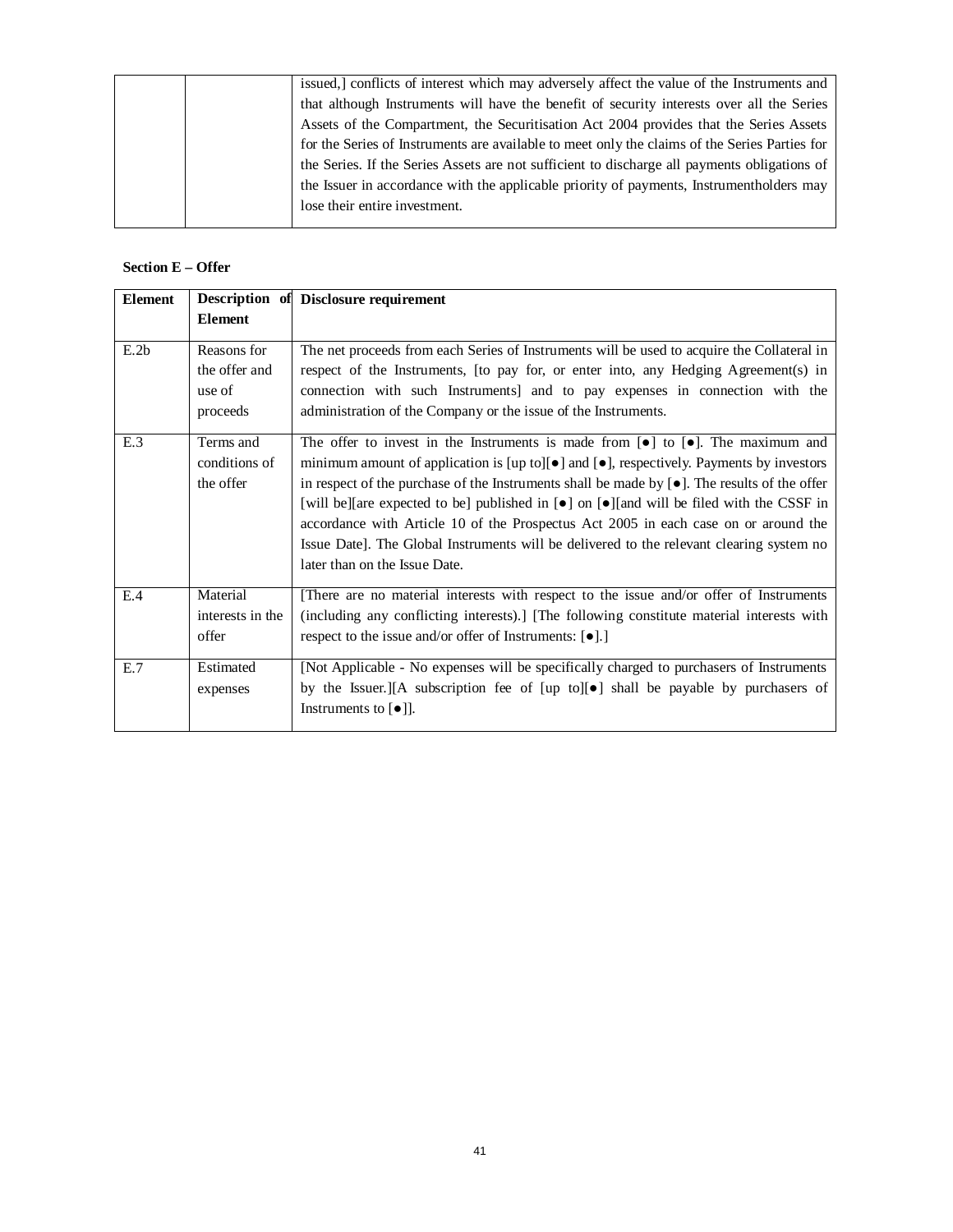# **Schedule 2 Form of Final Terms**

#### **Form of Final Terms**

Final Terms dated [ $\bullet$ ]

## **PALLADIUM SECURITIES 1 S.A.**

*(incorporated as a public limited liability company (société anonyme) under the laws of the Grand Duchy of Luxembourg with its registered office at 2, boulevard Konrad Adenauer, L-1115 Luxembourg, registered with the Luxembourg trade and companies reguister under number B 103.036 and subject to the Luxembourg Act dated 22 March 2004, as amended)*

(acting in respect of Compartment  $[•]$ )

[Currency] [Up to] [Aggregate Nominal Amount] [Number] [Description of Instruments] (together "**Instruments**") due [Maturity]

Issue Price: [[Insert Price] per Instrument]/[[●] per cent.]

Programme for the issuance of Secured Notes

### **PART A – CONTRACTUAL TERMS**

By subscribing to the Instruments, or otherwise acquiring the Instruments, a holder of Instruments expressly acknowledges and accepts that Palladium Securities 1 S.A. (the "**Company**" and acting with respect to Compartment **[•]**, the "**Issuer**") (i) is subject to the Luxembourg act dated 22 March 2004 on securitisation, as amended (the "**Securitisation Act 2004**") and (ii) has created a specific compartment ("**Compartment [Ɣ]**") (in this respect, see paragraph 47 (*Separate Compartment*) of these Final Terms)) in respect of the Instruments to which all assets, rights, claims and agreements relating to the Instruments will be allocated. The holder of Instruments acknowledges and accepts the subordination waterfall and the priority of payment provisions included in the issuance documentation relating to the Instruments. Furthermore, the holder of Instruments acknowledges and accepts that it has only recourse to the assets of Compartment [ $\bullet$ ] and not to the assets allocated to other compartments created by the Company or to any other assets of the Company. The holder of Instruments acknowledges and accepts that once all the assets allocated to Compartment  $\lceil \bullet \rceil$  have been realised, it is not entitled to take any further steps against the Company to recover any further sums due and the right to receive any such sum shall be extinguished. The holder of Instruments accepts not to attach or otherwise seize the assets of the Issuer allocated to Compartment [Ɣ] or to other compartments of the Company or other assets of the Company. In particular, no holder of Instruments shall be entitled to petition or take any other step for the winding-up, liquidation or bankruptcy of the Company, or any similar insolvency related proceedings. In addition, no holder of Instruments may start proceedings against the Company which are based on article 98 of the Luxembourg act dated 10 August 1915 on commercial companies, as amended.

Terms used herein shall be deemed to be as defined in the General Conditions set out in the Base Prospectus dated 21 September 2012, which constitutes a base prospectus as supplemented by the first supplement to the Base Prospectus dated 13 November 2012, the second supplement to the Base Prospectus dated 13 December 2012 and the third supplement to the Base Prospectus dated 30 January 2013 (a "**Base Prospectus**" for the purposes of Directive 2003/71/EC (the "**Prospectus Directive**") (and amendments thereto, including Directive 2010/73/EU)), in respect of asset backed securities issued by the Issuer. This document constitutes the Final Terms of the Instruments described herein for the purposes of Article 5.4 of the Prospectus Directive and must be read in conjunction with the relevant Base Prospectus. A summary of the individual issue of the Instruments is annexed to these Final Terms. Full information on the Issuer and the offer of the Instruments is only available on the basis of the combination of these Final Terms and the Base Prospectus (as supplemented from time to time). The Base Prospectus is available for viewing on the website of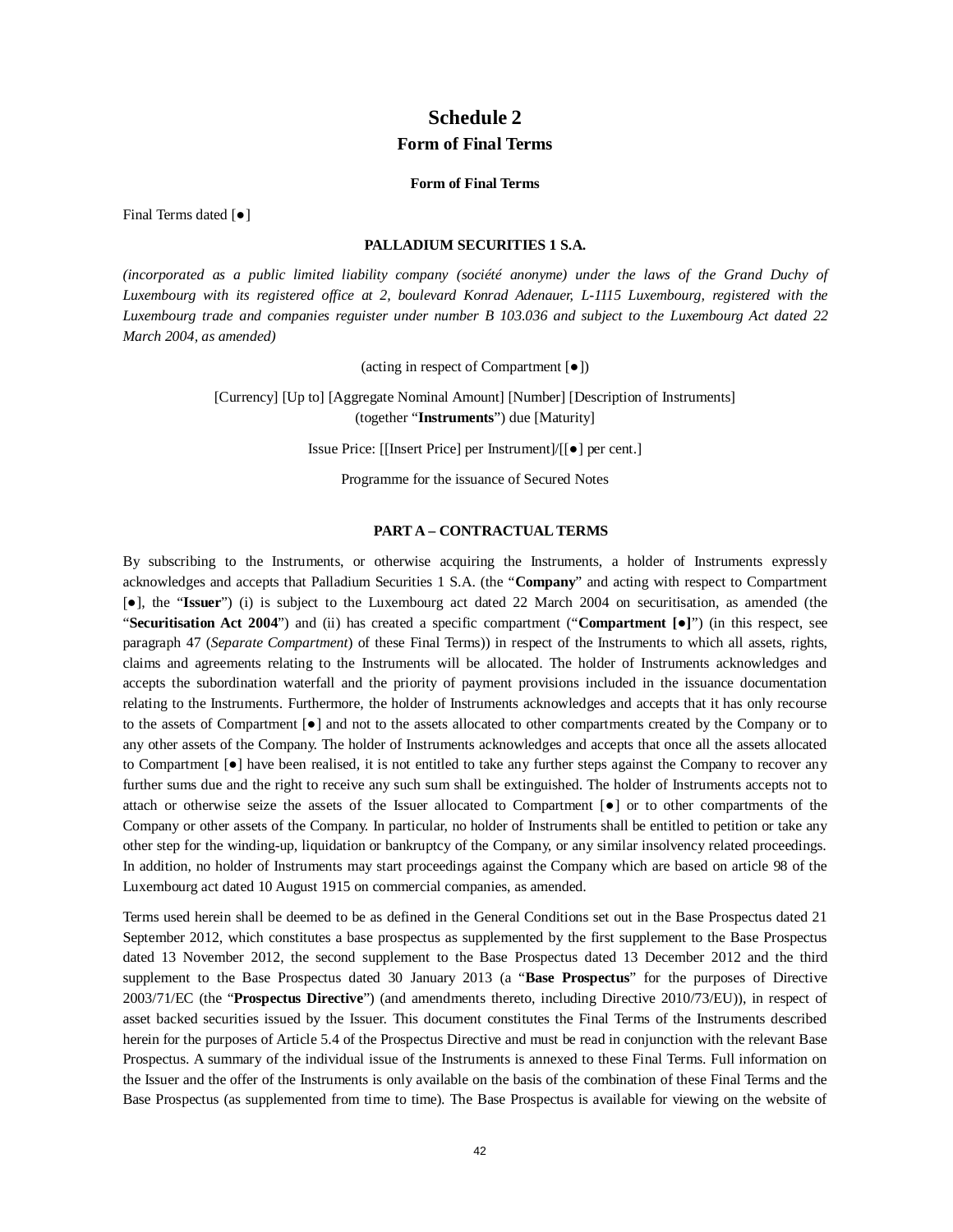the Luxembourg Stock Exchange [\(www.bourse.lu\)](http://www.bourse.lu) and copies may be obtained free of charge during normal business hours from the offices of the Luxembourg listing and paying agent (Deutsche Bank Luxembourg SA, 2 boulevard Konrad Adenauer, L-1115 Luxembourg) and at the registered office of the Issuer (Palladium Securities 1 S.A., 2 boulevard Konrad Adenauer, L-1115 Luxembourg).

[*Include whichever of the following apply or specify as "Not Applicable" (N/A). Note that the numbering should remain as set out below, even if "Not Applicable" is indicated for individual paragraphs or sub-paragraphs. Italicised text denotes directions for completing these Final Terms.*]

[*When adding any other information in Part A or in relation to disclosure relating to the interests of natural and legal persons involved in the issue/offer in Part B consideration should be given as to whether such terms or information constitute "significant new factors" and consequently trigger the need for a supplement to the Base Prospectus under Article 16 of the Prospectus Directive, the publication of which would in turn trigger the investors' right to withdraw their acceptances within a 48-hour time period.*]

| $\mathbf{1}$ | Aggregate Nominal Amount of<br>Instruments being issued and (if<br>different) Aggregate Nominal<br>Amount of Instruments being<br>admitted to trading: | $\lceil \bullet \rceil$                                                                                                                                            |
|--------------|--------------------------------------------------------------------------------------------------------------------------------------------------------|--------------------------------------------------------------------------------------------------------------------------------------------------------------------|
| 2            | Specified Denomination:                                                                                                                                | $\lbrack \bullet \rbrack$                                                                                                                                          |
| 3            | Series Number:                                                                                                                                         | $\lceil \bullet \rceil$                                                                                                                                            |
| 4            | Specified Currency or Currencies:                                                                                                                      | $\lbrack \bullet \rbrack$                                                                                                                                          |
| 5            | <b>Issue Price:</b>                                                                                                                                    | [[ <i>Price</i> ] per Instrument]                                                                                                                                  |
|              |                                                                                                                                                        | [[ $\bullet$ ] per cent. of the Aggregate Nominal Amount]                                                                                                          |
|              |                                                                                                                                                        | [plus accrued interest from [Date] (in the case of fungible<br>issues only, if applicable)]                                                                        |
|              |                                                                                                                                                        | [Indicate amount of any expenses and taxes specifically<br>charged to the purchasers of the Instrument]                                                            |
| 6            | <b>Calculation Amount per</b><br>Instrument:                                                                                                           | $\lceil \bullet \rceil$                                                                                                                                            |
| 7            | $[(i)]$ Issue Date:                                                                                                                                    | $\lbrack \bullet \rbrack$                                                                                                                                          |
|              | [(ii) Primary Market End Date:                                                                                                                         | [[ $\bullet$ ] or, if such day is not a Business Day, the first<br>succeeding Business Day;]                                                                       |
| 8            | <b>Collateral Maturity</b><br>(i)<br>Postponement Adjustment:                                                                                          | [Applicable – the Scheduled Maturity Date is specified in<br>paragraph 8(ii) below] [Not Applicable – the Maturity<br>Date is specified in paragraph 8(ii) below]] |
|              | (ii)<br>[Scheduled Maturity Date]<br>[Maturity Date]:                                                                                                  | [Fixed Rate Instruments: [ $\bullet$ ], or, if such day is not a<br>Payment Day, the [next following] Payment Day]                                                 |
|              |                                                                                                                                                        | [Floating Rate Instruments: Details of Interest Payment<br>Date falling in the relevant month and year]                                                            |
| 9            | <b>Interest Basis:</b>                                                                                                                                 | [[ $\bullet$ ] per cent. Fixed Rate]                                                                                                                               |
|              |                                                                                                                                                        | [[specify Benchmark Rate] +/- [[ $\bullet$ ] per cent.][specify<br><b>Benchmark Rate] Floating Rate]</b>                                                           |
|              |                                                                                                                                                        | [[specify Index] +/- [[ $\bullet$ ] per cent.][specify Index] Floating<br>Rate]                                                                                    |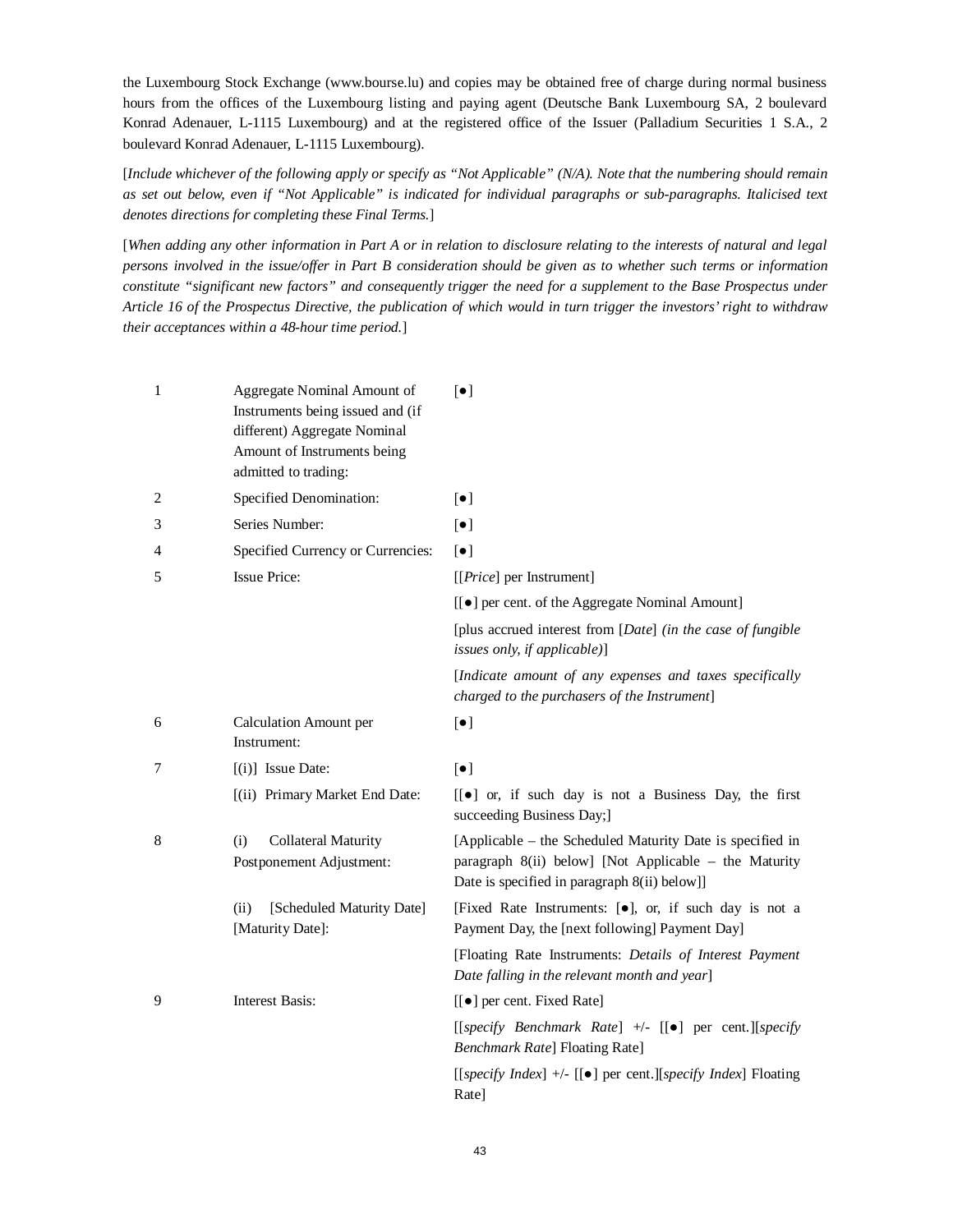|    |      |                                        | [Zero Coupon]                                                                                                                                                                                                                                                                              |
|----|------|----------------------------------------|--------------------------------------------------------------------------------------------------------------------------------------------------------------------------------------------------------------------------------------------------------------------------------------------|
| 10 |      | Change of Interest Basis:              | [Applicable – the method by which Interest is determined<br>shall alter on a specified Interest Rate Switch Date]                                                                                                                                                                          |
|    |      |                                        | [Not Applicable – the method of determining the Interest<br>will not change on a specified Interest Rate Switch Date]                                                                                                                                                                      |
|    |      | Interest Rate Switch Date(s):          | [•] [Not Applicable]                                                                                                                                                                                                                                                                       |
|    |      |                                        | [Insert description of change of interest rate]                                                                                                                                                                                                                                            |
| 11 |      | Authorisation                          | [Not applicable][In the case of new issues, provide a<br>statement of the resolutions, authorisations and approvals<br>by virtue of which the securities have been or will be<br>created and/or issued]                                                                                    |
|    |      | <b>Provisions Relating to Interest</b> |                                                                                                                                                                                                                                                                                            |
| 12 |      | Type of Interest:                      | [Fixed Rate]                                                                                                                                                                                                                                                                               |
|    |      |                                        | [Floating Rate] [Structured Floating Rate]                                                                                                                                                                                                                                                 |
|    |      |                                        | [Zero Coupon]                                                                                                                                                                                                                                                                              |
|    |      |                                        | [If the Interest Rate is fixed, use the following subparagraphs (i)-(vii), otherwise delete such sub-paragraphs]                                                                                                                                                                           |
|    | (i)  | [Interest Rate:                        | [ $\bullet$ ] per cent. per annum payable in arrear                                                                                                                                                                                                                                        |
|    |      |                                        | [annually]                                                                                                                                                                                                                                                                                 |
|    |      |                                        | [semi-annually]                                                                                                                                                                                                                                                                            |
|    |      |                                        | [quarterly]                                                                                                                                                                                                                                                                                |
|    |      |                                        | [monthly]                                                                                                                                                                                                                                                                                  |
|    | (ii) | Interest Payment Date(s):              | [The Interest Payment Dates are [ $\bullet$ ] in each year up to and<br>including the Maturity Date]                                                                                                                                                                                       |
|    |      |                                        | [The Interest Payment Dates are [ $\bullet$ ] in each year up to and<br>including the Scheduled Maturity Date]                                                                                                                                                                             |
|    |      |                                        | [or, if any such day is not a Payment Day, the next<br>following Payment Day]                                                                                                                                                                                                              |
|    |      | (iii) Interest Accrual Dates(s):       | [The Interest Accrual Dates are [ $\bullet$ ] in each year up to and<br>including the Maturity Date.] [The Interest Accrual Dates<br>are $[\bullet]$ in each year up to and including the Scheduled<br>Maturity Date] [The Interest Accrual Dates shall be the<br>Interest Payment Dates.] |
|    |      | $(iv)$ Fixed Amount $[(s)]$ :          | [The Interest Amount is [ $\bullet$ ]]                                                                                                                                                                                                                                                     |
|    | (v)  | Day Count Fraction:                    | [Actual/Actual (ISDA)]                                                                                                                                                                                                                                                                     |
|    |      |                                        | [Actual/Actual (ICMA)]                                                                                                                                                                                                                                                                     |
|    |      |                                        | [Actual/365 (Fixed)]                                                                                                                                                                                                                                                                       |
|    |      |                                        | [Actual/360]                                                                                                                                                                                                                                                                               |
|    |      |                                        | [30/360]                                                                                                                                                                                                                                                                                   |
|    |      |                                        | [30E/360]                                                                                                                                                                                                                                                                                  |
|    |      |                                        | [30E/360 (ISDA)]                                                                                                                                                                                                                                                                           |
|    |      | (vi) Determination Date(s):            | The Determination Dates are $[\bullet]$ in each year.                                                                                                                                                                                                                                      |
|    |      |                                        | [Not Applicable]                                                                                                                                                                                                                                                                           |
|    |      |                                        |                                                                                                                                                                                                                                                                                            |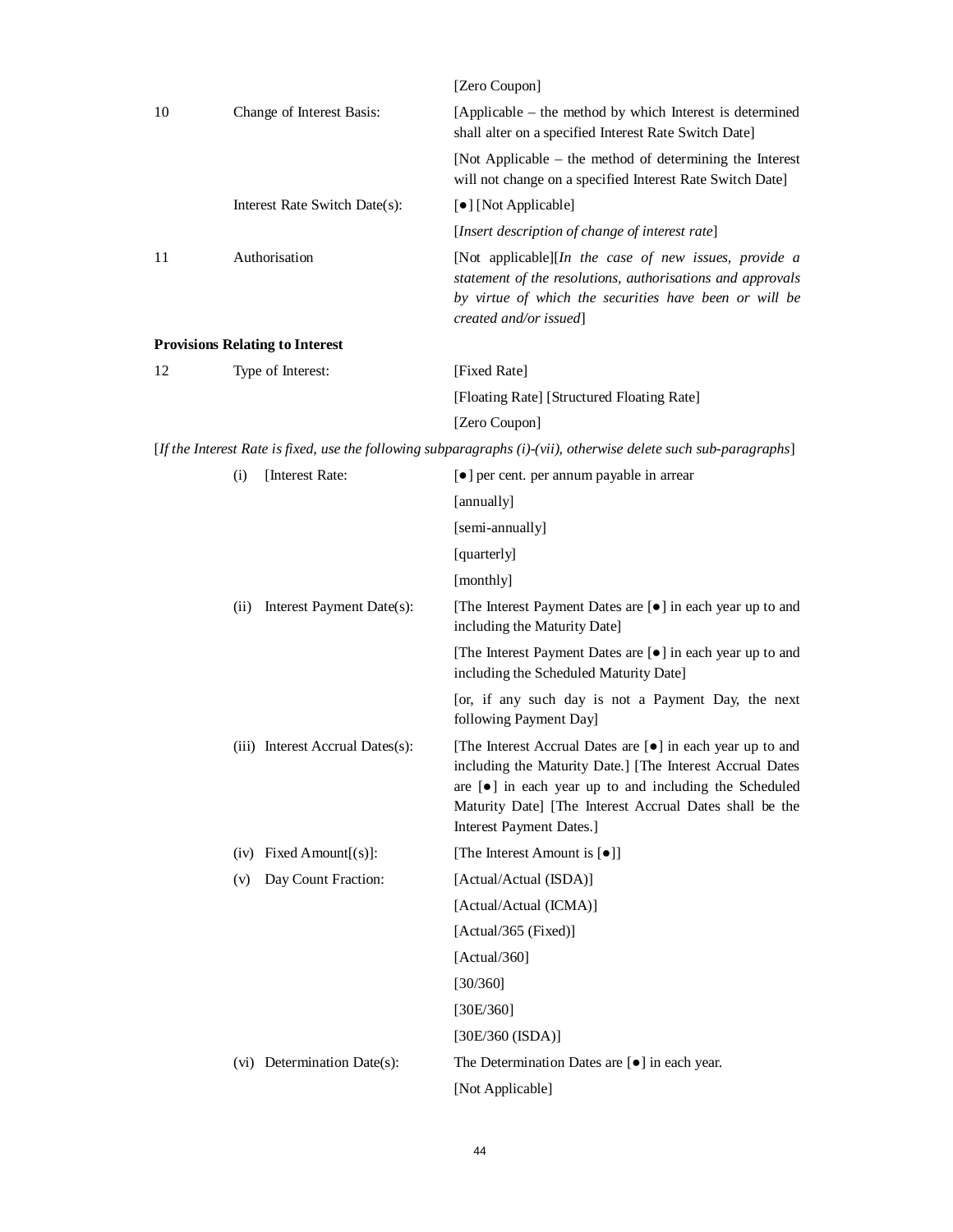|                                         | [Only relevant where Day Count Fraction is Actual/Actual<br>(ICMA)                                                                                   |
|-----------------------------------------|------------------------------------------------------------------------------------------------------------------------------------------------------|
| (vii) Interest Component<br>Adjustment: | [[Leverage Factor – Applicable, [subject to [a maximum]<br>Leverage Factor of [ $\bullet$ ]][a minimum Leverage Factor of<br>$\lceil \bullet \rceil$ |
|                                         | [Interest Rate – Applicable, [subject to [a maximum]<br>Interest Rate of [ $\bullet$ ]][a minimum Interest Rate of [ $\bullet$ ]]]]                  |
|                                         | The Interest Component Adjustment Date[s] [is][are] $\lceil \bullet \rceil$ .]                                                                       |
|                                         | [Not Applicable]                                                                                                                                     |

[*If the Interest Rate is floating rate and or structured floating rate, use the following subparagraphs (i)-(xxii) as applicable, otherwise delete such sub-paragraphs*]

| (i)  | <b>Interest Rate:</b>                                                | [The sum of (i) the Relevant Rate and (ii) the Margin [,<br>subject to [a Minimum Interest Rate] [and] [a Maximum<br>Interest Rate]]                                                                                                                                                                         |
|------|----------------------------------------------------------------------|--------------------------------------------------------------------------------------------------------------------------------------------------------------------------------------------------------------------------------------------------------------------------------------------------------------|
|      |                                                                      | [The Structured Floating Rate (Range Accrual)]                                                                                                                                                                                                                                                               |
| (ii) | Specified Period(s)/Interest<br>Payment Dates/Specified<br>Duration: | The Interest Payment Dates are $[\bullet]$ [or, if any such day is<br>not a Payment Day, the next following Payment Day].                                                                                                                                                                                    |
|      |                                                                      | [The Specified Duration for the purpose of the Relevant<br>Rate is [3 months/6 months/12 months/1 year/2 years/5<br>years/10 years/30 years]                                                                                                                                                                 |
|      |                                                                      | [SD1: the Specified Duration for SD1 for the purpose of<br>the Relevant Rate is [3 months/6 months/12 months/1<br>year/2 years/5 years/10 years/30 years]]                                                                                                                                                   |
|      |                                                                      | [SD2: the Specified Duration for SD2 for the purpose of<br>the Relevant Rate is [3 months/6 months/12 months/1<br>year/2 years/5 years/10 years/30 years]]                                                                                                                                                   |
|      | (iii) Interest Accrual Dates(s):                                     | [The Interest Accrual Dates are [ $\bullet$ ] in each year up to and<br>including the Maturity Date [subject to the Business Day<br>Convention].] [The Interest Accrual Dates are [ $\bullet$ ] in each<br>year up to and including the Scheduled Maturity Date<br>[subject to the Business Day Convention]] |
|      | (iv) Interest calculation method                                     | [Linear Interpolation]                                                                                                                                                                                                                                                                                       |
|      | for short or long Interest<br>Periods:                               | [the<br>applicable<br>Relevant<br>Rate<br>the<br>Interest<br>on<br>Determination Date]                                                                                                                                                                                                                       |
|      |                                                                      | [Not Applicable] [there are no short or long Interest<br>Periods]                                                                                                                                                                                                                                            |
| (v)  | <b>Business Day Convention:</b>                                      | [Floating Rate Business Day Convention]                                                                                                                                                                                                                                                                      |
|      |                                                                      | [Following Business Day Convention]                                                                                                                                                                                                                                                                          |
|      |                                                                      | [Modified Following Business Day Convention]                                                                                                                                                                                                                                                                 |
|      |                                                                      | [Preceding Business Day Convention]                                                                                                                                                                                                                                                                          |
|      |                                                                      | [Not Applicable]                                                                                                                                                                                                                                                                                             |
|      | (vi) Business Day(s):                                                | London, New York, TARGET2 and Tokyo                                                                                                                                                                                                                                                                          |
|      |                                                                      |                                                                                                                                                                                                                                                                                                              |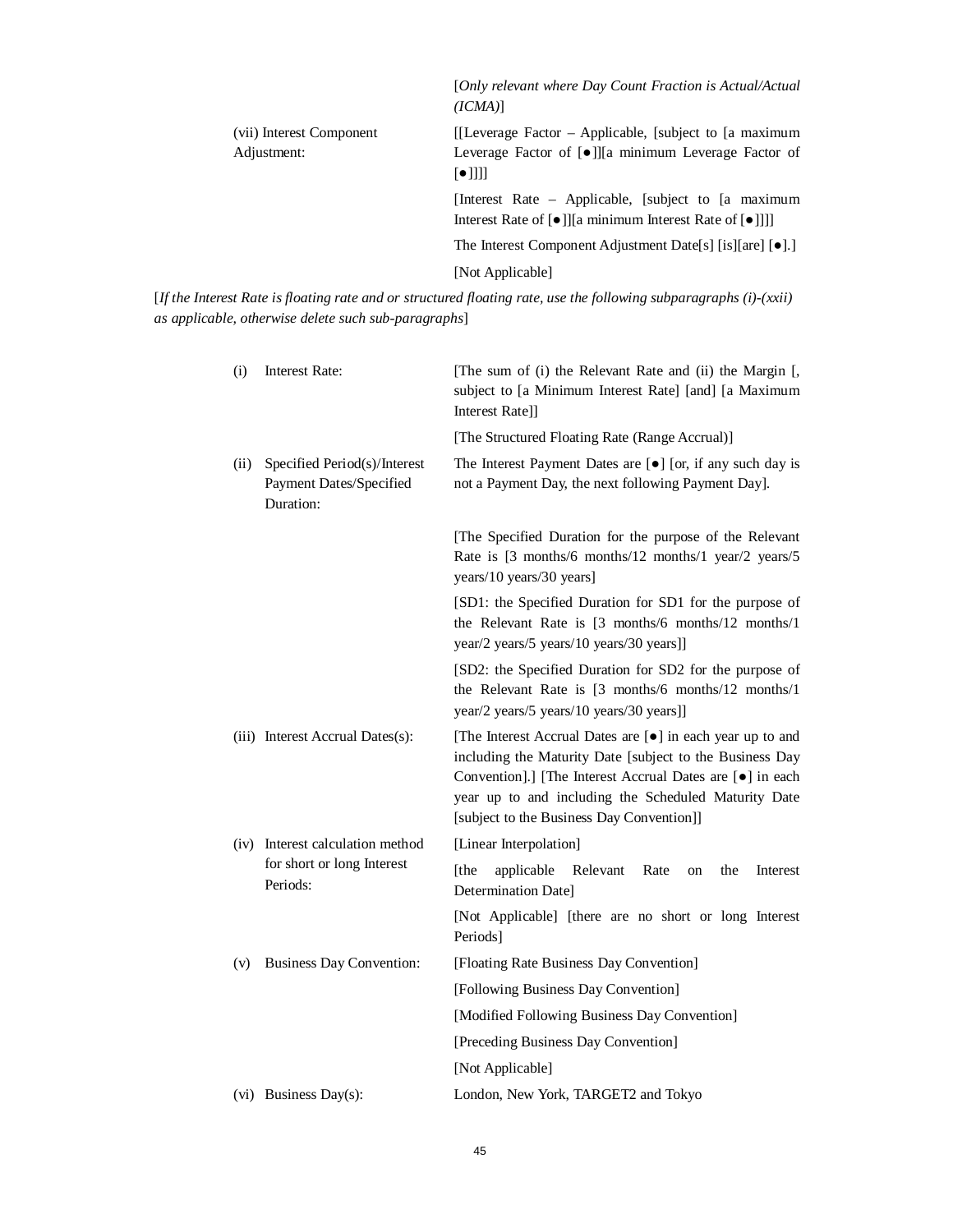|                      | (vii) Relevant Financial Centre: |             | $\left[\bullet\right]$                                                                                                                                                 |
|----------------------|----------------------------------|-------------|------------------------------------------------------------------------------------------------------------------------------------------------------------------------|
| (viii) Margin(s):    |                                  |             | $[+/]-$ ] per cent. per annum                                                                                                                                          |
|                      | (ix) Relevant Rate:              |             | [Benchmark Rate]                                                                                                                                                       |
|                      |                                  |             | [Structured Floating Rate as per sub-paragraph (xiii)]                                                                                                                 |
| (x)                  | Benchmark Rate:                  |             | [EURIBOR]<br>[CHF-LIBOR]<br>[EUR-LIBOR]<br>[GBP-<br>LIBOR] [USD-LIBOR] [EUR-CMS] [USD-CMS] [Not<br>Applicable]                                                         |
|                      |                                  |             | [in the case of a sum of two Benchmark Rates insert:<br>Structured Interest Rate (Aggregate Benchmark Rate) - as<br>per sub-paragraph (xiii)]                          |
|                      | (xi) Method<br>of                | determining | [Screen Rate Determination]                                                                                                                                            |
|                      | Relevant Rate:                   |             | [CMS Rates Determination]                                                                                                                                              |
|                      |                                  |             | [Inflation Rate Determination]                                                                                                                                         |
|                      | (xii) Interest<br>Adjustment:    | Component   | [[Leverage Factor – Applicable, [subject to [a maximum]<br>Leverage Factor of [ $\bullet$ ]][a minimum Leverage Factor of<br>$\lbrack \bullet \rbrack \rbrack \rbrack$ |
|                      |                                  |             | [Margin – Applicable, [subject to [a maximum Margin of<br>[•]][a minimum Margin of [•]]]]                                                                              |
|                      |                                  |             | [Maximum Interest Rate - Applicable, [subject to [a<br>maximum Maximum Interest Rate of [•]][a minimum<br>Maximum Interest Rate of [ $\bullet$ ]]]                     |
|                      |                                  |             | [Minimum Interest Rate - Applicable, [subject to [a<br>maximum Minimum Interest Rate of [ $\bullet$ ]][a minimum<br>Minimum Interest Rate of [ $\bullet$ ]]]           |
|                      |                                  |             | [Interest Rate – Applicable, [subject to [a maximum]<br>Interest Rate of [ $\bullet$ ]][a minimum Interest Rate of [ $\bullet$ ]]]]                                    |
|                      |                                  |             | The Interest Component Adjustment Date[s] [is][are] [ $\bullet$ ].]                                                                                                    |
|                      |                                  |             | [Not Applicable]                                                                                                                                                       |
| such sub-paragraphs] |                                  |             | [If the floating interest rate is structured, use the following subparagraphs as applicable, otherwise delete                                                          |
|                      | (xiii) Structured Floating Rate: |             | [The "Structured Floating Rate (Leverage Factor)"<br>applies whereby the Interest Rate will be multiplied by a<br>Leverage Factor of $[•]$ .]                          |
|                      |                                  |             | [The "Structured Floating Rate (Range Accrual)"<br>applies, whereby the Interest Rate for each Interest Period<br>will be the sum of:                                  |
|                      |                                  |             | Specified Rate x (N/D)                                                                                                                                                 |
|                      |                                  |             | where:                                                                                                                                                                 |
|                      |                                  |             | "D" means the actual number of Business Days in the<br>relevant Interest Period;                                                                                       |
|                      |                                  |             | "Maximum Range Percentage" means [ $\bullet$ ];                                                                                                                        |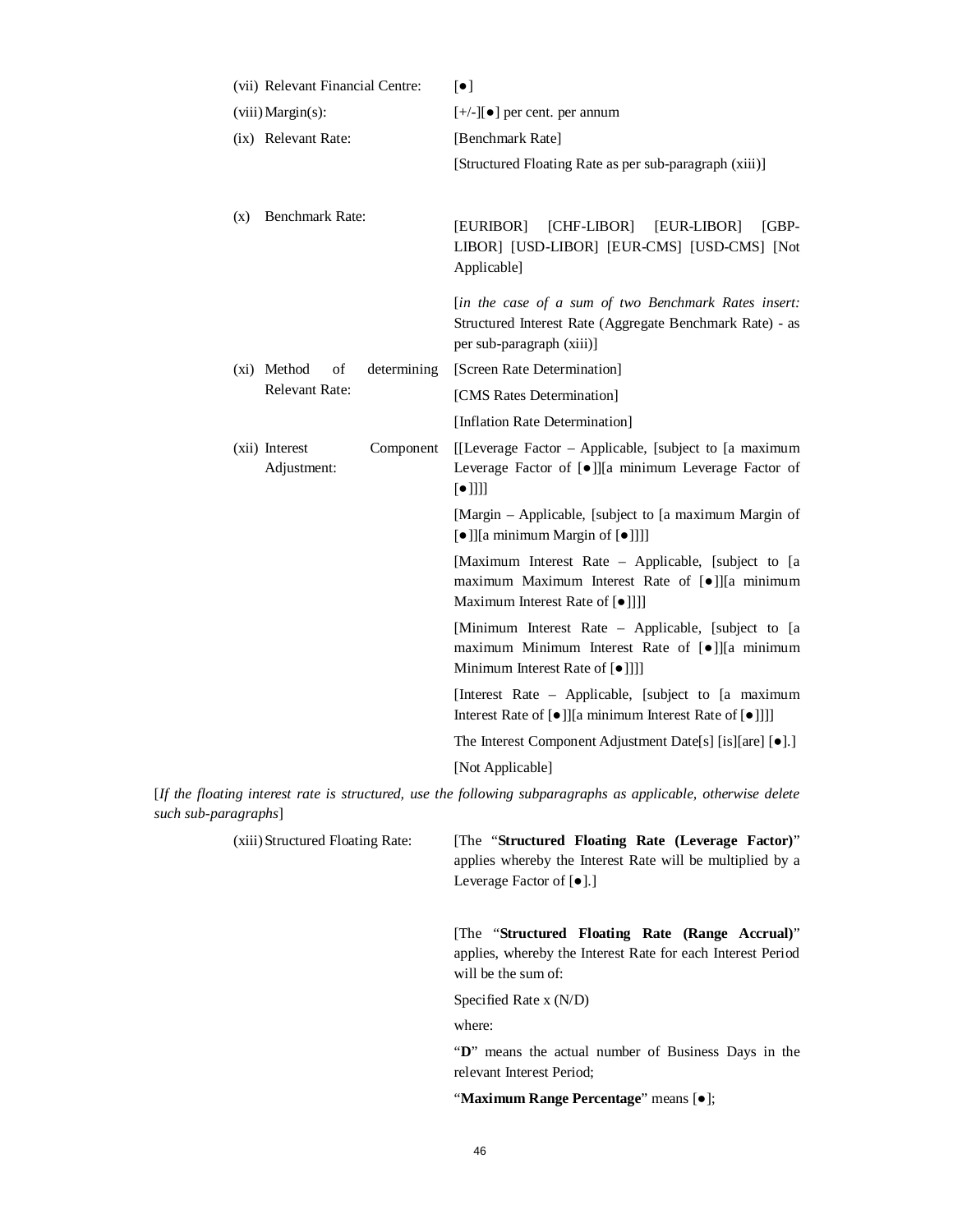#### "Minimum Range Percentage" means [ $\bullet$ ];

"**N**" means the number of Business Days in the relevant Interest Period on which the Relevant Rate (as determined in accordance with General Condition 5.2.3(a), but read as if "the Interest Determination Date" is replaced with "each Business Day") is greater than or equal to the Minimum Range Percentage and less than or equal to the Maximum Range Percentage; and

"**Specified Rate**" means  $\lceil \bullet \rceil$ ,

as set out in General Condition 5.2.3(c)]

[The "**Structured Floating Rate (SD1 – SD2)**" applies whereby the Relevant Rate shall be (i) the Benchmark Rate for a Representative Amount of the Specified Currency for a Specified Duration equal to SD1, minus (ii) the Benchmark Rate for a Representative Amount of the Specified Currency for a Specified Duration equal to SD2, each as determined in accordance with General Condition 5.2.3(b).]

[The "**Structured Floating Rate (Aggregate Benchmark Rate)**" shall apply whereby the Benchmark Rate is the [sum of][difference between] [EURIBOR] [CHF-LIBOR] [EUR-LIBOR] [GBP-LIBOR] [USD-LIBOR] [EUR-CMS] [USD-CMS] and [EURIBOR] [CHF-LIBOR] [EUR-LIBOR] [GBP-LIBOR] [USD-LIBOR] [EUR-CMS] [USD-CMS]].

[The **"Structured Floating Rate (Inflation Index Linked Rate)"** shall apply whereby the Inflation Rate in respect of an Interest Period shall be the amount determined by the Calculation Agent to be equal to (a) the Second Index Level divided by the First Index Level minus (b) 1, subject to a minimum of zero and the Index is [BLG – Nonrevised Consumer Price Index—Health Index (CPI)] [EUR – Excluding Tobacco-Non-revised Consumer Price Index] [FRC – Excluding Tobacco-Non-Revised Consumer Price Index] [GBP – Non-revised Retail Price Index (UKRPI)] [USA – Non-revised Consumer Price Index – Urban (CPI-U)] [SEK – Non-revised Consumer Price Index (CPI)]

| (xiv) Minimum Interest Rate: | The Minimum Interest Rate is $\lceil \bullet \rceil$ per cent. per annum |
|------------------------------|--------------------------------------------------------------------------|
| (xv) Maximum Interest Rate:  | The Maximum Interest Rate is $\lceil \bullet \rceil$ per cent. per annum |
| (xvi) Day Count Fraction:    | [Actual/Actual (ISDA)]                                                   |
|                              | [Actual/Actual (ICMA)]                                                   |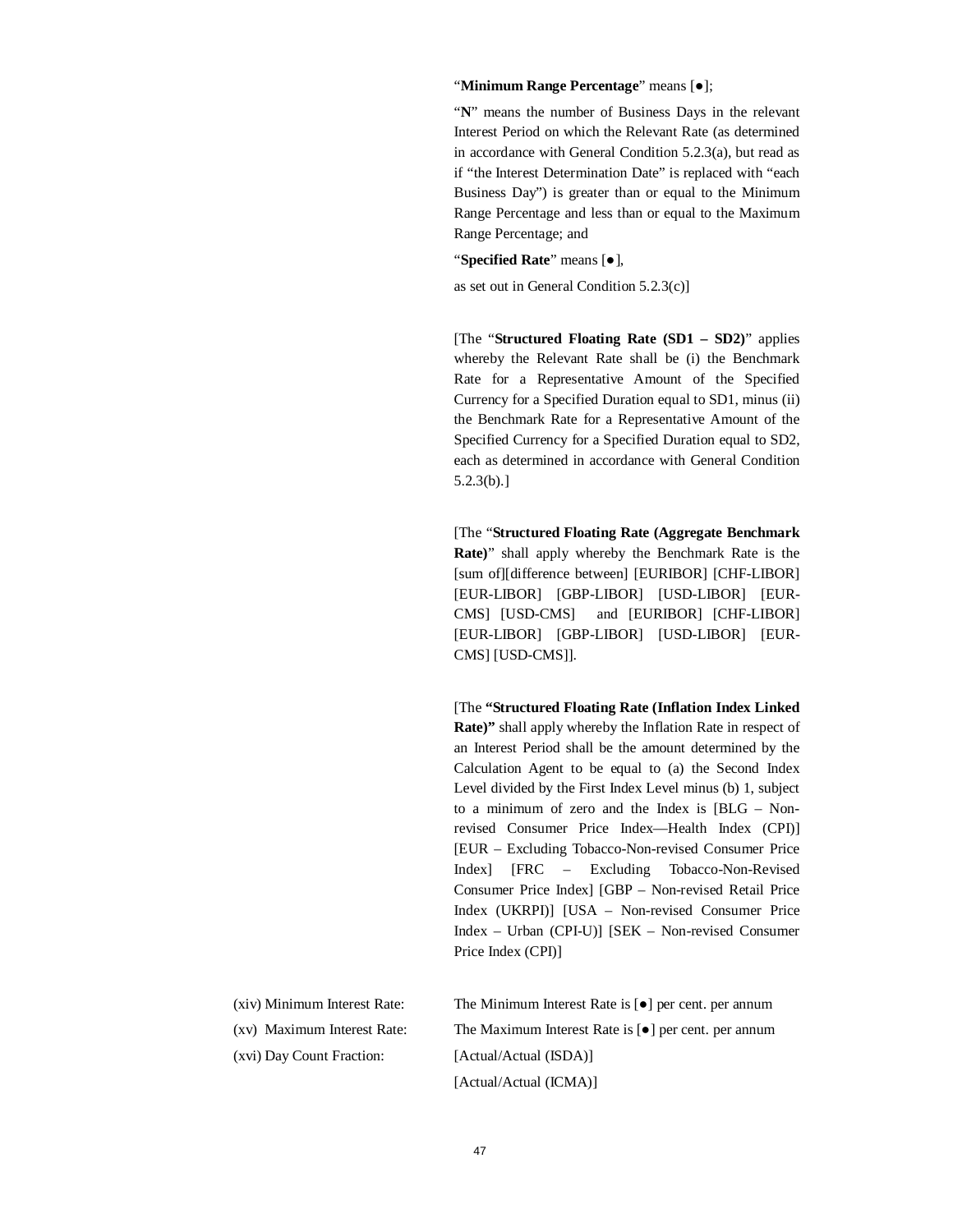|                                                        | [Actual/365 (Fixed)]                                                                                                                                                                                                                                                                                                                                 |
|--------------------------------------------------------|------------------------------------------------------------------------------------------------------------------------------------------------------------------------------------------------------------------------------------------------------------------------------------------------------------------------------------------------------|
|                                                        | [Actual/360]                                                                                                                                                                                                                                                                                                                                         |
|                                                        | [30/360]                                                                                                                                                                                                                                                                                                                                             |
|                                                        | [30E/360]                                                                                                                                                                                                                                                                                                                                            |
|                                                        | [30E/360 (ISDA)]                                                                                                                                                                                                                                                                                                                                     |
| <b>Interest Determination</b><br>(xvii)<br>$Date(s)$ : | [The Interest Determination Date in respect of each<br>Interest Period is [the first day of each Interest Period] [the<br>second day on which TARGET2 is open prior to the first<br>day of each Interest Period] [the day falling two Banking<br>Days prior to the first day of each Interest Period [the last]<br>day of each Interest Period] [·]] |
|                                                        | [Insert regular payment dates]                                                                                                                                                                                                                                                                                                                       |
| <b>Banking Days:</b><br>(xviii)                        | $\lceil \bullet \rceil$                                                                                                                                                                                                                                                                                                                              |
| (xix) Index Sponsor:                                   | $\lceil \cdot \rceil$ who publishes the index performance on $\lceil \cdot \rceil$ [Not]<br>Applicable]                                                                                                                                                                                                                                              |
| (xx) First Index Level Month:                          | [The month falling $[•]$ months prior to the month in which<br>the relevant Interest Period ends [Insert other time period<br>for Index reporting [Not Applicable]                                                                                                                                                                                   |
| (xxi) Second Index Level Month:                        | [The month falling $[•]$ months prior to the month in which<br>the relevant Interest Period ends] [Insert other time period<br><i>for Index reporting</i> ] [Not Applicable]                                                                                                                                                                         |
| <b>Related Bond:</b><br>(xxii)                         | [Applicable][Not Applicable]                                                                                                                                                                                                                                                                                                                         |

[*If the Instrument is zero coupon, use the following subparagraph (i), otherwise delete such sub-paragraph*]

|    | (i)                        | [Amortisation Yield:                     |                                                                                                                 | $\lbrack \bullet \rbrack \rbrack$                                                                                     |                                                            |
|----|----------------------------|------------------------------------------|-----------------------------------------------------------------------------------------------------------------|-----------------------------------------------------------------------------------------------------------------------|------------------------------------------------------------|
|    |                            | <b>Provisions Relating to Redemption</b> |                                                                                                                 |                                                                                                                       |                                                            |
| 13 | <b>Issuer Call Option:</b> |                                          | [Applicable – The Issuer is entitled to call the Instruments<br>early in accordance with General Condition 7.5] |                                                                                                                       |                                                            |
|    |                            |                                          |                                                                                                                 | Instruments early]                                                                                                    | [Not Applicable – The Issuer is not entitled to call the   |
|    |                            |                                          |                                                                                                                 | this paragraph]                                                                                                       | [If not applicable, delete the remaining sub-paragraphs of |
|    | (i)                        | <b>Optional Redemption</b><br>Date(s):   |                                                                                                                 | $\left[\bullet\right]$                                                                                                |                                                            |
|    | (ii)                       | Optional<br>Redemption                   | $[[\bullet]]$ per cent. per Calculation Amount]/                                                                |                                                                                                                       |                                                            |
|    |                            | Amount:                                  |                                                                                                                 | Optional Redemption Date: Optional Redemption<br>Amount:                                                              |                                                            |
|    |                            |                                          |                                                                                                                 | $\left[\bullet\right]$                                                                                                | $\lbrack \bullet \rbrack$                                  |
|    |                            |                                          |                                                                                                                 | $\left[\bullet\right]$                                                                                                | $\lbrack \bullet \rbrack$                                  |
|    |                            | (iii) Optional Redemption Period:        |                                                                                                                 | $[\bullet]$                                                                                                           |                                                            |
| 14 |                            | Collateral Put/Call Redemption:          |                                                                                                                 | [Applicable – The Issuer shall redeem some or all of the<br>Instruments in accordance with General Condition 7.3.3 if |                                                            |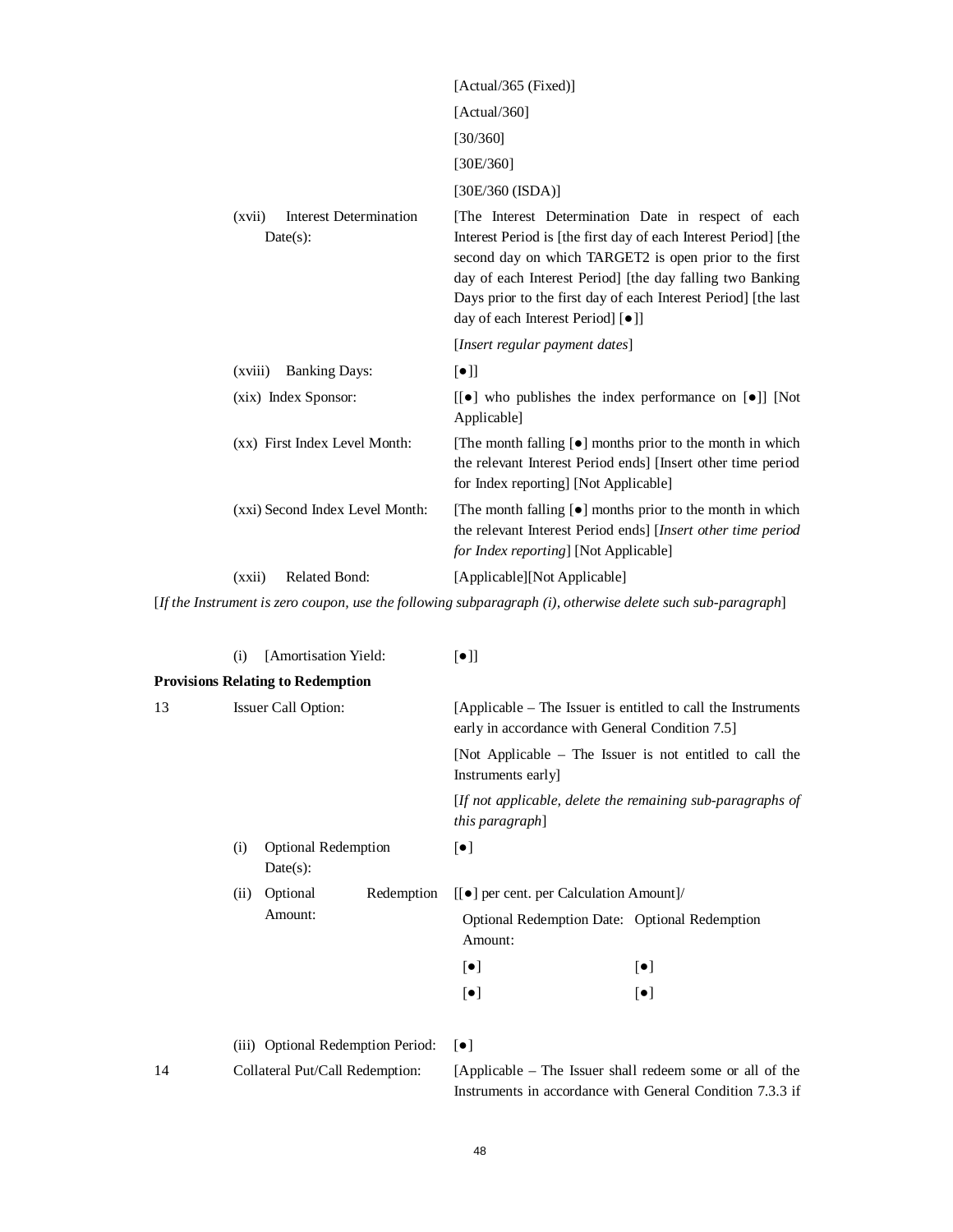|    |      |                                                            | any of the Collateral becomes repayable at the option of<br>the Collateral Obligor in accordance with its terms.]                                                                                                         |
|----|------|------------------------------------------------------------|---------------------------------------------------------------------------------------------------------------------------------------------------------------------------------------------------------------------------|
|    |      |                                                            | [Not Applicable – The Issuer shall not redeem any of the<br>Instruments if any of the Collateral becomes repayable at<br>the option of the Collateral Obligor in accordance with its<br>terms.                            |
|    |      |                                                            | [Not Applicable - The Collateral Obligor has no option to<br>redeem the Collateral in accordance with its terms.]                                                                                                         |
| 15 |      | Early Redemption on Cessation of<br>Publication            | [Applicable][Not Applicable]                                                                                                                                                                                              |
| 16 |      | Early Termination Amount:                                  |                                                                                                                                                                                                                           |
|    | (i)  | Early Termination Amount<br>inclusive of accrued interest: | [Yes: no additional amount in respect of accrued interest to<br>be paid.                                                                                                                                                  |
|    |      |                                                            | [No: together with the Early Termination Amount, accrued<br>interest shall be paid as an additional amount]                                                                                                               |
|    | (ii) | <b>Early Termination Interest</b>                          | [The Interest Rate shall be zero]                                                                                                                                                                                         |
|    |      | Period:                                                    | The Interest Rate shall be calculated in accordance with<br>General Condition 5.5.3(B)]                                                                                                                                   |
| 17 |      | Collateral Matched Grace Period:                           | [Applicable – The Grace Period will be $\lceil \bullet \rceil$ days, which is<br>equal to the grace period applicable to the payment of any<br>sum due in respect of the Collateral before a default may<br>be declared.] |
|    |      |                                                            | [Not Applicable – The Grace Period will be as defined in<br>the Base Prospectus.                                                                                                                                          |

## **Provisions Relating to Series Assets**

| 18 | (i) | Collateral:                                                                           | [repeat this section for each item comprising the<br>Collateral if there is a pool of securities comprising the<br><i>Collateral</i>                                                       |
|----|-----|---------------------------------------------------------------------------------------|--------------------------------------------------------------------------------------------------------------------------------------------------------------------------------------------|
|    |     | - Collateral Obligor (full<br>legal name, registered<br>address):                     | [Insert details from the Collateral Annex]                                                                                                                                                 |
|    |     | - Rating of the Collateral<br><b>Obligor</b> (by specified Rating<br>Agency(ies))     | $\lceil \bullet \rceil$                                                                                                                                                                    |
|    |     | - Country of incorporation of<br>the Collateral Obligor:                              | [Insert details from the Collateral Annex]                                                                                                                                                 |
|    |     | - Nature of Business:                                                                 | [Insert details from the Collateral Annex]                                                                                                                                                 |
|    |     | - Market on which the<br>Collateral Obligor has<br>securities admitted to<br>trading: | [Insert details from the Collateral Annex of the regulated<br>market on which the Collateral Obligor has any securities<br>admitted to traded                                              |
|    |     | - Legal Nature of the<br>Collateral:                                                  | [The Collateral [(ISIN: [ $\bullet$ ])] will comprise<br>[debt]<br>securities<br>securities][debt<br>consisting<br>of<br>covered<br>bonds][equity securities][cash]. [The Collateral is in |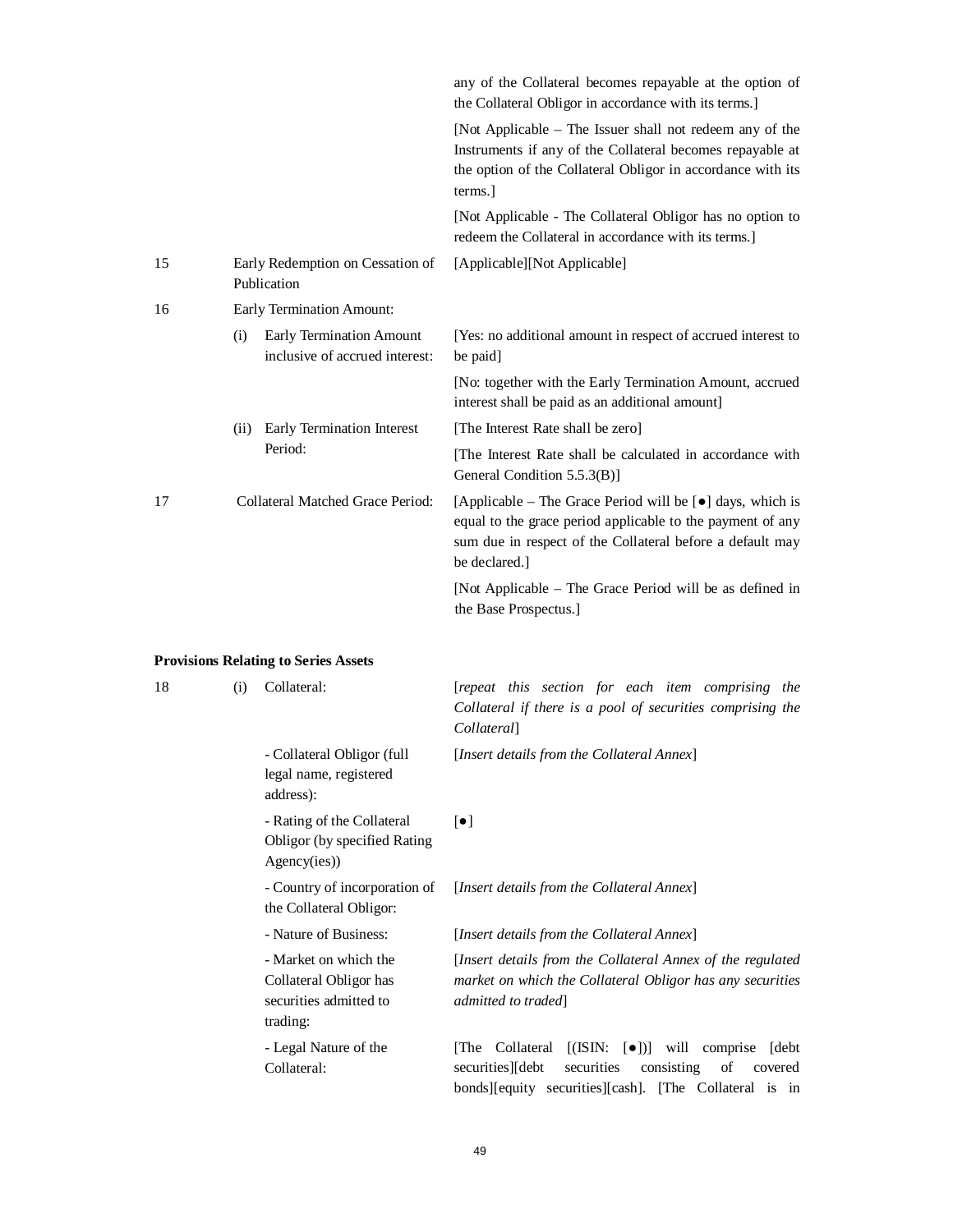|                                                       | [bearer][registered][book-entry] form.] [Such<br>debt<br>securities][equity securities] are of a type which in normal<br>market conditions may be readily realised in the<br>international capital markets, if necessary by or on behalf<br>of the Trustee in a situation where the security for the<br>Instruments is realised or enforced.   |
|-------------------------------------------------------|------------------------------------------------------------------------------------------------------------------------------------------------------------------------------------------------------------------------------------------------------------------------------------------------------------------------------------------------|
|                                                       | [The Collateral is a [senior] [secured] [unsecured] debt<br>obligation of the Collateral Obligor.] [The obligations of<br>the Collateral Obligor under the Collateral is guaranteed<br>by [Insert details from the Collateral Annex]] [As the<br>Collateral Obligor is rated below investment grade, it is<br>qualified as a high yield bond.] |
| - Regular Payments on the<br>Collateral and Currency: | [Interest on the Collateral is [ $\bullet$ ] per annum payable by the<br>Collateral Obligor on $[[\bullet]$ , $[\bullet]$ , $[\bullet]$ and $[\bullet]$ . The<br>Collateral shall be repaid by the Collateral Obligor on [the<br>maturity date][ $\bullet$ ] of the Collateral at [its nominal<br>amount] $[•]$ .]                             |
|                                                       | The Collateral is denominated in [insert currency].                                                                                                                                                                                                                                                                                            |
| - Issue Date of the Collateral                        | $[\bullet]$                                                                                                                                                                                                                                                                                                                                    |
| - Maturity Date or Expiry<br>Date of Collateral:      | $\lceil \bullet \rceil$                                                                                                                                                                                                                                                                                                                        |
| - Amount of Collateral:                               | [A nominal amount equal to the Aggregate Nominal<br>Amount of the Instruments.][ $\bullet$ ] The ratio between the<br>amount of Collateral and the principal amount of the<br>Instrument is $[1/1][\bullet]$ .                                                                                                                                 |
| - Overall Issue Size of the<br>Collateral:            | $\lceil \bullet \rceil$                                                                                                                                                                                                                                                                                                                        |
| - Date of transfer of the<br>Collateral               | [Date of the sale, transfer, novation or assignment of the<br>assets or of any rights and/or obligations in the assets to<br>the issuer or, where applicable, the time period in which<br>the proceeds from the issue will be fully invested by the<br><i>issuer</i>                                                                           |
| - Method of creation of the<br>Collateral             | [The Collateral was issued by the Collateral Obligor in the<br>normal course of its business.]                                                                                                                                                                                                                                                 |
|                                                       | [Insert if the Collateral Obligor is Fondo de Amortizacion<br>del Deficit Electrico (FADE): The Collateral was issued by<br>the Collateral Obligor pursuant to Law 54/1997, as<br>amended, royal Decree 437/2012, as amended, Royal<br>Decree 926/1998, as amended, and other relevant Spanish<br>regulations.]                                |
|                                                       | [Insert if the Collateral Obligor is the Republic of Italy:<br>The Collateral was issued by the Collateral Obligor<br>pursuant to a decree of the Italian Ministry of Finance<br>dated 21 June 2006.]                                                                                                                                          |
|                                                       | [Insert if the Collateral Obligor is the Kingdom of<br>Belgium: The Collateral was issued by the Collateral<br>Obligor pursuant to the law of 2 January 1991 on the                                                                                                                                                                            |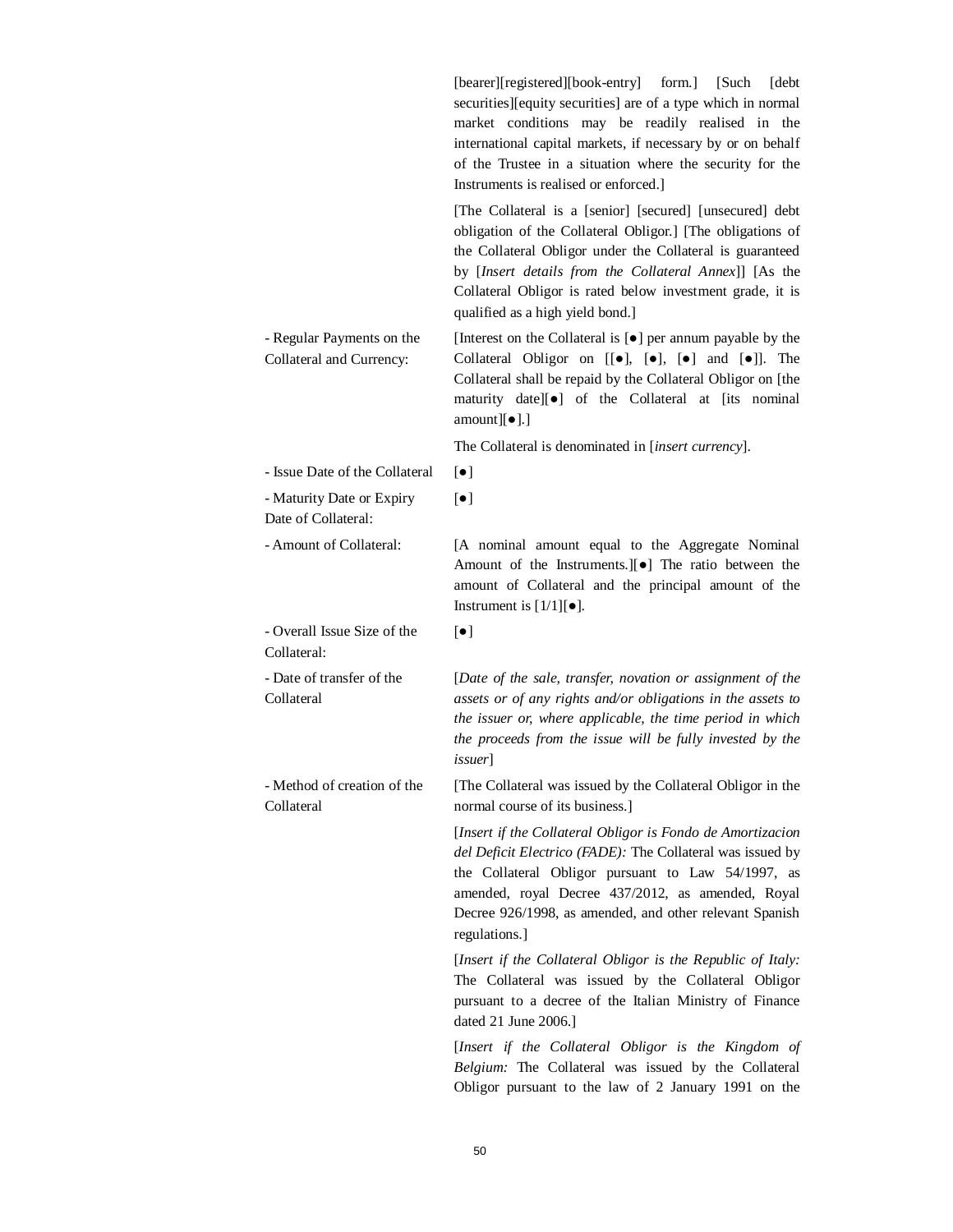Public Debt Securities Market and Instruments of Monetary Policy, a Royal Decree dated 16 October 1997 on linear bonds, a decree of the Minister of Finance of the Kingdom dated 12 December 2000 on general rules applicable to linear bonds and, a decree of the Minister of Finance of the Kingdom relating to the issue of Collateral and, for each such issue taking place in 2012, the Belgian Budget Law of 16 February 2012 for budget year 2012 and the Belgian Royal Decree of 11 January 2012 authorising the Minister of Finance to continue, in 2012, the issuance of debt denominated "OLOs", the issuance of debt denominated "State notes" and also "Euro Medium Term Notes".]

[*Insert if the Collateral Obligor is the Portuguese Republic*: The Collateral was issued by the Collateral Obligor pursuant to the Portuguese Debt Framework Law (Law no. 7/98, dated of 3 February, as amended by article 81 of the Law no. 87-B/98, dated of 31 December), the relevant Annual Budget Law and the relevant Resolution of the Council of Ministers.]

[*Insert if the Collateral Obligor is the French Republic:* The Collateral was issued by the Collateral Obligor by an Order (Arrêté) of the French Minister of the Economy and Finance (Ministre de l'économie et des finances).]

[*Insert if the Collateral Obligor is the Kingdom of Spain*: The Collateral was issued by the Collateral Obligor pursuant to General Budgetary Law and Organic Law 2/2012, 27 April 2012, on Budgetary Stability and Financial Sustainability, subject to and in accordance with the provisions of The State General Budget Law for the relevant year.]

[*Insert if the Collateral Obligor is the United Kingdom:* The Collateral was issued by the Collateral Obligor pursuant to the provisions of section 12 of the National Loans Act 1968.]

[*Insert if the Collateral Obligor is the Federal Republic of Germany:* The Collateral was issued by auction through the Auction Group Bund Issues (*Bietergruppe Bundesemissionen*). Such auctions are governed by the "Auction rules for the issue of Federal bonds, five-year Federal notes, Federal Treasury notes and Treasury discount paper of the German Government". For the total amount of each issue, a collective debt register claim for Clearstream Banking AG Frankfurt will be entered in the Federal debt register (book-entry securities). The creditors of German government securities receive co-ownership rights in the collective debt register claim entered in the Federal debt register. The creation of an individual debt register claim is excluded by the issuance terms and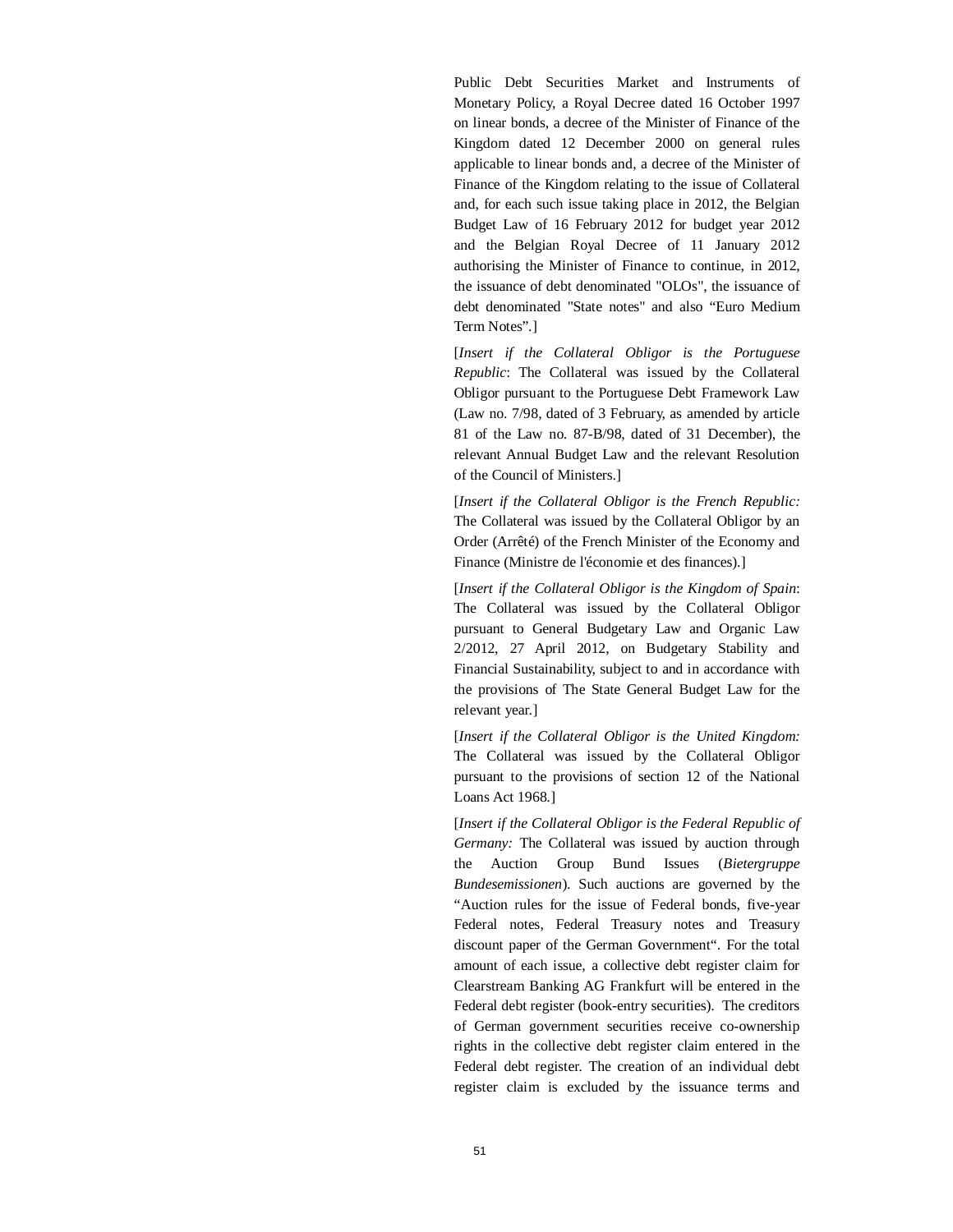conditions. No certificates will be issued throughout the time up to maturity.]

[*Insert if the Collateral Obligor is the Republic of Ireland*: The Collateral was issued by the Collateral Obligor under the National Treasury Management Agency Act 1990 and other statutes.]

[*Insert if the Collateral Obligor is the Republic of Austria:* The Collateral was issued by the Collateral Obligor under and in accordance with the provisions of the Federal Budget Accounting Act (*Bundeshaushaltsgesetz*), the Federal Financing Act (*Bundesfinanzgesetz*), the Federal Financing Framework Act (*Bundesfinanzrahmengesetz*) and the Austrian Federal Funding Act 1992.]

[*Insert if the Collateral Obligor is the Instituto de Credito Oficial:* The Collateral was issued by the Collateral Obligor pursuant to Royal Decree 706/1999, of 30 April, related to the adaptation of the Instituto de Crédito Oficial and to Law 6/1997, of 14 April, related to the Organisation and Operation of the State General Administration.]

[*Insert if the Collateral Obligor is the Comunidad de Madrid*: The Collateral was issued by the Collateral Obligor pursuant to Spanish Organic Act 8/1980, of 22 September, on the Financing of the Spanish Autonomous Communities; Spanish Organic Act 3/1983, of 25 February, approving the Statute of Autonomy of the Madrid Autonomous Community; and Act 9/1990, of 8 November, regulating the Treasury of the Madrid Autonomous Community.]

[*Insert if the Collateral Obligor is the Junta de Andalucia*: The Collateral was issued by the Collateral Obligor pursuant to Spanish Organic Act 8/1980, of 22 September, on the Financing of the Spanish Autonomous Communities; Spanish Organic Act 27/2007, of 19 March, reforming the Autonomous Statute of Andalucía; and Legislative Decree 1/2010, of 2 March, approving the consolidated text of the Treasury Act of Andalucía.]

[*Insert if the Collateral Obligor is the Generalitat De Catalunya*: The Collateral was issued by the Collateral Obligor pursuant to the Spanish Organic Act 8/1980, of 22 September, on the Financing of the Spanish Autonomous Communities; Spanish Organic Act 6/2006, of 19 July, reforming the Autonomous Statute of Catalonia; Consolidated Public Finance Act of Catalonia approved by Legislative Decree 3/2002, of 24 December.]

[*Insert if the Collateral Obligor is the Generalitat De Valencia*: The Collateral was issued by the Collateral Obligor pursuant to the Spanish Organic Act 8/1980, of 22 September, on the Financing of the Spanish Autonomous Communities; Spanish Organic Act 5/1982, of 1 July,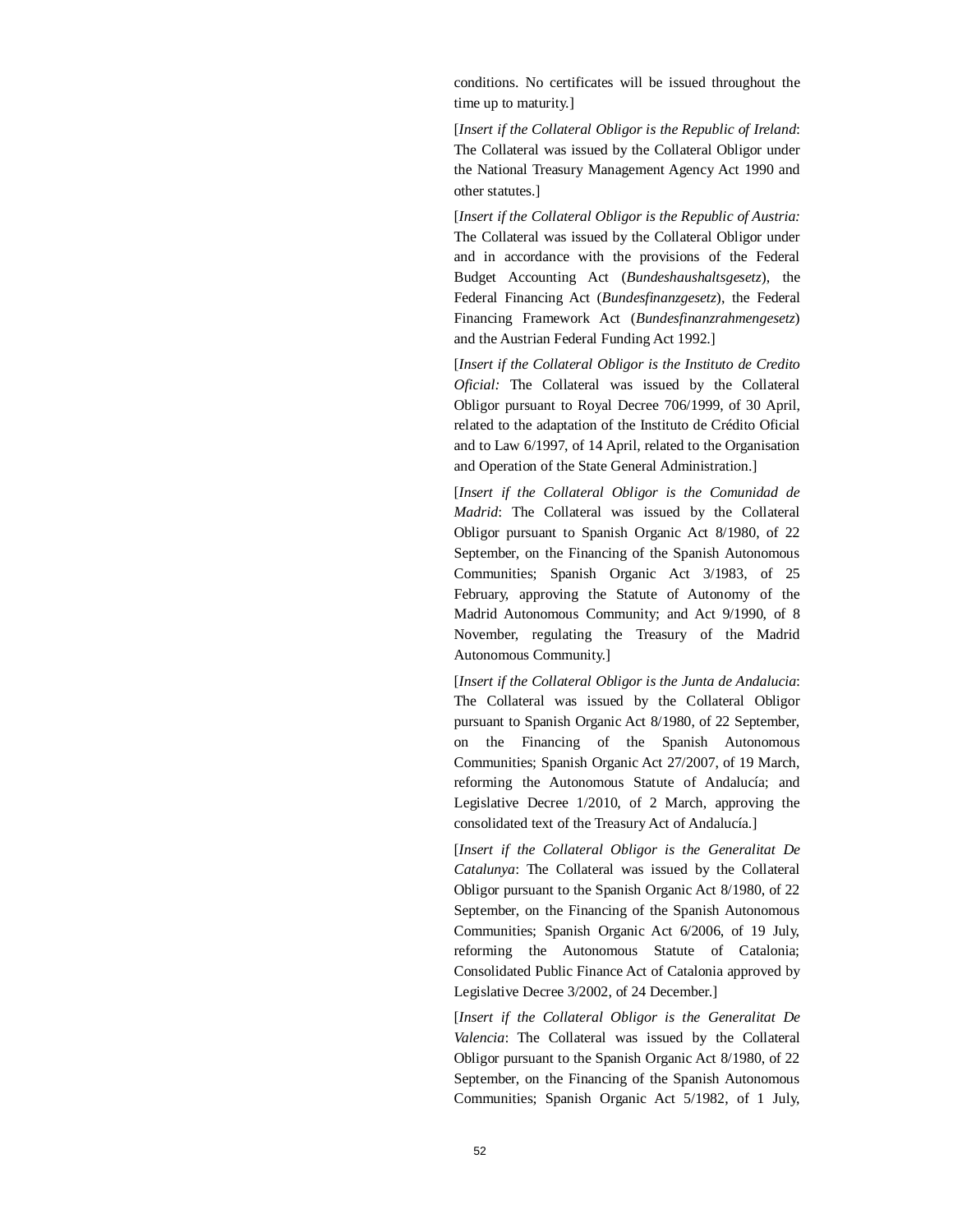approving the Statute of Autonomy of the Comunidad Valenciana; and Legislative-Decree of 26 June 1991 approving the Generalitat Valenciana´s Treasury Act.]

[*Insert if the Collateral Obligor is the Xunta De Galicia*: The Collateral was issued by the Collateral Obligor pursuant to the Spanish Organic Act 8/1980, of 22 September, on the Financing of the Spanish Autonomous Communities; Spanish Organic Act 1/1981, of 6 April, approving the Statute of Autonomy of Galicia; and Legislative Decree 1/1999, of 7 October, approving the consolidated text of the Act on Financial and Budget regime of Galicia.]

[*Insert if the Collateral Obligor is the Comunidad Foral De Navarre*: The Collateral was issued by the Collateral Obligor pursuant to the Spanish Organic Act 8/1980, of 22 September, on the Financing of the Spanish Autonomous Communities; Spanish Organic Act 13/1982, 10 August, of the Statute of Autonomy of Navarra, and Law 13/2007 of 4 April, concerning the Treasury of Navarre.]

[*Insert if the Collateral Obligor is the Comunidad Autonoma de Canarias*: The Collateral was issued by the Collateral Obligor pursuant to the Spanish Organic Act 8/1980, of 22 September, on the Financing of the Spanish Autonomous Communities; Spanish Organic Act 10/1982, of 10 August, approving the Statute of Autonomy of Canarias; and Law 11/2006, of 11 December, concerning the Treasury of Canarias.]

[*Insert if the Collateral Obligor is the Junta Comunidades de Castilla-La Mancha*: The Collateral was issued by the Collateral Obligor pursuant to the Spanish Organic Act 8/1980, of 22 September, on the Financing of the Spanish Autonomous Communities; Spanish Organic Act 9/1982, of 10 August, approving the Statute of Autonomy of Castilla La Mancha; and Legislative Decree 1/2002, of 19 November approving the consolidated text of the Treasury Act of Castilla la Mancha.]

[*Insert details*][Not Applicable, there are no material relationships between the Issuer and any Collateral Obligor]

[*Insert details including a description of the Collateral, a description of the market on which the Collateral is traded, including the date of establishment of that market, how price information is published, an indication of daily trading volumes, information as to the standing of the market in the country, the name of market's regulatory authority and the frequency with which prices of the Collateral are published*][Not Applicable, the Collateral does not comprise equity securities]

- Material relationships between the Issuer and any Collateral Obligor:

- Description of the Collateral, if the Collateral comprises equity securities that are admitted to trading on a regulated or equivalent market:

 $-Governing$  law of the  $[\bullet]$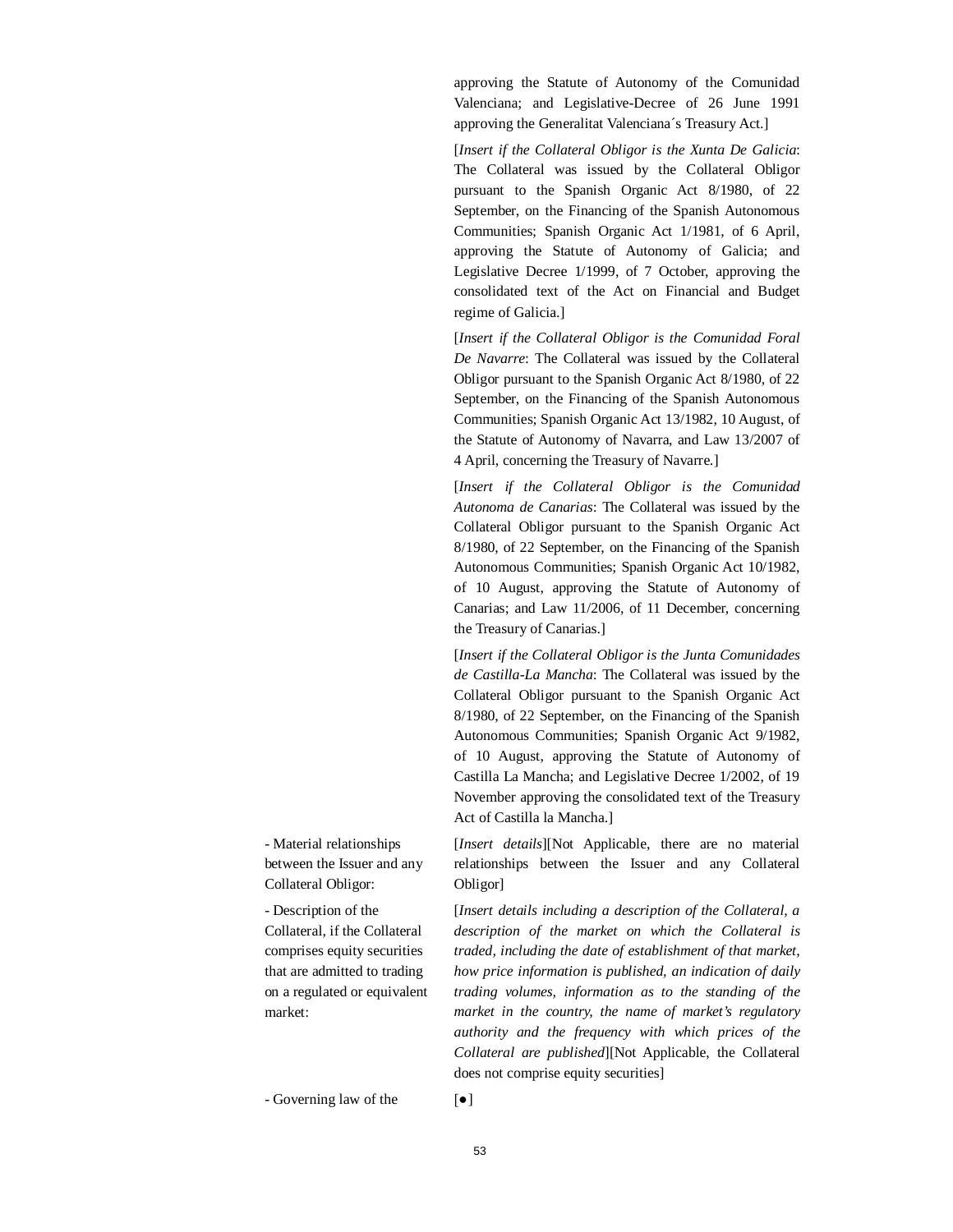|    | Collateral:                                             |                                                                                                                                                                                                                                                                                  |
|----|---------------------------------------------------------|----------------------------------------------------------------------------------------------------------------------------------------------------------------------------------------------------------------------------------------------------------------------------------|
|    | Series Assets:<br>(ii)                                  | [Collateral]                                                                                                                                                                                                                                                                     |
|    |                                                         | [Issuer's rights under [Hedging Agreement dated Issue<br>Date and, Agency Agreement dated Issue Date]                                                                                                                                                                            |
|    | - Originator of the Collateral:                         | [insert name, address and main business of the<br>dealers][Not Applicable]                                                                                                                                                                                                       |
| 19 | Hedging Agreement:<br>(i)                               | [Applicable – the Issuer shall enter into a Hedging<br>Agreement with the Hedging Counterparty in connection<br>with the Instruments]                                                                                                                                            |
|    |                                                         | [Not Applicable – the Issuer will not enter into a Hedging<br>Agreement with the Hedging Counterparty in connection<br>with the Instruments]                                                                                                                                     |
|    | (ii) Credit Support Document                            | [Applicable – a Credit Support Annex shall be entered into<br>in connection with the Hedging Agreement]                                                                                                                                                                          |
|    |                                                         | [Applicable – a Credit Support Deed shall be entered into<br>in connection with the Hedging Agreement]                                                                                                                                                                           |
|    |                                                         | [Not Applicable- the Issuer will not enter into a Credit<br>Support Document with the Hedging Counterparty in<br>connection with the Instruments]                                                                                                                                |
|    | (iii) Method of Collateral<br>Posting:                  | [1-Way Hedging Collateral Posting – only [the Issuer] [the<br>Hedging Counterparty] may be required to post eligible<br>credit support under the Credit Support Document].                                                                                                       |
|    |                                                         | [2-Way Hedging Collateral Posting – both the Issuer and<br>the Hedging Counterparty may be required to post eligible<br>credit support under the Credit Support Document]                                                                                                        |
|    |                                                         | [Not Applicable – the Issuer will not enter into a Credit<br>Support Document with the Hedging Counterparty in<br>connection with the Instruments]                                                                                                                               |
| 20 | Security Ranking Basis:                                 | [Hedging Counterparty Priority Basis]                                                                                                                                                                                                                                            |
|    |                                                         | [Hedging Counterparty Priority Default Flip applicable -<br>Instrumentholder Pari passu Basis]                                                                                                                                                                                   |
|    |                                                         | [Hedging Counterparty Priority Default Flip applicable -<br>Instrumentholder Priority Basis]                                                                                                                                                                                     |
|    | <b>General Provisions Applicable to the Instruments</b> |                                                                                                                                                                                                                                                                                  |
| 21 | Form of Instruments:                                    | [Permanent Global Instrument which, in accordance with<br>the terms of that Permanent Global Instrument, is<br>exchangeable for Instruments in definitive form only in<br>the limited circumstances as contemplated therein                                                      |
|    |                                                         | [Temporary Global Instrument exchangeable for a<br>Permanent Global Instrument, which, in accordance with<br>the terms of that Permanent Global Instrument, is<br>exchangeable for Instruments in definitive form only in<br>the limited circumstances as contemplated therein.] |

**Agents and Other Parties**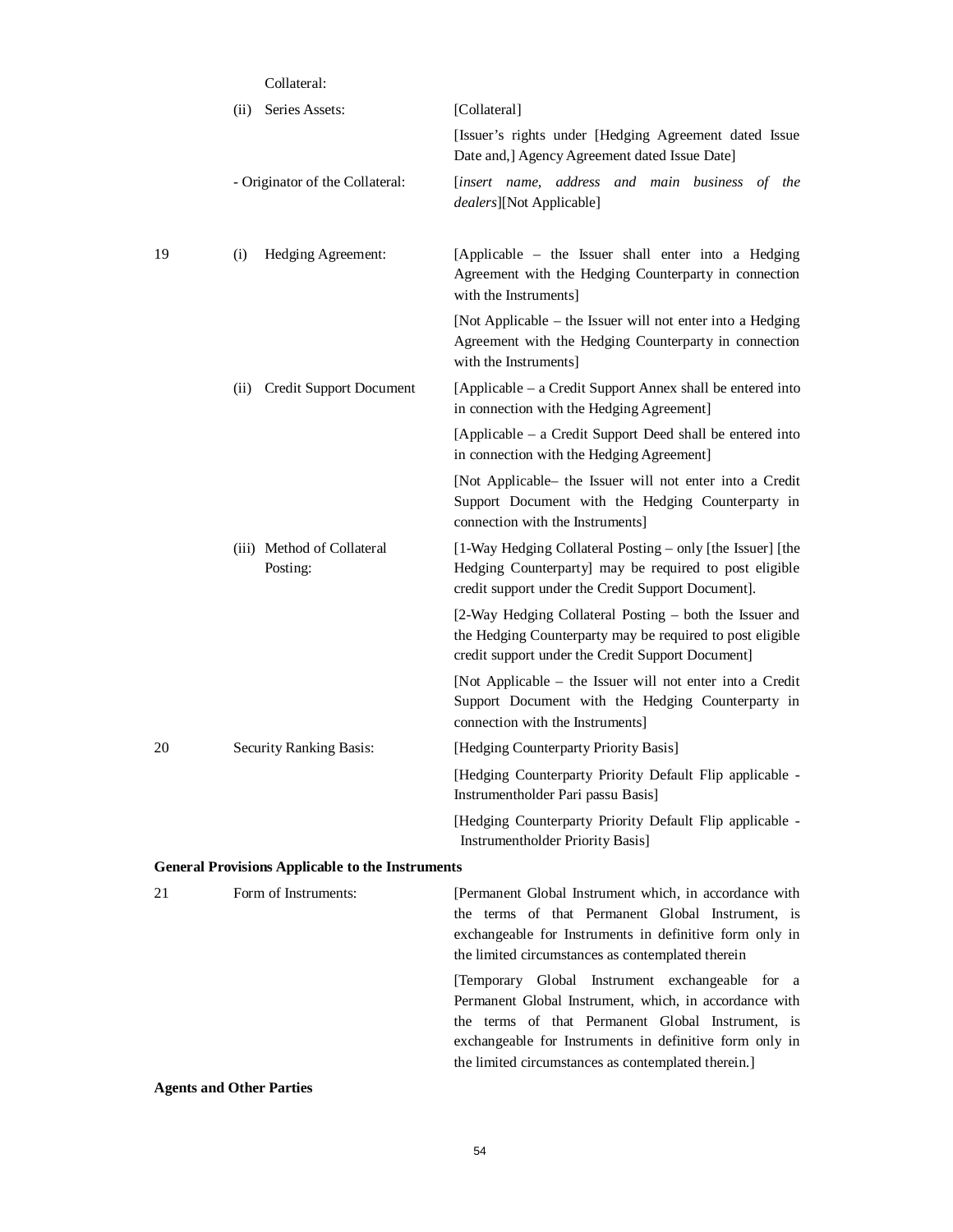| 22                   | <b>Custodian Account Details:</b>           | [Account details] at [Deutsche Bank Luxembourg<br>SA][State Street Bank & Trust Company, 525 Ferry Road,<br>Edinburgh, EH5 2AW]                                                                                                                                                                                                                                                                                                                                                                                                                                                                                                                                                                                      |
|----------------------|---------------------------------------------|----------------------------------------------------------------------------------------------------------------------------------------------------------------------------------------------------------------------------------------------------------------------------------------------------------------------------------------------------------------------------------------------------------------------------------------------------------------------------------------------------------------------------------------------------------------------------------------------------------------------------------------------------------------------------------------------------------------------|
| 23                   | [Servicer:                                  | [Deutsche Bank Luxembourg SA][Not Applicable - there<br>will be no Servicer appointed with respect to the<br><b>Instruments</b>                                                                                                                                                                                                                                                                                                                                                                                                                                                                                                                                                                                      |
| 24                   | [Calculation Agent:                         | [Details][Give name, address and significant business<br>activities of the calculation agent together with a<br>summary, if applicable, of the calculation agent's<br>responsibilities, their relationship with the Collateral<br>Obligor or the Hedging Counterparty (whichever is<br>relevant) and a summary of the provisions relating to<br>termination of the appointment of such entity/provisions<br>for appointing an alternative].]                                                                                                                                                                                                                                                                         |
| 25                   | [Paying Agent and Specified                 | [Deutsche Bank AG, London Branch]                                                                                                                                                                                                                                                                                                                                                                                                                                                                                                                                                                                                                                                                                    |
|                      | Office:                                     | [Deutsche Bank Luxembourg SA]]                                                                                                                                                                                                                                                                                                                                                                                                                                                                                                                                                                                                                                                                                       |
|                      |                                             | [Relevant if the Instruments are listed and the rules of the<br>relevant stock exchange require a paying agent in such<br>jurisdiction]                                                                                                                                                                                                                                                                                                                                                                                                                                                                                                                                                                              |
| 26                   | [Listing Agent:                             | [Details (name and address)]]                                                                                                                                                                                                                                                                                                                                                                                                                                                                                                                                                                                                                                                                                        |
| 27                   | [Common Depositary and<br>Specified Office: | [Details]]                                                                                                                                                                                                                                                                                                                                                                                                                                                                                                                                                                                                                                                                                                           |
| <b>Distribution</b>  |                                             |                                                                                                                                                                                                                                                                                                                                                                                                                                                                                                                                                                                                                                                                                                                      |
| 28                   | [Application of TEFRA or TEFRA<br>rules:    | [TEFRA C restrictions applicable]                                                                                                                                                                                                                                                                                                                                                                                                                                                                                                                                                                                                                                                                                    |
|                      |                                             | [TEFRA D restrictions applicable]]                                                                                                                                                                                                                                                                                                                                                                                                                                                                                                                                                                                                                                                                                   |
| 29                   | [Total commission and<br>concession:        | [[Up to][•] per cent. of the Aggregate Nominal<br>Amount][ $\bullet$ ]]                                                                                                                                                                                                                                                                                                                                                                                                                                                                                                                                                                                                                                              |
| <b>Miscellaneous</b> |                                             |                                                                                                                                                                                                                                                                                                                                                                                                                                                                                                                                                                                                                                                                                                                      |
| 30                   | Separate Compartment:                       | A separate compartment has been created by the board of<br>directors of the Company in respect of the Instruments<br>("Compartment [ $\bullet$ ]"). Compartment [ $\bullet$ ] is a separate part<br>of the Company's assets and liabilities. The Collateral<br>(relating to the Instruments) is exclusively available to<br>satisfy the rights of the holders of the Instruments (in<br>accordance with the terms and conditions set out in these<br>Final Terms) and the rights of the creditors whose claims<br>have arisen at the occasion of the creation, the operation or<br>the liquidation of Compartment $[•]$ , as contemplated by<br>articles 5 and 9 of the articles of incorporation of the<br>Company. |
| 31                   | [Type of Instruments:                       | [Typical Securities – As of the date of these Final Terms,<br>the Italian tax regime applying to payments of interest in<br>respect of the Instruments is governed by legislative<br>Decree No. 239 on the basis that such Instruments qualify<br>as Typical Securities. As a consequence, under the<br>provisions of Decree No. 239, payments of interest in<br>respect of the Instruments may be subject to a substitute                                                                                                                                                                                                                                                                                           |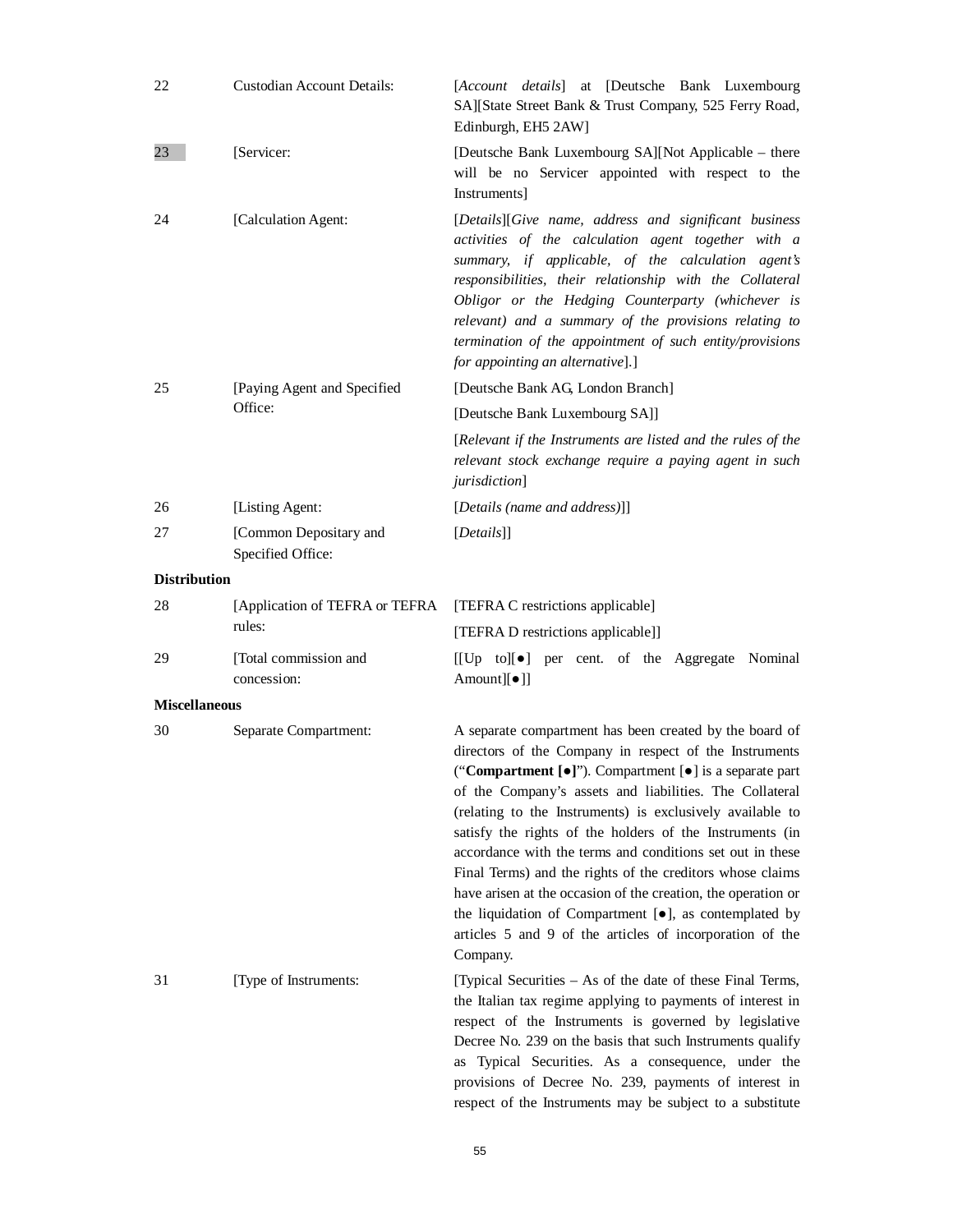tax (*imposta sostitutiva*) at the rate of 20 per cent. in the Republic of Italy depending on the circumstances of the relevant Instrumentholder. However, in the event that the Italian fiscal authorities in the future decide that the Instruments no longer qualify as Typical Securities, the Instruments will instead qualify as Atypical Securities for Italian tax purposes as more fully described in the section of the Base Prospectus entitled "Italian Taxation".]

[Atypical Securities – As of the date of these Final Terms, the Instruments will qualify as Atypical Securities for Italian tax purposes and may be subject to a withholding tax levied at the rate of 20 per cent. as more fully described in the section of the Base Prospectus entitled "Italian Taxation".]

[*Only relevant if the Instruments are to be offered into Italy or to Italian investors]*

Signed on behalf of the Issuer:

By: .............................................................

Duly authorised

#### **Underwriting**

[*Include name and address of entities agreeing to underwrite the issue on a firm commitment basis, and name and address of entities agreeing to place the issue without a firm commitment or under "best efforts" arrangements, where known, together with details of the relevant purchase date of the Instruments under the relevant subscription or underwriting agreement, material features of the underwriting agreement including quotas, indication of the overall amount of the underwriting commission and the placing commission. Where not all of the issue is underwritten, include a statement of the portion not covered.*]

#### **Secondary Trading**

[Deutsche Bank AG, Vienna Branch, Fleischmarkt 1, A-1010 Wien; Österreich][Deutsche Bank Österreich AG, Stock im Eisen-Platz 3, A-1010 Wien, Österreich][Deutsche Bank S.p.A. of Piazza del Calendario 3, 20126, Milan, Italy][Finanza & Futuro Banca S.p.A. of Piazza del Calendario 1, 20126, Milan, Italy][Deutsche Bank S.A.E., Paseo de la Castellana, 18, 20046 Madrid, Spain][Deutsche Bank AG, Brussels Branch, Avenue Marnixlaan 17, Brussels, Belgium][Deutsche Bank AG – Portugal Branch, Rua Castilho nº20 1250-069 Lisboa][Deutsche Bank AG, acting through its London Branch, Winchester House, 1 Great Winchester Street London EC2N 2DB][Deutsche Bank AG, acting through its Frankfurt Branch, Taunusanlage 12, 60325 Frankfurt am Main, Germany][ $\bullet$ ] in its capacity as financial intermediary, may engage in subsequent resale or final placement of the securities in [Austria][Italy][Spain][Portugal][Belgium][Germany] during the period commencing on [ $\bullet$ ] and ending on [ $\bullet$ ] [subject to [*insert any relevant conditions attached to the Issuer's consent*]].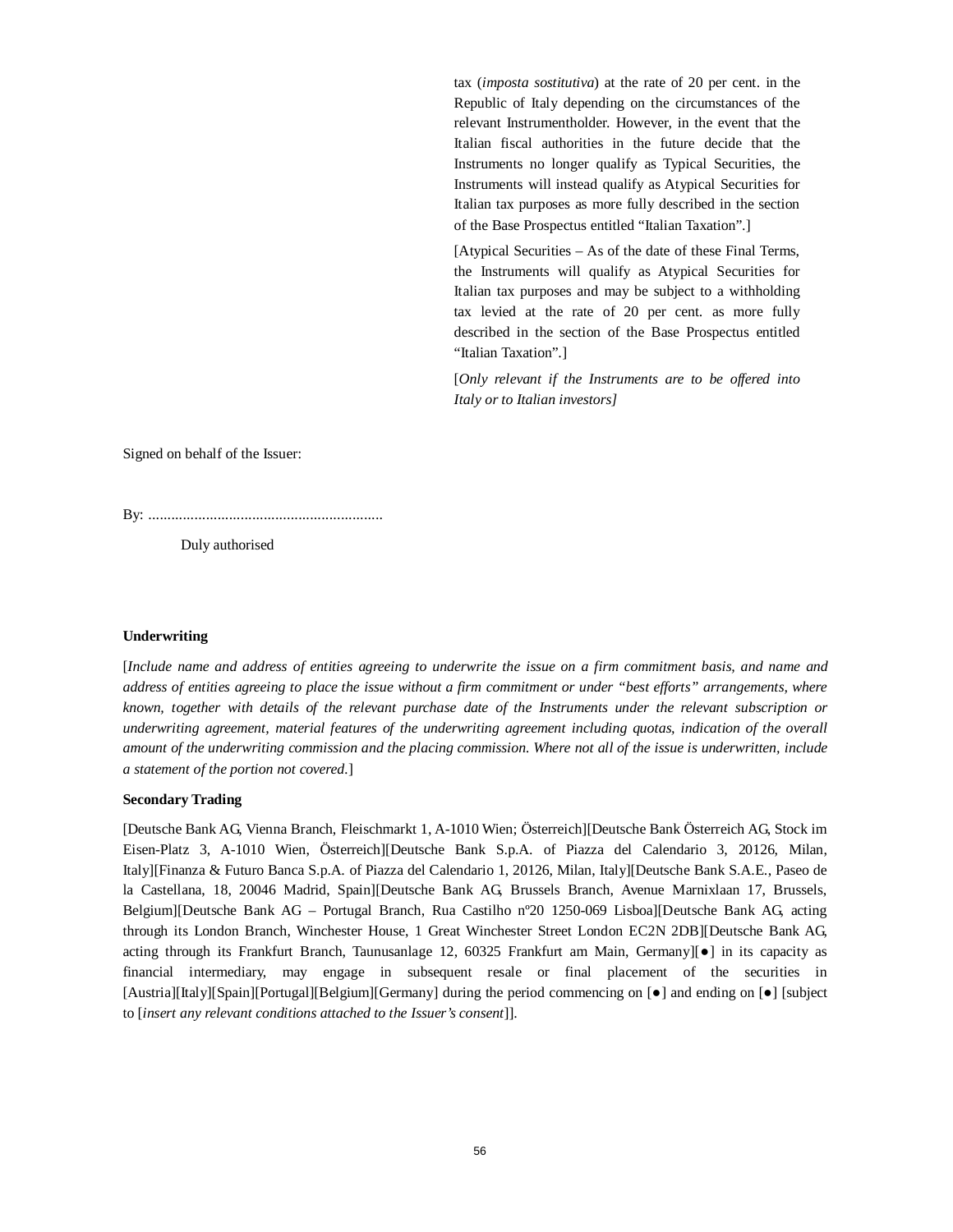## **PART B – OTHER INFORMATION**

### 1 **Listing and Admission to Trading**

| (i) | Listing:              | [Luxembourg] [ $\bullet$ ] [None]                                                                                  |
|-----|-----------------------|--------------------------------------------------------------------------------------------------------------------|
|     | Admission to trading: | [Application has been made for the Instruments to be<br>admitted to trading on][Application is expected to be made |
|     |                       | for the Instruments to be admitted to trading on the                                                               |
|     |                       | regulated market of the Luxembourg Stock Exchange [ $\bullet$ ]                                                    |
|     |                       | with effect from [the Issue Date or thereabouts][ $\bullet$ ].] [Not                                               |
|     |                       | Applicable.                                                                                                        |
|     |                       | $[N.B.$ The concept of admission to trading will be Not                                                            |
|     |                       | Applicable for Instruments listed on the [Professional                                                             |

*Securities Market].*]

[*Where documenting a fungible issue need to indicate that original securities are already admitted to trading if Instruments have denomination of less than €100,000.*]

(ii) Estimate of total expenses related to admission to trading:<sup>1</sup>

## 2 **Ratings**

Ratings [The Instruments to be issued have [not] been rated:

 $[S & P: \lceil \bullet \rceil]$ 

 $\lceil \bullet \rceil$ 

 $[Mody's: [\bullet]]$ 

 $[[Other]: [•]]$ 

[and endorsed by [Ɣ]] (*Insert this wording where one or more ratings included in the Final Terms has been endorsed by an EU registered credit rating agency for the purposes of Article 4(3) of the CRA Regulation*)

[The Instruments to be issued are expected to be rated on or about the Issue Date by [*S&P entity*][*Moody's entity*][*other*]. The rating of the Instruments on or about the Issue Date will be published on the website of [the Luxembourg Stock Exchange [\(www.bourse.lu\)](http://www.bourse.lu) $\delta$ ] and on the website [[www.it.investmentprodukte.db.com\]](http://www.it.investmentprodukte.db.com)[ $\bullet$ ] on or about the Issue Date. No assurance is given that the Instruments will have a particular rating, or any rating at all, on or about the Issue Date.]

[*Include here a brief explanation of the meaning of the ratings if this has previously been published by the rating* provider.]<sup>2</sup>

*Insert one (or more) of the following options, as applicable:*

[[*Insert credit rating agency/ies*] [is]/[are] established in the European Union and [has]/[have each] applied for registration under Regulation (EC) No 1060/2009, although the result of such application has not yet been determined.]

Delete if the minimum denomination is less than EUR100,000.

Delete if the minimum denomination is EUR100,000.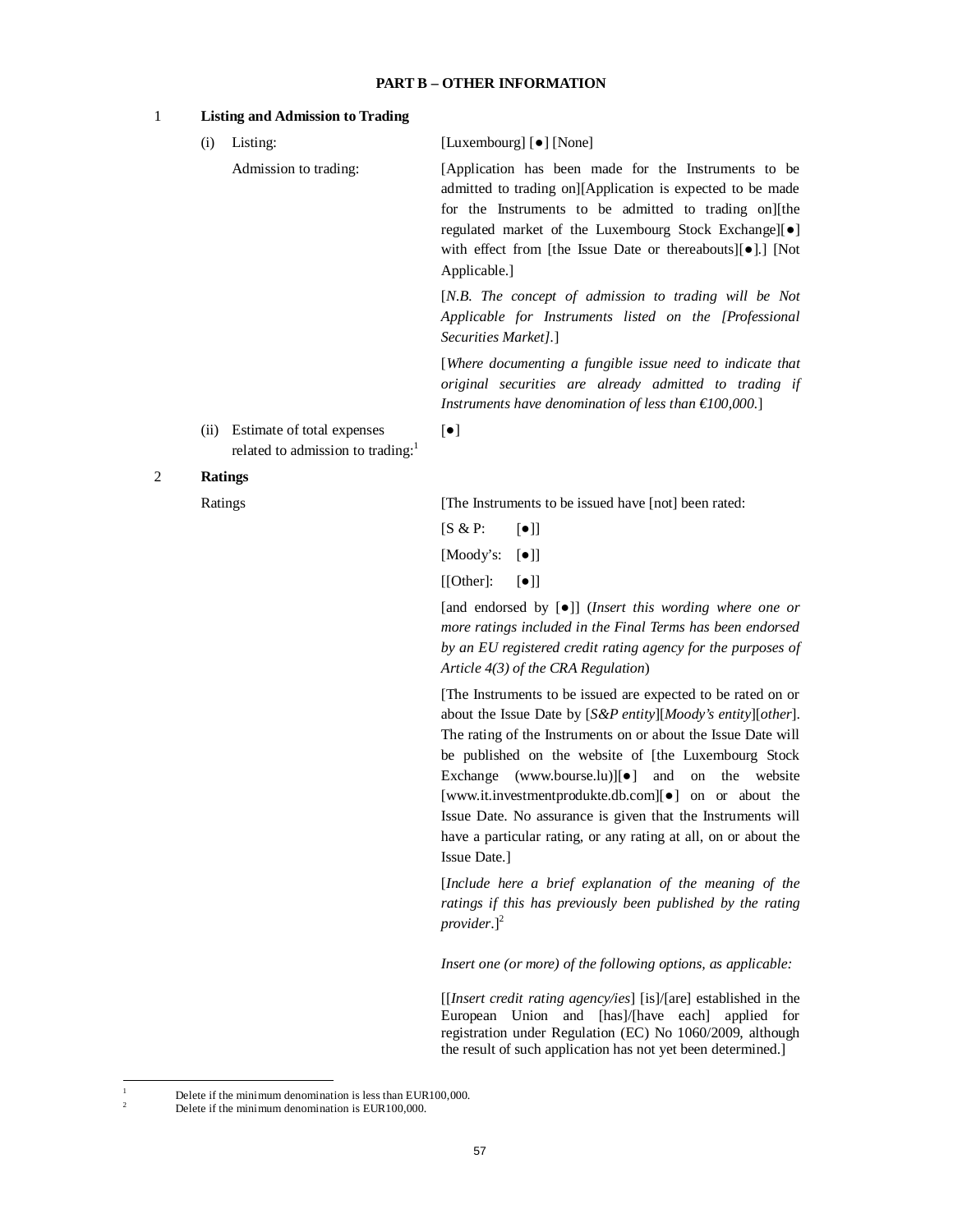[[*Insert credit rating agency/ies*][*Moody's entity*][*S&P entity*] [is]/[are] established in the European Union and registered under Regulation (EC) No 1060/2009.]

[[*Insert credit rating agency/ies*] [is]/[are] not established in the European Union and [has]/[have] not applied for registration under Regulation (EC) No 1060/2009.]

[*The above disclosure should reflect the rating allocated to Instruments issued under the Programme generally or, where the issue has been specifically rated, that rating.*]

## 3 **[Notification**

The CSSF [has been requested to provide/has provided]<sup>3</sup> the [*names of competent authorities of host Member States*] with a certificate of approval attesting that the Base Prospectus has been drawn up in accordance with the Prospectus Directive.]<sup>4</sup>

## 4 **Interests of Natural and Legal Persons involved in the Issue**

[Save for any fees payable to the Arranger, so far as the Issuer is aware, no person involved in the issue of the Instruments has an interest material to the offer.][*Insert details of any person that has a material interest in the offer and details of such interests*]

## 5 **Estimated Net Proceeds and Total Expenses<sup>5</sup>**

| (i)  | Estimated net proceeds:   | $\lceil \bullet \rceil$                                                                                                                          |
|------|---------------------------|--------------------------------------------------------------------------------------------------------------------------------------------------|
|      |                           | (If proceeds are intended for more than one use will need to                                                                                     |
|      |                           | split out and present in order of priority. If proceeds<br>insufficient to fund all proposed uses state amount and<br>sources of other funding.) |
| (ii) | Estimated total expenses: | [•] [Include breakdown of expenses]                                                                                                              |

### 6 **Historic Interest Rates** *(Floating Rate Instruments Only)*

[*Details of where the past and further performance of the underlying [LIBOR/EURIBOR/BLG – Nonrevised Consumer Price Index—Health Index (CPI)/EUR – Excluding Tobacco-Non-revised Consumer Price Index/FRC – Excluding Tobacco-Non-Revised Consumer Price Index/GBP – Nonrevised Retail Price Index (UKRPI)/USA – Non-revised Consumer Price Index – Urban (CPI-U)/SEK – Non-revised Consumer Price Index (CPI)] and its volatility can be obtained*]

[Not Applicable – the Instruments are not Floating Rate Instruments]

## 7 **Operational Information**

| $\left(1\right)$ | <b>ISIN</b> Code:                                    | $\lceil \bullet \rceil$                                |
|------------------|------------------------------------------------------|--------------------------------------------------------|
| (i)              | Common Code:                                         | $\lceil \bullet \rceil$                                |
|                  | (iii) Clearing Agent:                                | [Euroclear Bank SA/N.V.] [and/or]                      |
|                  |                                                      | [Clearstream Banking AG in Frankfurt am Main] [and/or] |
|                  |                                                      | [Clearstream, Luxembourg]                              |
|                  | (iv) Delivery:                                       | Delivery [against/free of] payment                     |
| (v)              | Names and addresses of<br>additional Paying Agent(s) | $\lceil \bullet \rceil$                                |

<sup>3</sup> Include first alternative for an issue which is contemporaneous with the establishment or update of the Programme and the second alternative for subsequent issues.

This is relevant where the document is to be passported into other countries in the EEA.

<sup>5</sup> Delete if the minimum denomination is EUR100,000.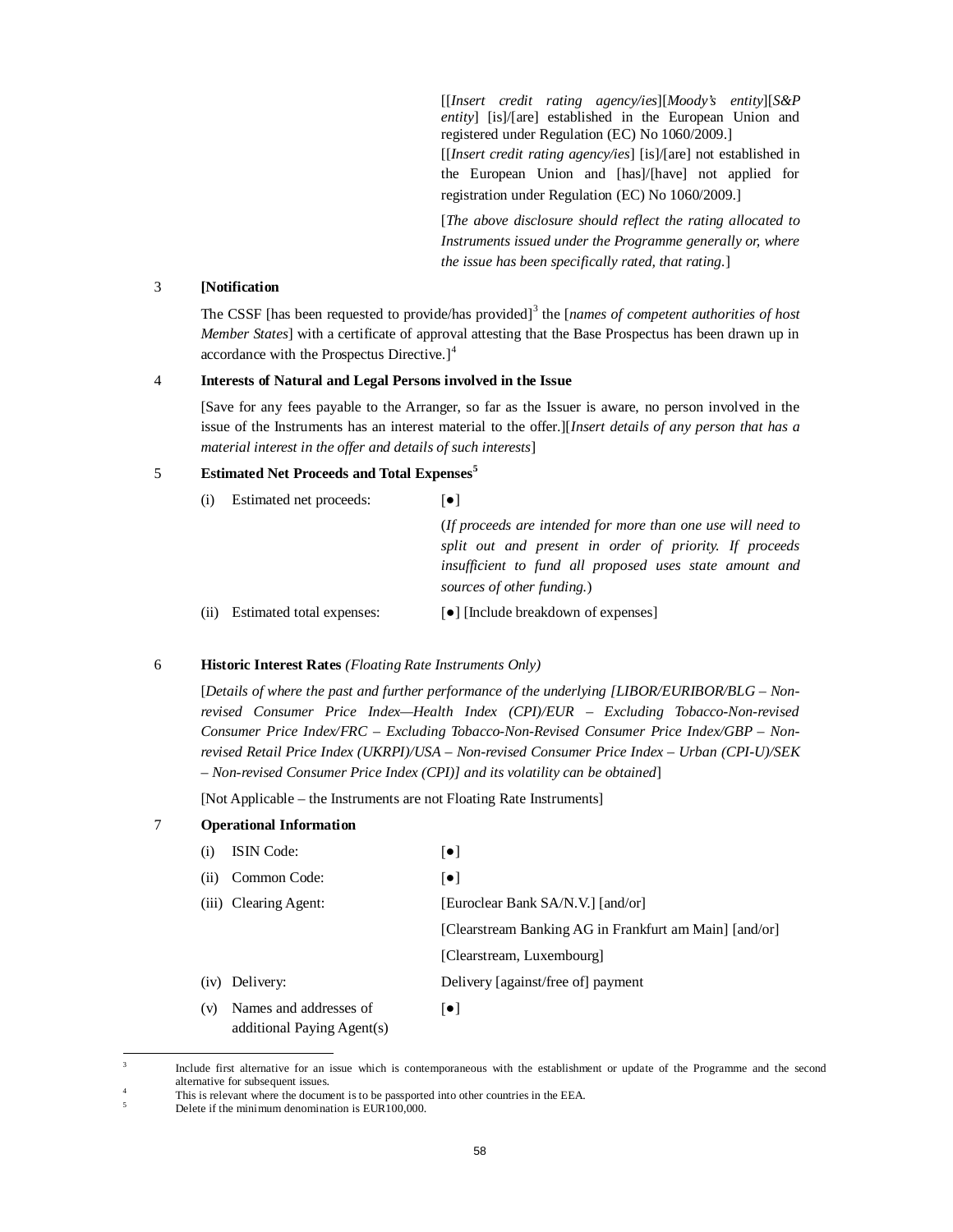|   |      | (if any):                                                 | [Not Applicable – there are no additional Paying Agents]                                                                                                                                                                                                                                                                                                                                                                                                                                                                                                                                                                                                                                                                                                                                                                                                                                                                                                                                                                                             |
|---|------|-----------------------------------------------------------|------------------------------------------------------------------------------------------------------------------------------------------------------------------------------------------------------------------------------------------------------------------------------------------------------------------------------------------------------------------------------------------------------------------------------------------------------------------------------------------------------------------------------------------------------------------------------------------------------------------------------------------------------------------------------------------------------------------------------------------------------------------------------------------------------------------------------------------------------------------------------------------------------------------------------------------------------------------------------------------------------------------------------------------------------|
| 8 |      | Terms and Conditions of the Offer                         |                                                                                                                                                                                                                                                                                                                                                                                                                                                                                                                                                                                                                                                                                                                                                                                                                                                                                                                                                                                                                                                      |
|   | (i)  | [Total amount of the issue /offer:                        | $\lbrack\bullet\rbrack\lbrack\textit{If}$ the amount is not fixed, description of the<br>arrangements and time for announcing to the public the<br>definitive amount of the offer.]]                                                                                                                                                                                                                                                                                                                                                                                                                                                                                                                                                                                                                                                                                                                                                                                                                                                                 |
|   | (ii) | [Maximum subscription                                     | $\left[\bullet\right]$                                                                                                                                                                                                                                                                                                                                                                                                                                                                                                                                                                                                                                                                                                                                                                                                                                                                                                                                                                                                                               |
|   |      | amount/number of Instruments:                             | [Not Applicable]]                                                                                                                                                                                                                                                                                                                                                                                                                                                                                                                                                                                                                                                                                                                                                                                                                                                                                                                                                                                                                                    |
|   |      | (iii) [Subscription/Offering Period:                      | [Applications to subscribe for Instruments may be made<br>from [ $\bullet$ ] until [ $\bullet$ ] (the "Primary Market End Date")][The<br>offer of the Instruments starts on $[\bullet]$ and ends on $[\bullet]$ (the<br>"Primary Market End Date")]. The Issuer reserves the<br>right for any reason to reduce the number of Instruments<br>offered.]                                                                                                                                                                                                                                                                                                                                                                                                                                                                                                                                                                                                                                                                                                |
|   |      | (iv) [Cancellation of the issuance of<br>Instruments:     | [The Issuer reserves the right for any reason to cancel the<br>issuance of Instruments.]                                                                                                                                                                                                                                                                                                                                                                                                                                                                                                                                                                                                                                                                                                                                                                                                                                                                                                                                                             |
|   |      |                                                           | [Notice of early closure will be made to investors by means<br>of a notice published on the website of [the Luxembourg<br>Stock Exchange (www.bourse.lu)][•], on the website<br>[www.it.investmentprodukte.db.com][ $\bullet$ ] and in accordance<br>with the relevant Purchaser's usual procedures.]                                                                                                                                                                                                                                                                                                                                                                                                                                                                                                                                                                                                                                                                                                                                                |
|   |      |                                                           | [The issuance of Instruments is conditional, amongst other<br>matters, on the Issuer receiving valid subscriptions for<br>Instruments amounting to [an aggregate subscription value<br>of at least [ $\bullet$ ]][an aggregate number of at least [ $\bullet$ ]] on or<br>prior to the Primary Market End Date. In the event that this<br>condition is not satisfied, the Issuer may cancel the issuance<br>of the Instruments as of the Primary Market End Date.]                                                                                                                                                                                                                                                                                                                                                                                                                                                                                                                                                                                   |
|   | (v)  | [Early closing of the<br>subscription of the Instruments: | The Issuer reserves the right for any reason to close the<br>[Subscription/Offering] Period early. [If the aggregate<br>subscription of the Instruments at any time on any business<br>day prior to the Primary Market End Date reaches [ $\bullet$ ], the<br>Issuer will close the subscription of the Instruments at such<br>time on such business day, without prior notification.][The<br>Issuer will in its sole discretion determine the final amount<br>of Instruments issued up to a limit of $[•]$ . The final amount<br>that are issued on the Issue Date are expected to be listed on<br>the [ $\bullet$ ]. Instruments will be allotted subject to availability in<br>the order of receipt of investors' applications. The final<br>Aggregate Nominal Amount of the Instruments issued will<br>be determined by the Issuer in light of prevailing market<br>conditions, and in its sole and absolute discretion depending<br>on the number of Instruments which have been agreed to be<br>purchased as of the Primary Market End Date.]] |
|   |      | (vi) [Conditions to which the offer is<br>subject:        | [Offers of the Instruments are conditional on<br>their<br>issue][(give details)]                                                                                                                                                                                                                                                                                                                                                                                                                                                                                                                                                                                                                                                                                                                                                                                                                                                                                                                                                                     |
|   |      | (vii) [Description of the application<br>process:         | [Not Applicable][(give details)]]                                                                                                                                                                                                                                                                                                                                                                                                                                                                                                                                                                                                                                                                                                                                                                                                                                                                                                                                                                                                                    |
|   |      |                                                           |                                                                                                                                                                                                                                                                                                                                                                                                                                                                                                                                                                                                                                                                                                                                                                                                                                                                                                                                                                                                                                                      |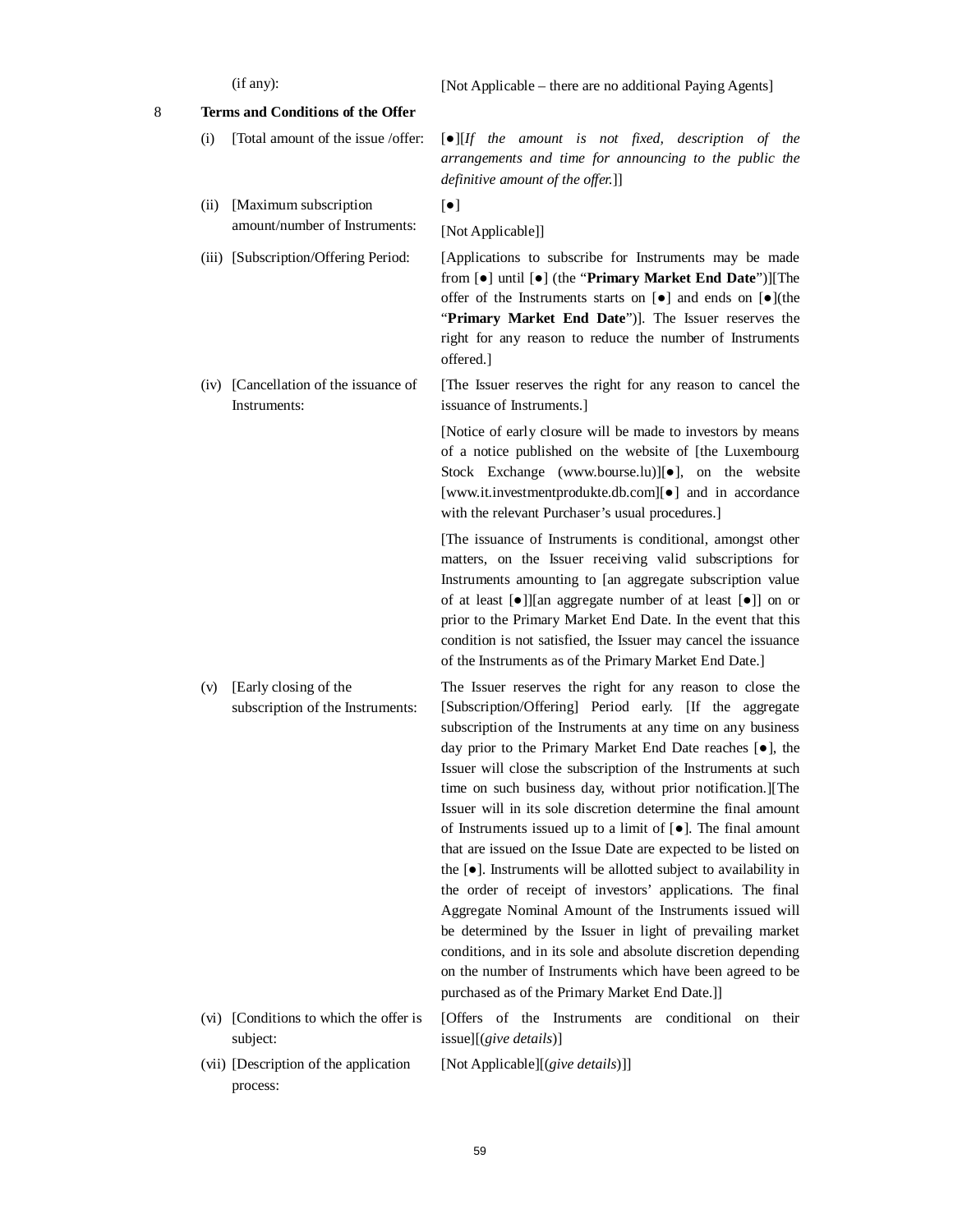| (viii) [Details of the possibility to<br>reduce subscriptions and manner<br>for refunding excess amount<br>paid by applicants:                                                                                                                                                                      | [Not Applicable][(give details)]]                                                                                                                                                                                                                                            |
|-----------------------------------------------------------------------------------------------------------------------------------------------------------------------------------------------------------------------------------------------------------------------------------------------------|------------------------------------------------------------------------------------------------------------------------------------------------------------------------------------------------------------------------------------------------------------------------------|
| (ix) [Details of the method and time<br>limits for paying up and<br>delivering the Instruments:                                                                                                                                                                                                     | [Not Applicable][Investors will be notified by [the<br>Issuer][(give details)] of their allocations of Instruments and<br>the settlement arrangements. The Instruments will be issued<br>on the Issue Date against payment to the Issuer of the net<br>subscription price.]] |
| [Manner in and date on which<br>(x)<br>results of the offer are to be<br>made public:                                                                                                                                                                                                               | [Not Applicable][(give details)]]                                                                                                                                                                                                                                            |
| [Non-exempt Offer/ Public Offer<br>(xi)<br>Jurisdictions:                                                                                                                                                                                                                                           | [Not Applicable][Offers may be made in [(give details) [(the<br>"Public Offer Jurisdiction")][(each a "Public Offer<br>Jurisdiction")]]                                                                                                                                      |
| (xii) [Process for notification to<br>applicants of the amount allotted<br>and indication whether dealing<br>may begin before notification is<br>made:                                                                                                                                              | [Not Applicable][(give details)]]                                                                                                                                                                                                                                            |
| (xiii) [Amount of any expenses and<br>taxes specifically charged to the<br>subscriber or purchaser:                                                                                                                                                                                                 | [Not Applicable][(give details)]]                                                                                                                                                                                                                                            |
| (xiv) [Any countries in which the<br>offer is simultaneously made<br>and if a tranche has been<br>reserved for certain of these and<br>name(s) and address(es), to the<br>extent known to the Issuer, of<br>the Purchasers/distributors in the<br>various countries where the offer<br>takes place: | [Not Applicable][(give details)]]                                                                                                                                                                                                                                            |

## **ANNEX – ISSUE SPECIFIC SUMMARY**

(*Issuer to annex completed issue specific summary as provided in the Base Prospectus*)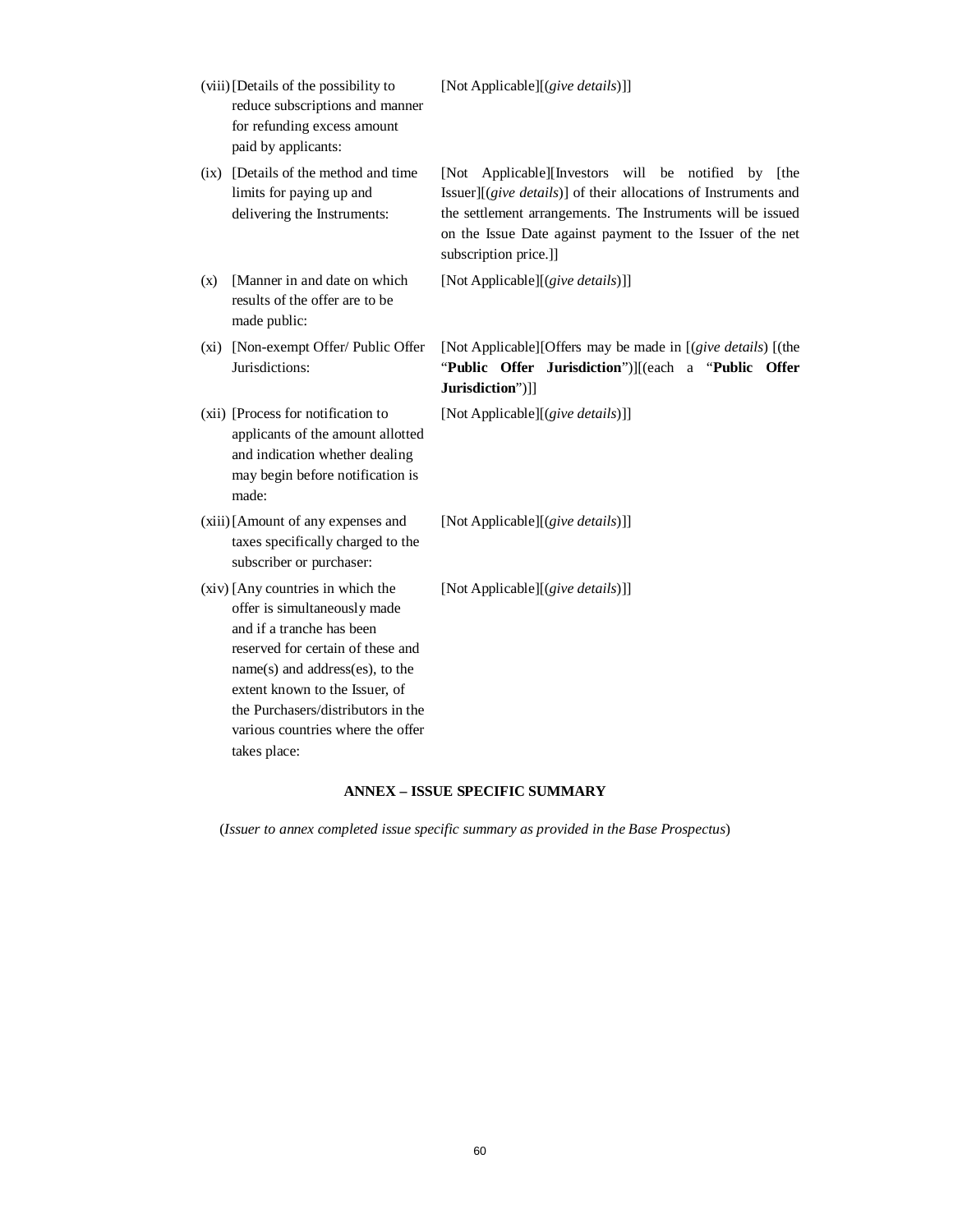# **Schedule 3 Collateral Annex**

Each of the following entities shall be a "**Collateral Obligor**" for the purposes of this Base Prospectus.

| of<br><b>Name</b><br>the                          | <b>Registered Address</b>                                                     | Country<br>of | <b>General Description of the Collateral Obligor</b>                                                                                                                                                                                                                                                                                                                                                                                                                                                                                                                                                                         | Method of creation of the                       |
|---------------------------------------------------|-------------------------------------------------------------------------------|---------------|------------------------------------------------------------------------------------------------------------------------------------------------------------------------------------------------------------------------------------------------------------------------------------------------------------------------------------------------------------------------------------------------------------------------------------------------------------------------------------------------------------------------------------------------------------------------------------------------------------------------------|-------------------------------------------------|
| <b>Collateral Obligor</b>                         |                                                                               | Incorporation |                                                                                                                                                                                                                                                                                                                                                                                                                                                                                                                                                                                                                              | Collateral issued by the                        |
|                                                   |                                                                               |               |                                                                                                                                                                                                                                                                                                                                                                                                                                                                                                                                                                                                                              | <b>Collateral Obligor</b>                       |
| Thyssen Krupp AG                                  | ThyssenKrupp Allee<br>1, 45143 Essen, P.O.<br>Box, 45063<br>Essen,<br>Germany | Germany       | The object of the Collateral Obligor is to manufacture industrial<br>components. The Collateral Obligor produces flat rolled and cast steel,<br>automobile parts, elevators and escalators, machine tools, bearings,<br>nonferrous metals and plastics, develops and manages real estate, and<br>designs and constructs factories.<br>The Collateral Obligor has financial instruments listed on the regulated<br>market of the Frankfurt Stock Exchange. Further information on the<br>Collateral<br>Obligor<br>website:<br>found<br>can<br>be<br>its<br><sub>on</sub><br>http://www.thyssenkrupp.com/en/konzern/index.html | Issued in the normal course<br>of its business. |
| ThyssenKrupp<br>Finance<br>Nederland<br><b>BV</b> | 7 Paylorweg AE<br>Veghel, 5466<br><b>Netherlands</b>                          | Netherlands   | The Collateral Obligor is a special purpose entity. The Collateral Obligor<br>was formed in order to issue bonds for parent company ThyssenKrupp AG.<br>The Collateral Obligor has financial instruments listed on the regulated<br>market of the Frankfurt Stock Exchange. Further information on the<br>Collateral Obligor can be found on its website: http://www.thyssen.nl                                                                                                                                                                                                                                              | Issued in the normal course<br>of its business. |
| ArcelorMittal                                     | 19.<br>de la<br>avenue<br>L-2930<br>Liberté,<br>Luxembourg                    | Luxembourg    | The object of the Collateral Obligor is to produce steel. The Collateral<br>Obligor manufactures cold rolled, electrogalvanised and coated steels,<br>slabs, special quality bars, and wire rods. The Collateral Obligor has steel                                                                                                                                                                                                                                                                                                                                                                                           | Issued in the normal course<br>of its business. |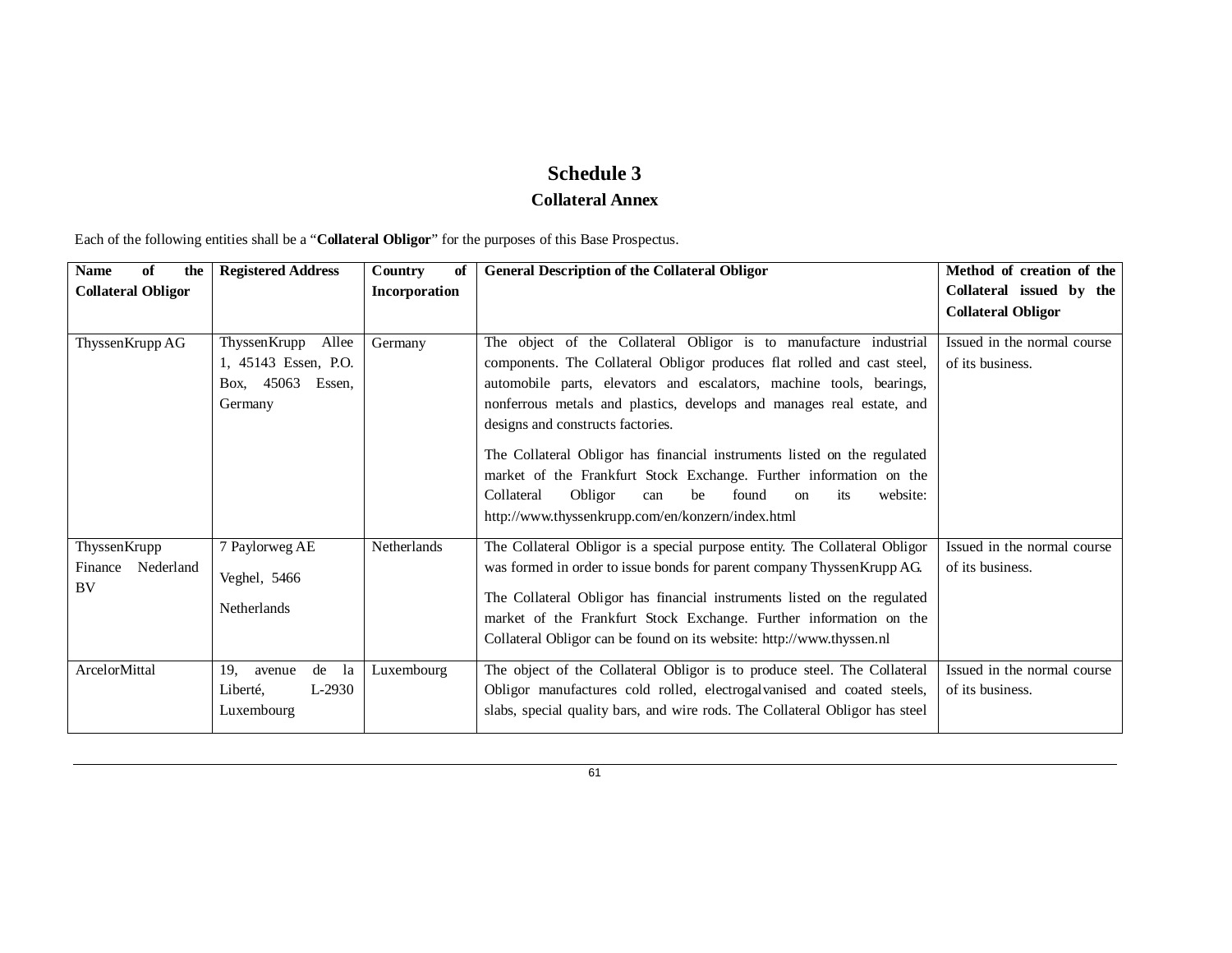|                    | R.C.S. Luxembourg B<br>82.454                              |             | making operations in Europe, the Americas, Asia, and Africa.<br>The Collateral Obligor has financial instruments listed on the regulated<br>market of the Amsterdam Stock Exchange. Further information on the<br>Collateral<br>Obligor<br>be<br>found<br>website:<br>can<br>its<br>on<br>http://www.arcelormittal.com/corp/who-we-are                                                                                                                                                                                                                                                                                                                                                                  |                                                 |
|--------------------|------------------------------------------------------------|-------------|---------------------------------------------------------------------------------------------------------------------------------------------------------------------------------------------------------------------------------------------------------------------------------------------------------------------------------------------------------------------------------------------------------------------------------------------------------------------------------------------------------------------------------------------------------------------------------------------------------------------------------------------------------------------------------------------------------|-------------------------------------------------|
| Fiat SpA           | 250 Via Nizza, Turin<br>(Italy)                            | Italy       | The Collateral Obligor manufactures and markets automobiles, commercial<br>vehicles, and agricultural and construction equipment. The Company also<br>produces metallurgical products and production systems for the automobile<br>industry, and owns publishing and insurance companies.<br>The Collateral Obligor has financial instruments listed on the regulated<br>market of the Borsa Italiana SpA. Further information on the Collateral<br>Obligor can be found on its website: http://www.fiatspa.com/en-<br>US/Pages/Home.aspx                                                                                                                                                               | Issued in the normal course<br>of its business. |
| <b>Clariant AG</b> | Rothausstrasse<br>61.<br>4132.<br>Muttenz,<br>SWITZERLAND. | Switzerland | The Collateral Obligor develops, produces, markets and sells specialty<br>chemical products. The Collateral Obligor provides dyes and chemicals for<br>the textile, leather and paper industries, pigments for the use in paints,<br>printing inks, decorative paints, plastics, cosmetics, concentrated pigment<br>and additive preparations for engineering plastics, spin dyeing, and<br>packaging.<br>The Collateral Obligor has financial instruments listed on the regulated<br>market of the Frankfurt Stock Exchange. Further information on the<br>Collateral<br>Obligor<br>found<br>can<br>be<br>website:<br>$\alpha$<br>its<br>http://www.clariant.com/corpnew/internet.nsf/directname/home2 | Issued in the normal course<br>of its business. |
| Lafarge SA         | 61, rue des Belles<br>Feuilles, 75 116 Paris,<br>France    | France      | The Collateral Obligor supplies a wide range of building materials to<br>contractors, wholesalers, and manufacturers.<br>It produces cement,<br>aggregates and concrete and gypsum products. The Collateral Obligor<br>markets its products in Europe, Africa, Asia, North America, and Latin                                                                                                                                                                                                                                                                                                                                                                                                           | Issued in the normal course<br>of its business. |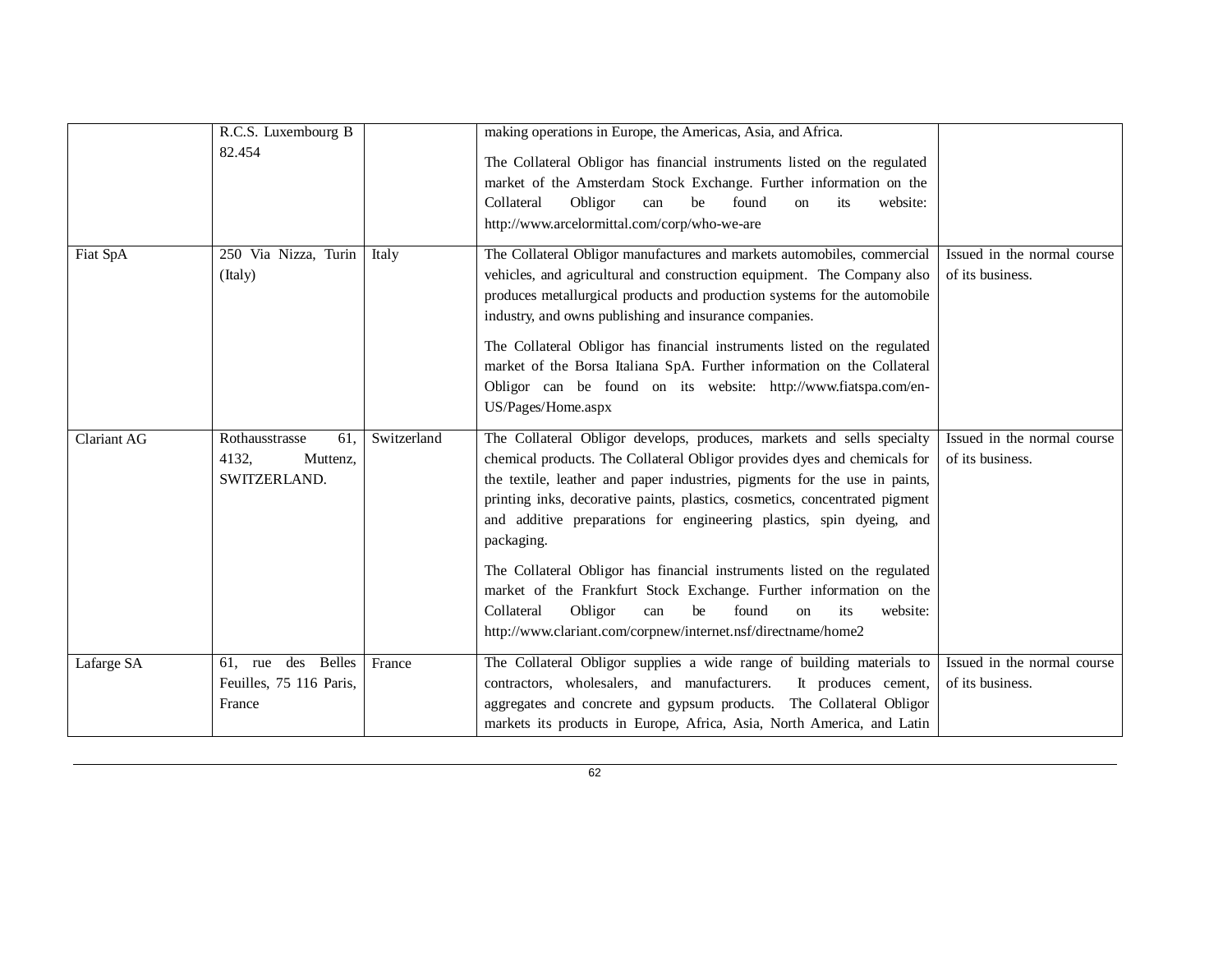|                        |                                                                                 |         | America.<br>The Collateral Obligor has financial instruments listed on the regulated<br>market of the Paris Stock Exchange. Further information on the Collateral<br>Obligor can be found on its website: http://www.lafarge.com/wps/portal/1-<br>Groupe                                                                                                                                                                                                                                              |                                                 |
|------------------------|---------------------------------------------------------------------------------|---------|-------------------------------------------------------------------------------------------------------------------------------------------------------------------------------------------------------------------------------------------------------------------------------------------------------------------------------------------------------------------------------------------------------------------------------------------------------------------------------------------------------|-------------------------------------------------|
| Peugeot SA             | 75<br>avenue<br>de<br>la<br>Grande Armée - 75116<br>Paris, France               | France  | The Collateral Obligor manufactures automobiles and light commercial<br>vehicles. The Collateral Obligor, through subsidiaries, also manufactures<br>automobile components and motorcycles, and provides logistics and<br>financing services.<br>The Collateral Obligor has financial instruments listed on the regulated<br>market of the Paris Stock Exchange. Further information on the Collateral<br>Obligor can be found on its website: http://www.psa-peugeot-<br>citroen.com/en/the-group.   | Issued in the normal course<br>of its business. |
| HeidelbergCement<br>AG | Berliner Str 6, 69120,<br>Heidelberg,<br><b>GERMANY.</b>                        | Germany | The Collateral Obligor produces and markets aggregates.<br>It also<br>manufactures building materials including cement and concrete in Europe,<br>North America, Asia, Australia and Africa.<br>The Collateral Obligor has financial instruments listed on the regulated<br>market of the Frankfurt Stock Exchange. Further information on the<br>Collateral<br>Obligor<br>found<br>be<br>website:<br>can<br><sub>on</sub><br>its<br>http://www.heidelbergcement.com/global/en/company/home.htm       | Issued in the normal course<br>of its business. |
| <b>Renault SA</b>      | 13-15, Quai Le Gallo,<br>92100 BOULOGNE<br><b>BILLANCOURT,</b><br><b>FRANCE</b> | France  | The Collateral Obligor designs, produces, and markets passenger cars and<br>light commercial vehicles. The Company produces the Twingo, Clio,<br>Kangoo, Megane, Scenic, Laguna, Espace, Avantime and Vel Satis<br>automobiles, and vans of up to seven tons capacity. Renault manufactures<br>Dacia automobiles in Romania, and Samsung cars in South Korea. The<br>Company finances vehicles for dealers and customers.<br>The Collateral Obligor has financial instruments listed on the regulated | Issued in the normal course<br>of its business. |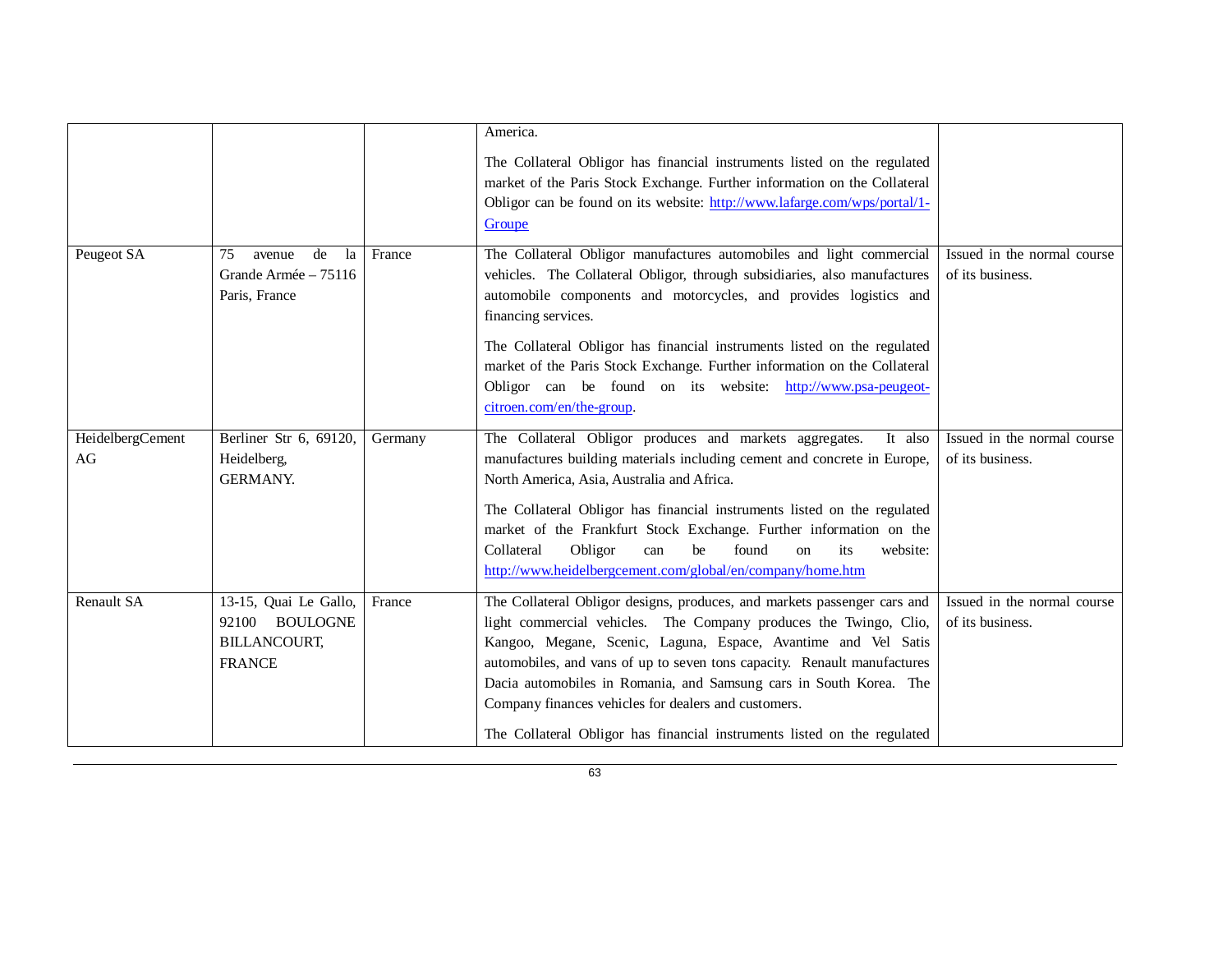|                                 |                                                                      |         | market of the Paris Stock Exchange. Further information on the Collateral<br>Obligor<br>be<br>found<br>website:<br>its<br>can<br>on<br>http://www.renault.com/Pages/index.aspx                                                                                                                                                                                                                                                                                                                                                                                                                                                                                                                           |                                                 |
|---------------------------------|----------------------------------------------------------------------|---------|----------------------------------------------------------------------------------------------------------------------------------------------------------------------------------------------------------------------------------------------------------------------------------------------------------------------------------------------------------------------------------------------------------------------------------------------------------------------------------------------------------------------------------------------------------------------------------------------------------------------------------------------------------------------------------------------------------|-------------------------------------------------|
| <b>RCI</b> Banque SA            | 14, avenue du Pavé-<br>Neuf<br>93168 Noisy-le-Grand<br>Cedex, France | France  | RCI Banque SA provides automobile financing services. The Company<br>offers loans, insurance, repair warranty, lease financing, refinancing,<br>savings, credit with buyback, and customized financial services. RCI<br>Banque serves individuals, retail, corporate, and networks worldwide.<br>The Collateral Obligor has financial instruments listed on the regulated<br>market of the Paris Stock Exchange. Further information on the Collateral<br>found<br>Obligor<br>be<br>website:<br>can<br>on<br>its<br>http://www.rcibanque.com/english/groupe.php                                                                                                                                          | Issued in the normal course<br>of its business. |
| Franz Haniel & Cie<br>GmbH      | Franz-Haniel-Platz<br>-1.<br>47119<br>Duisburg,<br>Germany           | Germany | The Collateral Obligor operates as a holding company. Through various<br>subsidiaries the Collateral Obligor offers fire, water, and storm damage<br>repair services, pharmaceuticals, recycling of stainless steel, concrete and<br>bricks, cleans work clothes, washroom supplies, and office, plants, and<br>warehouse machinery. The Collateral Obligor operates worldwide.<br>The Collateral Obligor has financial instruments listed on the regulated<br>market of the Frankfurt Stock Exchange. Further information on the<br>Collateral<br>Obligor<br>found<br>website:<br>can<br>be<br>its<br>on<br>http://www.haniel.de/content?NavigationTarget=navurl:<br>//dbc6da2838054cab2382e9e66cec2073 | Issued in the normal course<br>of its business. |
| Banque PSA Finance<br><b>SA</b> | 75<br>de<br>la<br>avenue<br>Grande Armée - 75116<br>Paris, France    | France  | The Collateral Obligor provides automobile financing. It offers a range of<br>financing services, spare parts inventories, retailing of new and used cars,<br>loans, warranty extensions, maintenance, insurance, and related services.<br>The Collateral Obligor serves clients and dealers internationally.<br>The Collateral Obligor has financial instruments listed on the regulated<br>market of the Paris Stock Exchange. Further information on the Collateral                                                                                                                                                                                                                                   | Issued in the normal course<br>of its business. |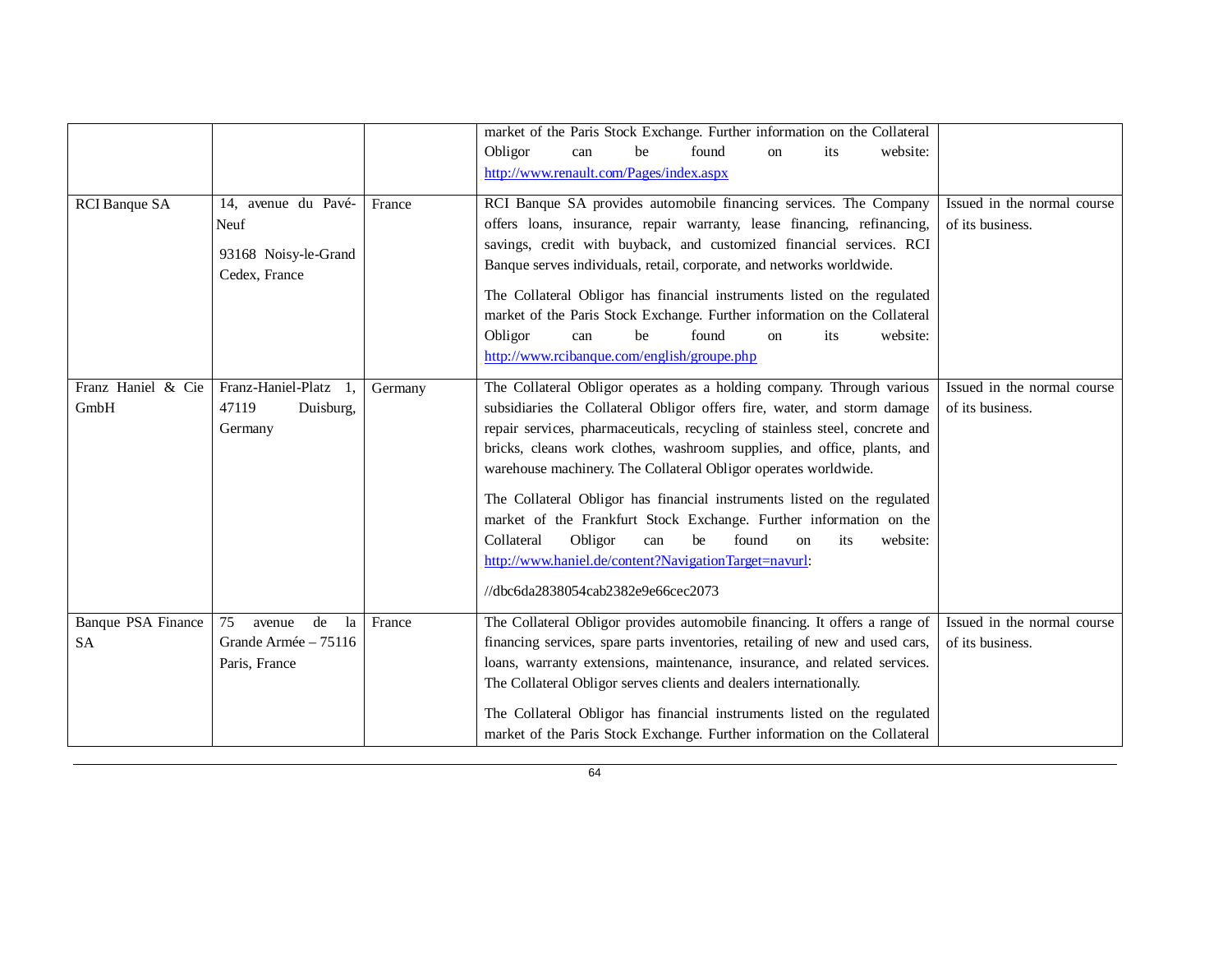|                                     |                                                                                          |                   | Obligor can be found on its website: http://www.banquepsafinance.com/                                                                                                                                                                                                                                                                                                                                                                                                                                                                                                                                                                                                         |                                                 |
|-------------------------------------|------------------------------------------------------------------------------------------|-------------------|-------------------------------------------------------------------------------------------------------------------------------------------------------------------------------------------------------------------------------------------------------------------------------------------------------------------------------------------------------------------------------------------------------------------------------------------------------------------------------------------------------------------------------------------------------------------------------------------------------------------------------------------------------------------------------|-------------------------------------------------|
| <b>Ciments Francais SA</b>          | Tour Ariane - Quartier<br>Villon, 5 place de la<br>Pyramide,<br>92800<br>Puteaux, France | France            | The Collateral Obligor produces cement and related construction materials<br>such as aggregates and ready-mixed concrete. Its prod-ucts are used<br>primarily to construct buildings and highways. The Collateral Obligor<br>operates in Europe, North Africa, the Americas, and Asia.<br>The Collateral Obligor has financial instruments listed on the regulated<br>market of the Paris Stock Exchange. Further information on the Collateral<br>Obligor can be found on its website: http://www.cimfra.fr/ENG                                                                                                                                                              | Issued in the normal course<br>of its business. |
| Bank<br>Royal<br>of<br>Scotland PLC | 36 St Andrew Square,<br>Edinburgh,<br>United<br>Kingdom, EH2 2YB                         | United<br>Kingdom | The Collateral Obligor through subsidiaries, accepts deposits and offers<br>commercial banking services. The Collateral Obligor offers business term<br>loans, commercial mortgages, professional practice loans, asset finance and<br>invoice finance loans, residential mortgages, consumer loans, credit cards,<br>financial planning services, and life, personal lines, and income protection<br>insurance.<br>The Collateral Obligor has financial instruments listed on the regulated<br>market of the London Stock Exchange. Further information on the<br>Collateral<br>Obligor<br>found<br>be<br>website:<br>can<br>on<br>its<br>http://www.rbs.co.uk/personal.ashx | Issued in the normal course<br>of its business. |
| Nordea Bank AB                      | SE-105<br>S53,<br>71,<br>Stockholm, Sweden                                               | Sweden            | Nordea Bank AB is a financial services group that provides banking<br>services, financial solutions, and related advisory services. The Group<br>attracts deposits and offers credit, investment banking, securities trading,<br>and insurance products to private individuals, companies, institutions, and<br>the public sector. Nordea services the Scandinavian countries and the Baltic<br>Sea region.<br>The Collateral Obligor has financial instruments listed on the regulated<br>market of the Stockholm Stock Exchange. Further information on the<br>Collateral Obligor can be found on its website: http://www.nordea.com                                        | Issued in the normal course<br>of its business. |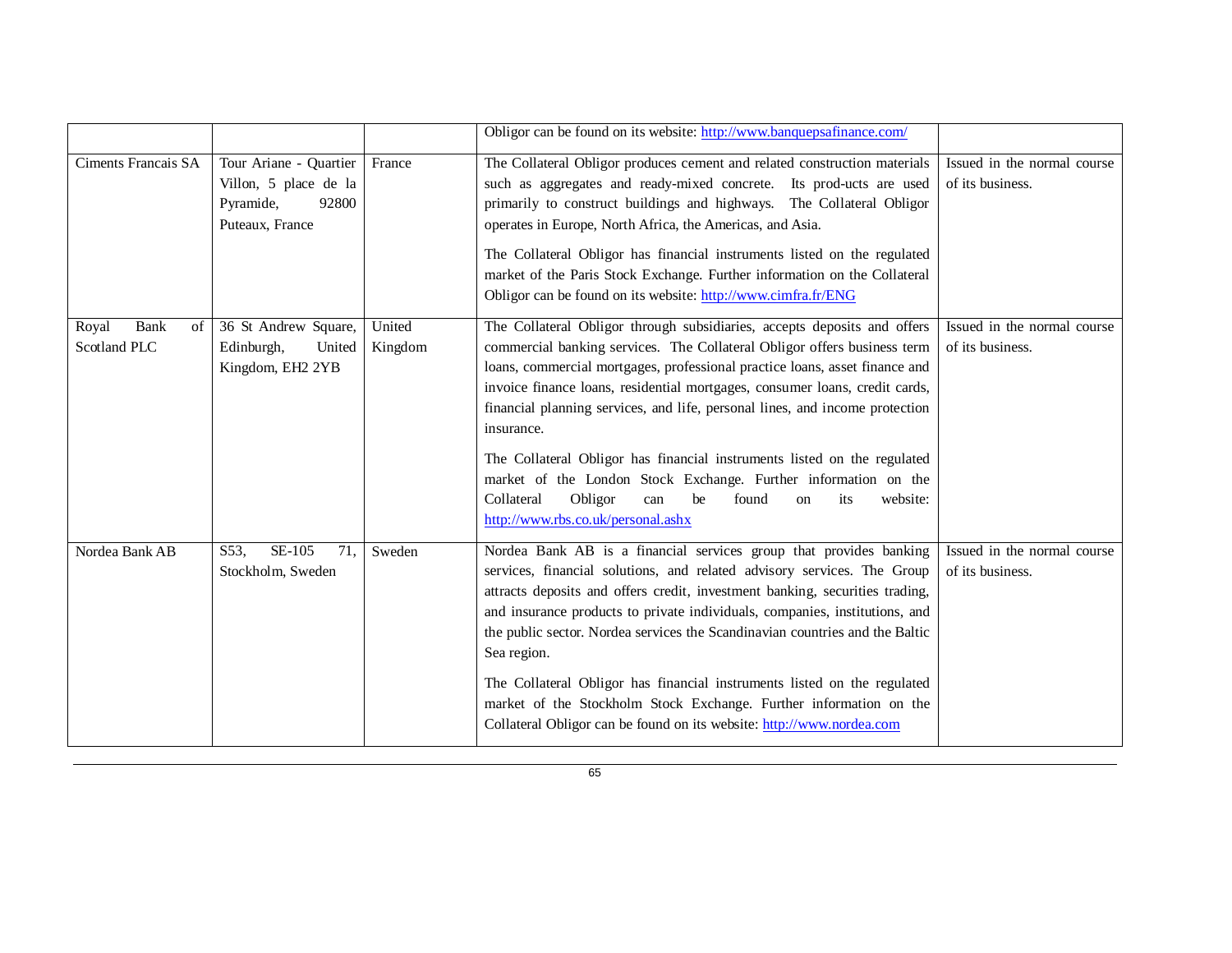| Swedbank AB         | 13,<br>Regeringsgatan<br>SE-106 11, Stockholm,<br>Sweden                            | Sweden      | The Collateral Obligor offers retail banking, asset management, financial,<br>and other services. The Collateral Obligor attracts deposits and offers<br>mortgage and other loans, credit and smart cards, lease financing,<br>instalment loans on equipment and recreational vehicles, securities trading,<br>export and import services, insurance, and real estate brokerage services.<br>The Collateral Obligor has financial instruments listed on the regulated<br>market of the Stockholm Stock Exchange. Further information on the<br>Collateral Obligor can be found on its website: http://www.swedbank.com                      | Issued in the normal course<br>of its business. |
|---------------------|-------------------------------------------------------------------------------------|-------------|---------------------------------------------------------------------------------------------------------------------------------------------------------------------------------------------------------------------------------------------------------------------------------------------------------------------------------------------------------------------------------------------------------------------------------------------------------------------------------------------------------------------------------------------------------------------------------------------------------------------------------------------|-------------------------------------------------|
| <b>BPCE SA</b>      | 50<br>Pierre<br>avenue<br>Mendès<br>France,<br>75201, Paris,<br>Cedex<br>13, FRANCE | France      | The Collateral Obligor provides a full range of commercial banking<br>services for individual customers, corporates, institutions, and local<br>authorities. The Collateral Obligor offers banking, insurance, loans, real<br>estate financing, asset management, private equity, investment solutions,<br>and specialized financial services. The Collateral Obligor operates a<br>network of branches in France.<br>The Collateral Obligor has financial instruments listed on the regulated<br>market of the Luxembourg Stock Exchange. Further information on the<br>Collateral Obligor can be found on its website: http://www.bpce.fr | Issued in the normal course<br>of its business. |
| <b>ING Groep NV</b> | Amstelveenseweg 500<br>(ING House), 1081 KL<br>Amsterdam,<br>the<br>Netherlands     | Netherlands | The Collateral Obligor provides financial services to individuals,<br>corporations, and other institutions. The Collateral Obligor offers retail<br>banking, direct banking, commercial banking, investment banking, asset<br>and portfolio management, insurance services, private banking services,<br>and treasury services. The Collateral Obligor provides its services<br>throughout the Netherlands.<br>The Collateral Obligor has financial instruments listed on the regulated<br>market of the Amsterdam Stock Exchange. Further information on the<br>Collateral Obligor can be found on its website: http://www.ing.com         | Issued in the normal course<br>of its business. |
| Banking<br>Lloyds   | The Mound                                                                           | United      | The Collateral Obligor through subsidiaries and associated companies,                                                                                                                                                                                                                                                                                                                                                                                                                                                                                                                                                                       | Issued in the normal course                     |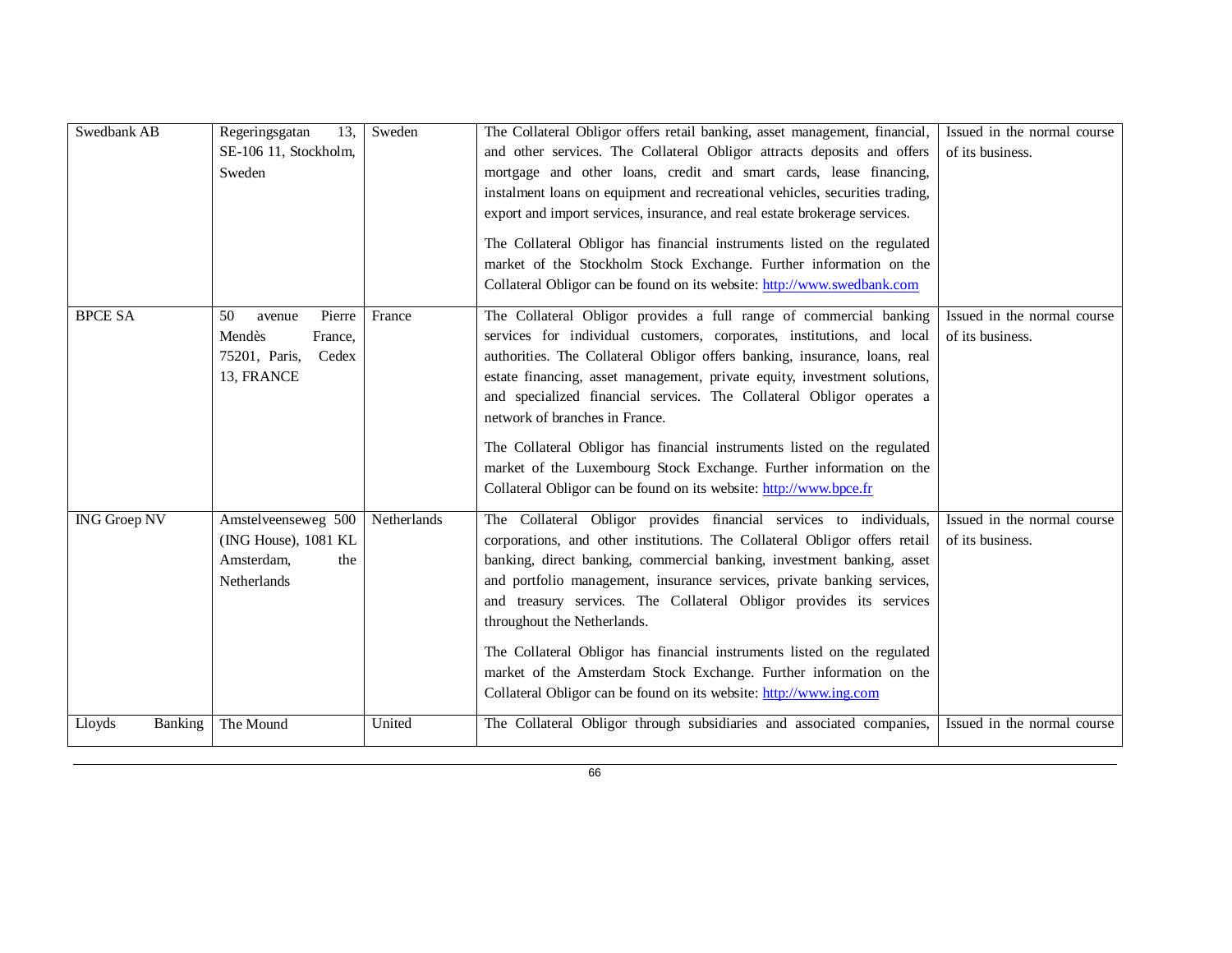| <b>Group PLC</b>        | Edinburgh<br>EH1 1YZ                                      | Kingdom     | offers a range of banking and financial services. The Collateral Obligor<br>provides retail banking, mortgages, pensions, asset management, insurance<br>services, corporate banking, and treasury services.<br>The Collateral Obligor has financial instruments listed on the regulated<br>market of the London Stock Exchange. Further information on the<br>Obligor<br>Collateral<br>can<br>be<br>found<br>its<br>website:<br>on<br>http://www.lloydsbankinggroup.com                                                                                                                                                                               | of its business.                                |
|-------------------------|-----------------------------------------------------------|-------------|--------------------------------------------------------------------------------------------------------------------------------------------------------------------------------------------------------------------------------------------------------------------------------------------------------------------------------------------------------------------------------------------------------------------------------------------------------------------------------------------------------------------------------------------------------------------------------------------------------------------------------------------------------|-------------------------------------------------|
| <b>ABN Amro Bank NV</b> | Gustav Mahlerlaan 10<br>Amsterdam, 1082 PP<br>Netherlands | Netherlands | The Collateral Obligor accepts deposits, and offers commercial banking<br>services. The Collateral Obligor focuses on credit, loans, insurance, saving,<br>investments, mortgages, pension plans, and provisions. The Collateral<br>Obligor also offers online, and mobile banking.<br>The Collateral Obligor has financial instruments listed on the regulated<br>market of the Amsterdam Stock Exchange. Further information on the<br>Collateral Obligor can be found on its website: http://www.abnamro.nl                                                                                                                                         | Issued in the normal course<br>of its business. |
| Intesa Sanpaolo         | Piazza San Carlo, 156<br>10121 Torino, Italy              | Italy       | The Collateral Obligor attracts deposits and offers banking and financial<br>services. The Collateral Obligor offers consumer credit, asset management,<br>Internet banking, merchant banking, securities brokerage, factoring, and<br>lease financing services, and manages mutual funds. The Collateral<br>Obligor operates branches throughout Italy, and offices elsewhere in<br>Europe, Asia, and the United States.<br>The Collateral Obligor has financial instruments listed on the regulated<br>market of the Borsa Italiana SpA. Further information on the Collateral<br>Obligor can be found on its website: http://www.intesasanpaolo.com | Issued in the normal course<br>of its business. |
| Unicredit SpA           | Via.<br>Alessandro<br>Specchi 16 - 00186<br>Rome, Italy   | Italy       | The Collateral Obligor attracts deposits and offers commercial banking<br>services. The Collateral Obligor offers consumer credit, mortgages, life<br>insurance, business loan, investment banking, asset management, and other<br>services. The Collateral Obligor operates worldwide.                                                                                                                                                                                                                                                                                                                                                                | Issued in the normal course<br>of its business. |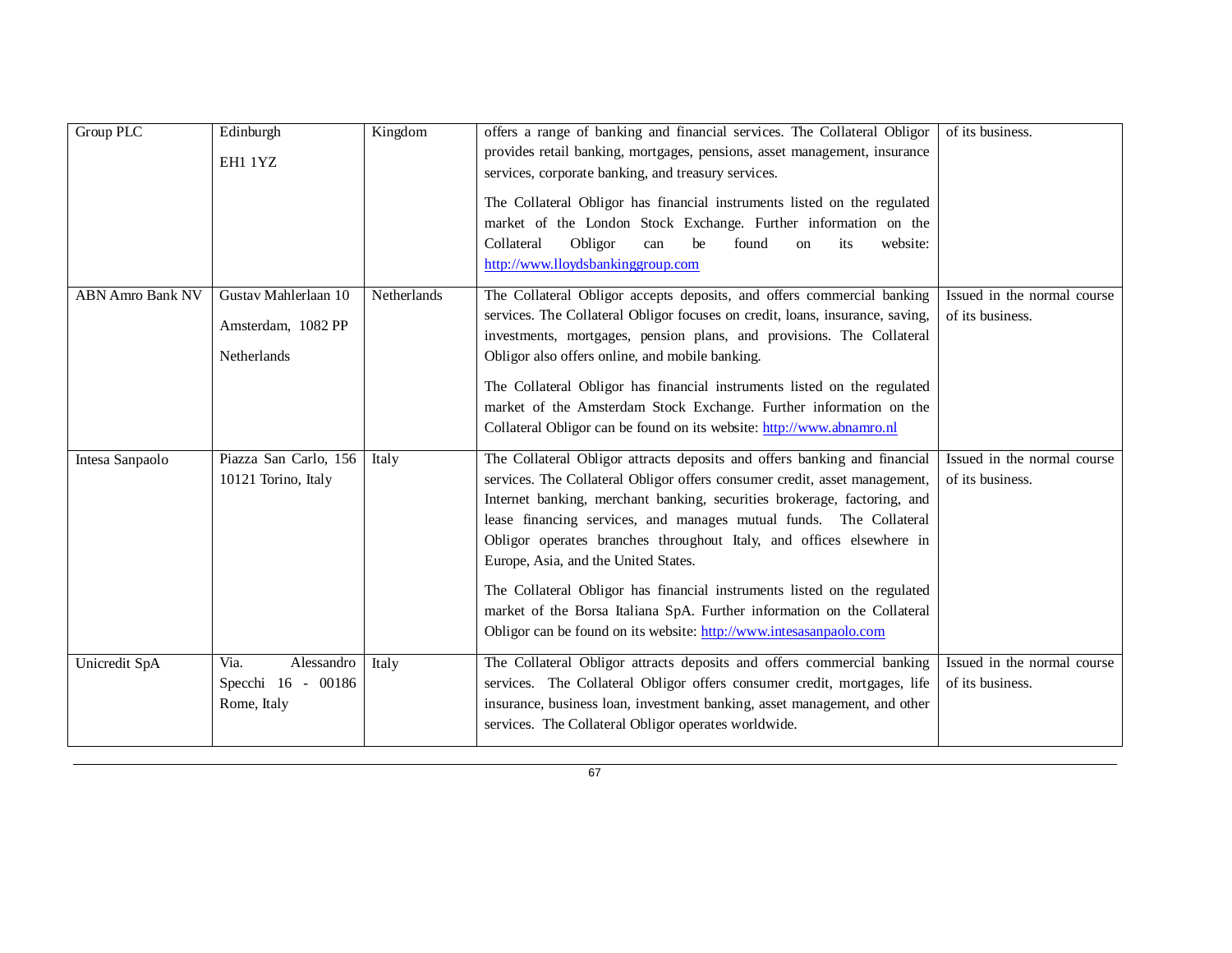|                                                  |                                                                                               |            | The Collateral Obligor has financial instruments listed on the regulated<br>market of the Borsa Italiana SpA. Further information on the Collateral<br>Obligor can be found on its website: http://www.unicreditgroup.eu                                                                                                                                                                                                                                                                                                                                                                                                                                                                     |                                                 |
|--------------------------------------------------|-----------------------------------------------------------------------------------------------|------------|----------------------------------------------------------------------------------------------------------------------------------------------------------------------------------------------------------------------------------------------------------------------------------------------------------------------------------------------------------------------------------------------------------------------------------------------------------------------------------------------------------------------------------------------------------------------------------------------------------------------------------------------------------------------------------------------|-------------------------------------------------|
| Monte<br>Dei<br>Banca<br>Paschi Siena            | Salimbeni 3.<br>Piazza<br>53100 Siena, Italy.                                                 | Italy      | The Collateral Obligor attracts deposits and offers commercial banking<br>services. The Collateral Obligor offers credit, asset management services,<br>insurance, mutual funds, Internet banking, and investment banking services.<br>The Collateral Obligor has financial instruments listed on the regulated<br>market of the Borsa Italiana SpA. Further information on the Collateral<br>Obligor can be found on its website: http://www.mps.it                                                                                                                                                                                                                                         | Issued in the normal course<br>of its business. |
| <b>UBI Banca SCPA</b>                            | Piazza Vittorio Veneto<br>8, 24122. Bergamo,<br>Italy                                         | Italy      | The Collateral Obligor attracts deposits and offers business loans, pension<br>and investment fund management, mortgages, insurance, and online<br>securities brokerage services. The Collateral Obligor operates network<br>banks throughout Italy, Germany, France, and Switzerland and performs<br>centralized functions of governance, control and organization for those<br>banks.<br>The Collateral Obligor has financial instruments listed on the regulated<br>market of the Borsa Italiana SpA. Further information on the Collateral<br>Obligor can be found on its website: http://www.ubibanca.it                                                                                | Issued in the normal course<br>of its business. |
| Hypothekenbank<br>Frankfurt<br>International S.A | 5,<br>Heienhaff<br>rue<br>(Airport Center), 1736<br><b>SENNINGERBERG</b><br><b>LUXEMBOURG</b> | Luxembourg | The Collateral Obligor was incorporated in Luxembourg as a "société<br>anonyme" on 24 April 1989, with the name "Europäische Hypothekenbank<br>der Deutschen Bank". The articles of incorporation are published in the<br>Mémorial C, Recueil des Sociétés et Associations, Nr. 200 of 20 July 1989.<br>The object of the Collateral Obligor is to conduct all business which a<br>Pfandbrief bank is allowed to conduct pursuant to the law of 5 April 1993<br>on the financial sector, as amended (Loi du 5 avril 1993 sur le secteur<br>financier, telle que modifiée). Since September 1999, the Collateral Obligor<br>is in possession of a specialized banking license pursuant to the | Issued in the normal course<br>of its business. |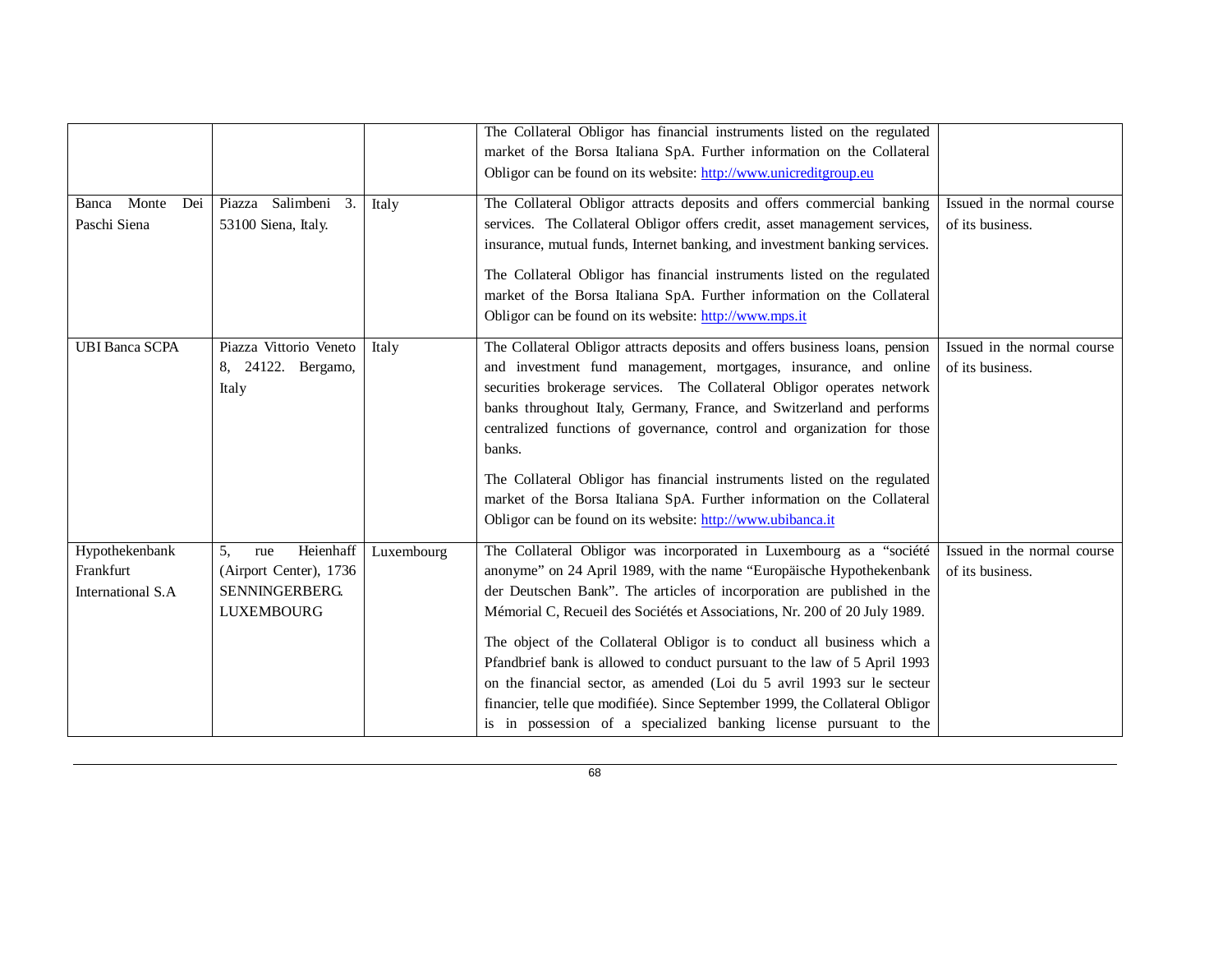|                       |                                           |         | Luxembourg law concerning mortgage banks dated November 21, 1997,<br>which became part of the law of 5 April 1993 as Art. 12-1 to Art. 12.-9. As<br>a result of that, it is authorized to issue Pfandbriefe (Lettres de Gage)<br>according to Luxembourg law in order to refinance its lending activities<br>which are possible as mortgage secured lending or public sector secured<br>lending as well as lending secured by movable assets as main business and<br>to do related and ancillary business. Before September 1999 it had a licence<br>for general banking business.<br>The Collateral Obligor has financial instruments listed on the regulated<br>market of the Luxembourg Exchange. Further information on the Collateral<br>Obligor can be found on its website: http://www.eurohypo.lu |                                                 |
|-----------------------|-------------------------------------------|---------|-----------------------------------------------------------------------------------------------------------------------------------------------------------------------------------------------------------------------------------------------------------------------------------------------------------------------------------------------------------------------------------------------------------------------------------------------------------------------------------------------------------------------------------------------------------------------------------------------------------------------------------------------------------------------------------------------------------------------------------------------------------------------------------------------------------|-------------------------------------------------|
| <b>DEPFA ACS BANK</b> | 1 Commons Street,<br>Dublin 1,<br>Ireland | Ireland | The Collateral Obligor is a public unlimited company wholly owned by<br>DEPFA BANK, the Primary purpose of which is to provide funding to the<br>Group by issuing Asset Covered Securities in accordance with the ACS Act.<br>Depfa was incorporated with registered number 354382 in Ireland on 13<br>March 2002 as a public limited company under the Irish Companies Act,<br>1963 as amended under the name of DePfa ACS plc. It was subsequently<br>re-registered as a public unlimited company and changed its name to<br>DEPFA ACS BANK.                                                                                                                                                                                                                                                            | Issued in the normal course<br>of its business. |
|                       |                                           |         | Depfa has a banking licence issued under the Irish Central Bank Act, 1971<br>(as amended) and is supervised by the Financial Regulator. It also has the<br>status of a designated public credit institution under the ACS Act which<br>authorises it to issue Asset Covered Securities in accordance with the ACS<br>Act.<br>The primary object of DEPFA ACS as set out in clause 3 of its<br>Memorandum of Association is to carry on the permitted activities of a                                                                                                                                                                                                                                                                                                                                      |                                                 |
|                       |                                           |         | designated public credit institution or formerly designated public credit<br>institution as provided for in the ACS Act.                                                                                                                                                                                                                                                                                                                                                                                                                                                                                                                                                                                                                                                                                  |                                                 |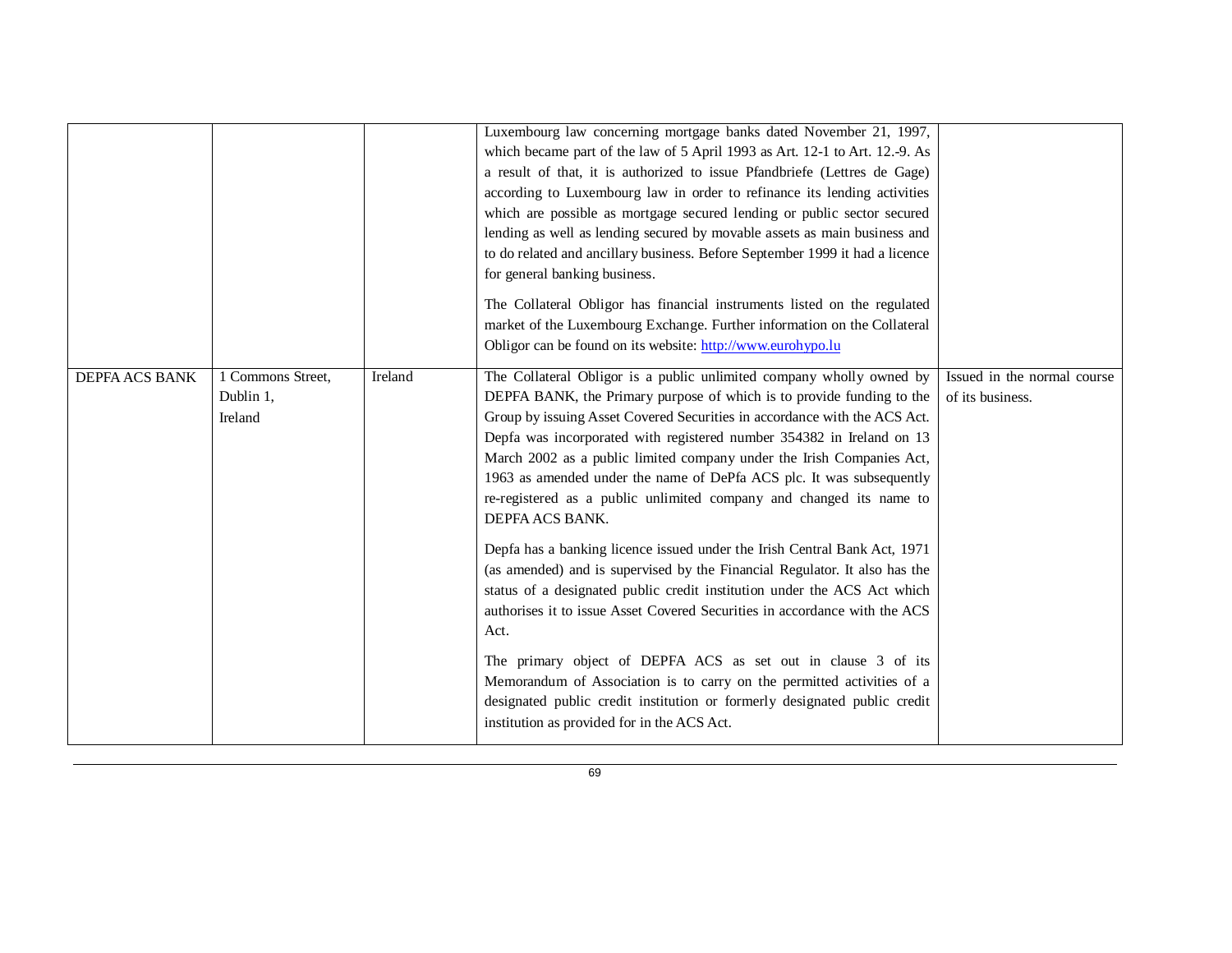|                                                   |                                       |        | DEPFA ACS has no subsidiaries or subsidiary undertakings.                                                                                                                                                                                                                                                                                                                                                                                                                                                                                                                                                                                                                                                                                                                                                                                                                                                                                                                                                                                                                                                                                                                                                                                                                                                                                                                                                                                                                                                                                                                                                                                                                                                                                                                                                                                               |                                                 |
|---------------------------------------------------|---------------------------------------|--------|---------------------------------------------------------------------------------------------------------------------------------------------------------------------------------------------------------------------------------------------------------------------------------------------------------------------------------------------------------------------------------------------------------------------------------------------------------------------------------------------------------------------------------------------------------------------------------------------------------------------------------------------------------------------------------------------------------------------------------------------------------------------------------------------------------------------------------------------------------------------------------------------------------------------------------------------------------------------------------------------------------------------------------------------------------------------------------------------------------------------------------------------------------------------------------------------------------------------------------------------------------------------------------------------------------------------------------------------------------------------------------------------------------------------------------------------------------------------------------------------------------------------------------------------------------------------------------------------------------------------------------------------------------------------------------------------------------------------------------------------------------------------------------------------------------------------------------------------------------|-------------------------------------------------|
|                                                   |                                       |        | The Collateral Obligor has financial instruments listed on the regulated<br>market of the Dublin Exchange. Further information on the Collateral<br>Obligor can be found on its website: http://www.depfa.com                                                                                                                                                                                                                                                                                                                                                                                                                                                                                                                                                                                                                                                                                                                                                                                                                                                                                                                                                                                                                                                                                                                                                                                                                                                                                                                                                                                                                                                                                                                                                                                                                                           |                                                 |
| Compagnie<br>de<br>Financement Foncier<br>("CFF") | 19, rue des Capucines,<br>75001 Paris | France | The Collateral Obligor is a limited liability company organized under the<br>laws of the Republic of France. It is licensed as a specialized credit<br>institution known as a "financial company," which is one of six types of<br>credit institutions recognized and regulated under French banking law. It is<br>also licensed by the Prudential Control Authority (into which the Credit<br>Institutions and Investment Companies Committee (Comité des<br>Etablissements de Crédit et des Entreprises d'Investissements) was merged<br>in March 2010) as a Société de Crédit Foncier, which is a restricted<br>category of financial company with a specific purpose.<br>The sole permitted business of a Société de Crédit Foncier, and therefore of<br>CFF, is to provide financing to the housing and public sectors in France and<br>to a number of other developed countries. The Company finances its<br>business principally by the issuance of obligations foncières and other<br>forms of privileged debt benefiting from a legal priority in right of<br>payment. Under the French regulatory framework, CFF may only make or<br>acquire mortgage loans (which include loans incurred to acquire real<br>property and secured by a mortgage or, in certain limited circumstances,<br>other high-quality credit support), extend financing to public sector entities<br>by making public sector loans or acquiring public sector obligations, and/or<br>acquire debt securities backed by mortgage loans or public sector<br>obligations. The Company is also permitted to invest in certain highly<br>liquid cash-like securities, instruments, deposits and loans. However, CFF<br>may not hold equity participations or other forms of equity interest.<br>Holders of obligations foncières issued by CFF benefit from a legal priority | Issued in the normal course<br>of its business. |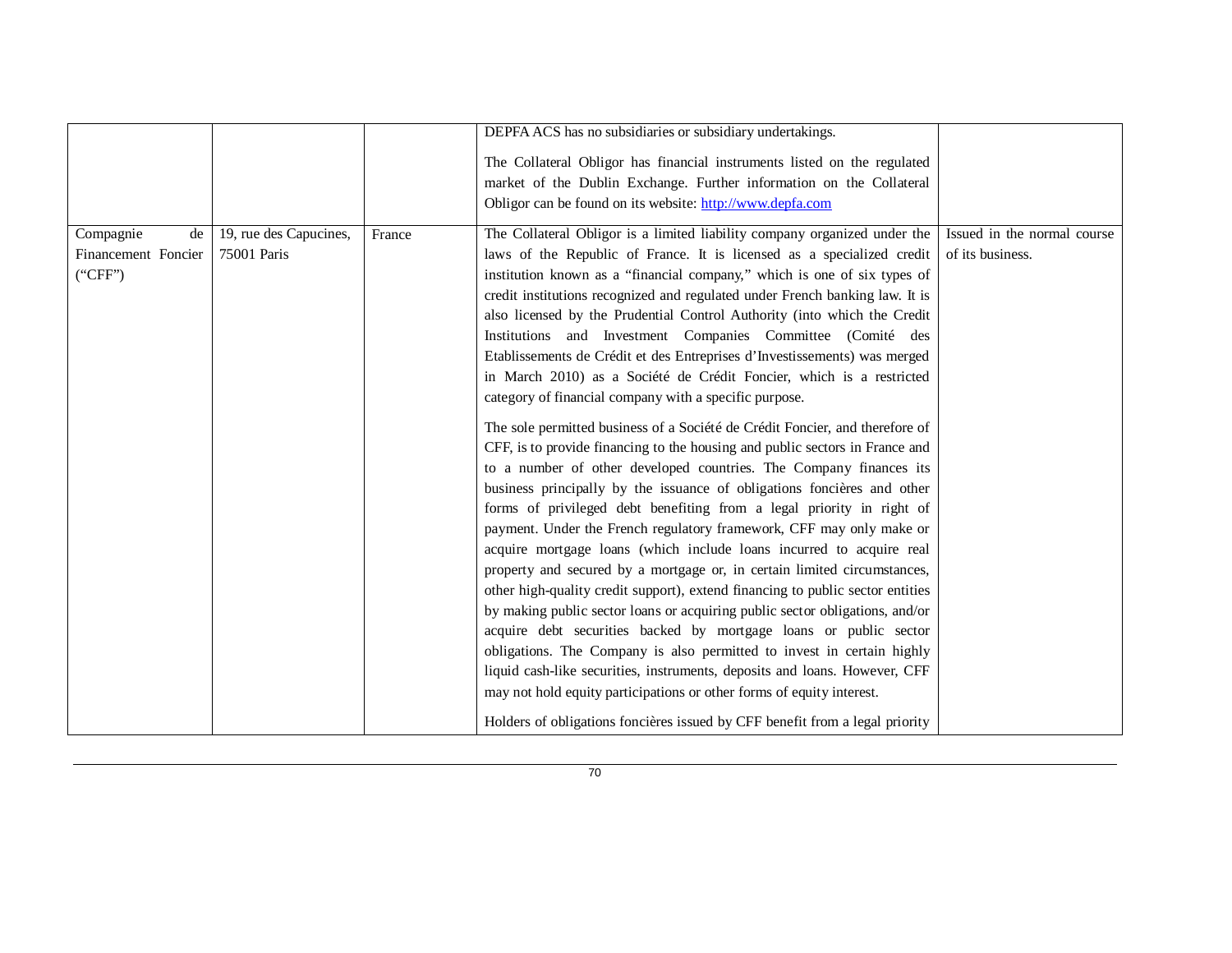|                                                       |                                                                    |            | in right of payment called the Privilège on all assets and cash flows of CFF.<br>Pursuant to French law, no creditors of a Société de Crédit Foncier, and<br>therefore of CFF, except for the holders of its obligations foncières and<br>other privileged liabilities, can claim cash flows generated by its asset<br>portfolio until CFF's obligations in respect of its privileged liabilities are<br>discharged in full.<br>The Collateral Obligor has financial instruments listed on the regulated<br>market of the Euronext-Paris Exchange. Further information on the<br>Collateral Obligor can be found on its website: http://www.foncier.fr |                                                 |
|-------------------------------------------------------|--------------------------------------------------------------------|------------|--------------------------------------------------------------------------------------------------------------------------------------------------------------------------------------------------------------------------------------------------------------------------------------------------------------------------------------------------------------------------------------------------------------------------------------------------------------------------------------------------------------------------------------------------------------------------------------------------------------------------------------------------------|-------------------------------------------------|
| European Investment<br>Bank                           | 98-100 Blvd Konrad<br>Adenauer,<br>Luxembourg, 2950,<br>Luxembourg | Luxembourg | The object of the Collateral Obligor is to be the EU's project financing arm<br>incorporated through the EU Treaty (1958). It is 100% owned and<br>unconditionally supported from the 27 EU Governments and operates as an<br>autonomous institution on a self-sustaining, non-profit maximising basis.<br>The Collateral Obligor has financial instruments listed on the regulated<br>market of the Frankfurt Exchange. Further information on the Collateral<br>Obligor can be found on its website: http://www.eib.org                                                                                                                              | Issued in the normal course<br>of its business. |
| Bilbao<br>Banco<br>Vizcaya<br>Argentaria<br><b>SA</b> | Plaza de San Nicolas,<br>4, 48005 Bilbao,<br>Spain.                | Spain      | The Collateral Obligor is a Spanish bank the main business areas of which<br>are retail banking, wholesale banking, investment banking, asset<br>management and private banking. It also operates in other sectors, such as<br>insurance and pensions, real estate and operating leases.<br>The Collateral Obligor's activity is mainly located in Spain, Portugal,<br>Mexico, South America and the United States<br>The Collateral Obligor has financial instruments listed on the regulated<br>market of the Madrid and Frankfurt Exchanges. Further information on the<br>Collateral Obligor can be found on its website: http://www.bbva.com      | Issued in the normal course<br>of its business. |
| Popolare<br>Banco                                     | Piazza Nogara 2,<br>37121 Verona,                                  | Italy      | The Collateral Obligor collects saving funds and issues loans and credit, in<br>its various forms, for the benefit of both its shareholders and non-                                                                                                                                                                                                                                                                                                                                                                                                                                                                                                   | Issued in the normal course                     |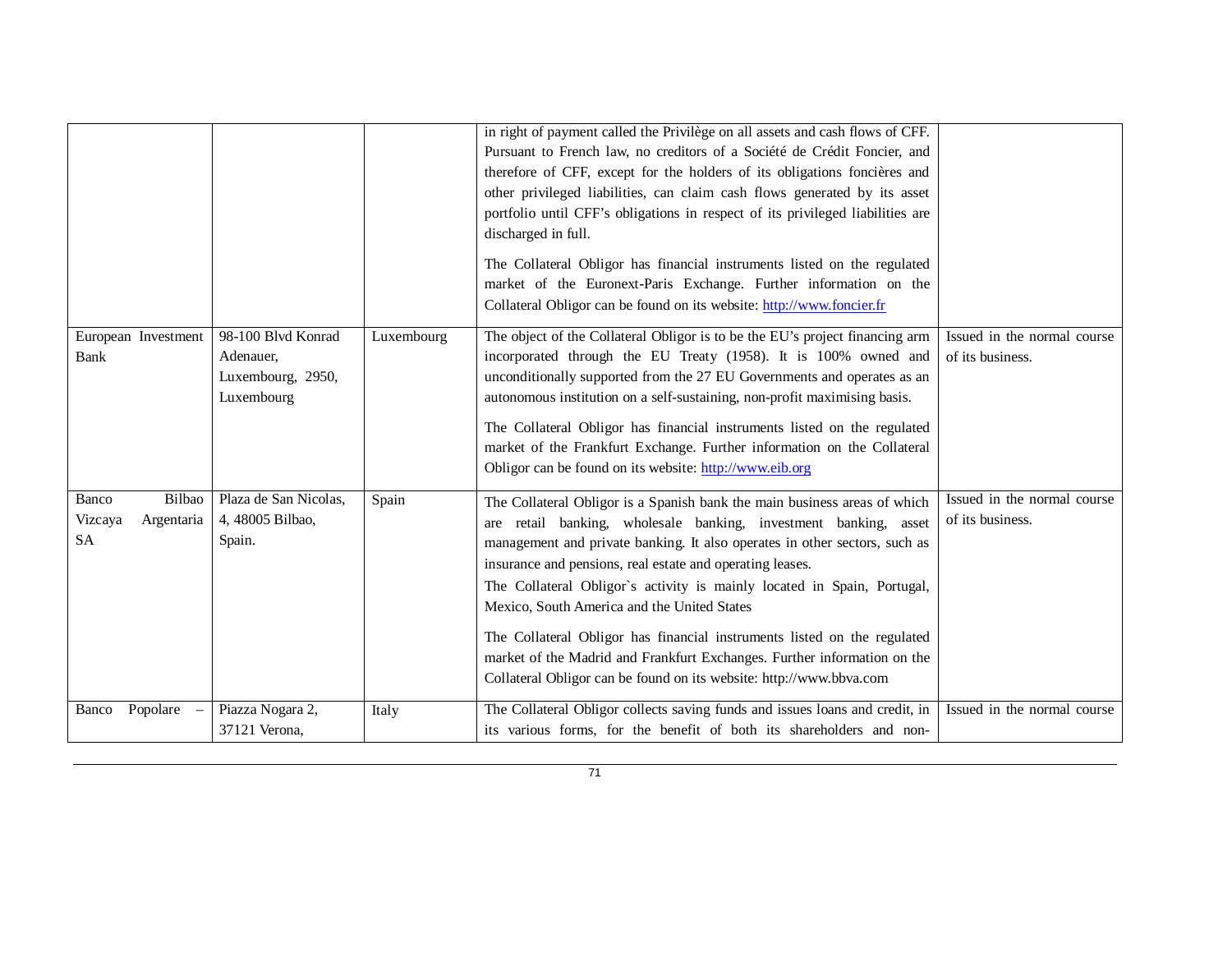| Società Cooperativa       | Italy                                                |         | shareholders, inspired by the principles of cooperative credit (credito<br>cooperativo). The Collateral Obligor may undertake all banking, financial<br>and insurance activities, transactions and services in compliance with<br>applicable provisions of law and subject to the prior obtainment of<br>prescribed authorisations, including the establishment and management of<br>open or closed-end pension funds, and other activities permitted for credit<br>institutions including bond issues, the extension of financing facilities<br>governed by special laws, and the sale and purchase of corporate credit<br>(factoring).<br>The Collateral Obligor has financial instruments listed on the regulated | of its business.                                |
|---------------------------|------------------------------------------------------|---------|----------------------------------------------------------------------------------------------------------------------------------------------------------------------------------------------------------------------------------------------------------------------------------------------------------------------------------------------------------------------------------------------------------------------------------------------------------------------------------------------------------------------------------------------------------------------------------------------------------------------------------------------------------------------------------------------------------------------|-------------------------------------------------|
|                           |                                                      |         | market of the Luxembourg Stock Exchange. Further information on the<br>Collateral Obligor can be found on its website: http://www.bancopopolare.it                                                                                                                                                                                                                                                                                                                                                                                                                                                                                                                                                                   |                                                 |
| <b>TUIAG</b>              | Karl-Wiechert-Allee 4<br>D-30625 Hannover<br>Germany | Germany | The Collateral Obligor offers tourism and logistic services, and<br>manufactures building materials. The Collateral Obligor operates airlines,<br>travel agencies, cruise ships, resorts, and hotels. The Collateral Obligor<br>provides maritime and inland container shipping, freight forwarding and<br>storage services around the world, and leases and sells mobile buildings.<br>The Collateral Obligor has financial instruments listed on the regulated<br>market of the Frankfurt Stock Exchange. Further information on the<br>Collateral Obligor can be found on its website: http://www.tui-<br>group.com/en                                                                                            | Issued in the normal course<br>of its business. |
| <b>Banco Santander SA</b> | Paseo de Pereda, 9-12<br>39004 Santander<br>Spain    | Spain   | The Collateral Obligor attracts deposits and offers retail, commercial and<br>private banking, and asset management services. The Collateral Obligor<br>offers consumer credit, mortgage loans, lease financing, factoring, mutual<br>funds, pension funds, insurance, commercial credit, investment banking<br>services, structured finance, and advice on mergers and acquisitions.<br>The Collateral Obligor has financial instruments listed on the regulated<br>market of the Continuous Market (Madrid) Exchange. Further information                                                                                                                                                                          | Issued in the normal course<br>of its business. |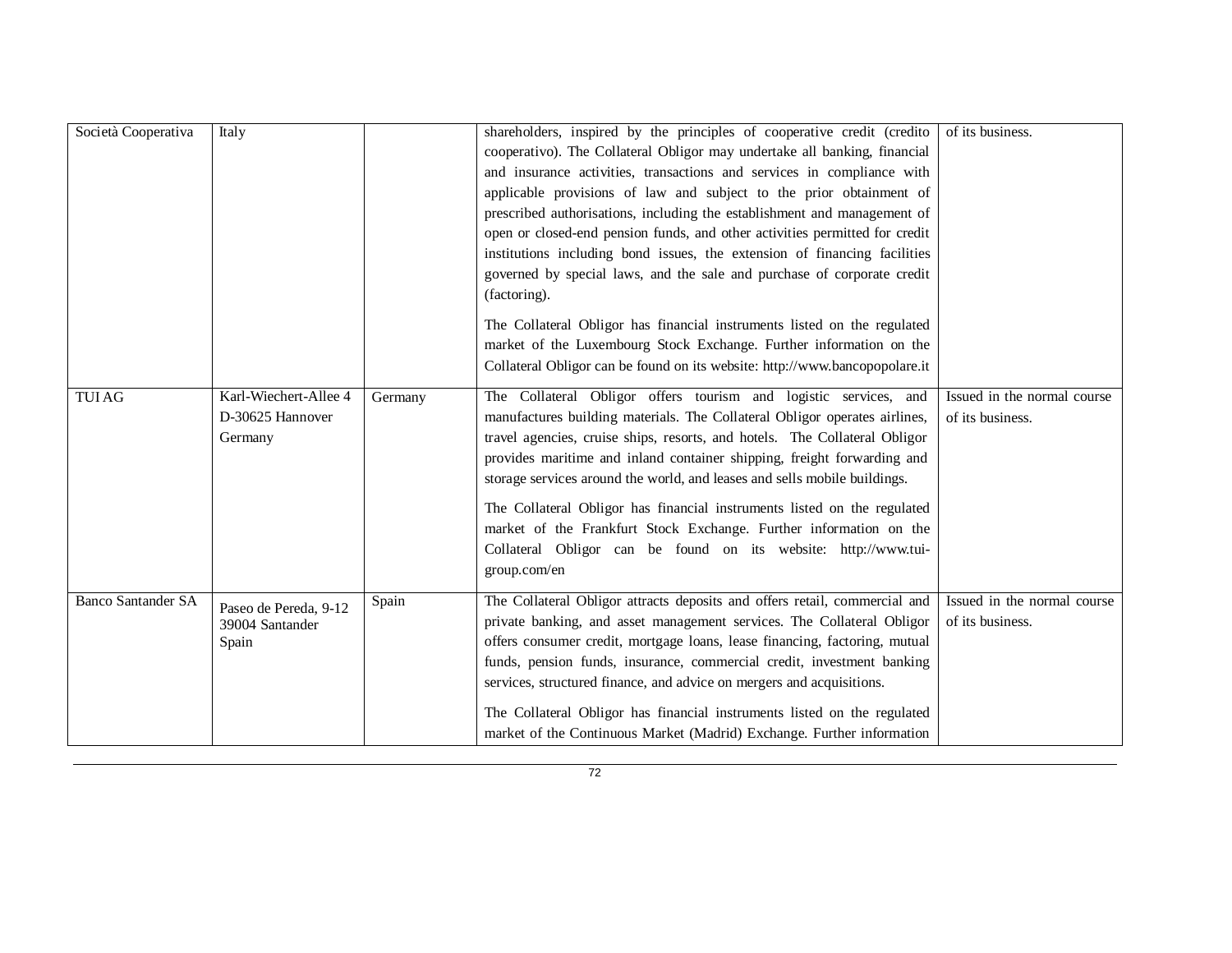|                                               |                                                             |         | Obligor can be found<br>the Collateral<br>website:<br>its<br>on<br>on<br>http://www.santander.com/                                                                                                                                                                                                                                                                                                                                                                                                                                                                                                                                                                                                                                                                                                     |                                                 |
|-----------------------------------------------|-------------------------------------------------------------|---------|--------------------------------------------------------------------------------------------------------------------------------------------------------------------------------------------------------------------------------------------------------------------------------------------------------------------------------------------------------------------------------------------------------------------------------------------------------------------------------------------------------------------------------------------------------------------------------------------------------------------------------------------------------------------------------------------------------------------------------------------------------------------------------------------------------|-------------------------------------------------|
| Deutsche<br><b>Bank</b><br>Aktiengesellschaft | Taunusanlage<br>12<br>60325 Frankfurt am<br>Main<br>Germany | Germany | The Collateral Obligor is the parent company of a group consisting of<br>banks, capital market companies, fund management companies, a property<br>finance company, instalment financing companies, research and<br>consultancy companies and other domestic and foreign companies.<br>The Collateral Obligor has its registered office in Frankfurt am Main,<br>Germany. It maintains its head office at Taunusanlage 12, 60325 Frankfurt<br>am Main and branch offices in Germany and abroad including in London,<br>New York, Milan, Sydney, Tokyo, Madrid, Lisbon and an Asia-Pacific<br>Head Office in Singapore which serve as hubs for its operations in the<br>respective regions.                                                                                                             | Issued in the normal course<br>of its business. |
|                                               |                                                             |         | The objects of Collateral Obligor, as laid down in its Articles of<br>Association, include the transaction of all kinds of banking business, the<br>provision of financial and other services and the promotion of international<br>economic relations. The Collateral Obligor may realise these objectives<br>itself or through subsidiaries and affiliated companies. To the extent<br>permitted by law, the Collateral Obligor is entitled to transact all business<br>and to take all steps which appear likely to promote the objectives of the<br>Collateral Obligor, in particular: to acquire and dispose of real estate, to<br>establish branches at home and abroad, to acquire, administer and dispose<br>of participations in other enterprises, and to conclude enterprise<br>agreements. |                                                 |
|                                               |                                                             |         | The Collateral Obligor has financial instruments listed on the regulated<br>market of the Frankfurt Exchange. Further information on the Collateral<br>Obligor can be found on its website: http://www.db.com/                                                                                                                                                                                                                                                                                                                                                                                                                                                                                                                                                                                         |                                                 |
| Santander<br>International<br>Debt.           | Ciudad<br>Grupo<br>Santander, Avenida de                    | Spain   | The Collateral Obligor is a special purpose financing vehicle for Banco<br>Santander, S.A. The Collateral Obligor's sole business is raising debt to be                                                                                                                                                                                                                                                                                                                                                                                                                                                                                                                                                                                                                                                | Issued in the normal course                     |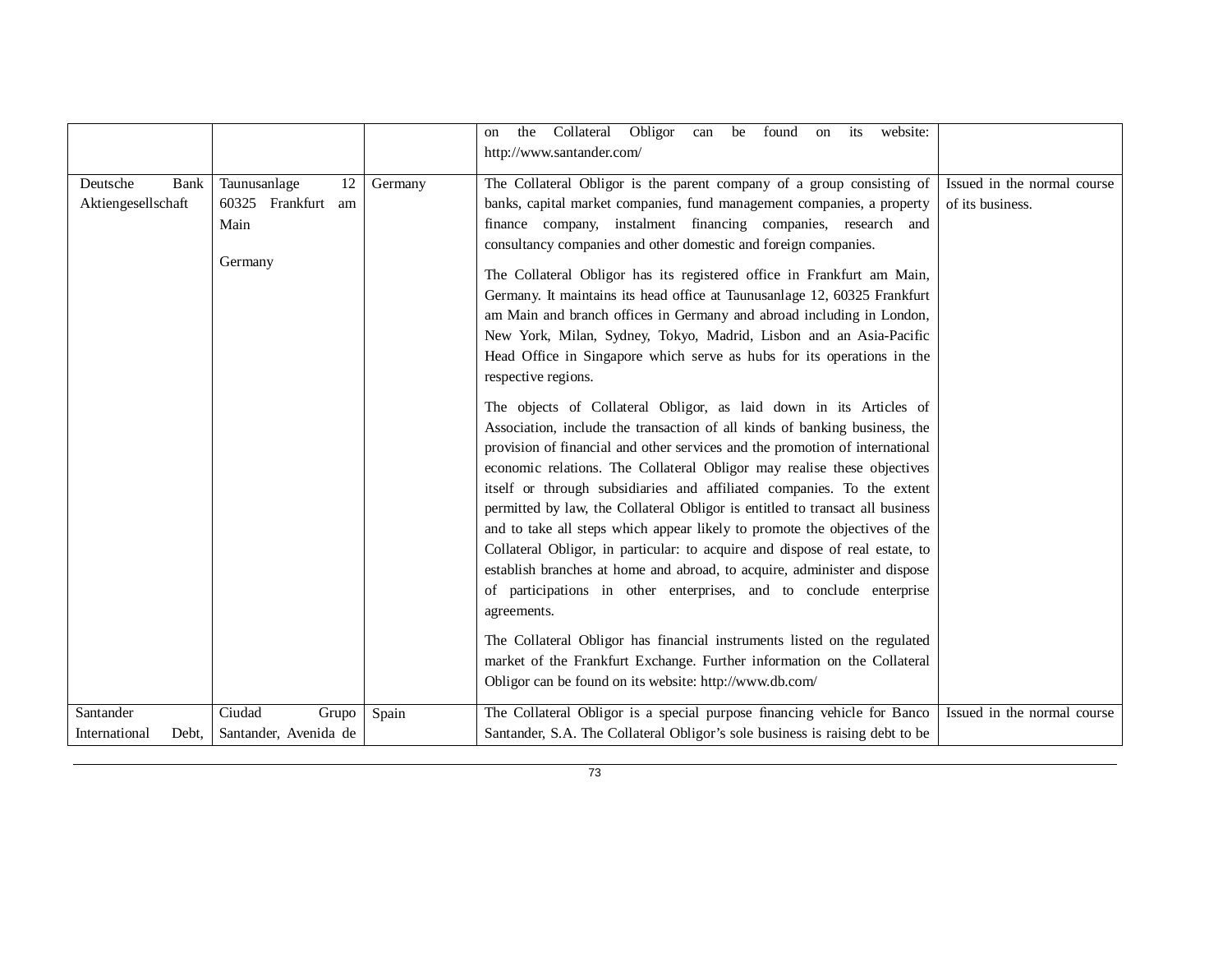| S.A. Unipersonal                                                    | Cantabria s/n, 28660<br>Boadilla del Monte,<br>Madrid, Spain |       | on-lent to the Guarantor and other members of the Group on an arm's<br>length basis. The Collateral Obligor is accordingly dependent upon the<br>Guarantor and other members of the Group servicing such loans.<br>The Collateral Obligor has financial instruments listed on the regulated<br>market of the Luxembourg Stock Exchange. Further information on the<br>Collateral Obligor can be found on its website: http://www.santander.com/                                                                                                                                                                           | of its business.                                |
|---------------------------------------------------------------------|--------------------------------------------------------------|-------|---------------------------------------------------------------------------------------------------------------------------------------------------------------------------------------------------------------------------------------------------------------------------------------------------------------------------------------------------------------------------------------------------------------------------------------------------------------------------------------------------------------------------------------------------------------------------------------------------------------------------|-------------------------------------------------|
| de<br>Sabadell<br>Banco<br><b>SA</b>                                | Sant Roc,<br>P1.<br>20,<br>08201 Sabadell, Spain             | Spain | The Collateral Obligor attracts deposits and offers commercial banking<br>services. The Collateral Obligor offers mortgage, consumer, student, and<br>building improvement loans, private banking services, and insurance, and<br>sponsors Visa credit cards. The Obligor operates branches throughout<br>Spain, elsewhere in Europe, the Caribbean, the Americas, and Asia.<br>The Collateral Obligor has financial instruments listed on the regulated<br>market of the AIAF and Barcelona Stock Exchange. Further information on<br>the Collateral Obligor can be found on its website: http://<br>www.bacsabadell.com | Issued in the normal course<br>of its business. |
| Caja de Ahorros y<br>Pensiones<br>de<br>Barcelona, SA (La<br>Caixa) | Paseo de la Castellana<br>51 Madrid,<br>28046,<br>Spain      | Spain | The Collateral Obligor attracts deposits and offers savings bank services. It<br>holds important stakes in other banks and companies in Spain and<br>elsewhere. The Obligor invests its profits into the Company in addition to<br>community services.<br>The Collateral Obligor has financial instruments listed on the regulated<br>market of the AIAF and Barcelona Stock Exchange. Further information on<br>the Collateral Obligor can be found on its website: http://www.lacaixa.es                                                                                                                                | Issued in the normal course<br>of its business. |
| Banco<br>Popular<br>Espanol SA                                      | Jóse Ortega y Gasset,<br>29 - 28006 Madrid,<br>Spain         | Spain | The Collateral Obligor attracts deposits and offers commercial banking<br>services. The Collateral Obligor offers consumer loans, mortgage loans,<br>asset management and factoring services, mutual funds, pension plans, life<br>insurance, venture capital, and real estate loans. The Obligor has regional<br>subsidiaries in Spain, Portugal, and Florida.                                                                                                                                                                                                                                                           | Issued in the normal course<br>of its business. |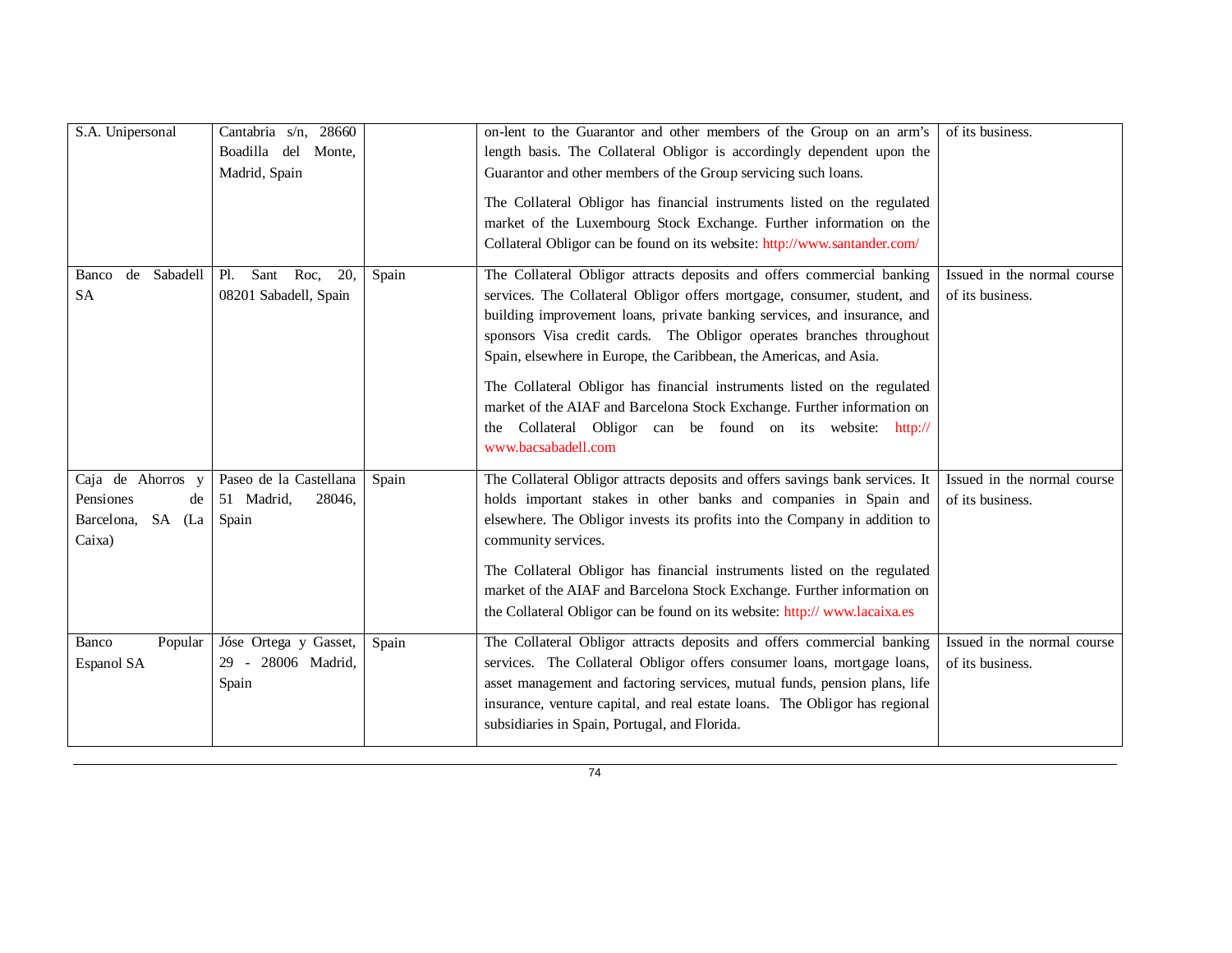|                                                |                                                                  |        | The Collateral Obligor has financial instruments listed on the regulated<br>market of the AIAF and Madrid Stock Exchange. Further information on<br>the Collateral Obligor can be found on its website: http://<br>www.bancopopular.es                                                                                                                                                                                                                                                                                                                                                                                                                                                       |                                                 |
|------------------------------------------------|------------------------------------------------------------------|--------|----------------------------------------------------------------------------------------------------------------------------------------------------------------------------------------------------------------------------------------------------------------------------------------------------------------------------------------------------------------------------------------------------------------------------------------------------------------------------------------------------------------------------------------------------------------------------------------------------------------------------------------------------------------------------------------------|-------------------------------------------------|
| <b>Bankinter SA</b>                            | Paseo de la Castellana,<br>no. 29, 28046, Madrid,<br>Spain       | Spain  | The Collateral Obligor provides retail and corporate banking services and<br>financial services throughout Spain. The Obligor offers mortgage loans,<br>pension funds, life insurance, lease financing, credit cards, mutual funds,<br>online stock brokerage, private banking, and Internet banking services.<br>The Collateral Obligor has financial instruments listed on the regulated<br>market of the AIAF and Madrid Stock Exchange. Further information on<br>the Collateral Obligor can be found on its website: http://www.bankinter.es                                                                                                                                            | Issued in the normal course<br>of its business. |
| Espanol<br>de<br>Banco<br>Credito SA (Banesto) | Avenida<br>Gran<br>Vía<br>Hortaleza No. 3 28033<br>Madrid, Spain | Spain  | The Collateral Obligor attracts deposits and offers commercial, retail, and<br>private banking services. The Obligor offers loans, lease financing,<br>factoring, treasury, insurance and personal banking services, manages<br>mutual funds, offers asset management services, and sponsors credit cards.<br>The Collateral Obligor has financial instruments listed on the regulated<br>market of the AIAF and Madrid Stock Exchange. Further information on<br>the Collateral Obligor can be found on its website: http://www.banesto.es                                                                                                                                                  | Issued in the normal course<br>of its business. |
| Credit Agricole SA                             | 91-93 Blvd. Pasteur,<br>Paris, 75015, France                     | France | The Collateral Obligor is the lead bank of the Credit Agricole Group. The<br>Collateral Obligor acts as the central bank of the Credit Agricole Group,<br>coordinates its sales and marketing strategy and ensures the liquidity $\&$<br>solvency of each of the Caisses Regionales. The Collateral Obligor, through<br>its subsidiaries, designs and manages specialized financial products that are<br>distributed primarily by the Caisses Regionales.<br>The Collateral Obligor has financial instruments listed on the regulated<br>market of the Frankfurt Stock Exchange and Luxembourg Stock Exchange.<br>Further information on the Collateral Obligor can be found on its website: | Issued in the normal course<br>of its business. |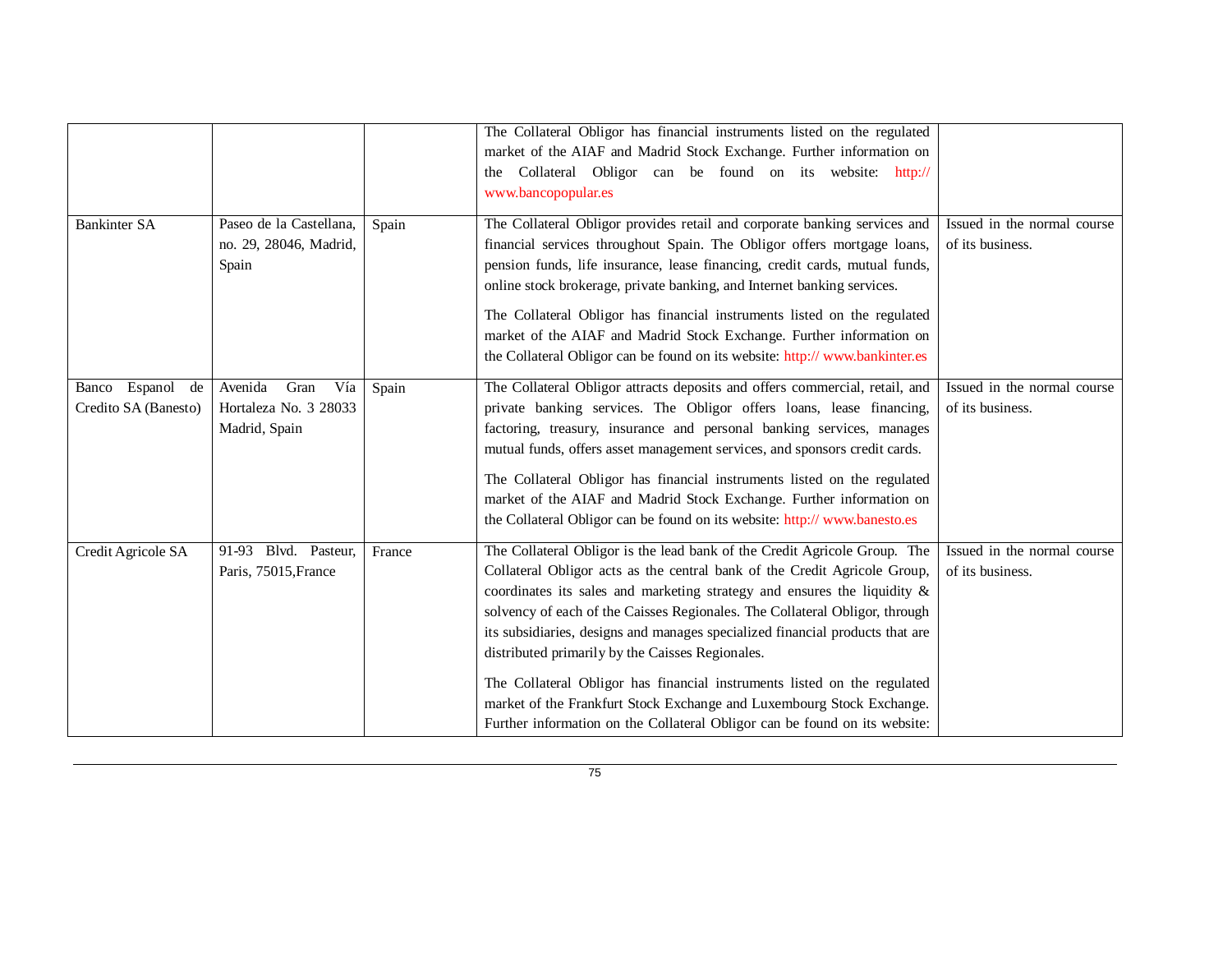|                                                                   |                                                                   |        | http://www.credit-agricole-sa.fr                                                                                                                                                                                                                                                                                                                                                                                                 |                                                 |
|-------------------------------------------------------------------|-------------------------------------------------------------------|--------|----------------------------------------------------------------------------------------------------------------------------------------------------------------------------------------------------------------------------------------------------------------------------------------------------------------------------------------------------------------------------------------------------------------------------------|-------------------------------------------------|
| Credit<br>Agricole<br>Corporate<br>&<br><b>Investment Bank SA</b> | 9 Quai du President<br>Paul Doume, Paris,<br>92920, France        | France | The Collateral Obligor provides a full range of capital markets, investment,<br>and corporate banking services. The Collateral Obligor offers fixed income<br>markets, equity brokerage, derivatives, cash management, guarantees, trade<br>facilities, and structured finance solutions. The Collateral Obligor operates<br>a network of branches worldwide.                                                                    | Issued in the normal course<br>of its business. |
|                                                                   |                                                                   |        | The Collateral Obligor has financial instruments listed on the regulated<br>market of the Frankfurt Stock Exchange and Luxembourg Stock Exchange.<br>Further information on the Collateral Obligor can be found on its website:<br>http://www.ca-cib.fr                                                                                                                                                                          |                                                 |
| <b>BNP Paribas SA</b>                                             | <b>Boulevard</b><br>des<br>16.<br>Italiens 75009 Paris,<br>France | France | The Collateral Obligor attracts deposits and offers commercial, retail,<br>investment, private and corporate banking services. The Collateral Obligor<br>also provides asset management and investment advisory services to<br>institutions and individuals in Europe, the United States, Asia and the<br><b>Emerging Markets.</b>                                                                                               | Issued in the normal course<br>of its business. |
|                                                                   |                                                                   |        | The Collateral Obligor has financial instruments listed on the regulated<br>market of the Frankfurt Stock Exchange, Luxembourg Stock Exchange and<br>Euronext Paris exchange. Further information on the Collateral Obligor can<br>be found on its website: http://www.bnpparibas.com                                                                                                                                            |                                                 |
| Societe<br>Generale<br>S.A.                                       | 29,<br>Boulevard<br>75009<br>Haussmann<br>Paris, France           | France | The Collateral Obligor attracts deposits and offers commercial, retail,<br>investment, and private banking services. The Collateral Obligor offers<br>consumer credit, vehicle lease financing, information technology equipment<br>leasing, life and non-life insurance, custodian services, trade and project<br>financing, currency exchange, treasury services, and financial and<br>commodities futures brokerage services. | Issued in the normal course<br>of its business. |
|                                                                   |                                                                   |        | The Collateral Obligor has financial instruments listed on the regulated<br>market of the Frankfurt Stock Exchange, Luxembourg Stock Exchange and                                                                                                                                                                                                                                                                                |                                                 |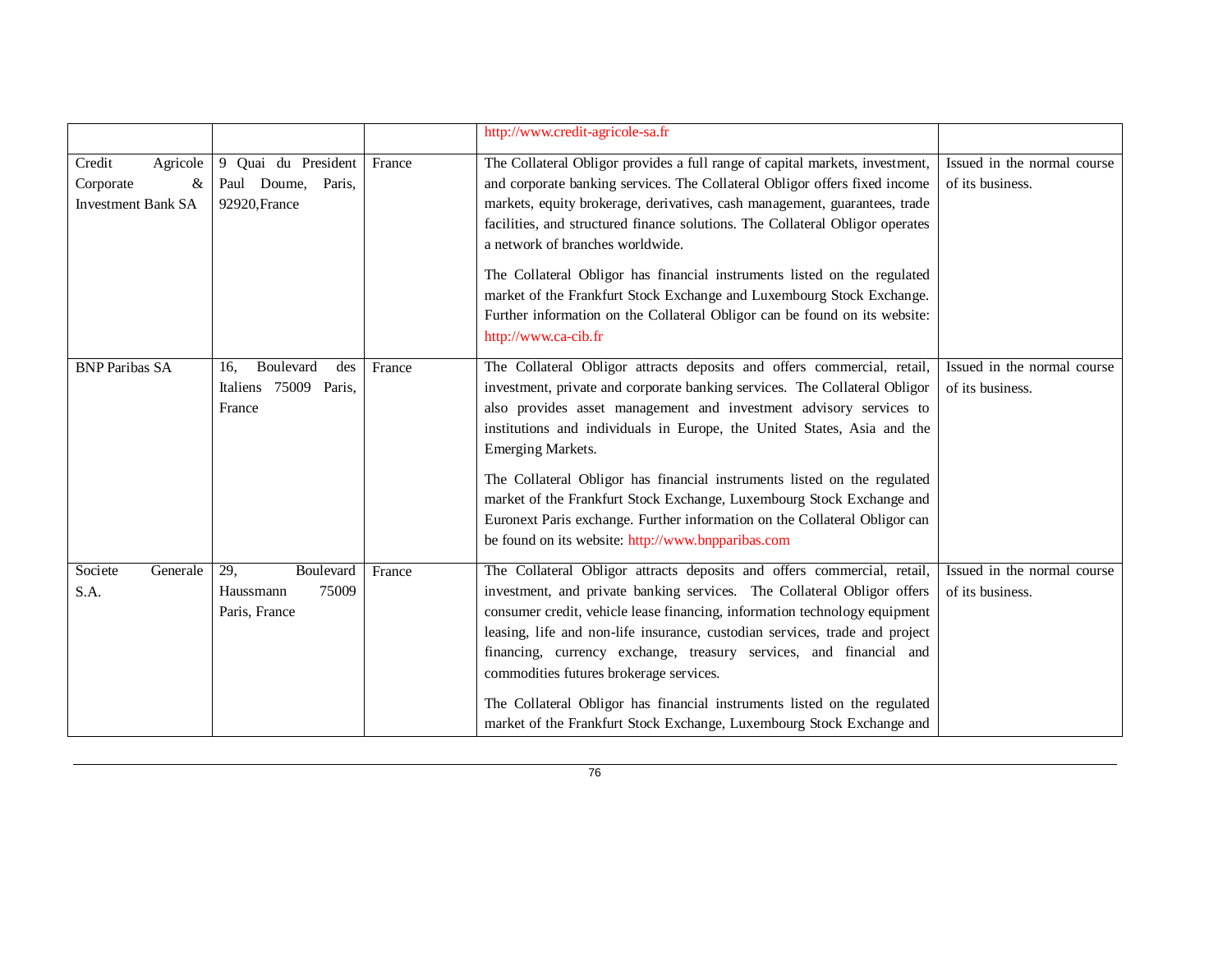|                                      |                                                      |                   | Euronext Paris exchange. Further information on the Collateral Obligor can<br>be found on its website: http://www.ir.socgen.com                                                                                                                                                                                                                                                                                                                                                                                                                                                              |                                                 |
|--------------------------------------|------------------------------------------------------|-------------------|----------------------------------------------------------------------------------------------------------------------------------------------------------------------------------------------------------------------------------------------------------------------------------------------------------------------------------------------------------------------------------------------------------------------------------------------------------------------------------------------------------------------------------------------------------------------------------------------|-------------------------------------------------|
| <b>Barclays Plc</b>                  | Churchill<br>Place,<br>ENG<br>E14<br>London.<br>5HP, | United<br>Kingdom | The Collateral Obligor is a global financial services provider engaged in<br>retail banking, credit cards, wholesale banking, investment banking, wealth<br>management and investment management services.                                                                                                                                                                                                                                                                                                                                                                                   | Issued in the normal course<br>of its business. |
|                                      |                                                      |                   | The Collateral Obligor has financial instruments listed on the regulated<br>market of the Frankfurt Stock Exchange, London Stock Exchange and<br>Euronext Paris exchange. Further information on the Collateral Obligor can<br>be found on its website: http://www.barclays.com                                                                                                                                                                                                                                                                                                              |                                                 |
| <b>HSBC Holdings Plc</b>             | 8<br>Canada<br>Square<br>London E14 5HQ              | United<br>Kingdom | The Collateral Obligor is the holding company for the HSBC Group. The<br>Collateral Obligor provides a variety of international banking and financial<br>services, including retail and corporate banking, trade, trusteeship,<br>securities, custody, capital markets, treasury, private and investment<br>banking, and insurance. The HSBC Group operates worldwide.<br>The Collateral Obligor has financial instruments listed on the regulated<br>market of the London Stock Exchange. Further information on the<br>Collateral Obligor can be found on its website: http://www.hsbc.com | Issued in the normal course<br>of its business. |
| <b>HSBC Bank Plc</b>                 | Canada<br>8<br>Square<br>London E14 5HQ              | United<br>Kingdom | The Collateral Obligor is a banking and financial services group. The<br>Collateral Obligor offers a full range of banking products and financial<br>services, including personal and business banking as well as corporate and<br>institutional banking and Internet banking services.                                                                                                                                                                                                                                                                                                      | Issued in the normal course<br>of its business. |
|                                      |                                                      |                   | The Collateral Obligor has financial instruments listed on the regulated<br>market of the London Stock Exchange. Further information on the<br>Collateral Obligor can be found on its website: http://www.hsbc.co.uk                                                                                                                                                                                                                                                                                                                                                                         |                                                 |
| Geral<br>Caixa<br>de<br>Depositos SA | Av. João XXI, 63 -<br>1000-300<br>Lisboa.            | Portugal          | The Collateral Obligor operates a banking network. The Collateral Obligor<br>offers leasing, factoring, insurance, and money management operations in                                                                                                                                                                                                                                                                                                                                                                                                                                        | Issued in the normal course<br>of its business. |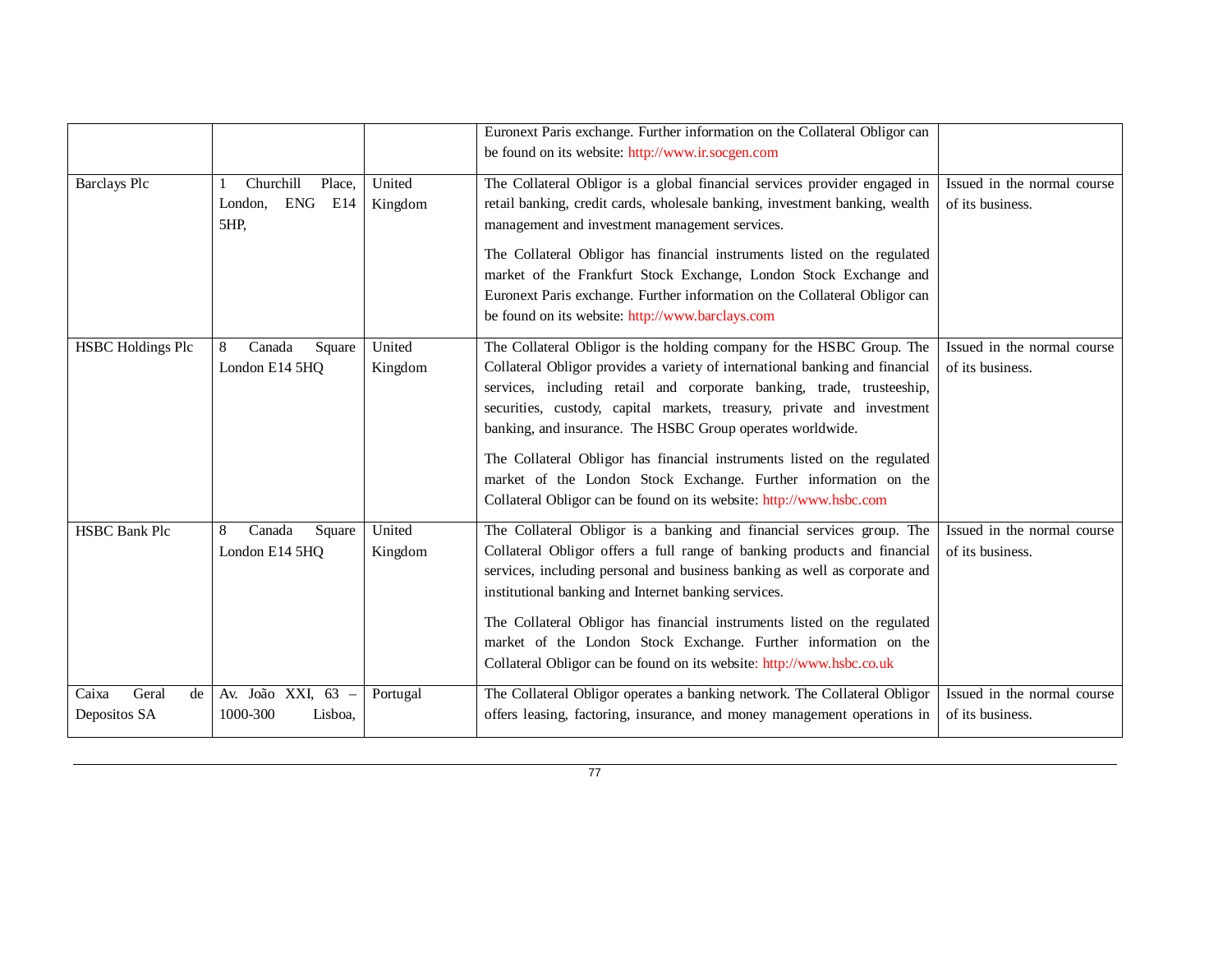|                                          | Portugal                                                     |          | Portugal, Spain, France, and Brazil.<br>The Collateral Obligor has financial instruments listed on the regulated<br>market of the Frankfurt Stock Exchange and Luxembourg Stock Exchange.<br>Further information on the Collateral Obligor can be found on its website:<br>http://www.cgd.pt                                                                                                                                                                                                                                                                                                                                                     |                                                 |
|------------------------------------------|--------------------------------------------------------------|----------|--------------------------------------------------------------------------------------------------------------------------------------------------------------------------------------------------------------------------------------------------------------------------------------------------------------------------------------------------------------------------------------------------------------------------------------------------------------------------------------------------------------------------------------------------------------------------------------------------------------------------------------------------|-------------------------------------------------|
| <b>Banco Espirito Santo</b><br><b>SA</b> | Av. da Liberdade, 195,<br>1250-142<br>Lisboa, Portugal       | Portugal | The Collateral Obligor provides commercial and investment banking<br>The Collateral Obligor offers commercial, consumer, and<br>services.<br>mortgage loans, foreign exchange, mutual funds, government debt<br>securities, project financing, advice on corporate restructuring and<br>privatization, and securities brokerage services, and underwrites equity and<br>debt securities.<br>The Collateral Obligor has financial instruments listed on the regulated<br>market of the Frankfurt Stock Exchange and Luxembourg Stock Exchange.<br>Further information on the Collateral Obligor can be found on its website:<br>http://www.bes.pt | Issued in the normal course<br>of its business. |
| Comercial<br>Banco<br>Portugues SA       | Rua Áurea, 130, 3rd<br>1100-060<br>Floor<br>Lisbon, Portugal | Portugal | The Collateral Obligor attracts deposits and offers commercial and<br>investment banking services. The Collateral obligor offers consumer loans,<br>factoring, lease financing, mortgages, insurance, securities brokerage,<br>investment funds, and American Express cards. The Collateral Obligor<br>operates offices in Europe, the Americas, Africa, and China.<br>The Collateral Obligor has financial instruments listed on the regulated<br>market of the London Stock Exchange. Further information on the<br>Collateral Obligor can be found on its website: http://www.bcp.pt                                                          | Issued in the normal course<br>of its business. |
| Santander<br>Banco<br>Totta SA           | Rua do Ouro, $88 -$<br>1100-061,<br>Lisbon,<br>Portugal      | Portugal | The Collateral Obligor attracts deposits and offers commercial, retail and<br>investment banking services. The Collateral Obligor offers savings<br>accounts, portfolio management services, real estate credit, factoring, lease<br>financing, and money market and capital market services.                                                                                                                                                                                                                                                                                                                                                    | Issued in the normal course<br>of its business. |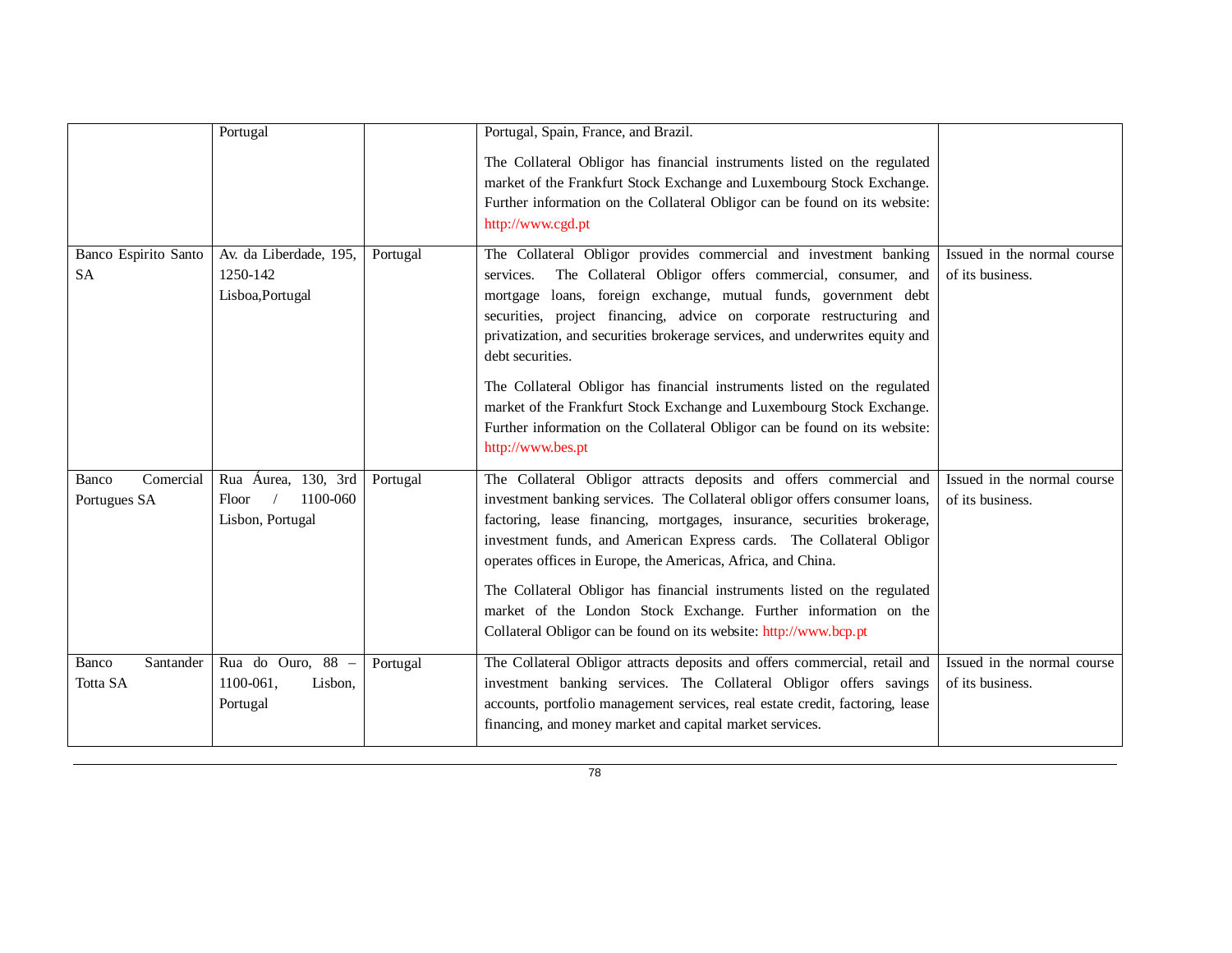|                                       |                                                                      |             | The Collateral Obligor has financial instruments listed on the regulated<br>market of the Lisbon Stock Exchange. Further information on the Collateral<br>Obligor can be found on its website: http://www.totta.pt                                                                                                                                                                              |                                                 |
|---------------------------------------|----------------------------------------------------------------------|-------------|-------------------------------------------------------------------------------------------------------------------------------------------------------------------------------------------------------------------------------------------------------------------------------------------------------------------------------------------------------------------------------------------------|-------------------------------------------------|
| Energias de Portugal<br>SA            | Marquês<br>Praça<br>de<br>Pombal, 12<br>1250-162<br>Lisboa, Portugal | Portugal    | The Collateral Obligor generates, supplies and distributes electricity and the<br>supply of gas in Portugal and Spain. Through subsidiaries, the Collateral<br>Obligor is involved with electricity distribution, generation and supply in<br>Brazil, and wind power promotion, construction and operations in Spain,<br>Portugal, France and Belgium.                                          | Issued in the normal course<br>of its business. |
|                                       |                                                                      |             | The Collateral Obligor has financial instruments listed on the regulated<br>market of the Euronext Lisbon Stock Exchange and London Stock<br>Exchange. Further information on the Collateral Obligor can be found on<br>its website: http://www.edp.pt                                                                                                                                          |                                                 |
| <b>EDP</b> Finance BV                 | Strawinskylaan<br>3105<br>Amsterdam,<br>1077ZX, Netherlands          | Netherlands | The Collateral Obligor issues debt to raise capital for its parent company,<br>Energias de Portugal S.A. The Collateral Obligor is incorporated in the<br>Netherlands.                                                                                                                                                                                                                          | Issued in the normal course<br>of its business. |
|                                       |                                                                      |             | The Collateral Obligor has financial instruments listed on the regulated<br>market of the Euronext Lisbon Stock Exchange and London Stock<br>Exchange. Further information on the Collateral Obligor can be found on<br>its website: http://www.edp.pt                                                                                                                                          |                                                 |
| Telecom<br>Portugal<br><b>SGPS SA</b> | Avenida Fontes Pereira<br>de Melo, 40, Lisboa,<br>Portugal           | Portugal    | The Collateral Obligor offers telecommunications services in Portugal. The<br>Collateral Obligor offers domestic, long distance, and international<br>telephone, mobile telephone, paging, Internet access, and data<br>communications services. The Collateral Obligor distributes television<br>programming over the Internet and offers some of its services in Brazil,<br>Africa, and Asia. | Issued in the normal course<br>of its business. |
|                                       |                                                                      |             | The Collateral Obligor has financial instruments listed on the regulated<br>market of the Euronext Lisbon Stock Exchange and London Stock                                                                                                                                                                                                                                                       |                                                 |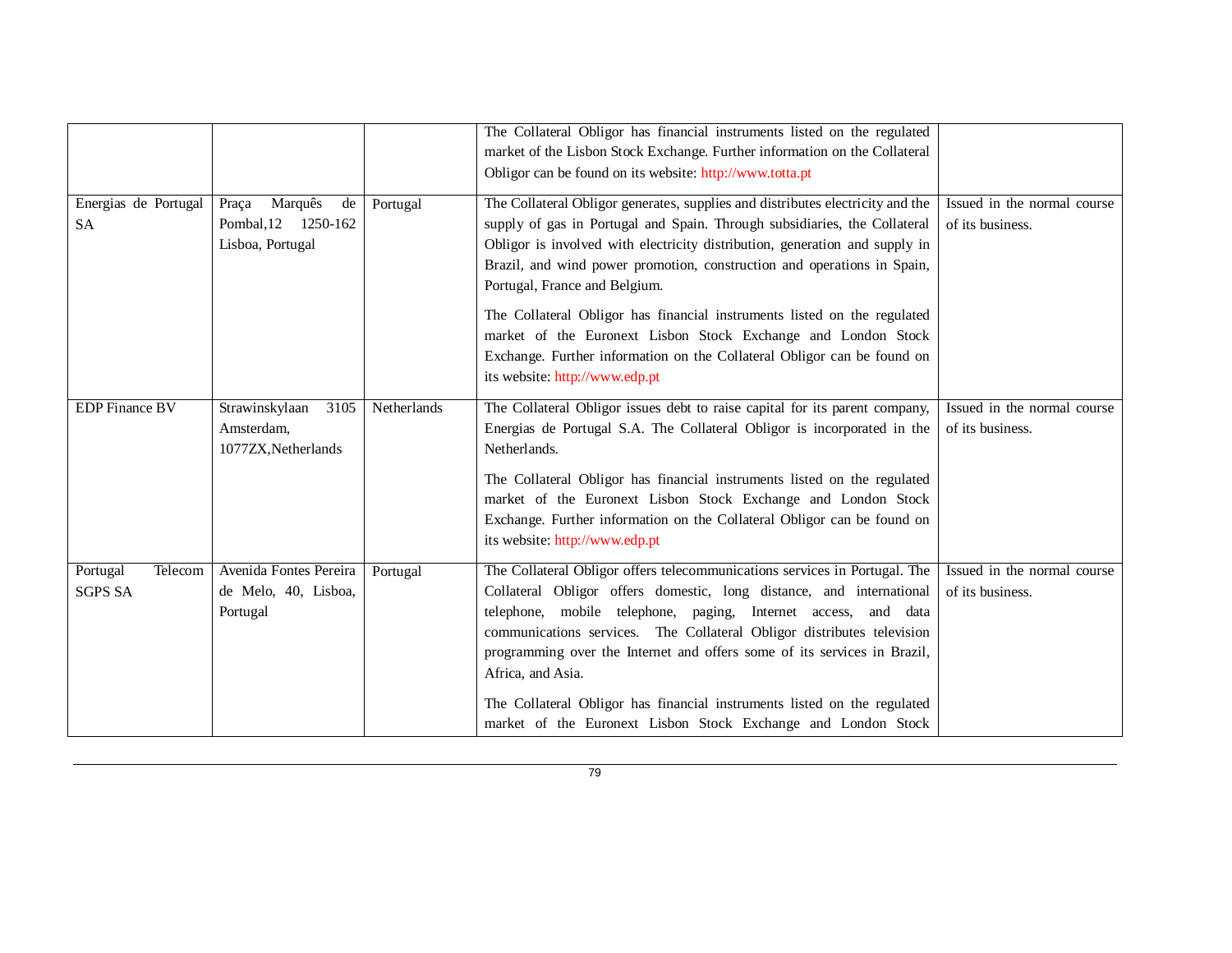|                                                           |                                                                                                                            |             | Exchange. Further information on the Collateral Obligor can be found on<br>its website: http://www.telecom.pt                                                                                                                                                                                                                                                                                                                                                                                                                                                                                                                                                  |                                                 |
|-----------------------------------------------------------|----------------------------------------------------------------------------------------------------------------------------|-------------|----------------------------------------------------------------------------------------------------------------------------------------------------------------------------------------------------------------------------------------------------------------------------------------------------------------------------------------------------------------------------------------------------------------------------------------------------------------------------------------------------------------------------------------------------------------------------------------------------------------------------------------------------------------|-------------------------------------------------|
| Telecom<br>Portugal<br>International Finance<br><b>BV</b> | Herikerbergweg<br>238<br>1101 CM Amsterdam<br>Zuidoost                                                                     | Netherlands | The Collateral obligor is a direct, wholly-owned subsidiary of Portugal<br>Telecom SGPS SA. The Collateral Obligor is a special purpose finance<br>company for the Portugal Telecom group. The Collateral Obligor's main<br>activities consist of holding and financing of group entities.                                                                                                                                                                                                                                                                                                                                                                     | Issued in the normal course<br>of its business. |
|                                                           |                                                                                                                            |             | The Collateral Obligor has financial instruments listed on the regulated<br>market of the Euronext Lisbon Stock Exchange and London Stock<br>Exchange. Further information on the Collateral Obligor can be found on<br>its website: http://www.telecom.pt                                                                                                                                                                                                                                                                                                                                                                                                     |                                                 |
| Brisa Finance BV                                          | Locatellikade<br>1076AZ<br>Amsterdam,<br><b>Netherlands</b>                                                                | Netherlands | The Collateral Obligor is a special purpose entity formed to issue notes.<br>The Collateral Obligor finances the business operations for Brisa Auto-<br>Estradas de Portugal through loans or other securities.<br>The Collateral Obligor has financial instruments listed on the regulated<br>market of the Euronext Lisbon Stock Exchange and London Stock<br>Exchange. Further information on the Collateral Obligor can be found on<br>its website: http://www.brisa.pt                                                                                                                                                                                    | Issued in the normal course<br>of its business. |
| Brisa Auto-Estradas<br>de Portugal SA                     | Quinta da Torre da<br>Edifício<br>Aguilha<br>$\equiv$<br>$BRISA -$<br>2785-599<br>S. Domingos de Rana,<br>Lisbon, Portugal | Portugal    | The Collateral Obligor designs, builds, operates and maintains a system of<br>toll highways in Portugal under a concession from the state, to expire in<br>2035. The Collateral Obligor also provides services such as service stations<br>operation, auto inspections, electronic toll collection, engineering projects<br>management, electronic equipment maintenance, and roadside assistance.<br>The Collateral Obligor has financial instruments listed on the regulated<br>market of the Euronext Lisbon Stock Exchange and London Stock<br>Exchange. Further information on the Collateral Obligor can be found on<br>its website: http://www.brisa.pt | Issued in the normal course<br>of its business. |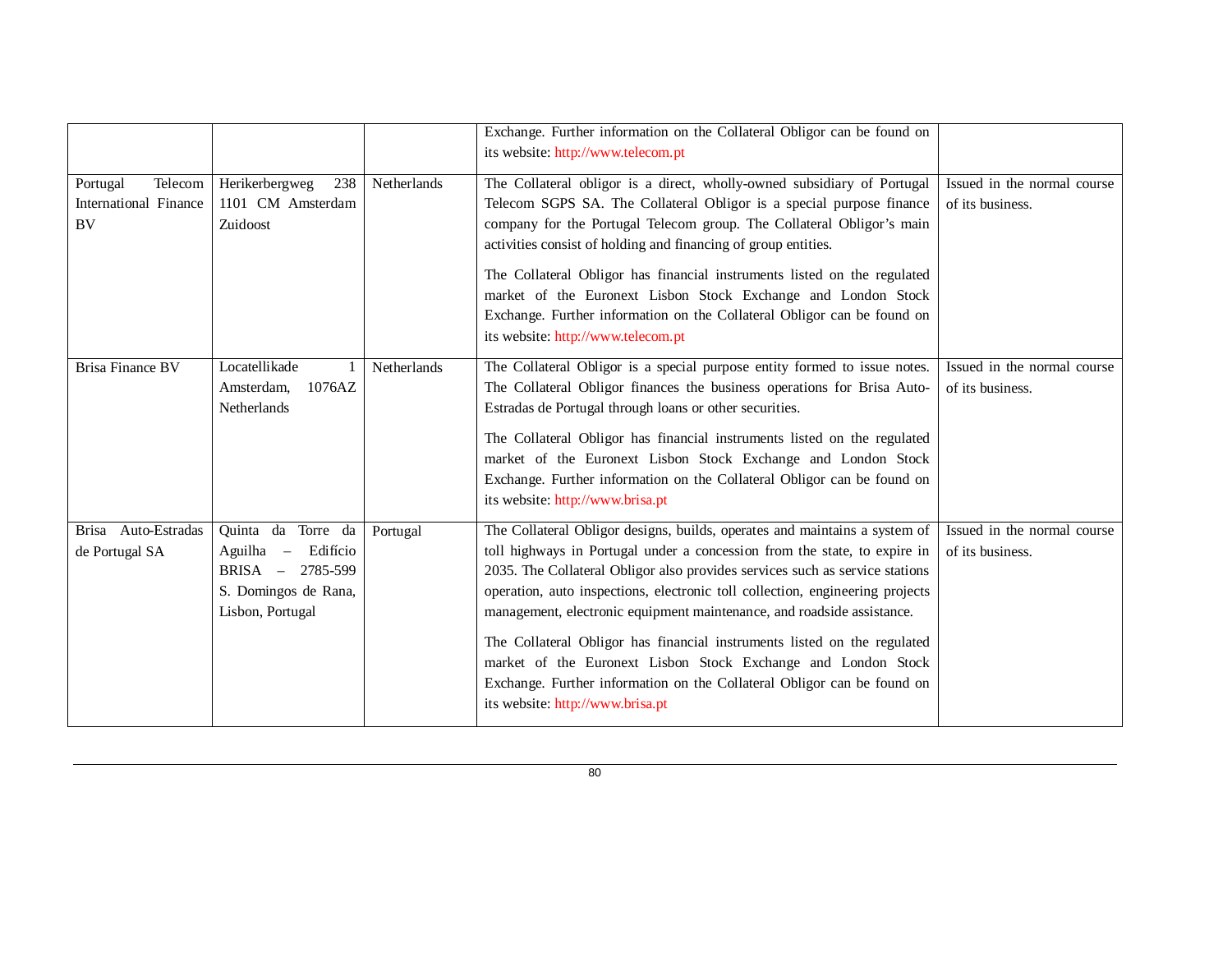| Brisa - Concessao<br>Rodoviaria SA       | Quinta Da Torre Da<br>Aguilha, Edifici Sao<br>Domingos De Rana,<br>2785-599 Portugal | Portugal | The Collateral Obligor was founded in 1992. The Collateral Obligor's line<br>of business includes providing trucking terminal facilities.<br>The Collateral Obligor has financial instruments listed on the regulated<br>market of the Euronext Lisbon Stock Exchange and Luxembourg Stock<br>Exchange. Further information on the Collateral Obligor can be found on<br>its website: http://www.brisaconcessao.pt                                                                                                                                              | Issued in the normal course<br>of its business. |
|------------------------------------------|--------------------------------------------------------------------------------------|----------|-----------------------------------------------------------------------------------------------------------------------------------------------------------------------------------------------------------------------------------------------------------------------------------------------------------------------------------------------------------------------------------------------------------------------------------------------------------------------------------------------------------------------------------------------------------------|-------------------------------------------------|
| Banque Federative du<br>Credit Mutuel SA | 34 Rue du Wacken<br>Strasbourg, 67002<br>France                                      | France   | The Collateral Obligor operates as a holding company. The Collateral<br>Obligor through its subsidiaries, provides finance, insurance, banking, debt<br>programs, and money market activities. Banque Federative du Credit<br>Mutuel conducts business in France.<br>The Collateral Obligor has financial instruments listed on the regulated<br>market of the Luxembourg Stock Exchange. Further information on the<br>Collateral Obligor can be found on its website: www.bfcm.creditmutuel.fr                                                                | Issued in the normal course<br>of its business. |
| <b>KBC</b> Groep NV                      | <b>KBC GROEP NV</b><br>Havenlaan 2<br>Brussels, 1080<br>Belgium                      | Belgium  | The Collateral Obligor attracts deposits and offers banking and insurance<br>services. The Collateral Obligor offers mortgage and consumer loans,<br>project financing, lease financing and factoring, and life, health,<br>commercial, automobile, liability, industrial accident, and occupational<br>insurance, and manages investment funds.<br>The Collateral Obligor has financial instruments listed on the regulated<br>market of the Brussels Stock Exchange. Further information on the<br>Collateral Obligor can be found on its website: www.kbc.be | Issued in the normal course<br>of its business  |
| Delhaize Group                           | <b>DELHAIZE GROUP</b><br>Square Marie Curie 40<br>Brussels, 1070<br>Belgium          | Belgium  | The Collateral Obligor operates supermarkets, drugstores, discount stores,<br>and health and beauty shops throughout Belgium and abroad. The stores<br>operate under the names Food Lion, MegaImage, AB Mega, Delvita, Tom<br>& Company, SuperIndo, Le Lion, A.D. Delhaize, Superettes Delhaize, Di,<br>Caddy-Home, P.G., Alfa-Beta, Super Discount Markets, Kash N' Karry,<br>Hannaford, Shop N' Go, and Proxy Delhaize.                                                                                                                                       | Issued in the normal course<br>of its business  |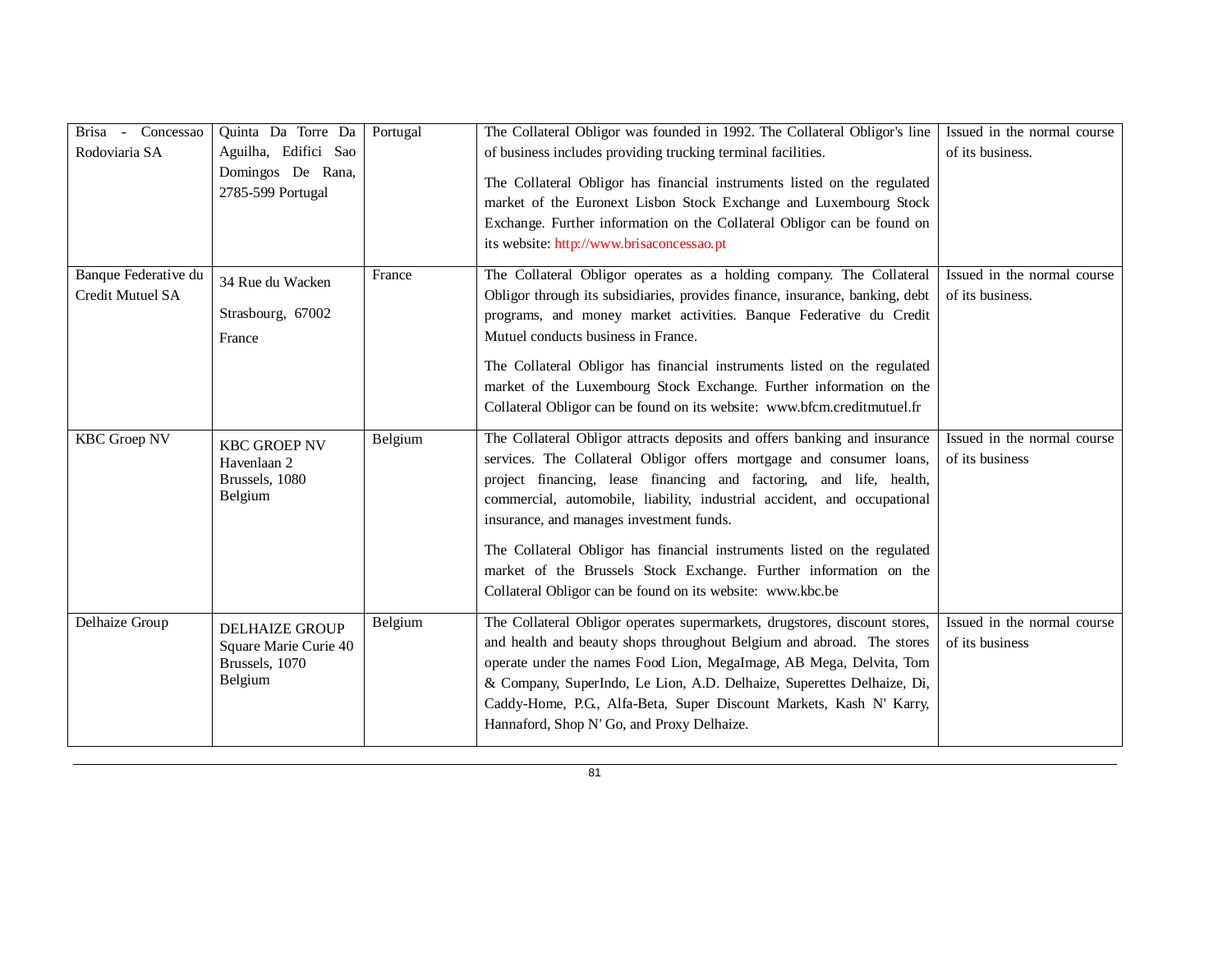|                              |                                                                                                                                                                                        |         | The Collateral Obligor has financial instruments listed on the regulated<br>market of the Brussels Stock Exchange. Further information on the<br>Obligor<br>Collateral<br>found<br>website:<br>be<br>its<br>can<br>on<br>http://www.delhaizegroup.com                                                                                                                                                                                                                                                                                        |                                                |
|------------------------------|----------------------------------------------------------------------------------------------------------------------------------------------------------------------------------------|---------|----------------------------------------------------------------------------------------------------------------------------------------------------------------------------------------------------------------------------------------------------------------------------------------------------------------------------------------------------------------------------------------------------------------------------------------------------------------------------------------------------------------------------------------------|------------------------------------------------|
| AXA Bank Europe<br><b>SA</b> | Blvd du Souverain 25<br>Brussels, 1170<br>Belgium                                                                                                                                      | Belgium | The Collateral Obligor provides banking products and services. The<br>Collateral Obligor offers individuals, mid-sized, and large businesses<br>products and services like insurance, protection, savings retirement, and<br>financial planning needs. The Collateral Obligor serves customers<br>throughout Europe.<br>The Collateral Obligor has financial instruments listed on the regulated<br>market of the Luxembourg Stock Exchange. Further information on the<br>Collateral Obligor can be found on its website: http://www.axa.be | Issued in the normal course<br>of its business |
| <b>Belfius Funding NV</b>    | Belfius Funding N.V.<br>Herikerbergweg 238<br>1101CM<br><b>AMSTERDAM</b><br><b>ZUIDOOST</b><br>P.O. Box Postbus<br>23393<br>1100DW<br><b>AMSTERDAM</b><br><b>ZUIDOOST</b><br>Nederland | Belgium | The Collateral Obligor formerly known as Dexia Funding Netherlands<br>N.V., was created to enter into and provide loans, and to perform all<br>transactions of financial nature, in order to carry on the management of, and<br>to finance other enterprises and companies.<br>The Collateral Obligor has financial instruments listed on the regulated<br>market of the Luxembourg Stock Exchange. Further information on the<br>Collateral Obligor can be found on its website: http://www.dexia.be                                        | Issued in the normal course<br>of its business |
| Fortis Bank SA/NV            | <b>FORTIS BANQUE -</b><br><b>BANK-AUC</b><br>Montagne du Parc 3<br>Brussels, B-1180<br>Belgium                                                                                         | Belgium | The Collateral Obligor provides a range of financial products and services.<br>The Company operates in retail banking, asset management, private<br>banking and merchant banking.<br>The Collateral Obligor has financial instruments listed on the regulated<br>market of the Brussels Stock Exchange. Further information on the                                                                                                                                                                                                           | Issued in the normal course<br>of its business |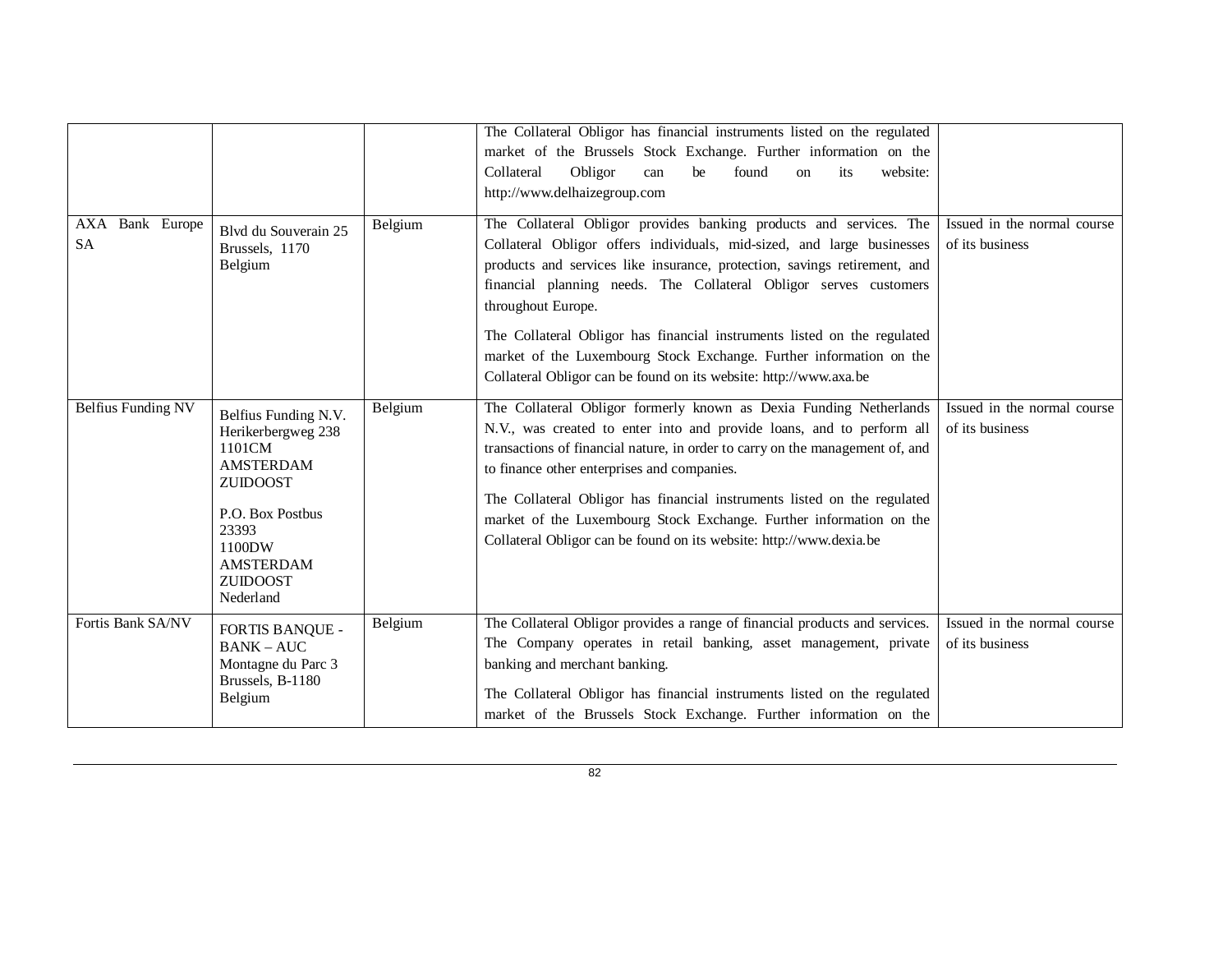|                                            |                                                              |             | Collateral Obligor can be found on its website: http://www.fortisbank.be                                                                                                                                                                                                                                                                                                                                                                                                                                                                                                                                                                                            |                                                |
|--------------------------------------------|--------------------------------------------------------------|-------------|---------------------------------------------------------------------------------------------------------------------------------------------------------------------------------------------------------------------------------------------------------------------------------------------------------------------------------------------------------------------------------------------------------------------------------------------------------------------------------------------------------------------------------------------------------------------------------------------------------------------------------------------------------------------|------------------------------------------------|
| <b>CIC</b>                                 | <b>CIC</b><br>6 Avenue de Provence<br>Paris, 75009<br>France | France      | The Collateral Obligor is the investment bank and holding company for the<br>CIC Group, a group of French regional banks. The Collateral Obligor sells<br>insurance through its commercial bank network and offers a wide range of<br>financial services.<br>The Collateral Obligor has financial instruments listed on the regulated<br>market of the Paris and Luxembourg Stock Exchange. Further information<br>on the Collateral Obligor can be found on its website: http://www.cic-<br>banques.fr                                                                                                                                                             | Issued in the normal course<br>of its business |
| Enel SpA                                   | Viale Regina,<br>Margherita 137,<br>00198 Rome, Italy        | Italy       | The Collateral Obligor generates, transmits, distributes, and trades<br>electricity. The Collateral Obligor operates hydroelectric, geothermal, and<br>other generating plants. The Collateral Obligor, through subsidiaries, also<br>provides fixed-line and mobile telephone services, installs public lighting<br>systems, and operates real estate, factoring, insurance, telecommunications,<br>and Internet service provider businesses.<br>The Collateral Obligor has financial instruments listed on the regulated<br>market of the Dublin Stock Exchange. Further information on the Collateral<br>Obligor can be found on its website: http://www.enel.it | Issued in the normal course<br>of its business |
| Finance<br>Enel<br><b>International NV</b> | Herengracht 471, 1017<br>BS Amsterdam, The<br>Netherlands    | Netherlands | The Collateral Obligor operates as a holding company for equity<br>investments and other financial assets.<br>The Collateral Obligor has financial instruments listed on the regulated<br>market of the Dublin Stock Exchange. Further information on the Collateral<br>Obligor can be found on its website: http://www.enel.it                                                                                                                                                                                                                                                                                                                                     | Issued in the normal course<br>of its business |
| Areva SA                                   | 33, rue La Fayette -<br>75009 Paris,<br>France               | France      | The Collateral Obligor offers technological solutions for nuclear power<br>generation and electricity transmission and distribution. The Collateral<br>Obligor also manufactures nuclear measurement equipment, transportation                                                                                                                                                                                                                                                                                                                                                                                                                                      | Issued in the normal course<br>of its business |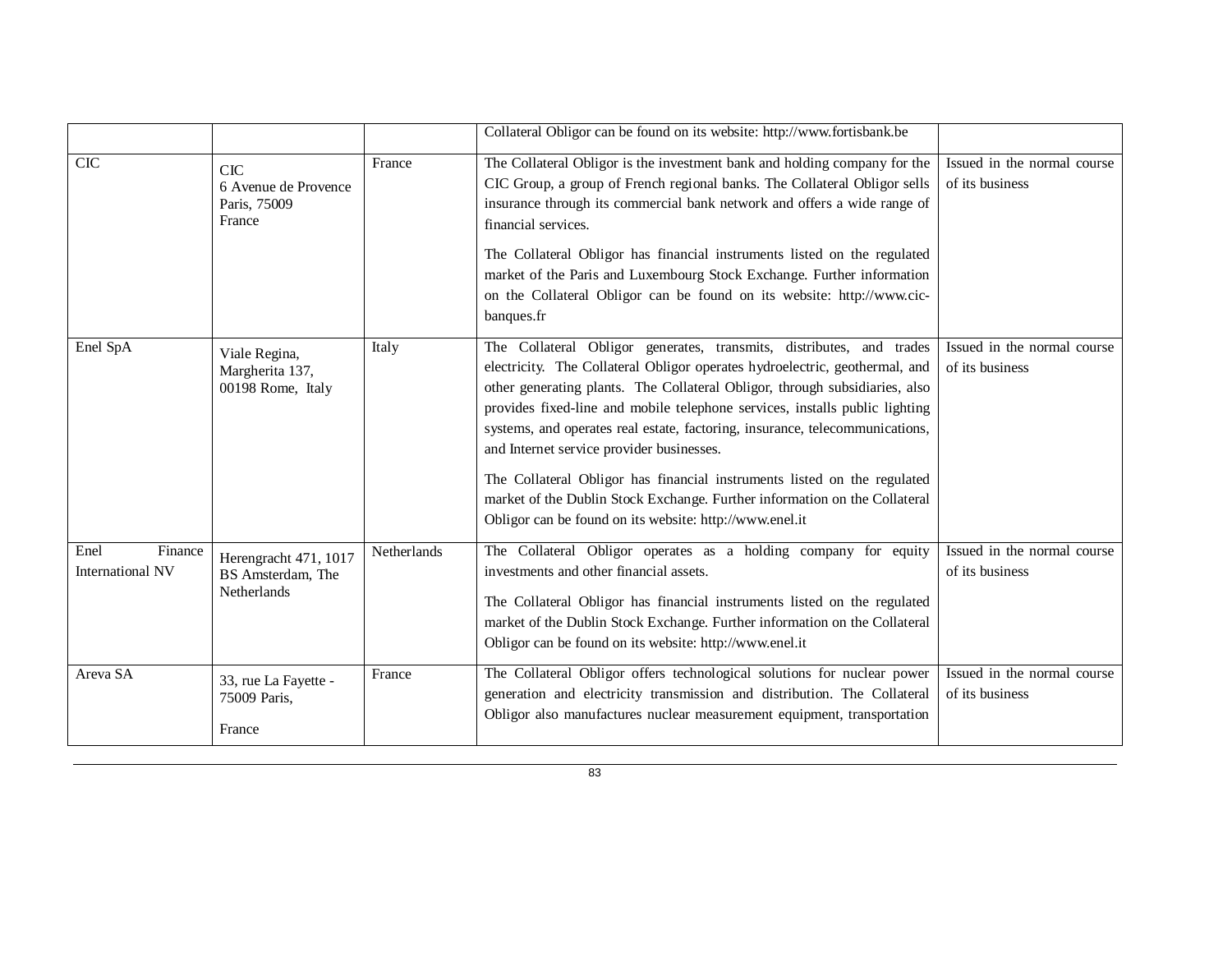|                                    |                                                                            |             | safety systems, along with the recycling and reprocessing of nuclear fuel.<br>The Collateral Obligor has financial instruments listed on the regulated<br>market of the Paris Stock Exchange. Further information on the Collateral<br>Obligor can be found on its website: http://www.areva.com                                                                                                                                                                                                                                                                                                                                                                                                       |                                                |
|------------------------------------|----------------------------------------------------------------------------|-------------|--------------------------------------------------------------------------------------------------------------------------------------------------------------------------------------------------------------------------------------------------------------------------------------------------------------------------------------------------------------------------------------------------------------------------------------------------------------------------------------------------------------------------------------------------------------------------------------------------------------------------------------------------------------------------------------------------------|------------------------------------------------|
| Repsol SA                          | Edificio Tucumán.<br>Glorieta del Mar<br>Caribe, 1 28043,<br>Madrid, Spain | Spain       | The Collateral Obligor., through subsidiaries, explores for and produces<br>crude oil and natural gas, refines petroleum, and transports petroleum<br>products and liquefied petroleum gas (LPG). The Collateral Obligor retails<br>gasoline and other products through its chain of gasoline filling stations.<br>The Collateral Obligor's petroleum reserves are in Spain, Latin America,<br>Asia, North Africa, and the Middle East and United States.<br>The Collateral Obligor has financial instruments listed on the regulated<br>market of the Frankfurt and Luxembourg Stock Exchange. Further<br>information on the Collateral Obligor can be found on its website:<br>http://www.repsol.com | Issued in the normal course<br>of its business |
| Repsol International<br>Finance BV | Koningskade, 30<br>Hague, 2596 AA<br><b>Netherlands</b>                    | Netherlands | The Collateral Obligor, a wholly-owned subsidiary of Repsol S.A., is a<br>special purpose finance company formed for the purpose of issuing<br>commercial notes.<br>The Collateral Obligor has financial instruments listed on the regulated<br>market of the Frankfurt and Luxembourg Stock Exchange. Further<br>information on the Collateral Obligor can be found on its website:<br>http://www.repsol.com                                                                                                                                                                                                                                                                                          | Issued in the normal course<br>of its business |
| Telefonica SA                      | Gran Vía, 28, 28013<br>Madrid, Spain                                       | Spain       | The Collateral Obligor provides telecommunications services mainly to<br>countries in Europe and Latin America. The Collateral Obligor offers<br>fixed-line and mobile telephone, Internet, and data transmission services to<br>residential and corporate customers.<br>Collateral Obligor has financial instruments listed on the regulated market<br>of the London Stock Exchange. Further information on the Collateral<br>Obligor can be found on its website: http://www.telefonica.es                                                                                                                                                                                                           | Issued in the normal course<br>of its business |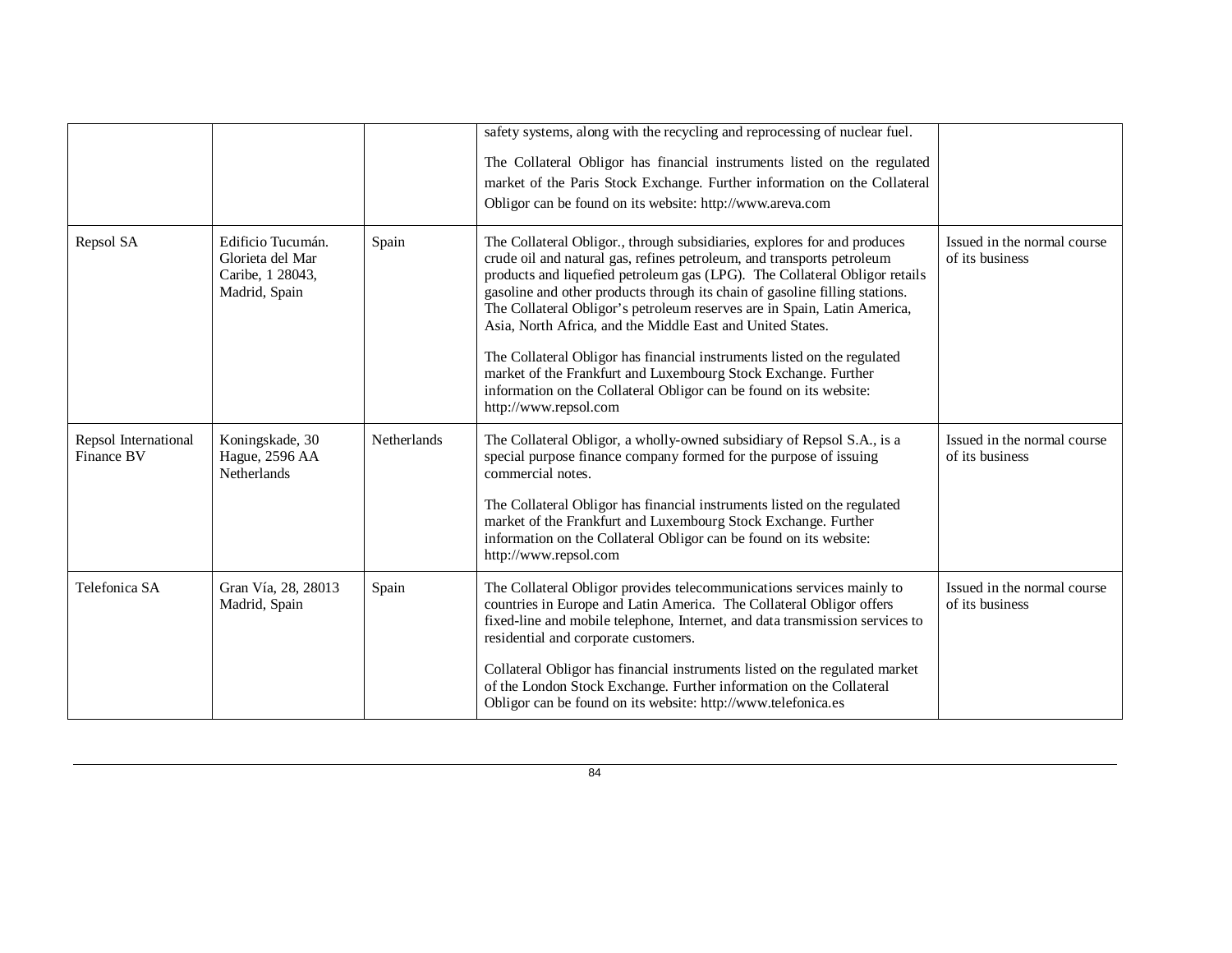| <b>Telefonica Emisiones</b><br><b>SAU</b> | Gran Vía, 28, 28013<br>Madrid, Spain                    | Spain       | The Collateral Obligor was incorporated in 2004 and is based in Spain. The<br>Collateral Obligor operates as a subsidiary of Telefonica, S.A.<br>Collateral Obligor has financial instruments listed on the regulated market<br>of the London Stock Exchange. Further information on the Collateral<br>Obligor can be found on its website: http://www.telefonica.es                                                                                                                                                                                                                                         | Issued in the normal course<br>of its business |
|-------------------------------------------|---------------------------------------------------------|-------------|--------------------------------------------------------------------------------------------------------------------------------------------------------------------------------------------------------------------------------------------------------------------------------------------------------------------------------------------------------------------------------------------------------------------------------------------------------------------------------------------------------------------------------------------------------------------------------------------------------------|------------------------------------------------|
| Gazprom OAO                               | 16 Nametkina St.,<br>NA02 MOSCOW<br>117997              | Russia      | The Collateral Obligor operates gas pipeline systems, produces and<br>explores gas, and transports high pressure gas in the Russian Federation and<br>European countries. The Collateral Obligor is also engaged in oil<br>production, oil refining, gas storage, and electric and heat energy<br>generation.<br>Collateral Obligor has financial instruments listed on the regulated market<br>of the Dublin Stock Exchange. Further information on the Collateral<br>Obligor can be found on its website: http://www.gazprom.com                                                                           | Issued in the normal course<br>of its business |
| Fiat Finance & Trade<br><b>SA</b>         | 24 Boulevard Royal,<br>Luxembourg, L-2449<br>Luxembourg | Luxembourg  | Collateral Obligor provides central treasury services for the Fiat Group. The<br>Collateral Obligor holds participations in other companies and offers<br>financing for companies in the Fiat Group.<br>Collateral Obligor has financial instruments listed on the regulated market<br>of the Dublin Stock Exchange. Further information on the Collateral<br>Obligor can be found on its website: http://www.fiat.com                                                                                                                                                                                       | Issued in the normal course<br>of its business |
| E. ON AG                                  | E.ON-Platz 1 40479<br>Düsseldorf, Germany               | Germany     | The Collateral Obligor operates in power generation and gas production<br>businesses. The Collateral Obligor's operations include electric generation<br>at conventional, nuclear, and renewable-source facilities; electric<br>transmission via high-voltage wires network; regional distribution of<br>electricity, gas, and heat; power trading and electricity, gas, and heat sales.<br>Collateral Obligor has financial instruments listed on the regulated market<br>of the Frankfurt Stock Exchange. Further information on the Collateral<br>Obligor can be found on its website: http://www.eon.com | Issued in the normal course<br>of its business |
| <b>E.ON</b> International<br>Finance BV   | Capelseweg 400 3068<br>AX Rotterdam,                    | Netherlands | The Collateral Obligor issues corporate debt. The Collateral Obligor issues<br>bonds, promissory notes, and other debt instruments guaranteed by E.ON                                                                                                                                                                                                                                                                                                                                                                                                                                                        | Issued in the normal course<br>of its business |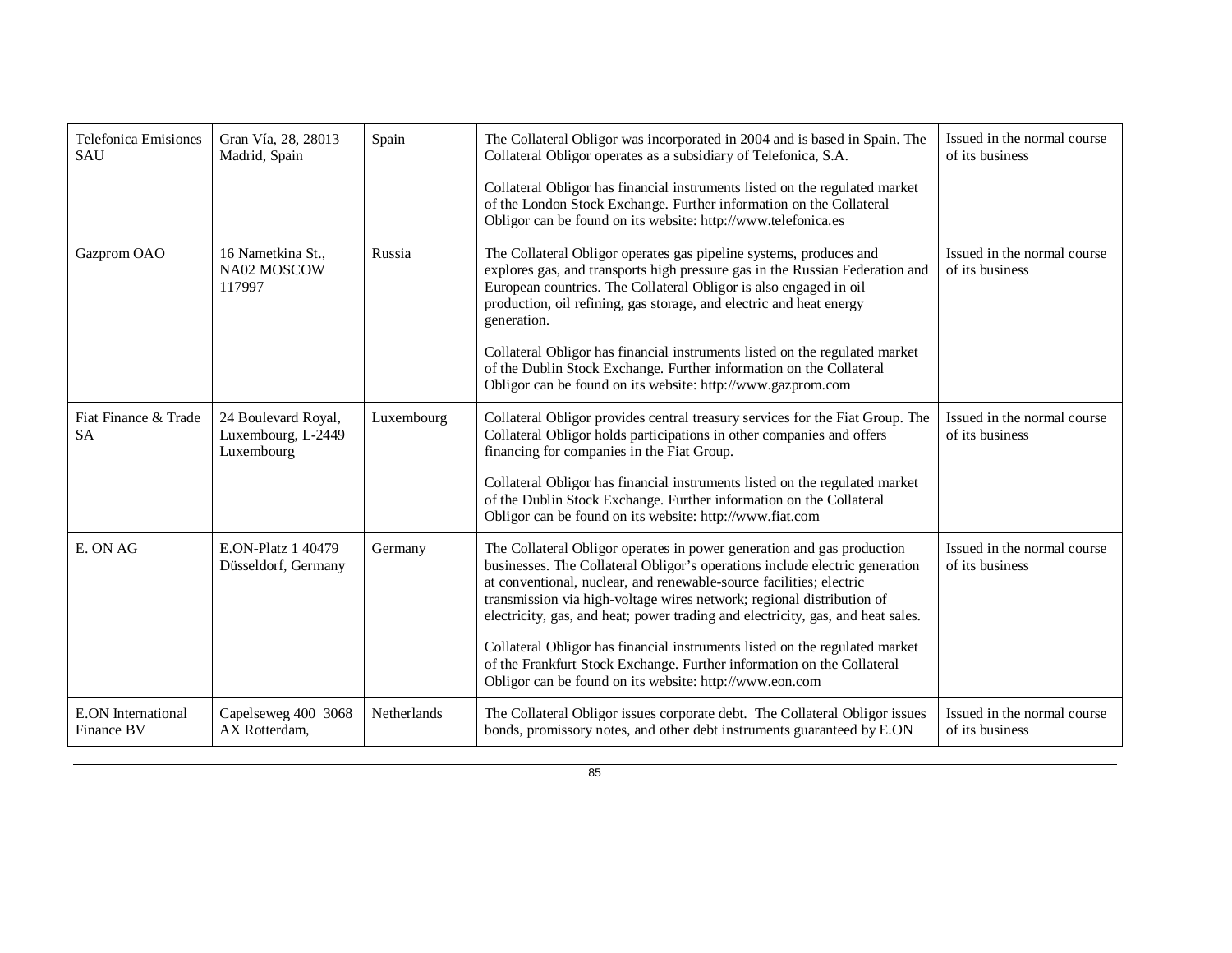|                                                   | Netherlands                                                        |                    | AG.                                                                                                                                                                                                                                                                                                                                                                                     |                                                |
|---------------------------------------------------|--------------------------------------------------------------------|--------------------|-----------------------------------------------------------------------------------------------------------------------------------------------------------------------------------------------------------------------------------------------------------------------------------------------------------------------------------------------------------------------------------------|------------------------------------------------|
|                                                   |                                                                    |                    | Collateral Obligor has financial instruments listed on the regulated market<br>of the Frankfurt Stock Exchange. Further information on the Collateral<br>Obligor can be found on its website: http://www.eon.com                                                                                                                                                                        |                                                |
| <b>KBC Bank NV</b>                                | 2 Havenlaan Brussels.<br>1080 Belgium                              | Belgium            | The Collateral Obligor operates as a full service commercial bank. The<br>Collateral Obligor offers deposit, savings, loans, investment, and other<br>financial services to private and commercial customers throughout<br>Belgium.                                                                                                                                                     | Issued in the normal course<br>of its business |
|                                                   |                                                                    |                    | Collateral Obligor has financial instruments listed on the regulated market<br>of the Dusseldorf Stock Exchange. Further information on the Collateral<br>Obligor can be found on its website: http://www.kbc.com                                                                                                                                                                       |                                                |
| <b>KBC</b> Internationale<br>Financieringsmaatsch | Watermanweg 92<br>Rotterdam, 3067 GG                               | <b>Netherlands</b> | The Collateral Obligor was incorporated in 1982 and is based in Rotterdam,<br>the Netherlands. The company operates as a subsidiary of KBC Bank NV.                                                                                                                                                                                                                                     | Issued in the normal course<br>of its business |
| appij N.V.                                        | Netherlands                                                        |                    | Collateral Obligor has financial instruments listed on the regulated market<br>of the Dusseldorf Stock Exchange. Further information on the Collateral<br>Obligor can be found on its website: http://www.kbc.com                                                                                                                                                                       |                                                |
| Unione di Banche<br>Italiane S.c.p.a              | Piazzo Vittorio<br>Veneto $8 - 24122$<br>Bergamo, Italy            | Italy              | The Collateral Obligor attracts deposits and offers business loans, pension<br>and investment fund management, mortgages, insurance, and online<br>securities brokerage services. The Collateral Obligor operates network<br>banks throughout Italy, Germany, France, and Switzerland and performs<br>centralized functions of governance, control and organization for those<br>banks. | Issued in the normal course<br>of its business |
|                                                   |                                                                    |                    | Collateral Obligor has financial instruments listed on the regulated market<br>of the Borsa Italiana SpA and London Stock Exchange. Further<br>information on the Collateral Obligor can be found on its website:<br>http://www.ubibanca.it                                                                                                                                             |                                                |
| Telecom Italia S.p.A.                             | Telecom Italia S.p.A.,<br>Milan (Italy), Piazza<br>degli Affari 2, | Italy              | The Collateral Obligor, through subsidiaries, offers fixed line and mobile<br>telephone and data transmission services in Italy and abroad.<br>The<br>Company<br>offers local and<br>long-distance<br>telephone,<br>satellite                                                                                                                                                           | Issued in the normal course<br>of its business |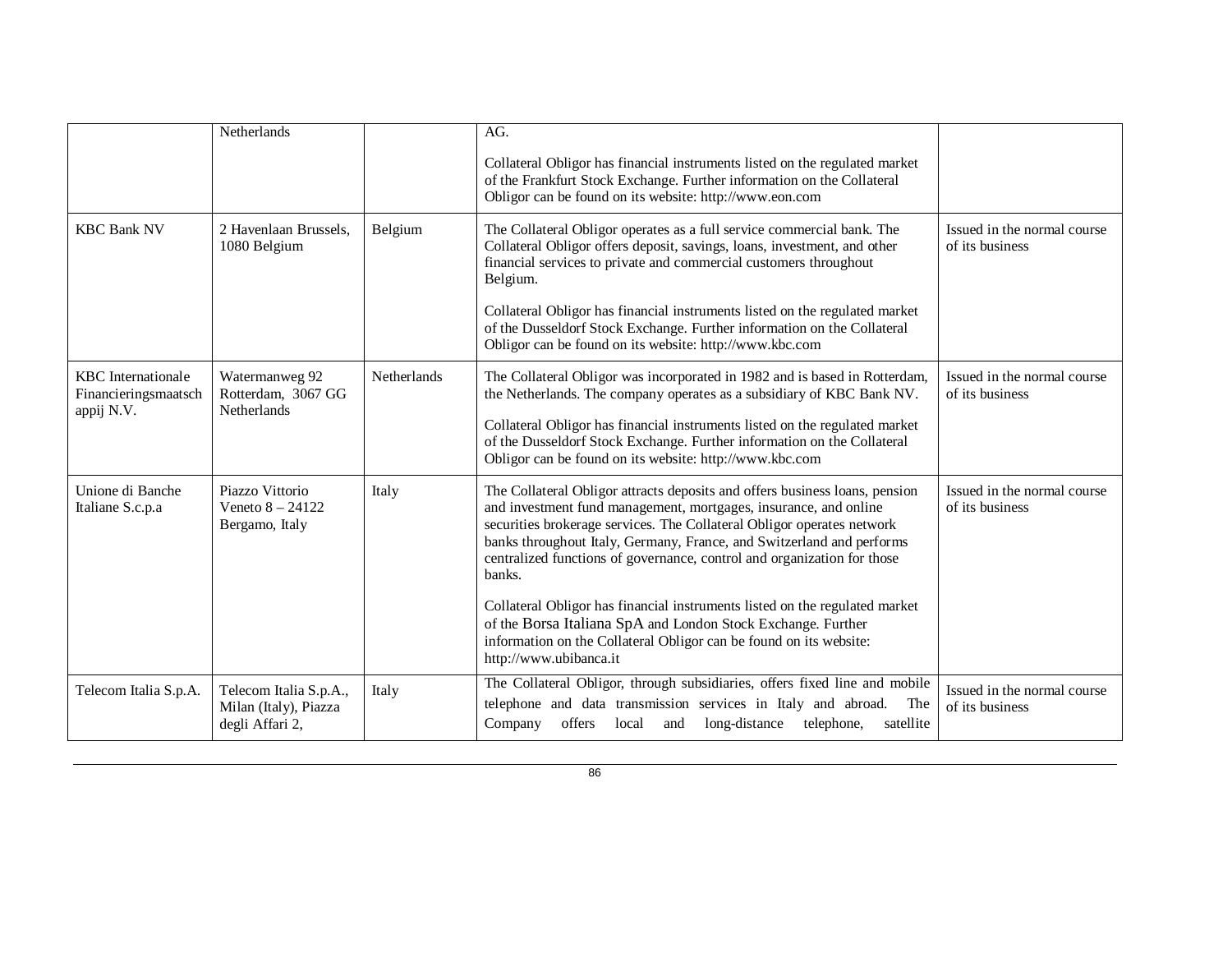|                                                             |                                                             |       | communications, Internet access, and teleconferencing services.                                                                                                                                                                                                                                                                                                                                         |                                                                                                                                                                 |
|-------------------------------------------------------------|-------------------------------------------------------------|-------|---------------------------------------------------------------------------------------------------------------------------------------------------------------------------------------------------------------------------------------------------------------------------------------------------------------------------------------------------------------------------------------------------------|-----------------------------------------------------------------------------------------------------------------------------------------------------------------|
|                                                             |                                                             |       | The Collateral Obligor has financial instruments listed on the regulated<br>market of the Borsa Italiana SpA. Further information on the Collateral<br>Obligor can be found on its website: www.telecomitalia.it                                                                                                                                                                                        |                                                                                                                                                                 |
| Banca Popolare di<br>Milano S.c.a.r.l                       | $P.ZZA$ Meda $420121$<br>Milano                             | Italy | The Collateral Obligor attracts deposits and offers commercial banking<br>services. The Collateral Obligor offers brokerage, trust, lease financing,<br>asset management, private banking, and factoring services, manages mutual<br>funds, and offers insurance services. The Collateral Obligor serves its<br>customers through a branch network located primarily in Italy, London, and<br>New York. | Issued in the normal course<br>of its business                                                                                                                  |
|                                                             |                                                             |       | The Collateral Obligor has financial instruments listed on the regulated<br>market of the Borsa Italiana SpA. Further information on the Collateral<br>Obligor can be found on its website: http://www.bpm.it                                                                                                                                                                                           |                                                                                                                                                                 |
| Banca Popolare di<br>Vicenza S.C.P.A.                       | Via Battaglione<br>Framarin, 18. I-<br>36100 Vicenza, Italy | Italy | The Collateral Obligor provides retail and corporate banking services to<br>private and corporate customers. The Collateral Obligor collects deposits<br>from the general public and uses those funds to originate a variety of loans.<br>The Collateral Obligor offers a wide range of financial and commercial<br>banking products and services.                                                      | Issued in the normal course<br>of its business                                                                                                                  |
|                                                             |                                                             |       | The Collateral Obligor has financial instruments listed on the regulated<br>market of the Borsa Italiana SpA and Luxembourg Stock Exchange. Further<br>information on the Collateral Obligor can be found on its website:<br>http://www.popolarevicenza.it                                                                                                                                              |                                                                                                                                                                 |
| Fondo de<br>Amortizacion del<br>Deficit Electrico<br>(FADE) | 69, calle Orense<br>Madrid Spain                            | Spain | The Collateral Obligor is an asset securitization fund. The Collateral<br>Obligor issues bonds that securitize tariff deficit receivables.<br>The Collateral Obligor has financial instruments listed on the regulated<br>market of the Berlin and AIAF Stock Exchange. Further information on the                                                                                                      | Issued pursuant to Law<br>54/1997, as amended, Royal<br>Decree 437/2012, as<br>amended and Royal Decree<br>$926/1998$ , as amended, and<br>the relevant Spanish |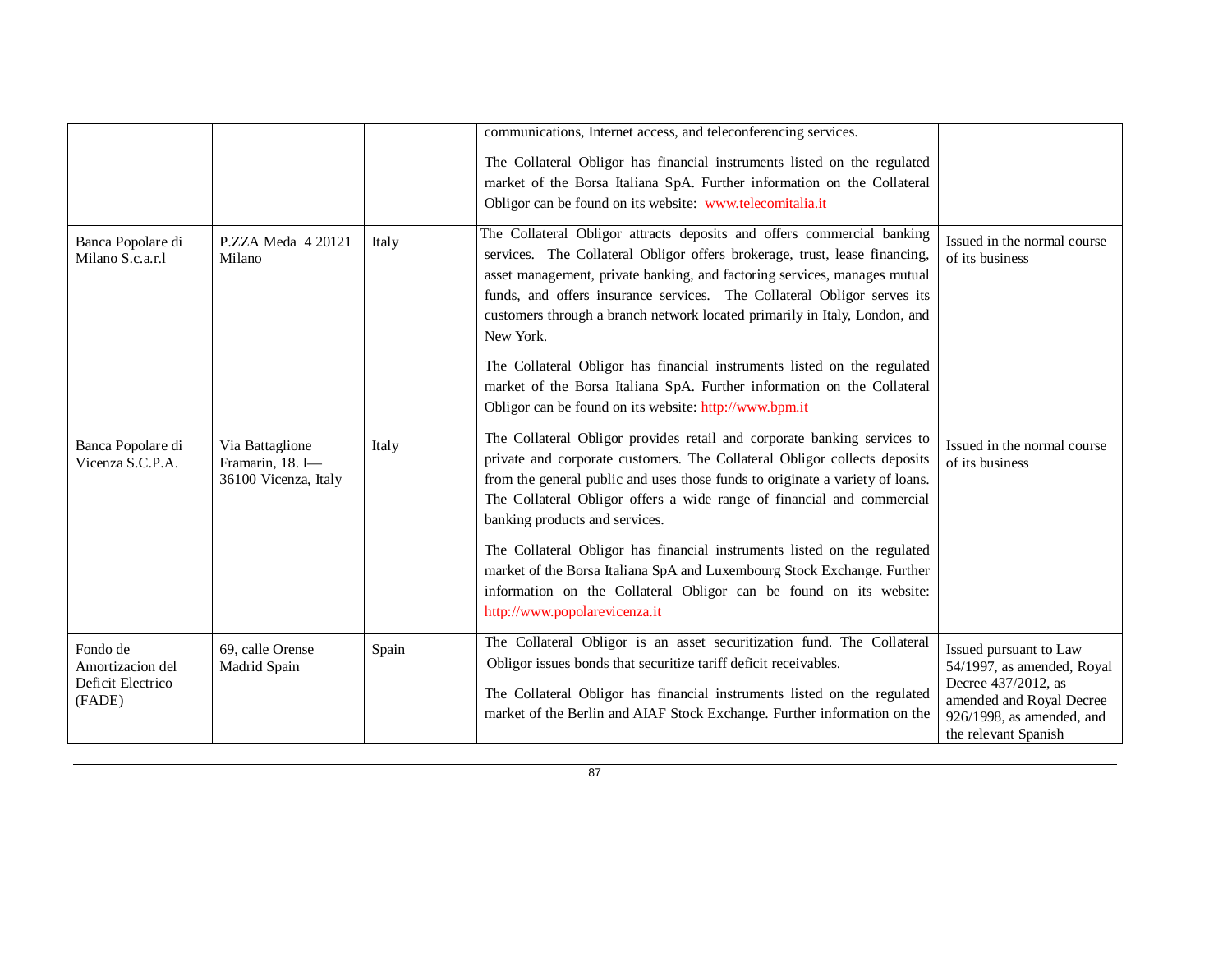|                                                   |                                                                |          | Collateral Obligor can be found on its website: http://www.fade-fund.com                                                                                                                                                                                                                                                                                                                                                                                                                                                                                                                                                                                                                                                    | regulations                                    |
|---------------------------------------------------|----------------------------------------------------------------|----------|-----------------------------------------------------------------------------------------------------------------------------------------------------------------------------------------------------------------------------------------------------------------------------------------------------------------------------------------------------------------------------------------------------------------------------------------------------------------------------------------------------------------------------------------------------------------------------------------------------------------------------------------------------------------------------------------------------------------------------|------------------------------------------------|
| Galp Energia, SGPS<br><b>SA</b>                   | Rua Tomás da Fonseca<br>Torre C, 1600-209,<br>Lisbon, Portugal | Portugal | The Collateral Obligor is an integrated energy company with diversified<br>activities Worldwide. The Collateral Obligor is focused in the prolific South<br>Atlantic area, including Brazil's pre-salt Santos basin and the Angolan<br>offshore, and in the world class Rovuma basin in Mozambique.<br>Downstream activities are centred in Iberia and comprise the Refining $\&$<br>Marketing and the Gas & Power businesses.<br>The Collateral Obligor has financial instruments listed on the regulated<br>market of the NYSE Euronext Lisbon Stock Exchange. Further information<br>the Collateral Obligor can be found on its website:<br><sub>on</sub><br>http://www.galpenergia.com                                  | Issued in the normal course<br>of its business |
| Fondo de<br>Reestructuracion<br>Ordenada Bancaria |                                                                | Spain    | The Collateral Obligor is a Spanish government agency. The Collateral<br>Obligor's services include bank restructuring services and credit institution<br>equity reinforcement.<br>The Collateral Obligor has financial instruments listed on the regulated<br>market of the Madrid and AIAF Stock Exchange. Further information on<br>the Collateral Obligor can be found on its website: http://www.frob.es                                                                                                                                                                                                                                                                                                               | Issued in the normal course<br>of its business |
| Finmeccanica SpA                                  | Piazza Monte Grappa<br>n. 4, 00195 Roma                        | Italy    | The Collateral Obligor is Italy's leading industrial group in the high<br>technology sector and ranks among the top ten global players in aerospace,<br>defence and security. The Collateral Obligor is Europe's leading defence<br>systems company and is well positioned at international level, and has a<br>strong presence in the space sector, where it has the leadership in the<br>satellite services market.<br>The Collateral Obligor has financial instruments listed on the regulated<br>market of the Borsa Italiana SpA. Further information on the Collateral<br>website:<br>Obligor<br>be<br>found<br>its<br>can<br><sub>on</sub><br>http://www.finmeccanica.com/Corporate/EN/Corporate/Il_Gruppo/Profilo/i | Issued in the normal course<br>of its business |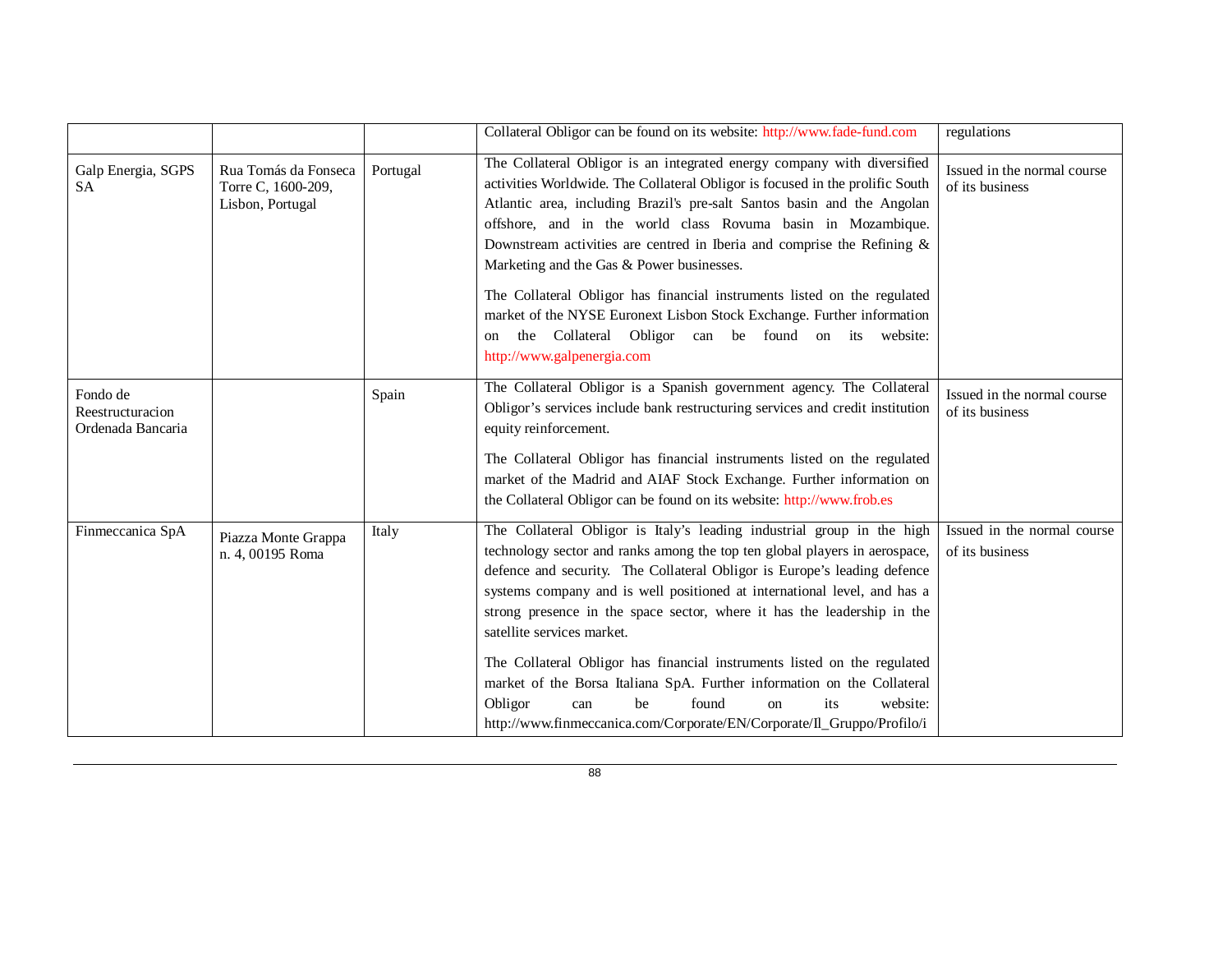|                              |                                                                                                                                  |            | ndex.sdo                                                                                                                                                                                                                                                                                                                                                                                                                                                                                                                                                                                                                                                                                                                                                                                                                                                                                |                                                                                                                                                                                                    |
|------------------------------|----------------------------------------------------------------------------------------------------------------------------------|------------|-----------------------------------------------------------------------------------------------------------------------------------------------------------------------------------------------------------------------------------------------------------------------------------------------------------------------------------------------------------------------------------------------------------------------------------------------------------------------------------------------------------------------------------------------------------------------------------------------------------------------------------------------------------------------------------------------------------------------------------------------------------------------------------------------------------------------------------------------------------------------------------------|----------------------------------------------------------------------------------------------------------------------------------------------------------------------------------------------------|
| Finmeccanica<br>Finance S.A. | 31, Boulevard du<br>Prince Henri<br>L-1724 Luxembourg                                                                            | Luxembourg | The Collateral Obligor is a wholly owned subsidiary of Finmeccanica SpA<br>and offers capital raising and lending and financial support services.<br>Finmeccanica SpA is Italy's leading industrial group in the high technology<br>sector and ranks among the top ten global players in aerospace, defence and<br>security. Finmeccanica SpA is Europe's leading defence systems company<br>and is well positioned at international level, and has a strong presence in the<br>space sector, where it has the leadership in the satellite services market.<br>The Collateral Obligor has financial instruments listed on the regulated<br>market of the Luxembourg Stock Exchange. Further information on the<br>Collateral<br>Obligor<br>found<br>website:<br>can<br>he<br>its<br><sub>on</sub><br>http://www.finmeccanica.com/Corporate/EN/Corporate/II_Gruppo/Profilo/i<br>ndex.sdo | Issued in the normal course<br>of its business                                                                                                                                                     |
| French Republic              | Palais de l'Elysee<br>55 Rue du Faubourg St<br>Honore<br>Paris, 75008<br>France                                                  | France     | The Collateral Obligor is a sovereign country which is located in Western<br>Europe, bordering the Bay of Biscay and the English Channel, between<br>Belgium and Spain, southeast of the United Kingdom, bordering the<br>Mediterranean Sea, between Italy and Spain.<br>The Collateral Obligor has financial instruments listed on the regulated<br>market of the Euronext-Paris Exchange. Further information on the<br>Collateral<br>Obligor<br>website:<br>be<br>found<br>can<br>its<br>on<br>http://www.gouvernement.fr/                                                                                                                                                                                                                                                                                                                                                           | Issued by an Order (Arrêté)<br>of the French Minister of<br>the Economy and Finance<br>(Ministre de l'économie et<br>des finances)                                                                 |
| Kingdom of Belgium           | c/o Federal Public<br><b>Service Finance</b><br>Treasury - Debt<br>Agency<br>Kunstlaan 30, Avenue<br>des Arts<br>B-1040 Brussels | Belgium    | The Collateral Obligor is a sovereign country which is located in Western<br>Europe, bordering the English Channel, between the Netherlands,<br>Luxembourg, Germany and France, southeast of the United Kingdom.<br>The Collateral Obligor has financial instruments listed on the regulated<br>market of the Euronext-Brussels Exchange. Further information on the<br>Collateral Obligor can be found on its website: http://www.belgium.be/en/                                                                                                                                                                                                                                                                                                                                                                                                                                       | Issued pursuant to the law<br>of 2 January 1991 on the<br>Public<br>Debt Securities<br>Market and Instruments of<br>Monetary Policy, a Royal<br>Decree dated 16 October<br>1997 on linear bonds, a |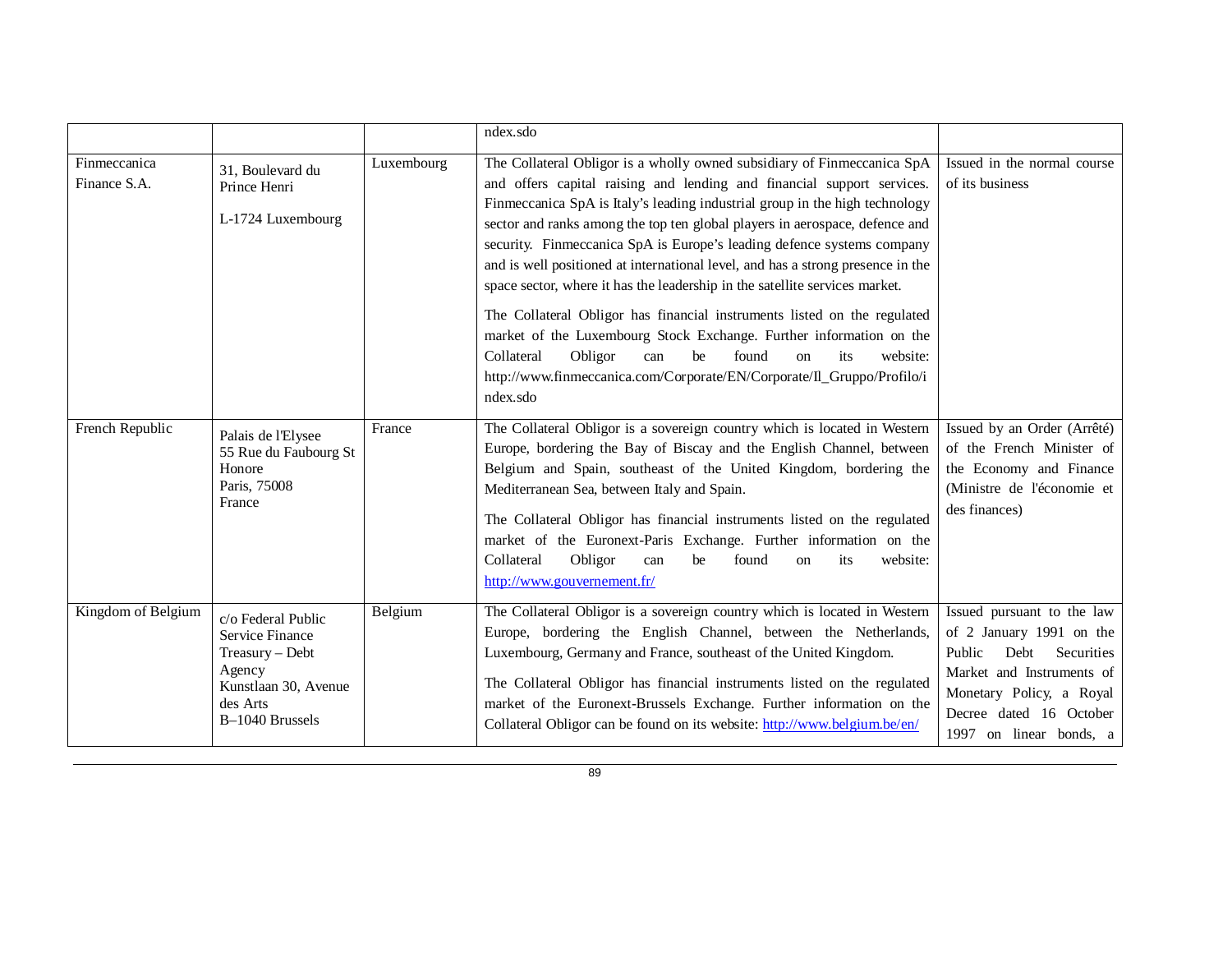|                  | Belgium             |       |                                                                                   | decree of the Minister of     |
|------------------|---------------------|-------|-----------------------------------------------------------------------------------|-------------------------------|
|                  |                     |       |                                                                                   | Finance of the Kingdom        |
|                  |                     |       |                                                                                   | dated 12 December 2000 on     |
|                  |                     |       |                                                                                   | general rules applicable to   |
|                  |                     |       |                                                                                   | linear bonds and, for each    |
|                  |                     |       |                                                                                   | particular<br>issue<br>of     |
|                  |                     |       |                                                                                   | Collateral, a decree of the   |
|                  |                     |       |                                                                                   | Minister of Finance of the    |
|                  |                     |       |                                                                                   | Kingdom relating to such      |
|                  |                     |       |                                                                                   | issue and, for each such      |
|                  |                     |       |                                                                                   | issue taking place in 2012,   |
|                  |                     |       |                                                                                   | the Belgian Budget Law of     |
|                  |                     |       |                                                                                   | 16 February 2012 for          |
|                  |                     |       |                                                                                   | budget year 2012 and the      |
|                  |                     |       |                                                                                   | Belgian Royal Decree of 11    |
|                  |                     |       |                                                                                   | January 2012 authorising      |
|                  |                     |       |                                                                                   | the Minister of Finance to    |
|                  |                     |       |                                                                                   | continue, in 2012,<br>the     |
|                  |                     |       |                                                                                   | debt<br>issuance<br>of        |
|                  |                     |       |                                                                                   | "OLOs",<br>denominated<br>the |
|                  |                     |       |                                                                                   | debt<br>of<br>issuance        |
|                  |                     |       |                                                                                   | denominated "State notes"     |
|                  |                     |       |                                                                                   | and also "Euro Medium         |
|                  |                     |       |                                                                                   | Term Notes".                  |
| Italian Republic | <b>SENATO DELLA</b> | Italy | The Collateral Obligor is a sovereign country in South-Central Europe. To         | Issued [pursuant to a decree  |
|                  | <b>REPUBBLICA</b>   |       | the north, it borders France, Switzerland, Austria, and Slovenia along the        | of the Italian Ministry of    |
|                  | Piazza Madama 00186 |       | Alps. To the south, it consists of the entirety of the Italian Peninsula, Sicily, | Finance][under its            |
|                  | - Roma              |       | Sardinia and many other smaller islands.                                          | programme for the issuance    |
|                  | Italy               |       | The Collateral Obligor has financial instruments listed on the regulated          | of debt securities]           |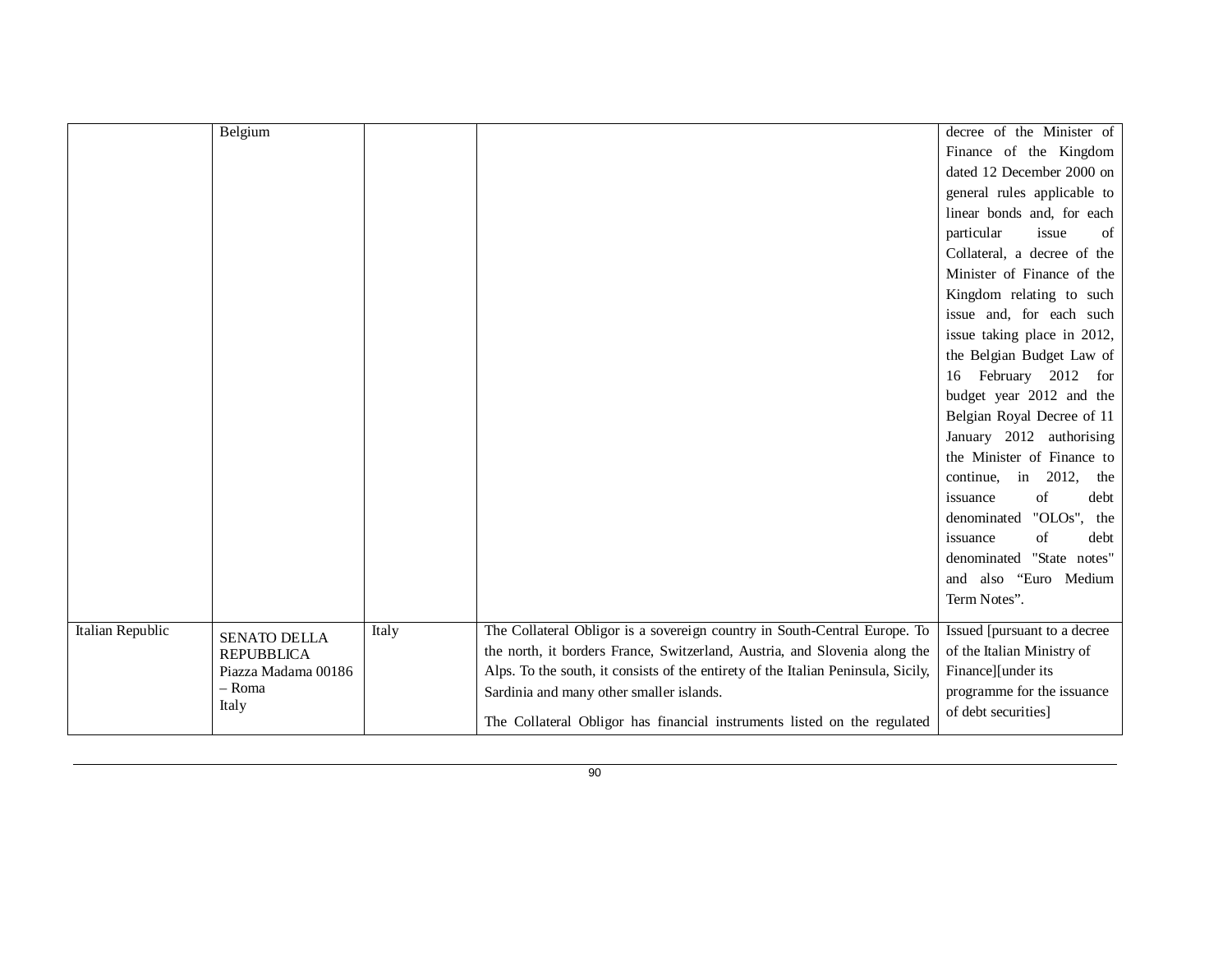|                     |                                                                                        |                   | market of the Borsa Italiana. Further information on the Collateral Obligor<br>can be found on its website: http://www.senato.it/index.htm                                                                                                                                                                                                                                                                                                                                                                                                                                                                                                       |                                                                                                                                                                                                                                                                                                        |
|---------------------|----------------------------------------------------------------------------------------|-------------------|--------------------------------------------------------------------------------------------------------------------------------------------------------------------------------------------------------------------------------------------------------------------------------------------------------------------------------------------------------------------------------------------------------------------------------------------------------------------------------------------------------------------------------------------------------------------------------------------------------------------------------------------------|--------------------------------------------------------------------------------------------------------------------------------------------------------------------------------------------------------------------------------------------------------------------------------------------------------|
| Portuguese Republic | IGCP,<br>Av. da República, 57 -<br>$6^{\circ}$<br>1050 - 189 Lisboa<br><b>PORTUGAL</b> | Portugal          | The Collateral Obligor is a sovereign country in Southwestern Europe, on<br>the Iberian Peninsula. It is bordered by the Atlantic Ocean to the West and<br>South and by Spain to the North and East.<br>The Collateral Obligor has financial instruments listed on the regulated<br>market of the Special Market for Public Debt (MEDIP) in Portugal. Further<br>information on the Collateral Obligor can be found on its website:<br>http://www.portugal.gov.pt/en.aspx                                                                                                                                                                        | <b>Issued</b><br>pursuant<br>to<br>the<br>Portuguese<br>Debt<br>Framework Law (Law no.<br>7/98, dated of 3 February, as<br>amended by article 81 of the<br>Law no. 87-B/98, dated of<br>31 December), the relevant<br>Annual Budget Law and the<br>relevant Resolution of the<br>Council of Ministers. |
| Kingdom of Spain    | Ministerio De<br>Economia, Paseo Del<br>Prado 6, Madrid<br>28014, Spain                | Spain             | The Collateral Obligor is a sovereign country in Southwestern Europe, on<br>the Iberian Peninsula. Its mainland is bordered to the south and east by the<br>Mediterranean Sea except for a small land boundary with the British<br>Overseas Territory of Gibraltar; to the north and north east by France,<br>Andorra, and the Bay of Biscay; and to the northwest and west by the<br>Atlantic Ocean and Portugal.<br>The Collateral Obligor has financial instruments listed on the regulated<br>market of the Bolsa de Madrid. Further information on the Collateral<br>Obligor can be found on its website: http://www.tesoro.es/en/index.asp | Issued pursuant to General<br>Budgetary Law and Organic<br>Law 2/2012, 27 April 2012,<br>on Budgetary Stability and<br>Financial<br>Sustainability,<br>subject to and in accordance<br>with the provisions of The<br>State General Budget Law<br>for the relevant year.                                |
| United Kingdom      | <b>UK Debt Management</b><br>Office<br>Eastcheap Court<br>11 Philpot Lane<br>London    | United<br>Kingdom | The Collateral Obligor is a sovereign country located off the north-western<br>coast of continental Europe. The country includes the island of Great<br>Britain, the north-eastern part of the island of Ireland, and many smaller<br>islands. Northern Ireland is the only part of the UK that shares a land border<br>with another sovereign state—the Republic of Ireland. Apart from this land<br>border the UK is surrounded by the Atlantic Ocean, the North Sea, the<br>English Channel and the Irish Sea.                                                                                                                                | Issued<br>pursuant to<br>the<br>provisions of section 12 of<br>the National Loans Act<br>1968.                                                                                                                                                                                                         |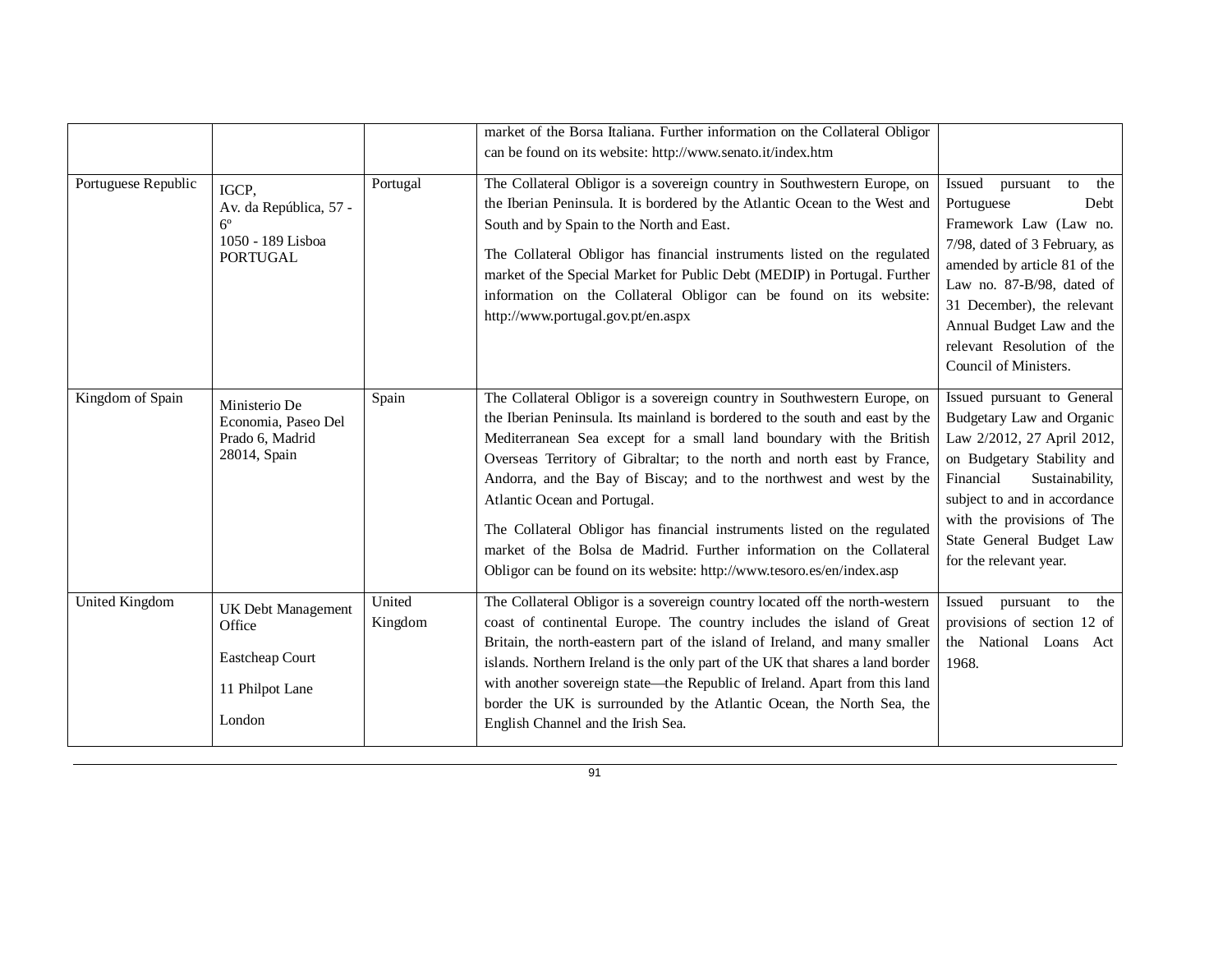|                                | EC3M 8UD<br>United Kingdom                                                                               |         | The Collateral Obligor has financial instruments listed on the regulated<br>market of the London Stock Exchange. Further information on the<br>Collateral Obligor can be found on its website: http://www.dmo.gov.uk/                                                                                                                                                                                                                                                                                                                                                                       |                                                                                                                                                                                                                                                                                                                                                                                                                                                                                                                                                                                                                                                                                                                                                                                                                             |
|--------------------------------|----------------------------------------------------------------------------------------------------------|---------|---------------------------------------------------------------------------------------------------------------------------------------------------------------------------------------------------------------------------------------------------------------------------------------------------------------------------------------------------------------------------------------------------------------------------------------------------------------------------------------------------------------------------------------------------------------------------------------------|-----------------------------------------------------------------------------------------------------------------------------------------------------------------------------------------------------------------------------------------------------------------------------------------------------------------------------------------------------------------------------------------------------------------------------------------------------------------------------------------------------------------------------------------------------------------------------------------------------------------------------------------------------------------------------------------------------------------------------------------------------------------------------------------------------------------------------|
| Federal Republic of<br>Germany | Bundesrepublik<br>Deutschland -<br>Finanzagentur GmbH<br>Lurgiallee 5<br>60439 Frankfurt/Main<br>Germany | Germany | The Collateral Obligor is a sovereign country located in west-central<br>Europe with Denmark bordering to the north, Poland and the Czech<br>Republic to the east, Austria and Switzerland to the south, France and<br>Luxembourg to the southwest, and Belgium and the Netherlands to the<br>northwest.<br>The Collateral Obligor has financial instruments listed on the regulated<br>market of the Frankfurt Exchange. Further information on the Collateral<br>Obligor<br>be<br>found<br>website:<br>can<br>its<br>on<br>http://www.bundesregierung.de/Webs/Breg/EN/Homepage/_node.html | Issued by auction through<br>the Auction Group Bund<br><b>Issues</b><br>(Bietergruppe<br>Bundesemissionen).<br>Such<br>auctions are governed by<br>the "Auction rules for the<br>issue of Federal bonds, five-<br>year Federal notes, Federal<br>Treasury notes and Treasury<br>discount paper of<br>the<br>German Government". For<br>the total amount of each<br>collective<br>debt<br>issue, a<br>claim<br>register<br>for<br>Clearstream Banking AG<br>Frankfurt will be entered in<br>the Federal debt register<br>(book-entry securities). The<br>creditors<br>of<br>German<br>securities<br>government<br>receive co-ownership rights<br>the collective debt<br>in<br>register claim entered in the<br>Federal debt register. The<br>creation of an individual<br>debt register claim is<br>excluded by the issuance |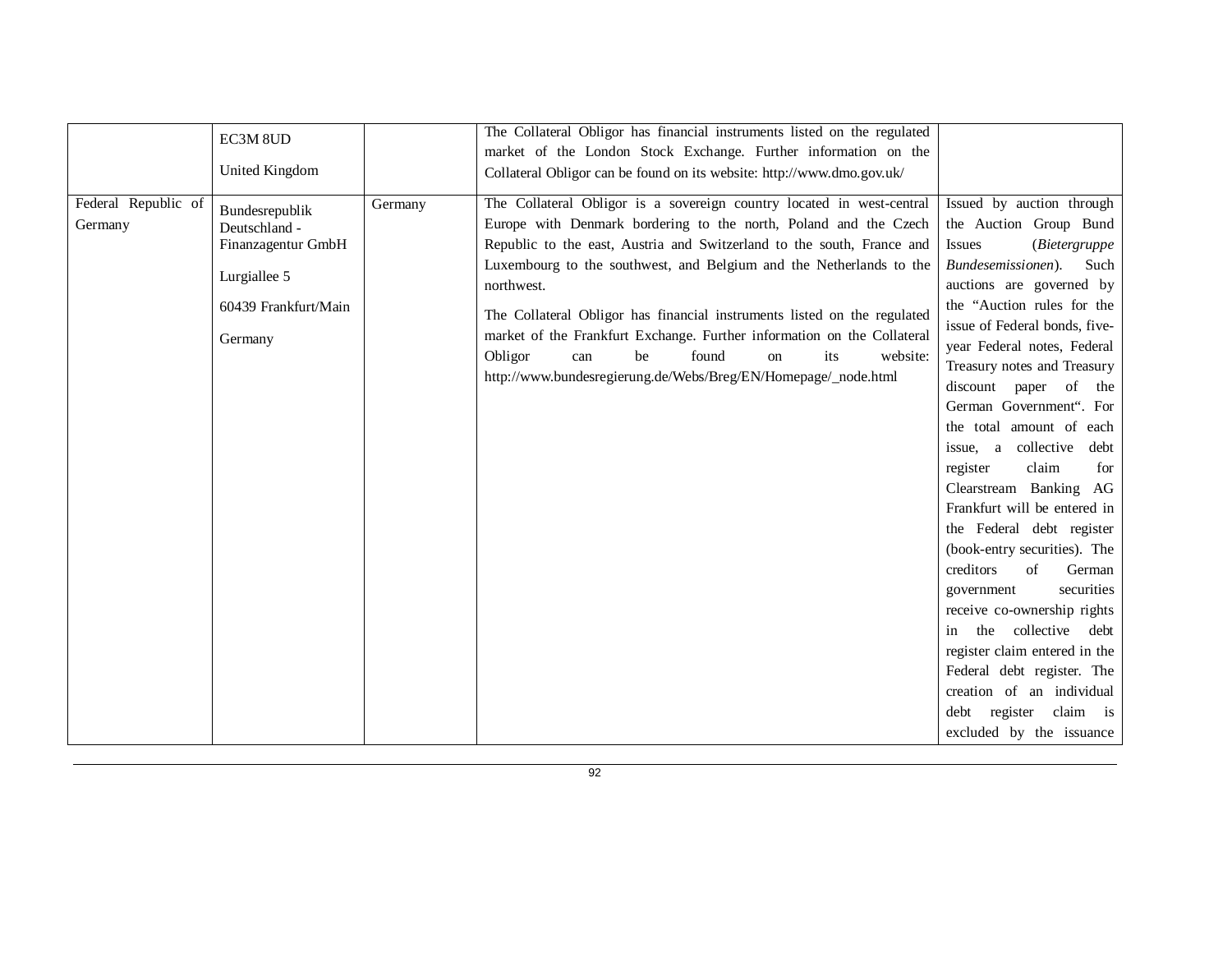|                                 |                                                                                                                           |         |                                                                                                                                                                                                                                                                                                                                                                                                                                                                                                                                                        | terms and conditions. No<br>certificates will be issued<br>throughout the time up to<br>maturity.                                                                                                                                                                                                                                     |
|---------------------------------|---------------------------------------------------------------------------------------------------------------------------|---------|--------------------------------------------------------------------------------------------------------------------------------------------------------------------------------------------------------------------------------------------------------------------------------------------------------------------------------------------------------------------------------------------------------------------------------------------------------------------------------------------------------------------------------------------------------|---------------------------------------------------------------------------------------------------------------------------------------------------------------------------------------------------------------------------------------------------------------------------------------------------------------------------------------|
| Republic of Ireland             | National Treasury<br>Management Agency,<br>Treasury Building,<br>Grand Canal St.<br>Dublin 2, Ireland                     | Ireland | The Collateral Obligor is a sovereign country occupying about five-sixths<br>of the island of Ireland. It shares its only land border with Northern Ireland.<br>It is otherwise surrounded by the Atlantic Ocean, with the Celtic Sea to the<br>south, Saint George's Channel to the south east, and the Irish Sea to the<br>east.<br>The Collateral Obligor has financial instruments listed on the regulated<br>market of the Irish Stock Exchange. Further information on the Collateral<br>Obligor can be found on its website: http://www.gov.ie/ | Issued under the National<br>Treasury<br>Management<br>Agency Act 1990 and other<br>statutes.                                                                                                                                                                                                                                         |
| Republic of Austria             | Österreichische<br>Bundesfinanzierungsa<br>gentur Ges.m.b.H<br>Seilerstätte 24, A-1015<br>Vienna, P.O. Box 158<br>Austria | Austria | The Collateral Obligor is a sovereign country located in central Europe. It is<br>bordered by the Czech Republic and Germany to the north, Hungary and<br>Slovakia to the east, Slovenia and Italy to the south, and Switzerland and<br>Liechtenstein to the west.<br>The Collateral Obligor has financial instruments listed on the regulated<br>market of the Vienna Stock Exchange. Further information on the<br>Obligor<br>Collateral<br>found<br>can<br>be<br>its<br>website:<br><sub>on</sub><br>http://www.oebfa.at/en/Pages/default.aspx      | under<br>Issued<br>and<br>in<br>with<br>accordance<br>the<br>provisions of the Federal<br>Budget Accounting<br>Act<br>(Bundeshaushaltsgesetz),<br>the Federal Financing Act<br>(Bundesfinanzgesetz),<br>the<br>Federal<br>Financing<br>Framework<br>Act<br>(Bundesfinanzrahmengesetz<br>and the Austrian Federal<br>Funding Act 1992. |
| Instituto de Credito<br>Oficial | Instituto de Crédito<br>Oficial - Paseo del<br>Prado, 4-28014<br>Madrid, Spain                                            | Spain   | The Collateral Obligor provides financing services. The Collateral Obligor<br>offers financing for small, medium, large enterprises, enterprise creation,<br>technological innovation, renewable energy resources, housing, film<br>exhibiting and film making, foreign aid, and very small enterprises.                                                                                                                                                                                                                                               | Obligaciones<br>are<br>issued<br>pursuant to Royal Decree<br>706/1999, of 30 April,<br>related to the adaptation of<br>the Instituto de Crédito                                                                                                                                                                                       |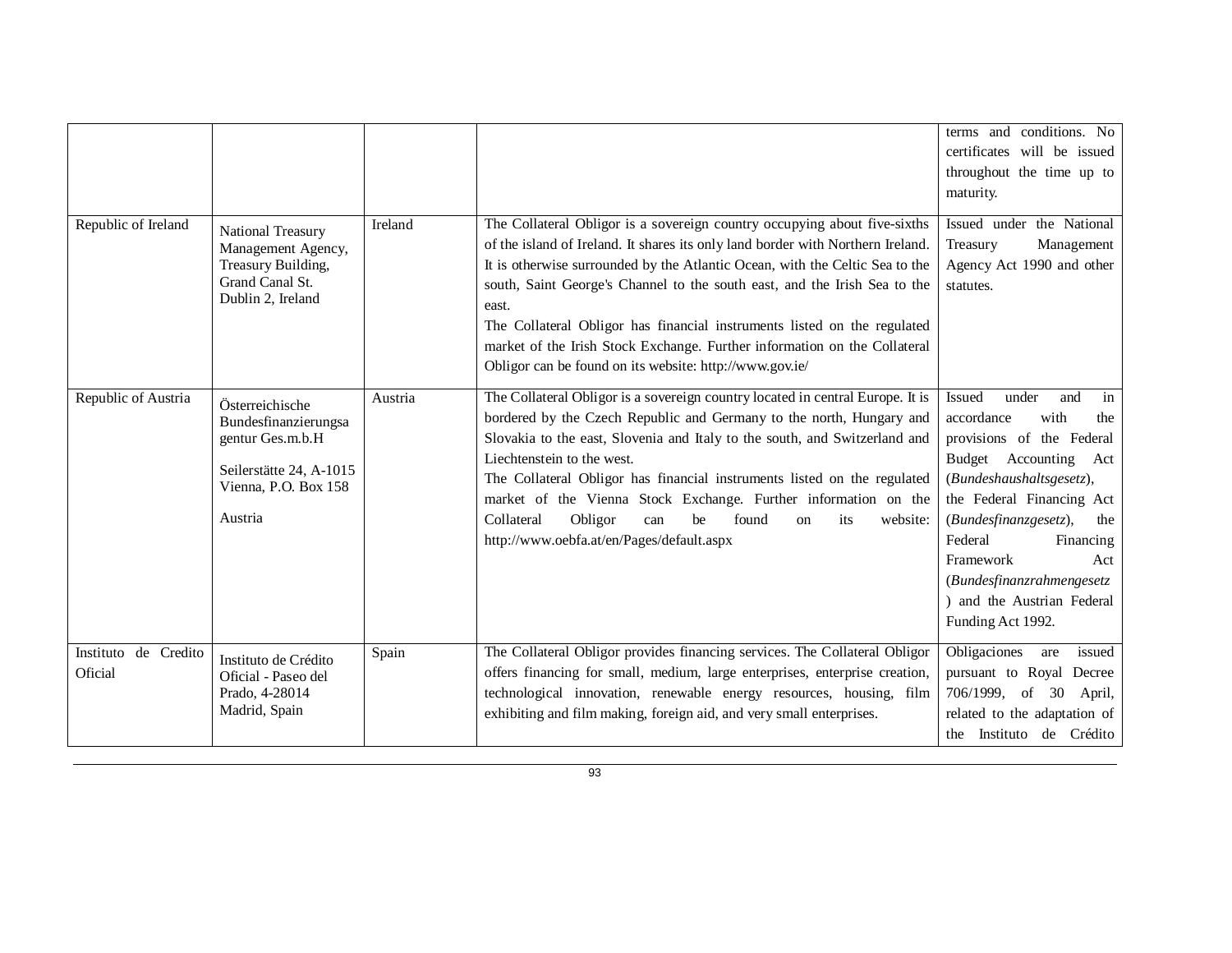|                           |                                                                    |       | The Collateral Obligor has financial instruments listed on the regulated<br>market of the Luxembourg Stock Exchange. Further information on the<br>Collateral Obligor can be found on its website: http://www.ico.es/                                                                                                                                                                                                                                                                                                                                                                                                       | Oficial and to Law 6/1997,<br>of 14 April, related to the<br>Organisation and Operation<br>the<br><b>State</b><br>General<br>of<br>Administration.                                                                                                                                                                                                                                                                               |
|---------------------------|--------------------------------------------------------------------|-------|-----------------------------------------------------------------------------------------------------------------------------------------------------------------------------------------------------------------------------------------------------------------------------------------------------------------------------------------------------------------------------------------------------------------------------------------------------------------------------------------------------------------------------------------------------------------------------------------------------------------------------|----------------------------------------------------------------------------------------------------------------------------------------------------------------------------------------------------------------------------------------------------------------------------------------------------------------------------------------------------------------------------------------------------------------------------------|
| Comunidad<br>de<br>Madrid | Comunidad de Madrid,<br>Plaza Chamberi<br>8,28010 Madrid, Spain    | Spain | The Collateral Obligor is one of the seventeen autonomous regions in<br>Spain, and provides basic regional-governmental services. The Collateral<br>Obligor receives a percent of personal-income tax, Value Added Tax (VAT),<br>and other taxes collected by the national government, in addition to other<br>regional taxes. Madrid is located in central Spain, and is the capital of<br>Spain.<br>The Collateral Obligor has financial instruments listed on the regulated<br>market of the Madrid Stock Exchange. Further information on the<br>Collateral Obligor can be found on its website: http://www.madrid.org/ | Obligaciones<br>issued<br>are<br>pursuant to Spanish Organic<br>8/1980,<br>of<br>Act<br>22<br>September, on the Financing<br>of the Spanish Autonomous<br>Communities;<br>Spanish<br>Organic Act 3/1983, of 25<br>February,<br>approving the<br>Statute of Autonomy of the<br>Madrid<br>Autonomous<br>Community;<br>and<br>Act<br>9/1990, of 8 November,<br>regulating the Treasury of<br>the Madrid<br>Autonomous<br>Community. |
| Junta de Andalucia        | Palacio de San Telmo,<br>Avenue Rome, s/n<br>41071, Seville, Spain | Spain | The Collateral obligor operates as the Andalucia Autonomous Government<br>of Spain. It is an autonomous community organization, comprising 14<br>departments, seven independent bodies, and 210,000 public employees. The<br>Collateral Obligor is responsible for the economic growth of Andalucia,<br>which is primarily comprised of agriculture and the service sectors.<br>The Collateral Obligor has financial instruments listed on the regulated<br>market of the Madrid Stock Exchange, Frankfurt Stock Exchange and<br>Luxembourg Stock Exchange. Further information on the Collateral                           | Obligaciones<br>issued<br>are<br>pursuant to Spanish Organic<br>8/1980,<br>22<br>of<br>Act<br>September, on the Financing<br>of the Spanish Autonomous<br>Communities;<br>Spanish<br>Organic Act 27/2007, of 19<br>reforming<br>March,<br>the<br>of<br>Statute<br>Autonomous                                                                                                                                                     |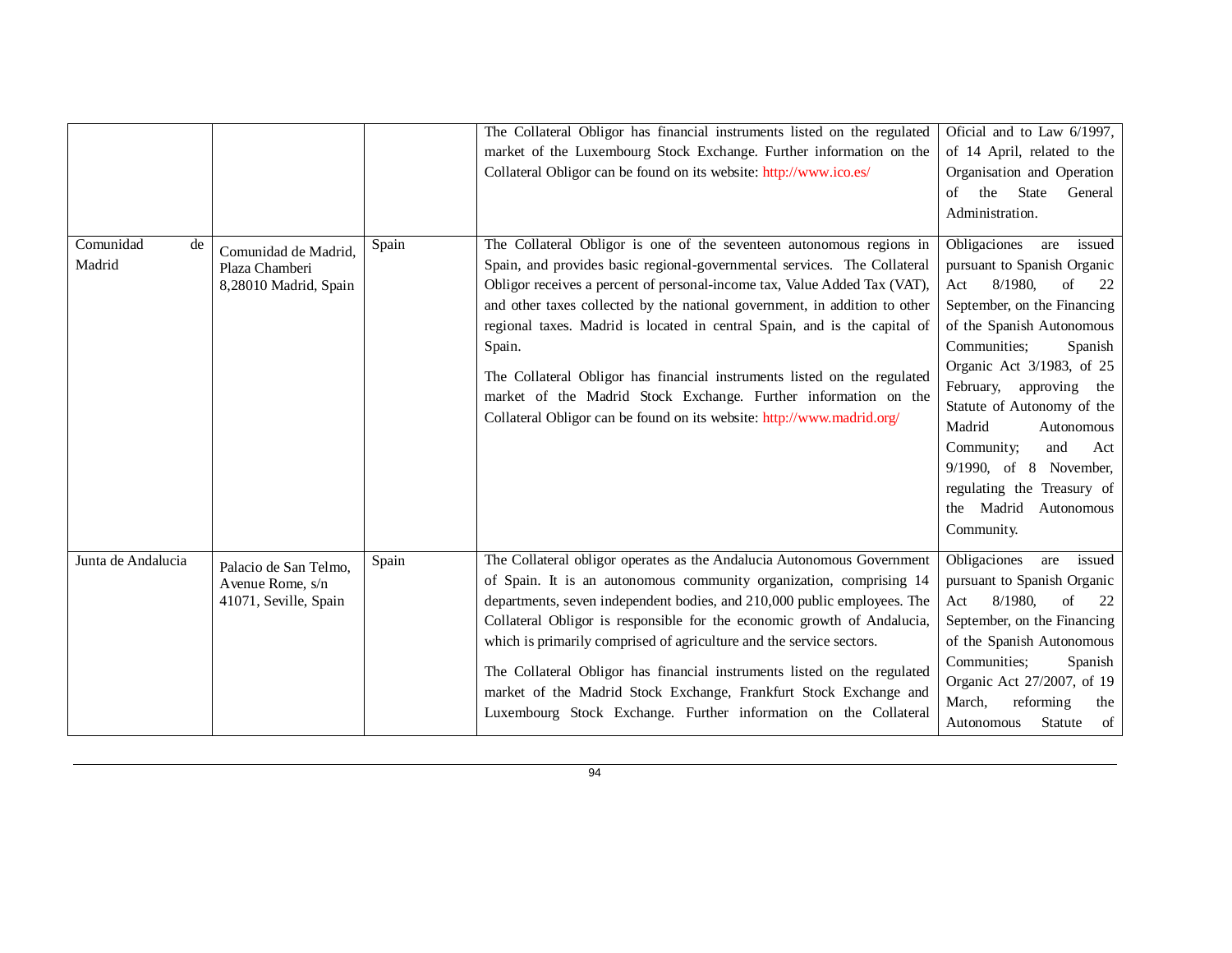| Generalitat<br>De<br>Catalunya | Sant Honorat, 1-3<br>Palau de la Generalista<br>Barcelona, 08003<br>Spain | Spain | Obligor can be found on its website: http:// www.juntadeandalucia.es/<br>The Collateral Obligor also known as Autonomous Community of<br>Catalonia is one of the seventeen autonomous regions in Spain. The<br>Community provides basic regional-governmental services. Catalonia is<br>located in northeast Spain.<br>The Collateral Obligor has financial instruments listed on the regulated<br>market of the Barcelona Stock Exchange. Further information on the<br>Collateral Obligor can be found on its website: http:// www.gencat.net                                                                                                           | Andalucía; and Legislative<br>Decree 1/2010, of 2 March,<br>approving the consolidated<br>text of the Treasury Act of<br>Andalucía.<br>Obligaciones<br>issued<br>are<br>pursuant to Spanish Organic<br>8/1980,<br>of<br>22<br>Act<br>September, on the Financing<br>of the Spanish Autonomous<br>Communities:<br>Spanish<br>Organic Act 6/2006, of 19<br>reforming<br>July,<br>the<br><sub>of</sub><br>Statute<br>Autonomous<br>Consolidated<br>Catalonia:<br>Public Finance Act of |
|--------------------------------|---------------------------------------------------------------------------|-------|-----------------------------------------------------------------------------------------------------------------------------------------------------------------------------------------------------------------------------------------------------------------------------------------------------------------------------------------------------------------------------------------------------------------------------------------------------------------------------------------------------------------------------------------------------------------------------------------------------------------------------------------------------------|-------------------------------------------------------------------------------------------------------------------------------------------------------------------------------------------------------------------------------------------------------------------------------------------------------------------------------------------------------------------------------------------------------------------------------------------------------------------------------------|
| Generalitat<br>De<br>Valencia  | C. Gregorio Gea, 27 -<br>46009, Spain                                     | Spain | The Collateral Obligor is the generic name covering the different self<br>government institutions under which the Spanish autonomous community<br>of Valencia is politically organised. It consists of the Corts Valencianes (or<br>autonomous Parliament), the President of the Generalitat, and the<br>autonomous government itself (or Consell). Its functions are regulated by<br>the Valencian Statute of Autonomy.<br>The Collateral Obligor has financial instruments listed on the regulated<br>market of the Valencia Stock Exchange and Frankfurt Stock Exchange.<br>Further information on the Collateral Obligor can be found on its website: | Catalonia<br>approved<br>by<br>Legislative Decree 3/2002,<br>of 24 December.<br>Obligaciones<br>issued<br>are<br>pursuant to Spanish Organic<br>8/1980,<br>of<br>22<br>Act<br>September, on the Financing<br>of the Spanish Autonomous<br>Communities:<br>Spanish<br>Organic Act 5/1982, of 1<br>July, approving the Statute<br>Autonomy of<br>of<br>the<br>Comunidad Valenciana; and                                                                                               |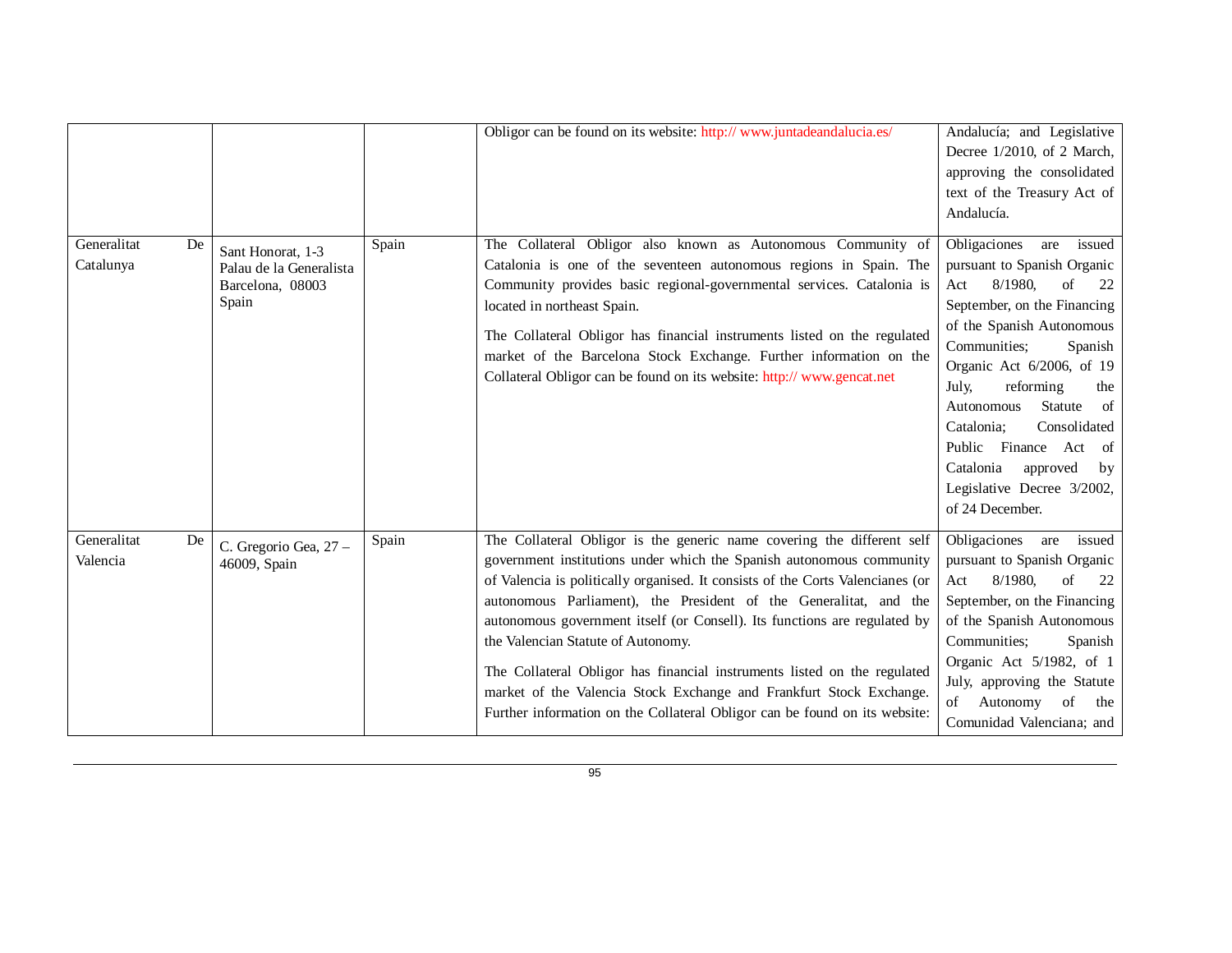|                               |                                                                                                                                                                                  |       | http:// www.gva.es                                                                                                                                                                                                                                                                                                                                                                                                                                                                                                                                                                                                                                                                  | Legislative-Decree of 26<br>June 1991 approving the<br>Generalitat<br>Valenciana's<br>Treasury Act.                                                                                                                                                                                                                                                                                                                                      |
|-------------------------------|----------------------------------------------------------------------------------------------------------------------------------------------------------------------------------|-------|-------------------------------------------------------------------------------------------------------------------------------------------------------------------------------------------------------------------------------------------------------------------------------------------------------------------------------------------------------------------------------------------------------------------------------------------------------------------------------------------------------------------------------------------------------------------------------------------------------------------------------------------------------------------------------------|------------------------------------------------------------------------------------------------------------------------------------------------------------------------------------------------------------------------------------------------------------------------------------------------------------------------------------------------------------------------------------------------------------------------------------------|
| Xunta De Galicia              | Secretaría Xeral da<br>Presidencia da Xunta<br>de Galicia, Edificio<br>Administrativo de San<br>Caetano, San Caetano<br>s/n, 15781 Santiago de<br>Compostela, A<br>Coruña, Spain | Spain | The Collateral Obligor is the collegiate body of the Government of Galicia.<br>The Government consists of the President, Vice-President(s), and the<br>councilors. The Obligor is responsible for taxes, courts, urbanism, housing,<br>and organizing self-governing institutions, roadways, railways, etc.<br>The Collateral Obligor has financial instruments listed on the regulated<br>market of the Madrid Stock Exchange and Frankfurt Stock Exchange.<br>Further information on the Collateral Obligor can be found on its website:<br>http:// www.xunta.es                                                                                                                  | Obligaciones<br>issued<br>are<br>pursuant to Spanish Organic<br>8/1980,<br>of<br>Act<br>22<br>September, on the Financing<br>of the Spanish Autonomous<br>Communities;<br>Spanish<br>Organic Act 1/1981, of 6<br>April, approving the Statute<br>of Autonomy of Galicia;<br>Legislative<br>Decree<br>and<br>$1/1999$ , of 7<br>October,<br>approving the consolidated<br>text of the Act on Financial<br>and Budget regime of<br>Galicia |
| Comunidad Foral De<br>Navarre | Government of<br>Navarre, Carlos III, 2 -<br>31002 Pamplona,<br>Spain                                                                                                            | Spain | The Collateral Obligor is an autonomous community of Navarre and hence<br>forms a part of the group of Spanish autonomous communities registering<br>the highest indicators of social wellbeing: health care, household<br>furnishings, cultural promotion and leisure. Navarre's main assets are its<br>balanced productive structure, its excellent geographical situation, its high<br>degree of openness to the outside world and its tax autonomy.<br>The Collateral Obligor has financial instruments listed on the regulated<br>market of the CADE - Mercado de Deuda Publica Anotada. Further<br>information on the Collateral Obligor can be found on its website: http:// | Obligaciones<br>are issued<br>pursuant to Spanish Organic<br>8/1980,<br>of<br>Act<br>22<br>September, on the Financing<br>of the Spanish Autonomous<br>Communities;<br>Spanish<br>Organic Act 13/1982, 10<br>August, of the Statute of<br>Autonomy of Navarra, and<br>Law 13/2007 of 4 April,                                                                                                                                            |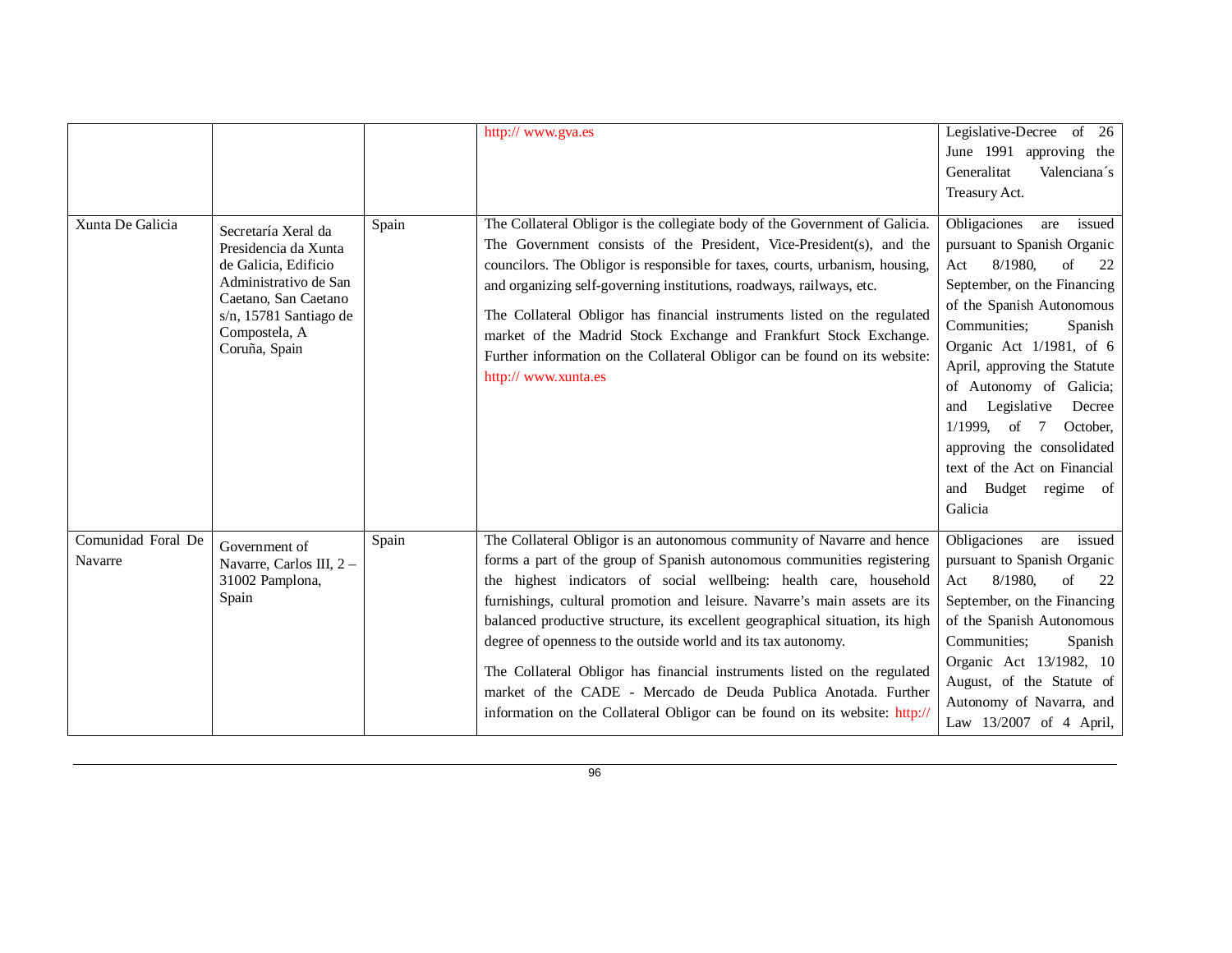|                                                     |                                                                                    |       | www.navarra.es                                                                                                                                                                                                                                                                                                                                                                                                                                                                                                                                                                                              | concerning the Treasury of<br>Navarre.                                                                                                                                                                                                                                                                                                                                                                                                 |
|-----------------------------------------------------|------------------------------------------------------------------------------------|-------|-------------------------------------------------------------------------------------------------------------------------------------------------------------------------------------------------------------------------------------------------------------------------------------------------------------------------------------------------------------------------------------------------------------------------------------------------------------------------------------------------------------------------------------------------------------------------------------------------------------|----------------------------------------------------------------------------------------------------------------------------------------------------------------------------------------------------------------------------------------------------------------------------------------------------------------------------------------------------------------------------------------------------------------------------------------|
| Comunidad<br>Autonoma<br>de<br>Canarias             | Plaza Dr. Rafael<br>O'Shanahan Nro 1 Las<br>Palmas De Gran<br>Canaria, 35071 Spain | Spain | The Collateral Obligor is an archipelago, which forms one of the<br>Autonomous Communities in Spain. The Autonomous Community is<br>located just off the Northwest coast of mainland Africa, 100 km west of the<br>disputed border between Morocco and the Western Sahara. The Collateral<br>Obligor's economy is based primarily on tourism.<br>The Collateral Obligor has financial instruments listed on the regulated<br>market of the Madrid Stock Exchange, Frankfurt Stock Exchange and<br>AIAF. Further information on the Collateral Obligor can be found on its<br>website: http:// www.gobcan.es | Obligaciones<br>are<br>issued<br>pursuant to Spanish Organic<br>8/1980,<br>of<br>22<br>Act<br>September, on the Financing<br>of the Spanish Autonomous<br>Communities;<br>Spanish<br>Organic Act 10/1982, of 10<br>approving<br>August,<br>the<br>Statute of Autonomy of<br>Canarias; and Law 11/2006,<br>of 11 December, concerning<br>the Treasury of Canarias.                                                                      |
| Comunidades<br>Junta<br>Castilla-La<br>de<br>Mancha | Palacio de Fuensalida.<br>Plaza del Conde<br>5,45071 Toledo, Spain                 | Spain | The Collateral Obligor is the local government of Spain's Autonomous<br>community of Castilla-La Mancha.<br>The Collateral Obligor has financial instruments listed on the regulated<br>market of the Madrid Stock Exchange, Luxembourg Stock Exchange and<br>AIAF. Further information on the Collateral Obligor can be found on its<br>website: http:// www.castillalamancha.es                                                                                                                                                                                                                           | Obligaciones<br>are<br>issued<br>pursuant to Spanish Organic<br>8/1980,<br>of<br>Act<br>22<br>September, on the Financing<br>of the Spanish Autonomous<br>Communities;<br>Spanish<br>Organic Act 9/1982, of 10<br>approving<br>August,<br>the<br>Statute of Autonomy of<br>Castilla La Mancha; and<br>Legislative Decree 1/2002,<br>of 19 November approving<br>the consolidated text of the<br>Treasury Act of Castilla la<br>Mancha. |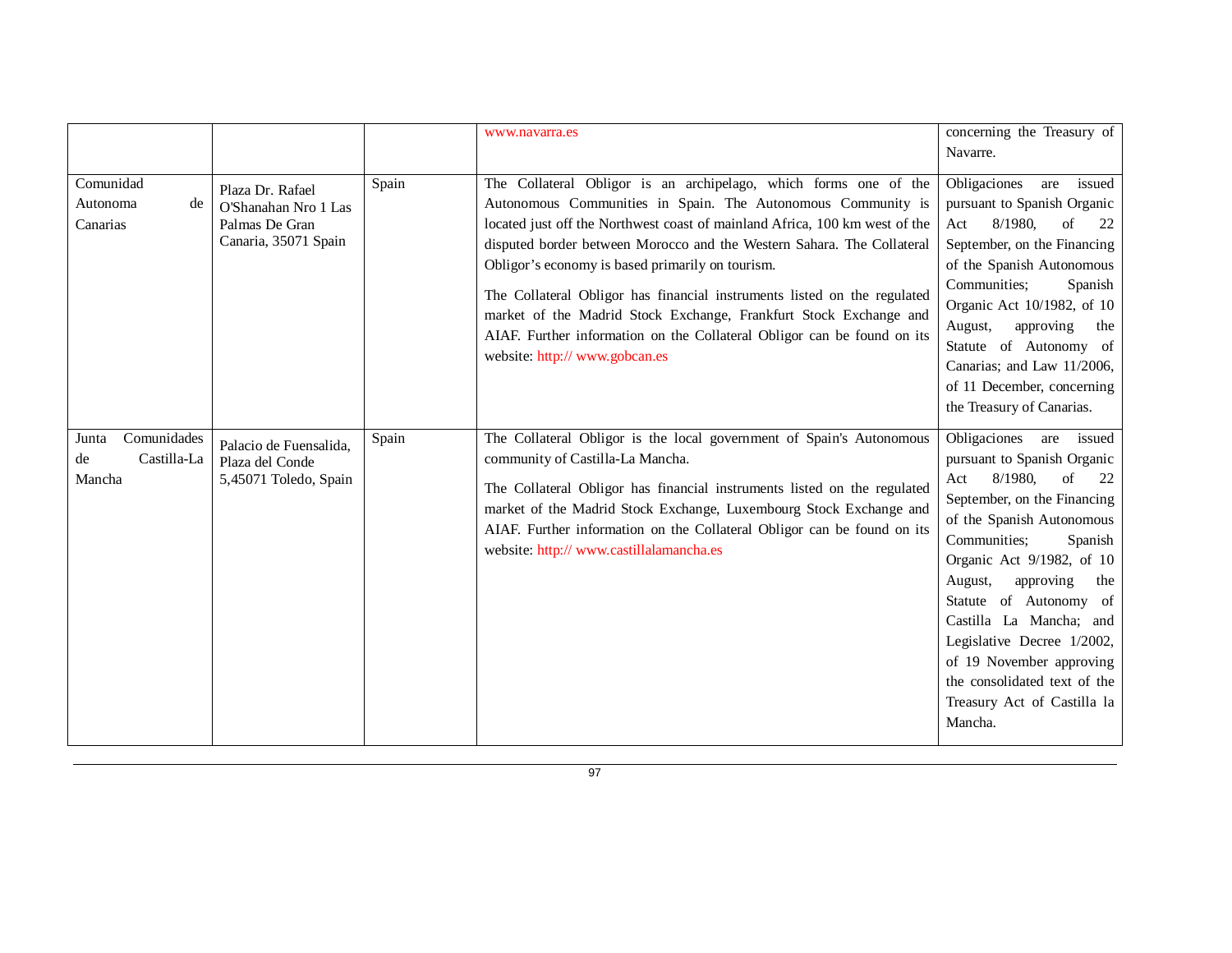| UniCredit<br><b>BpC</b><br>Mortgage S.r.l. | Piazzetta Monte, 1, I-<br>37121 Verona, Italy                                  | Italy   | The Collateral Obligor is has been established as a special purpose vehicle<br>for the purpose of guaranteeing the OBG (Covered Bonds) in accordance<br>with Article 7-bis of the Law 130. The Collateral Obligor is a limited                                                                                                                                                                                                  | Issued in the normal course<br>of its business |
|--------------------------------------------|--------------------------------------------------------------------------------|---------|---------------------------------------------------------------------------------------------------------------------------------------------------------------------------------------------------------------------------------------------------------------------------------------------------------------------------------------------------------------------------------------------------------------------------------|------------------------------------------------|
|                                            |                                                                                |         | liability company (società a responsabilità limitata) incorporated in the<br>Republic of Italy under Article 3 of the Law 130 on 01 March 2007,<br>belonging to the "Gruppo Bancario UniCredit" registered with the register<br>of banking groups held by the Bank of Italy pursuant to Article 64 of the<br>Banking Law under No. 3135 (the "UniCredit Banking Group"or<br>"UniCredit").                                       |                                                |
|                                            |                                                                                |         | The Collateral Obligor is directed and co-ordinated (soggetta all'attività di<br>direzione e coordinamento) by UniCredit and belongs to the UniCredit<br>Banking Group.                                                                                                                                                                                                                                                         |                                                |
|                                            |                                                                                |         | The Collateral Obligor has financial instruments listed on the regulated<br>market of the Borsa Italiana SpA. Further information on the Collateral<br>Obligor can be found on its website: http://www.unicreditgroup.eu                                                                                                                                                                                                        |                                                |
| Allied Irish Banks<br>Pic (AIB)            | AIB Group<br>Headquarters<br>Bankcentre,<br>Ballsbridge,<br>Dublin 4, Ireland. | Ireland | The Collateral Obligor attracts deposits and offers commercial banking<br>services. The Collateral Obligor offers mortgage, automobile, business,<br>plant and equipment purchase, and lease financing loans, investment<br>banking, securities brokerage, asset management and treasury services, and<br>discounts invoices. The Collateral Obligor operates in Ireland, the United<br>Kingdom, the United States, and Poland. | Issued in the normal course<br>of its business |
|                                            |                                                                                |         | The Collateral Obligor has financial instruments listed on the regulated<br>market of the Dublin Stock Exchange. Further information on the Collateral<br>Obligor can be found on its website: http://www.aib.ie                                                                                                                                                                                                                |                                                |
| <b>AIB</b> Mortgage Bank                   | AIB Bankcentre.<br>Ballsbridge, Dublin 4,<br>Ireland                           | Ireland | The Collateral Obligor provides special banking services. The Collateral<br>Obligor holds mortgage credit assets, deals, and issues mortgage covered<br>securities to support its business of financing loans secured on residential or<br>commercial property. The Collateral Obligor serves private and corporate                                                                                                             | Issued in the normal course<br>of its business |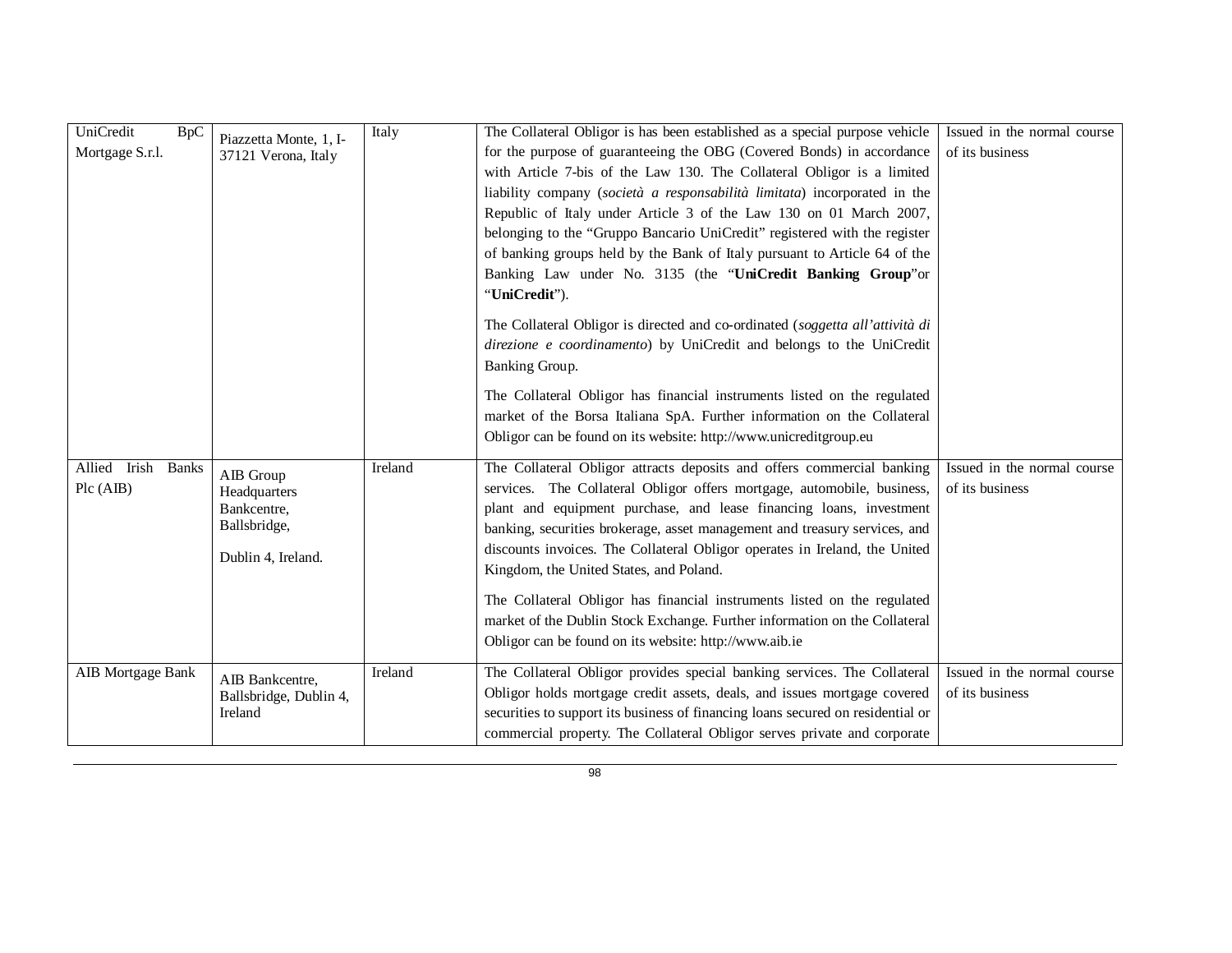|                                                    |                                                                               |          | customers throughout Ireland.                                                                                                                                                                                                                                                                                                                                                                                                                                                                                                                                                                                                                                                                                                                                                                                                                                                                                                                                                         |                                                |
|----------------------------------------------------|-------------------------------------------------------------------------------|----------|---------------------------------------------------------------------------------------------------------------------------------------------------------------------------------------------------------------------------------------------------------------------------------------------------------------------------------------------------------------------------------------------------------------------------------------------------------------------------------------------------------------------------------------------------------------------------------------------------------------------------------------------------------------------------------------------------------------------------------------------------------------------------------------------------------------------------------------------------------------------------------------------------------------------------------------------------------------------------------------|------------------------------------------------|
|                                                    |                                                                               |          | The Collateral Obligor has financial instruments listed on the regulated<br>market of the Dublin Stock Exchange. Further information on the Collateral<br>Obligor can be found on its website: http://www.aib.ie/personal/mortgages                                                                                                                                                                                                                                                                                                                                                                                                                                                                                                                                                                                                                                                                                                                                                   |                                                |
| Populaire<br>Banque<br>Occitane SAC                | 33-43 Avenue Georges<br>Pompidou Balma<br>Cedex, 31135, France                | France   | The Collateral Obligor operates as a regional cooperative bank. The<br>Collateral Obligor offers personal banking, mortgages and loans, insurance,<br>retirement plans, online banking, customized offers, and business financing<br>services. The Collateral Obligor serves individuals, professionals, and<br>companies.<br>The Collateral Obligor has financial instruments listed on the regulated<br>market of the Dublin Stock Exchange. Further information on the Collateral<br>Obligor<br>be<br>found<br>website:<br>can<br>its<br>http://<br>on<br>www.occitane.banquepopulaire.fr                                                                                                                                                                                                                                                                                                                                                                                          | Issued in the normal course<br>of its business |
| Redes<br>Energéticas<br>Nacionais<br>SGPS,<br>S.A. | Avenida dos Estados<br>Unidos da América, 55<br>1749-061 LISBOA -<br>Portugal | Portugal | The Collateral Obligor is a Portuguese energy sector company which is the<br>current concession holder of the country's two main energy infrastructure<br>networks: the National Electricity Transmission Grid (RNT) and the<br>National Natural Gas Transportation Grid (RNTGN). The Collateral<br>Obligor is responsible for the planning, construction, operation,<br>maintenance and global technical management of both these grids and<br>associated infrastructures. The Collateral Obligor's stated mission is to<br>provide a guarantee of an uninterrupted and stable supply of energy while<br>ensuring equal rights of grid access to the remaining participants in the<br>energy market, including consumers, generators and distributors.<br>The Collateral Obligor has financial instruments listed on the regulated<br>market of the Euronext Lisbon stock exchange. Further information on the<br>Collateral Obligor can be found on its website: http://www.ren.pt/ | Issued in the normal course<br>of its business |
| Atlantia SPA                                       | Via Antonio Nibby, 20                                                         | Italy    | The Collateral Obligor is a holding company with responsibility for                                                                                                                                                                                                                                                                                                                                                                                                                                                                                                                                                                                                                                                                                                                                                                                                                                                                                                                   | Issued in the normal course                    |